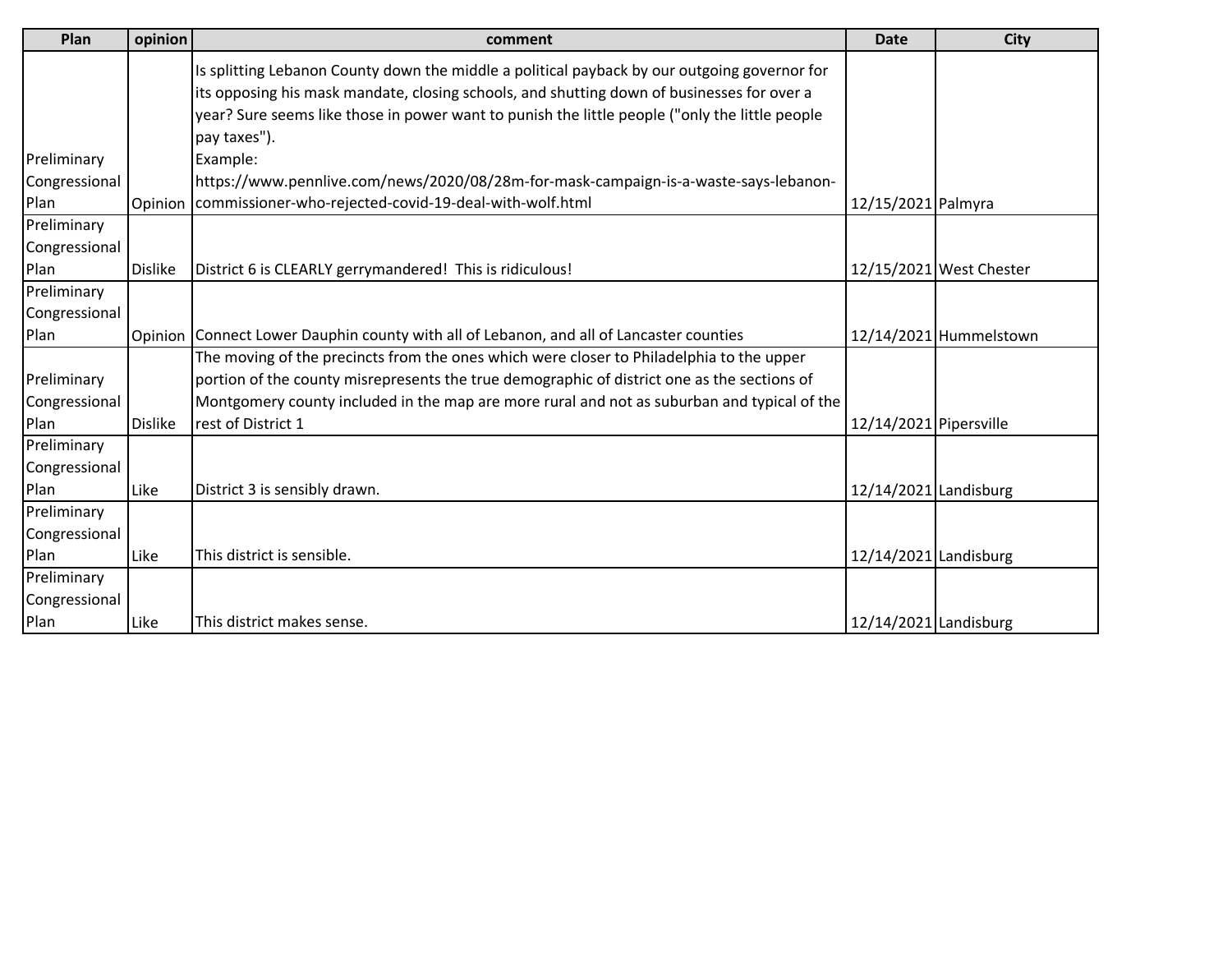| Plan          | opinion        | comment                                                                                              | <b>Date</b>           | <b>City</b> |
|---------------|----------------|------------------------------------------------------------------------------------------------------|-----------------------|-------------|
|               |                |                                                                                                      |                       |             |
|               |                |                                                                                                      |                       |             |
|               |                | District 13 is an ill-conceived drawing of a district on its southeastern edges. To crack Dauphin    |                       |             |
|               |                | County and draw Harrisburg and its suburbs into a district that includes predominately rural         |                       |             |
|               |                | counties that head to the west is purely a move to dilute the votes of the people who live in a      |                       |             |
|               |                | vibrant, thriving community with a high growth rate over the last decade. Harrisburg and its         |                       |             |
|               |                | suburbs are diverse. This is a move to draw those votes into a district that is predominately        |                       |             |
|               |                | conservative and rural. I believe that fits a definition of gerrymandering. I think that Harrisburg  |                       |             |
|               |                | is part of a community of interest that includes Cumberland and northern York counties. This         |                       |             |
|               |                | district as drawn on the southeast violates the principle of communities of interest. It is to flout |                       |             |
|               |                | the rules to enjoin parts of Dauphin County and parts of western and eastern Cumberland              |                       |             |
|               |                | County with Blair Fulton and Huntingdon to the west and Union to the north. There is no              |                       |             |
|               |                | community of interest, There is no reason to include these gerrymandered pieces of Dauphin           |                       |             |
|               |                | and Cumberland in this district. Culturally, historically and economically, this is a grievous idea. |                       |             |
|               |                | Also it shows a total lack of respect for the capitol of this state and the thriving economy that it |                       |             |
| Preliminary   |                | drives. Most of the counties in this newly drawn district have seen significant population losses    |                       |             |
| Congressional |                | over the last decade. To patch that with these parts of Cumberland and Dauphin Counties is to        |                       |             |
| Plan          | <b>Dislike</b> | reward growth by gerrymandering and diluting the votes of people of color.                           | 12/14/2021 Landisburg |             |
|               |                |                                                                                                      |                       |             |
|               |                | I applaud the effort to get the number of constituents equal for each district but feel grouping     |                       |             |
| Preliminary   |                | similar areas should be more important. I live in East Pennsboro and feel we were carved out         |                       |             |
| Congressional |                | for purely political reasons. We™re very dissimilar to the rest of the district and our voices will  |                       |             |
| Plan          | <b>Dislike</b> | be drowned out in district 13. I prefer the old district 10 lines to this gerrymandered map.         | 12/14/2021 Camp Hill  |             |
|               |                | District 12 has migrated West. That is rather odd in itself. I am currently in the District as it    |                       |             |
| Preliminary   |                | currently exists. I think it strange that Potter County, population 16,396 needed to be split with   |                       |             |
| Congressional |                | another district. Whether it stays as is or migrates West, the district will never be competitive    |                       |             |
| Plan          | Opinion        | and is safely Republican.                                                                            | 12/14/2021 Landisburg |             |
|               |                | Agree completely with and can't say it any better than did Leigh Ann Chow. "The paring off of        |                       |             |
|               |                | Camp Hill boro and East Pennsboro Twp from the rest of the 10th district takes two very              |                       |             |
|               |                | similar areas of the suburban West Shore of Cumberland County and places them with very              |                       |             |
| Preliminary   |                | dissimilar rural voters. Clearly, it is a shameless attempt to divert Blue voters away from the      |                       |             |
| Congressional |                | increasingly purple Cumberland County. PA voters deserve a fair map and fair elections. Shame        |                       |             |
| Plan          | <b>Dislike</b> | on the PA GOP for this blatantly gerrymandered proposal."                                            | 12/14/2021 Enola      |             |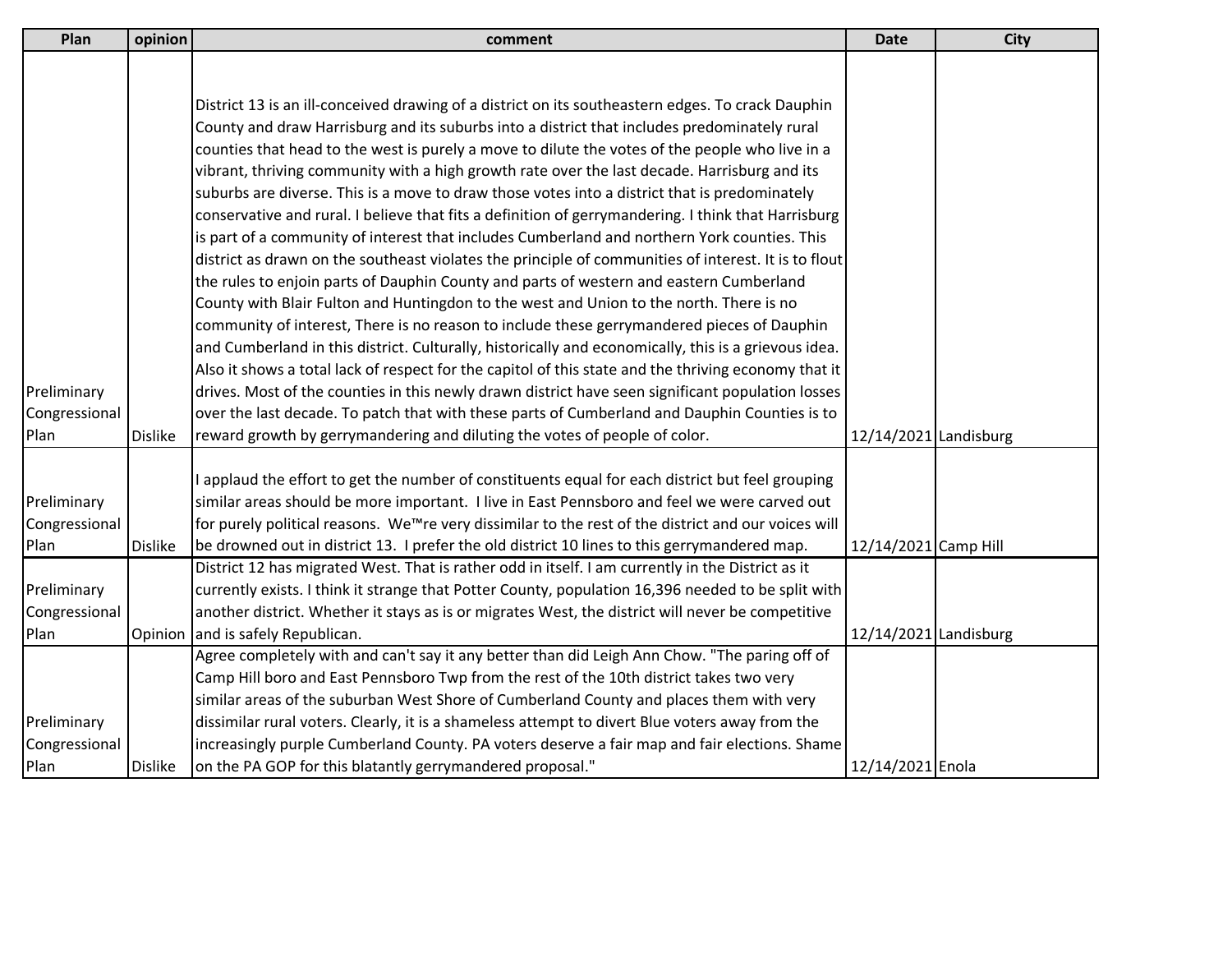| Plan          | opinion        | comment                                                                                           | <b>Date</b>           | <b>City</b> |
|---------------|----------------|---------------------------------------------------------------------------------------------------|-----------------------|-------------|
|               |                | District 11 should not include any of Dauphin or Lebanon Counties. The maps for the district      |                       |             |
|               |                | that include those counties are oddly drawn and curious. I think that Lancaster has a             |                       |             |
|               |                | community of interest with parts of Eastern and Southern York Counties, not with part of          |                       |             |
|               |                | Lebanon and part of Dauphin. They share the Susquehanna River and culture and geography.          |                       |             |
|               |                | Both Lancaster and York have experienced growth over the last decade. Lancaster is the Red        |                       |             |
|               |                | Rose City and York is the White Rose City. They share history and culture and many of the         |                       |             |
|               |                | inhabitants cross the Susquehanna to work and play in both directions. Both are suburban,         |                       |             |
|               |                | rural and have vibrant cities that have their county's name. Both are fairly conservative but     |                       |             |
|               |                | have a mix of voters that allows for competitive elections. I think that Lebanon and Dauphin do   |                       |             |
|               |                | not fit well with Lancaster, and York does. I question why parts of Dauphin and Lebanon were      |                       |             |
| Preliminary   |                | drawn into the district. Dauphin is more diverse than Lebanon, perhaps it was to dilute the       |                       |             |
| Congressional |                | votes of people of color rather than to draw a district that is competitive and is a community of |                       |             |
| Plan          | <b>Dislike</b> | interest.                                                                                         | 12/14/2021 Landisburg |             |
|               |                |                                                                                                   |                       |             |
|               |                | District 10 as drawn is not a good combination. District 10 should include Cumberland, Dauphin    |                       |             |
|               |                | and the northern part of York County. They comprise a community of interest. People in those      |                       |             |
|               |                | counties often work in Dauphin County. They seek dining, shopping and entertainment across        |                       |             |
|               |                | borders. Harrisburg and its surrounding communities are collectively the East Shore.              |                       |             |
|               |                | Cumberland and upper York are known as the West Shore. They share the Susquehanna River.          |                       |             |
|               |                | To put Dauphin out of this district is to remove the engine that drives the community. All three  |                       |             |
|               |                | counties have seen growth this past decade. This is a vibrant area that should be kept together.  |                       |             |
|               |                | Adding Adams to the district while removing the core of Dauphin is nonsensical. Adams is          |                       |             |
|               |                | mostly rural, while Cumberland is a combination of suburban, towns and some rural. Northern       |                       |             |
| Preliminary   |                | York is also suburban, urban and some rural. They belong together. I believe that adding          |                       |             |
| Congressional |                | Adams and removing Dauphin was to ensure a gerrymandered district. Some of the carve outs         |                       |             |
| Plan          | <b>Dislike</b> | of Eastern and western Cumberland look irregular.                                                 | 12/14/2021 Landisburg |             |
|               |                | District Nine is conveniently drawn to include Wilkes Barre and Hazleton, the Wilkes Barre        |                       |             |
|               |                | carve out looks suspiciously gerrymandered. If more of Luzerne were included in 8, district 9     |                       |             |
| Preliminary   |                | could incorporate Bradford and Susquehanna Counties and not divide Potter County. It could        |                       |             |
| Congressional |                | also add in Lebanon County, which was a part of this district before and fits more better into    |                       |             |
| Plan          | <b>Dislike</b> | the district than into District 6 with Chester and Berks                                          | 12/14/2021 Landisburg |             |
|               |                | District 8 should include more of Luzerne County. Luzerne and Lackawanna Counties share           |                       |             |
|               |                | history, culture and the two counties are culturally connected. If the map were to include        |                       |             |
|               |                | much of Luzerne County and a part of Monroe, the newly added Bradford and Susquehanna             |                       |             |
| Preliminary   |                | Counties could fit into their former district. The drawing of Luzerne as depicted cracks the      |                       |             |
| Congressional |                | county and will dilute the competitive nature of the county, which, I believe, is considered a    |                       |             |
| Plan          | <b>Dislike</b> | form of gerrymandering.                                                                           | 12/14/2021 Landisburg |             |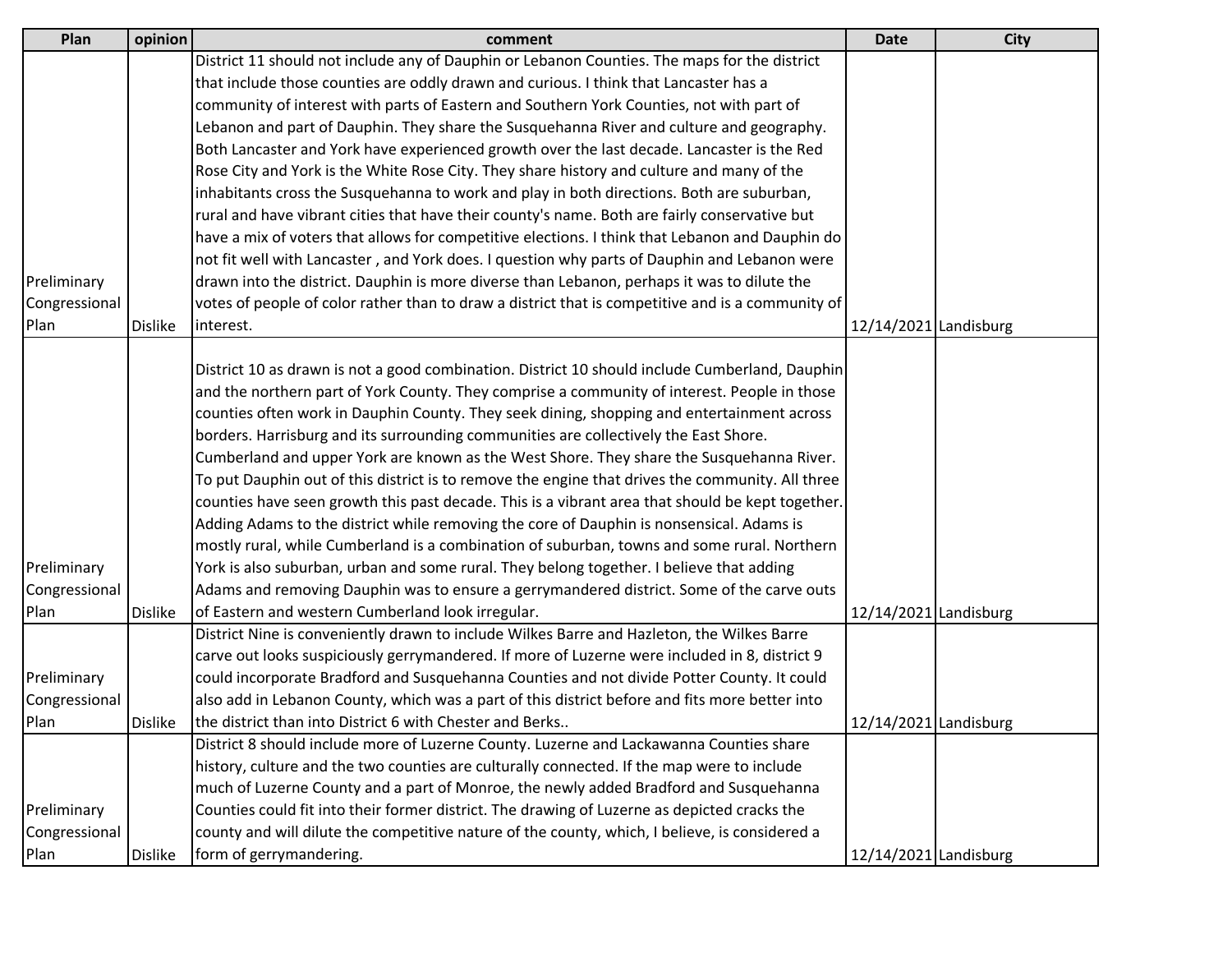| Plan                                 | opinion        | comment                                                                                                                                                                                                                                                                                                                                                                                                                                                                    | <b>Date</b>           | <b>City</b>               |
|--------------------------------------|----------------|----------------------------------------------------------------------------------------------------------------------------------------------------------------------------------------------------------------------------------------------------------------------------------------------------------------------------------------------------------------------------------------------------------------------------------------------------------------------------|-----------------------|---------------------------|
| Preliminary                          |                | District 7 should not annex part of Berks County. It should remain with part of Monroe County.                                                                                                                                                                                                                                                                                                                                                                             |                       |                           |
| Congressional                        |                | The southern part of Monroe County has more in common with Northampton and Lehigh                                                                                                                                                                                                                                                                                                                                                                                          |                       |                           |
| Plan                                 | <b>Dislike</b> | Counties than with the 8th district into which it has been drawn in this map.                                                                                                                                                                                                                                                                                                                                                                                              | 12/14/2021 Landisburg |                           |
|                                      |                | The map for District 6 is bizarre. Instead of taking the district into parts of northern Lebanon                                                                                                                                                                                                                                                                                                                                                                           |                       |                           |
|                                      |                | County, the district should include more of Berks County. The drawing into Lebanon County                                                                                                                                                                                                                                                                                                                                                                                  |                       |                           |
| Preliminary                          |                | violates the principle of communities of interest and contiguity. It looks gerrymandered and                                                                                                                                                                                                                                                                                                                                                                               |                       |                           |
| Congressional                        |                | makes little sense to connect suburban Chester County and the mountains of northern                                                                                                                                                                                                                                                                                                                                                                                        |                       |                           |
| Plan                                 | <b>Dislike</b> | Lebanon County.                                                                                                                                                                                                                                                                                                                                                                                                                                                            | 12/14/2021 Landisburg |                           |
| Preliminary<br>Congressional         |                | The drawing of this map that includes South and Southwest Philadelphia, and the myriad<br>suburbs of Delaware County to include Chester County farmlands extending to the border with<br>Lancaster county seems to flout the rules about communities of interest. Furthermore, it<br>conveniently draws the map to change the district radically by gerrymandering the incumbent                                                                                           |                       |                           |
| Plan                                 | <b>Dislike</b> | for Chester and Berks into a different district. The lines look arbitrary and contrived.                                                                                                                                                                                                                                                                                                                                                                                   | 12/14/2021 Landisburg |                           |
| Preliminary<br>Congressional<br>Plan | Like           | This map finally makes sense for District 10. York County should be one county. It makes<br>sense to add Adams as we share many interests.                                                                                                                                                                                                                                                                                                                                 |                       | 12/14/2021 NEW CUMBERLAND |
| Preliminary                          |                | This seems to lump cities in with large sections of rural areas. It dilutes the voices of minorities                                                                                                                                                                                                                                                                                                                                                                       |                       |                           |
| Congressional                        |                | and probably progressive leaning areas with right leaning conservative areas. I don't think this                                                                                                                                                                                                                                                                                                                                                                           |                       |                           |
| Plan                                 | <b>Dislike</b> | makes sense. It seems like rigging the system.                                                                                                                                                                                                                                                                                                                                                                                                                             |                       | 12/14/2021 Mount Wolf     |
| Preliminary                          |                |                                                                                                                                                                                                                                                                                                                                                                                                                                                                            |                       |                           |
| Congressional<br>Plan                | Dislike        | Investigate the selection process between Grove, the submitter and a certain PA State Senator<br>who wants to be a US Congressman, guess who?                                                                                                                                                                                                                                                                                                                              |                       | 12/14/2021 Philadelphia   |
| Preliminary<br>Congressional<br>Plan | <b>Dislike</b> | For the people, this is a horrible map. This map blatantly divides communities that would share<br>in needs and wants, pairs these areas with specific needs with areas with totally different<br>needs. It will lead to many citizens NOT receiving the project funds, help, or services we need<br>or want. Isn't the primary goal to help the citizens that THEY are representing? Why can't these<br>people figure out this is for the people as a whole, not the few? |                       | 12/14/2021 Phoenixville   |
| Preliminary                          |                |                                                                                                                                                                                                                                                                                                                                                                                                                                                                            |                       |                           |
| Congressional                        |                |                                                                                                                                                                                                                                                                                                                                                                                                                                                                            |                       |                           |
| Plan                                 | Like           | This is certainly better than the 38th PA state district that seems to have zero science behind it   12/14/2021 Sewickley                                                                                                                                                                                                                                                                                                                                                  |                       |                           |
| Preliminary<br>Congressional         |                | This bill makes a sham of democracy in the 10th District. It is a disgrace.                                                                                                                                                                                                                                                                                                                                                                                                |                       |                           |
| Plan                                 | <b>Dislike</b> | District 10 has been drawn to turn it from a competitive district to one that will be a solid                                                                                                                                                                                                                                                                                                                                                                              | 12/14/2021 Lemoyne    |                           |
| Preliminary<br>Congressional         |                | republican district. This is another republican gerrymandered map. Do better!                                                                                                                                                                                                                                                                                                                                                                                              |                       |                           |
| Plan                                 | <b>Dislike</b> |                                                                                                                                                                                                                                                                                                                                                                                                                                                                            | 12/14/2021 York       |                           |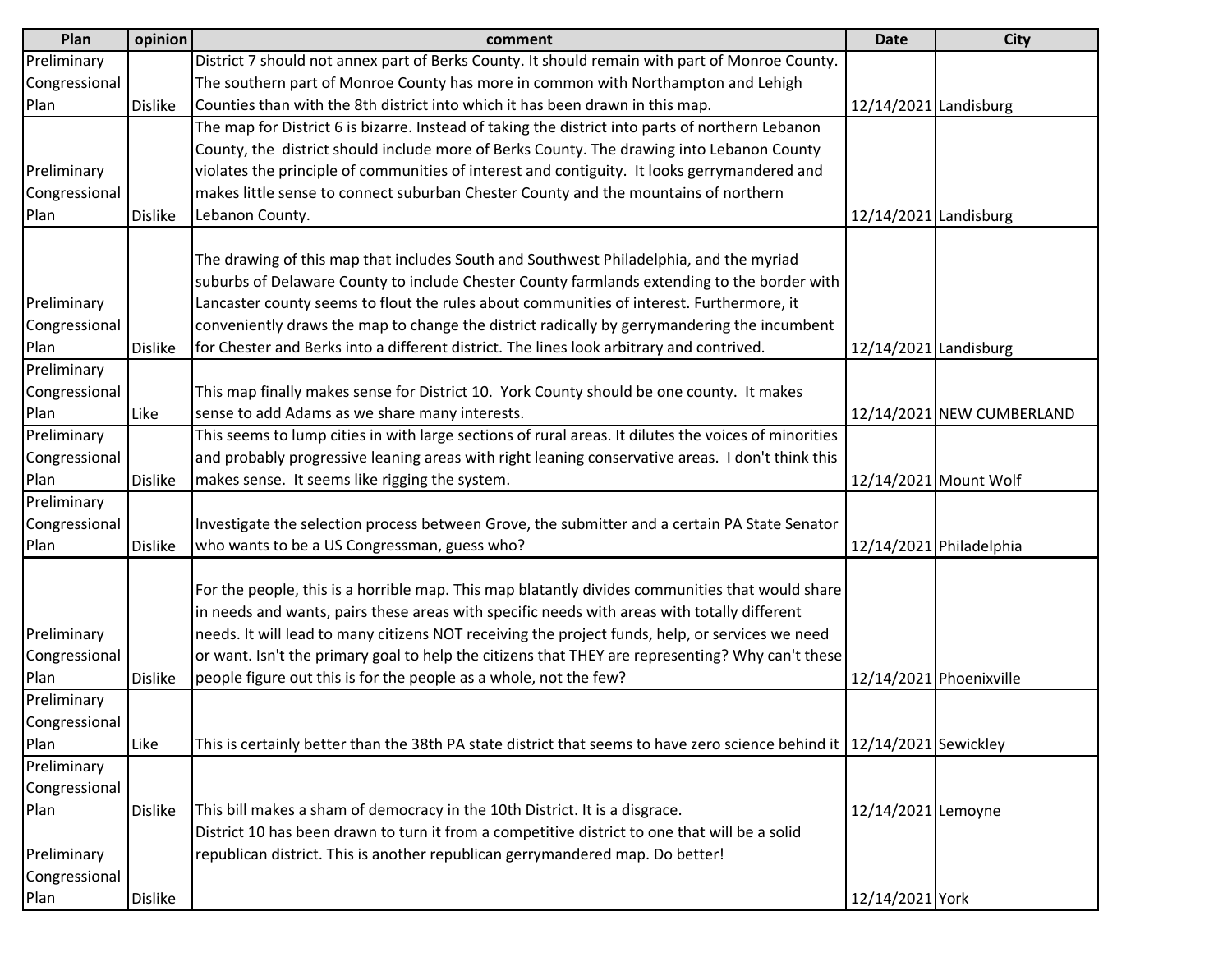| Plan          | opinion        | comment                                                                                              | <b>Date</b>             | <b>City</b>                  |
|---------------|----------------|------------------------------------------------------------------------------------------------------|-------------------------|------------------------------|
|               |                |                                                                                                      |                         |                              |
|               |                | The paring off of Camp Hill boro and East Pennsboro Twp from the rest of the 10th district           |                         |                              |
|               |                | takes two very similar areas of the suburban West Shore of Cumberland County and places              |                         |                              |
| Preliminary   |                | them with very dissimilar rural voters. Clearly, it is a shameless attempt to divert Blue voters     |                         |                              |
| Congressional |                | away from the increasingly purple Cumberland County. PA voters deserve a fair map and fair           |                         |                              |
| Plan          | <b>Dislike</b> | elections. Shame on the PA GOP for this blatantly gerrymandered proposal.                            |                         | 12/14/2021 Mechanicsburg     |
| Preliminary   |                |                                                                                                      |                         |                              |
| Congressional |                |                                                                                                      |                         |                              |
| Plan          | Like           | love the District 10 plan. It puts the areas I consider home together.                               | 12/14/2021 Dillsburg    |                              |
| Preliminary   |                | Partisan Fairness is essential for fair representaion of everyone's vote, and this map, according    |                         |                              |
| Congressional |                | to Dave's Redistricting App, was rated "Very Bad"-With an 8.8% partisan bias favoring                |                         |                              |
| Plan          | <b>Dislike</b> | Republicans. We can do better than this!                                                             |                         | 12/14/2021 State College     |
| Preliminary   |                |                                                                                                      |                         |                              |
| Congressional |                |                                                                                                      |                         |                              |
| Plan          | <b>Dislike</b> | Voting No to these changes! Why these changes to begin with???                                       |                         | 12/13/2021 Newtown Square    |
|               |                | don't like the way Dauphin. County and the entire Greater Harrisburg Area are split up.              |                         |                              |
| Preliminary   |                | There's no reason to split Dauphin County. And the Greater Harrisburg Area, from an                  |                         |                              |
| Congressional |                | economic and social perspective, extends as far west as Mechanicsburg and as far south as            |                         |                              |
| Plan          | <b>Dislike</b> | Dillsburg.                                                                                           | $12/13/2021$ Harrisburg |                              |
| Preliminary   |                |                                                                                                      |                         |                              |
| Congressional |                |                                                                                                      |                         |                              |
| Plan          | <b>Dislike</b> | Unfair gerrymandering. Let the district remain unchanged.                                            |                         | 12/13/2021 Pittston Township |
| Preliminary   |                |                                                                                                      |                         |                              |
| Congressional |                |                                                                                                      |                         |                              |
| Plan          | <b>Dislike</b> | There is no reason to redistrict - stop gerrymandering.                                              | 12/13/2021 Malvern      |                              |
| Preliminary   |                | This part of Berks county has more in common with the Philly suburbs than it does with the           |                         |                              |
| Congressional |                | coal regions (which it currently is included in that district). I am in favor of the map as written. |                         |                              |
| Plan          | Like           | Thank you                                                                                            | 12/13/2021 Temple       |                              |
|               |                | District 6 still looks like a gerrymanders district. Including deep red parts of Lebanon County is   |                         |                              |
|               |                | designed to dilute the Democratic vote in Chester Co. There is no way to justify this                |                         |                              |
|               |                | "geographic overreach" Any why part of Lebanon is included in Lancaster is bewildering. Let's        |                         |                              |
| Preliminary   |                | face it, Lebanon is a win for the Republicans regardless of how many votes you slice away to         |                         |                              |
| Congressional |                | help other districts.                                                                                |                         |                              |
| Plan          | <b>Dislike</b> |                                                                                                      | 12/13/2021 Lebanon      |                              |
| Preliminary   |                |                                                                                                      |                         |                              |
| Congressional |                | Why is the Harrisburg area all divided up? I live in Hershey, work in Middletown, and hang out       |                         |                              |
| Plan          | <b>Dislike</b> | in Harrisburg. This is all one community. Why divide up the county?                                  | 12/13/2021 HERSHEY      |                              |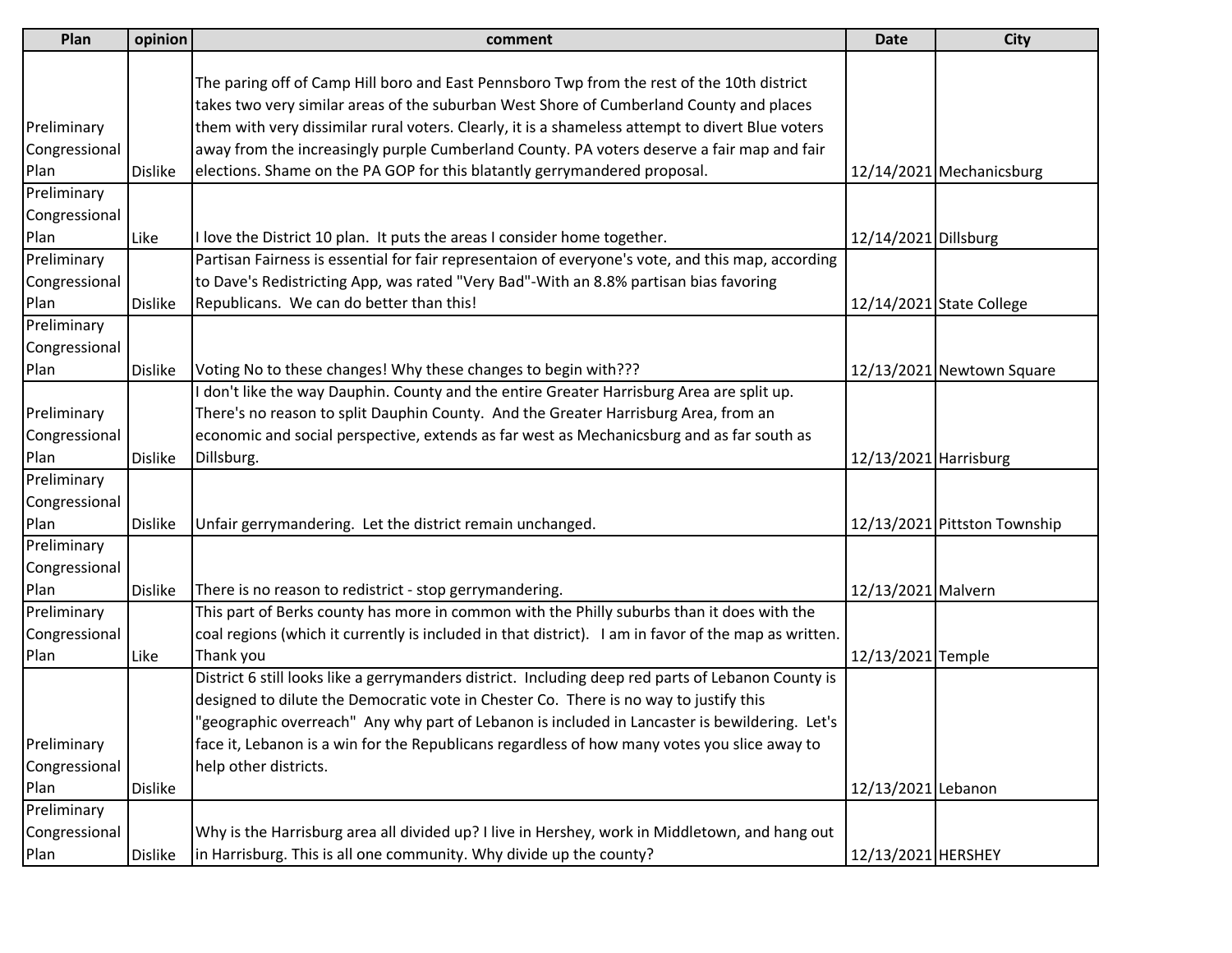| Plan          | opinion        | comment                                                                                          | <b>Date</b>           | <b>City</b> |
|---------------|----------------|--------------------------------------------------------------------------------------------------|-----------------------|-------------|
|               |                | am opposed to this map and all other redistricting maps in the ENTIRE USA because:               |                       |             |
|               |                | The population on which these maps are based includes several classes of non-USA-citizens:       |                       |             |
|               |                | illegal aliens who were counted in the 2020 census, visiting non-US citizens, temporary          |                       |             |
|               |                | workers who are in the USA from foreign countries, prisoners from out-of-state and other PA      |                       |             |
|               |                | districts, etc. All of whom were counted in the 2020 Census and thereby included in the          |                       |             |
|               |                | redistricting calculations.                                                                      |                       |             |
|               |                | Why do these non-citizens have an influence on how we vote?                                      |                       |             |
|               |                | I notice that the chart accompanying this map does not distinguish between US Citizens and       |                       |             |
|               |                | non-US citizens. It would be a good idea to do this because some districts have heavy non-       |                       |             |
|               |                | citizen populations compared to other districts. It would also be informative to show the        |                       |             |
| Preliminary   |                | number of prisoners per district as the state & federal prisons have large inmate populations    |                       |             |
| Congressional |                | which can sway a district's size and boundaries.                                                 |                       |             |
| Plan          | <b>Dislike</b> |                                                                                                  | 12/13/2021 Pottstown  |             |
|               |                | This is another attempt to steal the VOTE!!!! I am a strong dissenter. As the population         |                       |             |
|               |                | demographics change with a more diverse population, the Republican's can only win by             |                       |             |
| Preliminary   |                | stealing the VOTE!!!! This is not American. Why not Govern for all of the people instead of just |                       |             |
| Congressional |                | the SUPER RICH!!!! I disagree with this map!!!! Breaking up Willistown is wrong! How can they    |                       |             |
| Plan          | <b>Dislike</b> | sleep at night??                                                                                 | 12/13/2021 Malvern    |             |
| Preliminary   |                | Why in the world would Harrisburg and Middletown be in different districts? Harrisburg's         |                       |             |
| Congressional |                | airport in in Middletown. For once can't we see a map drawn without an intention of              |                       |             |
| Plan          | <b>Dislike</b> | diminishing our voices? Dauphin county alone is joke. I'm so pissed.                             | 12/13/2021 Harrisburg |             |
|               |                | Similar to other comments, anytime these boundaries are drawn THROUGH and AROUND                 |                       |             |
|               |                | boroughs and small communities like Annville its obvious alternative motives are present. If we  |                       |             |
| Preliminary   |                | want to bring our small communities back together, then keep them a part of the same             |                       |             |
| Congressional |                | political landscapes so all citizens within are part of the same jurisdictions and have the same |                       |             |
| Plan          | <b>Dislike</b> | opportunity to elect their community leaders as a whole.                                         | 12/13/2021 REINHOLDS  |             |
|               |                |                                                                                                  |                       |             |
|               |                | To include this expanse of Lebanon county in the same district as Chester is too extreme. To     |                       |             |
| Preliminary   |                | me, this makes no sense. To be fair, Lebanon and western Berks share many similarities, but      |                       |             |
| Congressional |                | expanding this all the way thru and into Chester county takes this too far. If anything western  |                       |             |
| Plan          | Dislike        | Chester County and eastern Lancaster could more logically be grouped.                            | 12/13/2021 REINHOLDS  |             |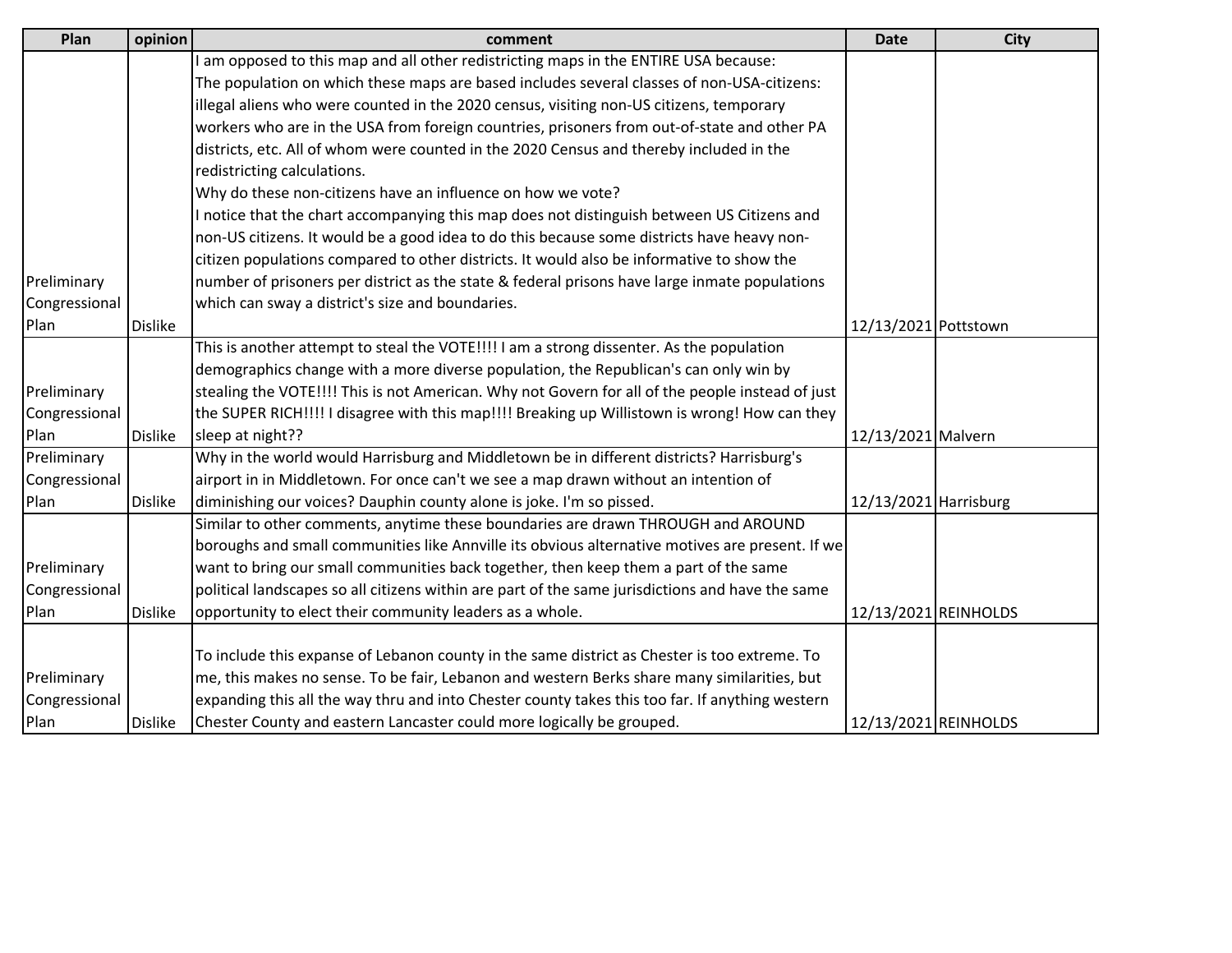| Plan          | opinion        | comment                                                                                            | <b>Date</b>          | <b>City</b>              |
|---------------|----------------|----------------------------------------------------------------------------------------------------|----------------------|--------------------------|
|               |                | oppose this map based solely on District 6. I'm sure other districts have the same problem         |                      |                          |
|               |                | but this is just bad. I live in Berks County but worked in Chester County for over fifteen years.  |                      |                          |
|               |                | Outside of the border where there is some overlap of school districts. There border itself is a    |                      |                          |
|               |                | hard line w/ little crossover. The needs of Berks are drastically different than those of Chester. |                      |                          |
|               |                | If you looked at average income it would be blatantly obvious. And having part of Lebanon          |                      |                          |
|               |                | county in the district is beyond ridiculous. They will share some of the issues that Berks has     |                      |                          |
|               |                | but have nothing in common w/ Chester.                                                             |                      |                          |
|               |                | would not approve if I was in District 5 as well. Just like Berks and Chester having different     |                      |                          |
| Preliminary   |                | needs. The needs of Southern Chester County are different than Delaware County's needs. I'm        |                      |                          |
| Congressional |                | positive this plays out all across the state w/ arbitrary lines being drawn that don't take into   |                      |                          |
| Plan          | <b>Dislike</b> | consideration the needs of the people in the area.                                                 | 12/13/2021 Birdsboro |                          |
|               |                |                                                                                                    |                      |                          |
| Preliminary   |                | It makes no sense that Harrisburg and surrounding southern Dauphin County are included in a        |                      |                          |
| Congressional |                | district with Perry County. It's a blatant attempt to dilute the democratic voting base. Where     |                      |                          |
| Plan          | Opinion        | one voting base or the other will not receive true representation of the constituency.             |                      | 12/13/2021 MECHANICSBURG |
| Preliminary   |                |                                                                                                    |                      |                          |
| Congressional |                |                                                                                                    |                      |                          |
| Plan          | <b>Dislike</b> | I vote NO to politicians choosing their voters. This is gerrymandering                             | 12/13/2021 Malvern   |                          |
| Preliminary   |                |                                                                                                    |                      |                          |
| Congressional |                |                                                                                                    |                      |                          |
| Plan          | <b>Dislike</b> | Gerrymandering                                                                                     | 12/13/2021 Malvern   |                          |
|               |                | I understand that no map will be perfect, yet this one is very troubling. This area of the 17th is |                      |                          |
| Preliminary   |                | especially problematic. I'm very disappointed in this process as well. Good government             |                      |                          |
| Congressional |                | groups have been begging legislators to improve the process and instead we get this. Please        |                      |                          |
| Plan          | <b>Dislike</b> | consult your better angels and do better.                                                          | 12/13/2021 Aliquippa |                          |
|               |                | This map seems like an experiment to see if zero population variation can be achieved, and it      |                      |                          |
|               |                | can't be taken seriously. There were much better maps submitted to the committee than Holt         |                      |                          |
|               |                | 0. This one should never have been chosen. Districts are supposed to be compact, and this          |                      |                          |
|               |                | map has many un-compact districts, especially 5, 6, 9, 11, and 13. Several districts have little   |                      |                          |
|               |                | incursions and pennisulas into other districts. This seems to have been caused by a focus on       |                      |                          |
|               |                | exact population equivalence, which isn't required, and weakens other aspects of the map. A        |                      |                          |
|               |                | population deviation up to 0.5% would be acceptable, and the districts could be much more          |                      |                          |
|               |                | compact. Plus, the map is unfair in that it clearly favors the GOP. Plus, no rational was given by |                      |                          |
| Preliminary   |                | the committee chair on how and why this map was chosen. Even other members of the                  |                      |                          |
| Congressional |                | committee where not informed of the decision until it was reported in the press. Not very          |                      |                          |
| Plan          | <b>Dislike</b> | transparent.                                                                                       |                      | 12/13/2021 Conshohocken  |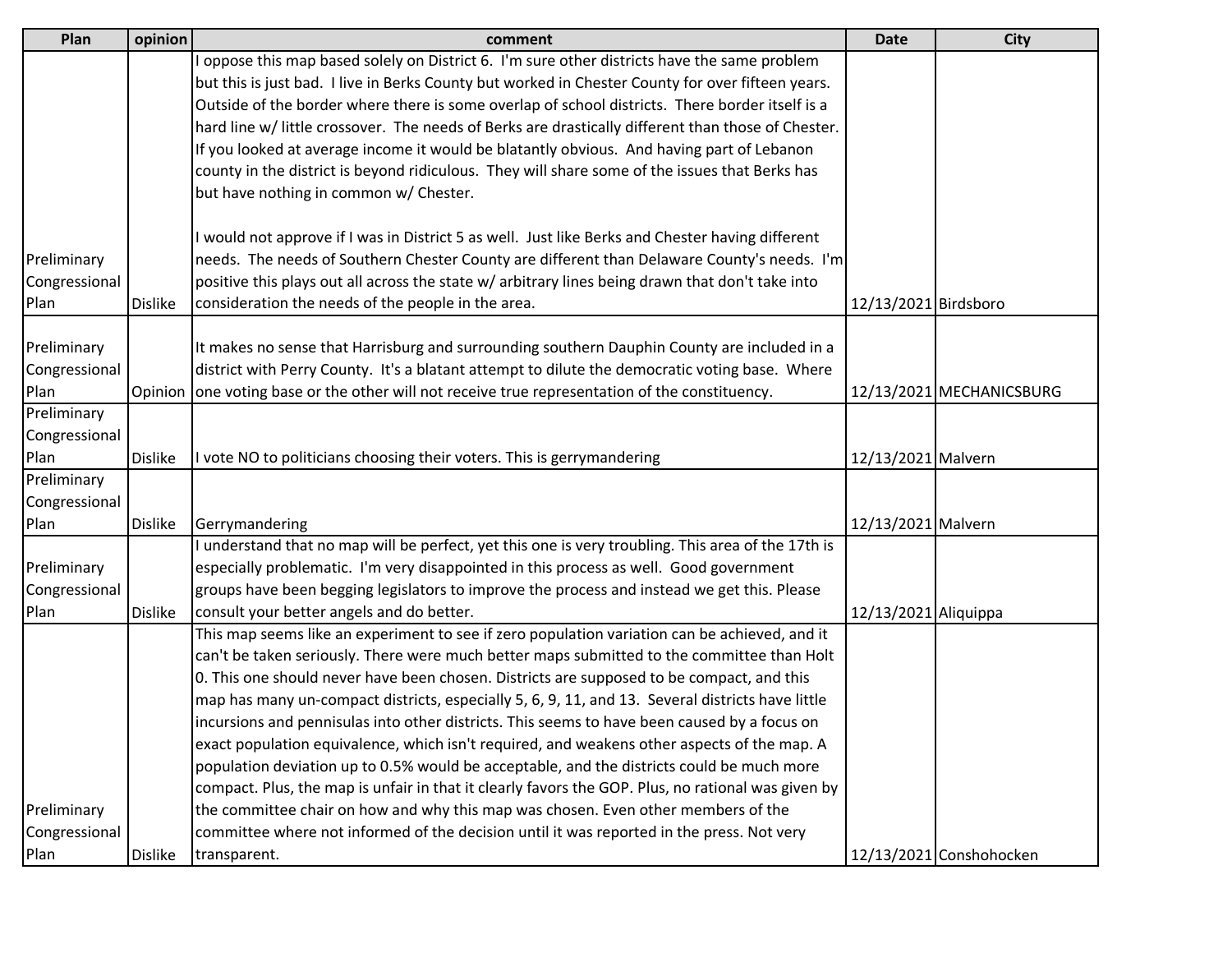| Plan                                 | opinion        | comment                                                                                                                                                                                                                                                                                                                                                                                                                                                                                                                                                                                                                                                                                                                                                                                                                                                                               | <b>Date</b>           | <b>City</b>             |
|--------------------------------------|----------------|---------------------------------------------------------------------------------------------------------------------------------------------------------------------------------------------------------------------------------------------------------------------------------------------------------------------------------------------------------------------------------------------------------------------------------------------------------------------------------------------------------------------------------------------------------------------------------------------------------------------------------------------------------------------------------------------------------------------------------------------------------------------------------------------------------------------------------------------------------------------------------------|-----------------------|-------------------------|
| Preliminary                          |                | The Harrisburg-Carlisle metro area is split across three separate district, diluting the voting                                                                                                                                                                                                                                                                                                                                                                                                                                                                                                                                                                                                                                                                                                                                                                                       |                       |                         |
| Congressional                        |                | power of this well-defined community of interest. Efforts should be made to avoid breaking                                                                                                                                                                                                                                                                                                                                                                                                                                                                                                                                                                                                                                                                                                                                                                                            |                       |                         |
| Plan                                 | <b>Dislike</b> | apart metro areas into multiple districts when possible                                                                                                                                                                                                                                                                                                                                                                                                                                                                                                                                                                                                                                                                                                                                                                                                                               | 12/13/2021 Harrisburg |                         |
| Preliminary                          |                | Potter County should not be split up in the manner proposed. it is important to keep Potter<br>County together because our size results in us doing things together and connecting with<br>different parts of the county. School districts are split up. Many go to a church in a different<br>part of the county than where they live or travel to get to different venues available in the<br>county. Therefore we interact with the county as a whole and have the same needs. Having<br>two or three different representatives to congress within the same county is confusing. People<br>get confused as to who their representative is. Sometimes it feels like that is the purpose. We<br>may be small but we do not deserve to be split into so many parts that don't make sense.<br>People to the north and south of me, literally within 10 minutes from my house in either |                       |                         |
| Congressional                        |                | direction have a different representative than me. Does not make sense. Communities,                                                                                                                                                                                                                                                                                                                                                                                                                                                                                                                                                                                                                                                                                                                                                                                                  |                       |                         |
| Plan                                 | <b>Dislike</b> | especially school districts need to stay together.                                                                                                                                                                                                                                                                                                                                                                                                                                                                                                                                                                                                                                                                                                                                                                                                                                    |                       | 12/13/2021 Coudersport  |
| Preliminary                          |                |                                                                                                                                                                                                                                                                                                                                                                                                                                                                                                                                                                                                                                                                                                                                                                                                                                                                                       |                       |                         |
| Congressional                        |                | This is a clear effort to manipulate the boundaries of electoral districts for political gain. I am                                                                                                                                                                                                                                                                                                                                                                                                                                                                                                                                                                                                                                                                                                                                                                                   |                       |                         |
| Plan                                 | <b>Dislike</b> | not in favor of this.                                                                                                                                                                                                                                                                                                                                                                                                                                                                                                                                                                                                                                                                                                                                                                                                                                                                 | 12/13/2021 Malvern    |                         |
| Preliminary<br>Congressional<br>Plan | <b>Dislike</b> | Clumping Democrats, who represent half of the states' population, into a voting minority of<br>districts because the existing gerrymandered districts resulted in a primarily Republican state<br>congress is exactly what we need to be avoiding. We need bipartisan redistricting, checks and<br>balances, equity and equality, and the population centers of the state need distinct<br>representation. York, Harrisburg, Lancaster, and Lebanon are not properly served as one<br>district.                                                                                                                                                                                                                                                                                                                                                                                       | 12/13/2021 Lancaster  |                         |
| Preliminary                          |                |                                                                                                                                                                                                                                                                                                                                                                                                                                                                                                                                                                                                                                                                                                                                                                                                                                                                                       |                       |                         |
| Congressional<br>Plan                | <b>Dislike</b> | Please be fair. Our form of government is fragile. Do the right thing. DO NOT GERRYMANDER<br>to favor one party over the others.                                                                                                                                                                                                                                                                                                                                                                                                                                                                                                                                                                                                                                                                                                                                                      |                       | 12/13/2021 West Chester |
| Preliminary<br>Congressional<br>Plan | <b>Dislike</b> | I am not in favor of this ridiculous map                                                                                                                                                                                                                                                                                                                                                                                                                                                                                                                                                                                                                                                                                                                                                                                                                                              |                       |                         |
| Preliminary                          |                |                                                                                                                                                                                                                                                                                                                                                                                                                                                                                                                                                                                                                                                                                                                                                                                                                                                                                       | 12/13/2021 Malvern    |                         |
| Congressional                        |                |                                                                                                                                                                                                                                                                                                                                                                                                                                                                                                                                                                                                                                                                                                                                                                                                                                                                                       |                       |                         |
| Plan                                 | <b>Dislike</b> | Do not gerrymander                                                                                                                                                                                                                                                                                                                                                                                                                                                                                                                                                                                                                                                                                                                                                                                                                                                                    | 12/13/2021 MALVERN    |                         |
| Preliminary<br>Congressional<br>Plan | <b>Dislike</b> | Do not gerrymander my district! This is a ridiculous proposal splitting the district over three<br>counties.                                                                                                                                                                                                                                                                                                                                                                                                                                                                                                                                                                                                                                                                                                                                                                          | 12/13/2021 MALVERN    |                         |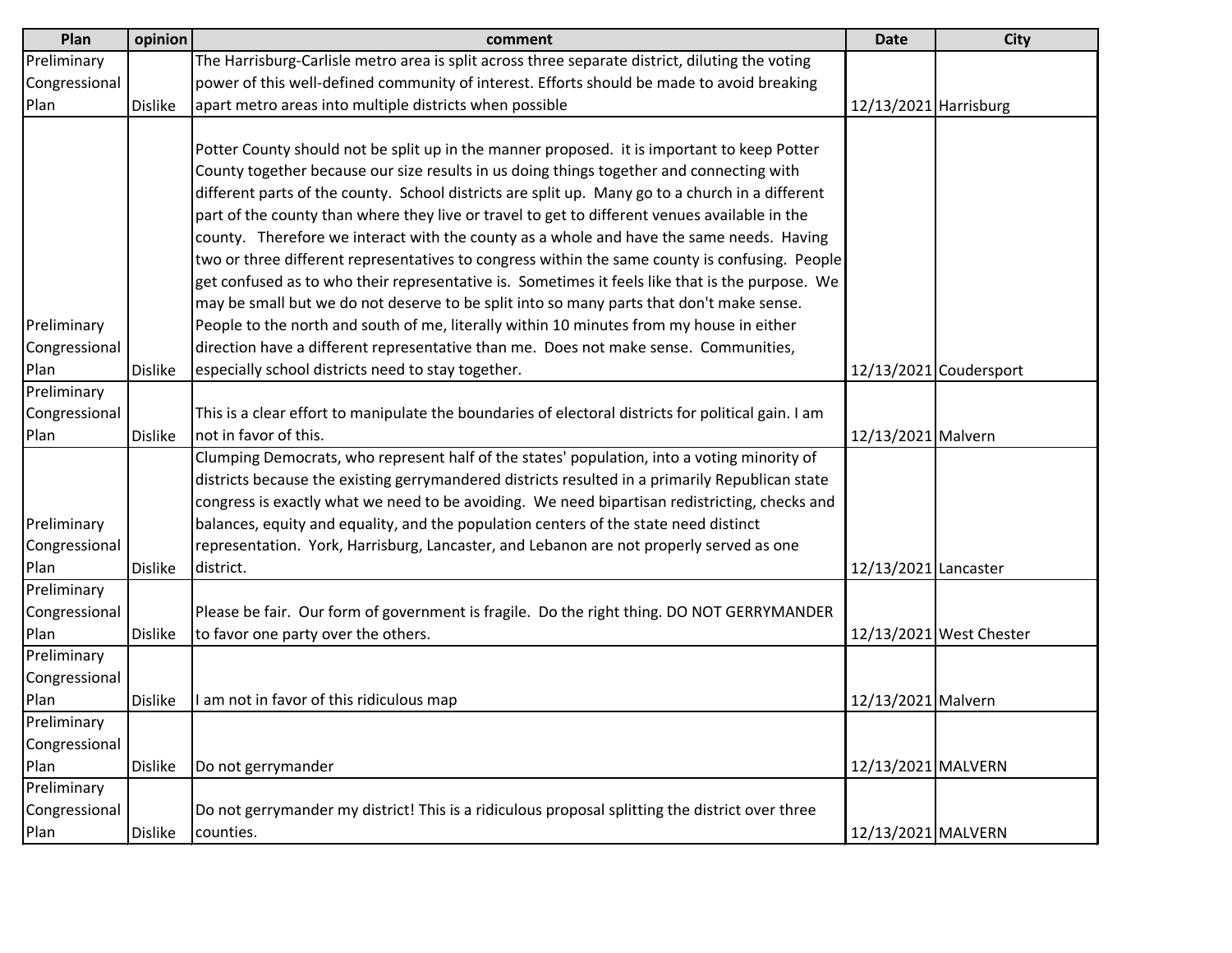| Plan          | opinion        | comment                                                                                              | <b>Date</b>           | <b>City</b>              |
|---------------|----------------|------------------------------------------------------------------------------------------------------|-----------------------|--------------------------|
|               |                | District 6 appears to be the least compact of all the districts and includes distant communities     |                       |                          |
|               |                | with little in common. With the substantial increase in population in Chester county from            |                       |                          |
|               |                | 2010 to 2020, it is hard to imagine why District 6 cannot include the whole county, as it was in     |                       |                          |
| Preliminary   |                | 2020, rather than being spread out across 3 different counties. This new version of District 6       |                       |                          |
| Congressional |                | results in all 3 counties now being split between 2 districts each, as well as several               |                       |                          |
| Plan          | Opinion        | municipalities being split between districts.                                                        | 12/13/2021 Devon      |                          |
|               |                |                                                                                                      |                       |                          |
|               |                | The preliminary plan needs to be thrown into the trash and a new map. Precisely equal                |                       |                          |
|               |                | population distributions means nothing when the districts break natural communities of               |                       |                          |
|               |                | interest, labor markets and metropolitan statistical areas into balkanized fiefdoms. Dividing        |                       |                          |
|               |                | counties like Dauphin, Cumberland and Lebanon into three different congressional districts           |                       |                          |
|               |                | make no sense. Where I live, 8 miles from the State Capitol Building, I have a Harrisburg postal     |                       |                          |
|               |                | address. Yet, under this plan I am part of the 13th congressional district where the center of       |                       |                          |
|               |                | the community of interest (and power base) rests in Lancaster. I rarely go to Lancaster. I go to     |                       |                          |
|               |                | Harrisburg several times each week. Tell me how Harrisburg City and most of Dauphin County           |                       |                          |
|               |                | shares any interests or have comparable needs to that of Fulton, Blair (Altoona), Mifflin, Union,    |                       |                          |
|               |                | Snyder or Huntingdon Counties? How about that mountain range that creates a natural                  |                       |                          |
| Preliminary   |                | boundary between these areas? South Central Pennsylvania and the Harrisburg area has                 |                       |                          |
| Congressional |                | shared interests and should be maintained as one district, not some add-on to complete the           |                       |                          |
| Plan          | Dislike        | population requirements for adjacent congressional districts. Start over. We need                    | 12/13/2021 Harrisburg |                          |
|               |                | This map prioritizes 0 population deviation for voting districts over the much more relevant         |                       |                          |
|               |                | concerns of intact municipalities and drawing lines that recognize communities of interest. The      |                       |                          |
|               |                | census is a snapshot in time and those numbers are already shifting. North Whitehall                 |                       |                          |
|               |                | Township, for example, shows a slight decline in population in 2020, but there are currently         |                       |                          |
|               |                | plans for apartment complexes that will definitely increase population in 2022. Zero                 |                       |                          |
|               |                | population deviation is fine, if you are planning divisions for fruit flies. Voting districts should |                       |                          |
| Preliminary   |                | be drawn to provide better outcomes in service to the people and communities that are being          |                       |                          |
| Congressional |                | represented. This can be done, as demonstrated by many other citizen-drawn maps that have            |                       |                          |
| Plan          | <b>Dislike</b> | been submitted.                                                                                      | 12/13/2021 Coplay     |                          |
|               |                | This map would likely result in a 10-to-7 advantage for Republicans in our Congressional             |                       |                          |
|               |                | delegation. Not that there™s anything wrong with that, but it is odd since Pennsylvania has          |                       |                          |
| Preliminary   |                | more Democrats than Republicans. Why was this ONE map chosen, drawn by ONE private                   |                       |                          |
| Congressional |                | citizen " instead of some of the other maps produced by this same citizen or some of the maps        |                       |                          |
| Plan          | <b>Dislike</b> | produced by groups like Draw the Lines?                                                              |                       | 12/13/2021 State College |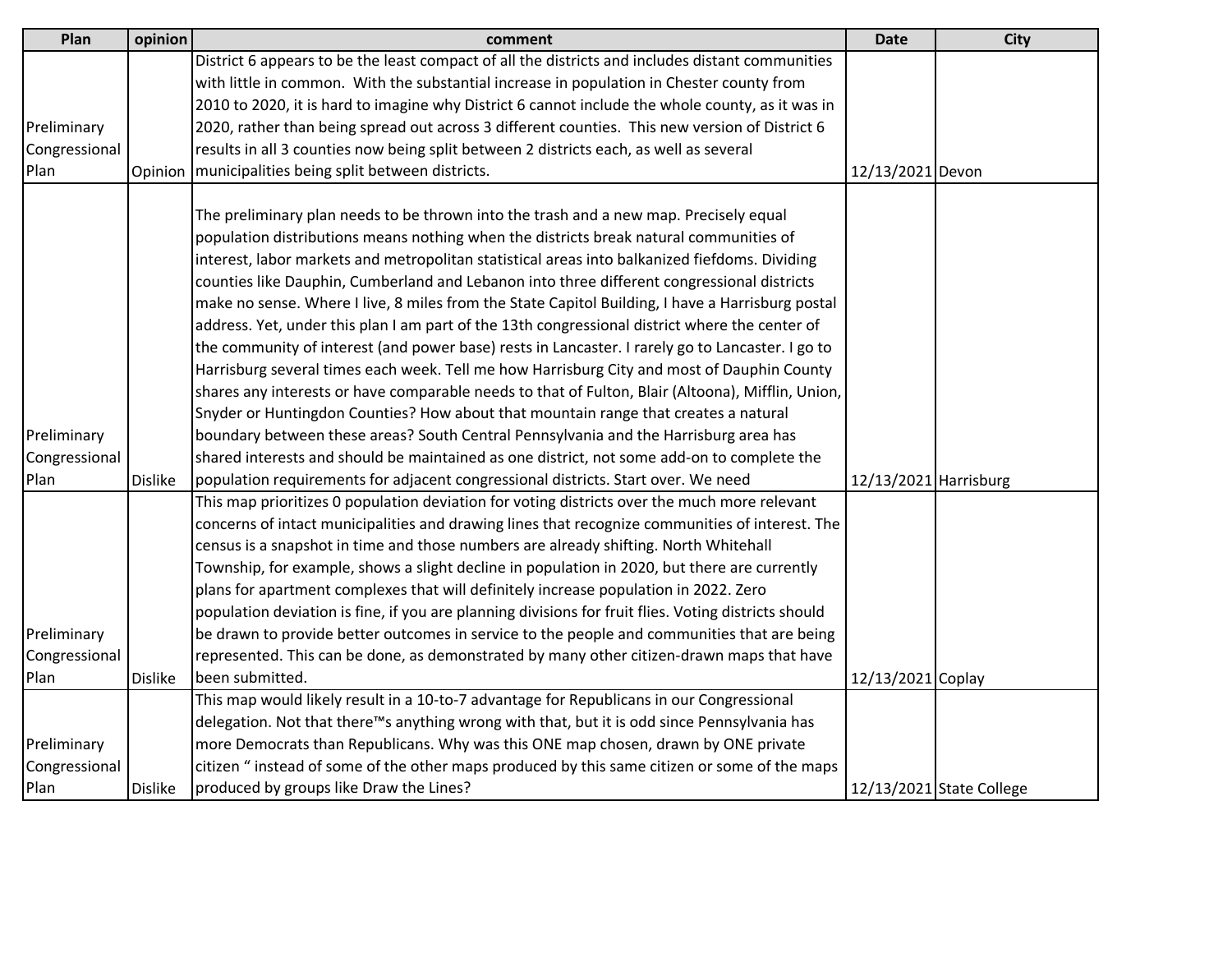| Plan          | opinion        | comment                                                                                            | <b>Date</b>           | City                     |
|---------------|----------------|----------------------------------------------------------------------------------------------------|-----------------------|--------------------------|
|               |                | would not accuse Amanda Holt of intentionally engaging in partisan gerrymandering (even            |                       |                          |
|               |                | though she is a Republican), but this map looks egregiously gerrymandered. The SGC gave no         |                       |                          |
|               |                | rationale for choosing this particular map save that it was drawn by a private citizen. Holt even  |                       |                          |
|               |                | admits in her testimony that she does not know why this map was chosen rather than one of          |                       |                          |
|               |                | her better ones. And the minority members of the SGC were not allowed any input into the           |                       |                          |
|               |                | selection process. So much for transparency.                                                       |                       |                          |
|               |                | Giving absolute priority to exact population equality, which resulted in this map, is nonsensical, |                       |                          |
|               |                | since the census data is imprecise, changes over time, and even has noise inserted into it in an   |                       |                          |
|               |                | effort to increase respondents™ privacy. The US Supreme Court has ruled that it is not             |                       |                          |
| Preliminary   |                | essential that a state draw districts with ~precise mathematical equality™ so long as small        |                       |                          |
| Congressional |                | variations serve legitimate objectives. This map was drawn without attention to the important      |                       |                          |
| Plan          | <b>Dislike</b> | criteria of compactness and communities of interest.                                               | 12/12/2021 Howard, PA |                          |
|               |                |                                                                                                    |                       |                          |
|               |                | This map is inherently unfair, and is gerrymandering, which is illegal.                            |                       |                          |
|               |                | Specifically, I am commenting about the 10th district. Metropolitan areas (like Harrisburg         |                       |                          |
|               |                | which is very near the equal population number itself) should not be divided up, let alone         |                       |                          |
|               |                | municipalities like the City of Harrisburg. Dauphin County, most of Cumberland County and          |                       |                          |
|               |                | Northern York County should be in the 10th district, not divided. It makes no sense for Camp       |                       |                          |
|               |                | Hill Borough and East Pennsboro Township not to be in the 10th district.                           |                       |                          |
|               |                | Equal population is a general objective, not a requirement.                                        |                       |                          |
|               |                | As it stands now, the 10th district is severely gerrymandered in favor of the incumbent. Adding    |                       |                          |
| Preliminary   |                | Adams County to the district where only part of Harrisburg and Dauphin County is included          |                       |                          |
| Congressional |                | highly tips the scales in favor of Republicans. The most recent previous map for the 10th          |                       |                          |
| Plan          | <b>Dislike</b> | district utilized in the 2020 election is a much more fair and competitive district.               |                       | 12/12/2021 Mechanicsburg |
| Preliminary   |                |                                                                                                    |                       |                          |
| Congressional |                |                                                                                                    |                       |                          |
| Plan          | Dislike        | This is totally unfair to voting Americans. WHAT happened to one voter, one vote???                |                       | 12/12/2021 West Chester  |
|               |                | I think the plan to redistrict zone 5/6 chester county and combine it with Luzern county is a      |                       |                          |
| Preliminary   |                | mistake. Redistricting should not be made along party lines to flip a county one way or            |                       |                          |
| Congressional |                | another. I also think it is a mistake to split a township into two zones. Please do not            |                       |                          |
| Plan          | <b>Dislike</b> | implement this plan.                                                                               | 12/12/2021 malvern    |                          |
| Preliminary   |                |                                                                                                    |                       |                          |
| Congressional |                |                                                                                                    |                       |                          |
| Plan          | <b>Dislike</b> | Boroughs and townships should not be split up like this. Update policies, not maps.                | 12/12/2021 Paoli      |                          |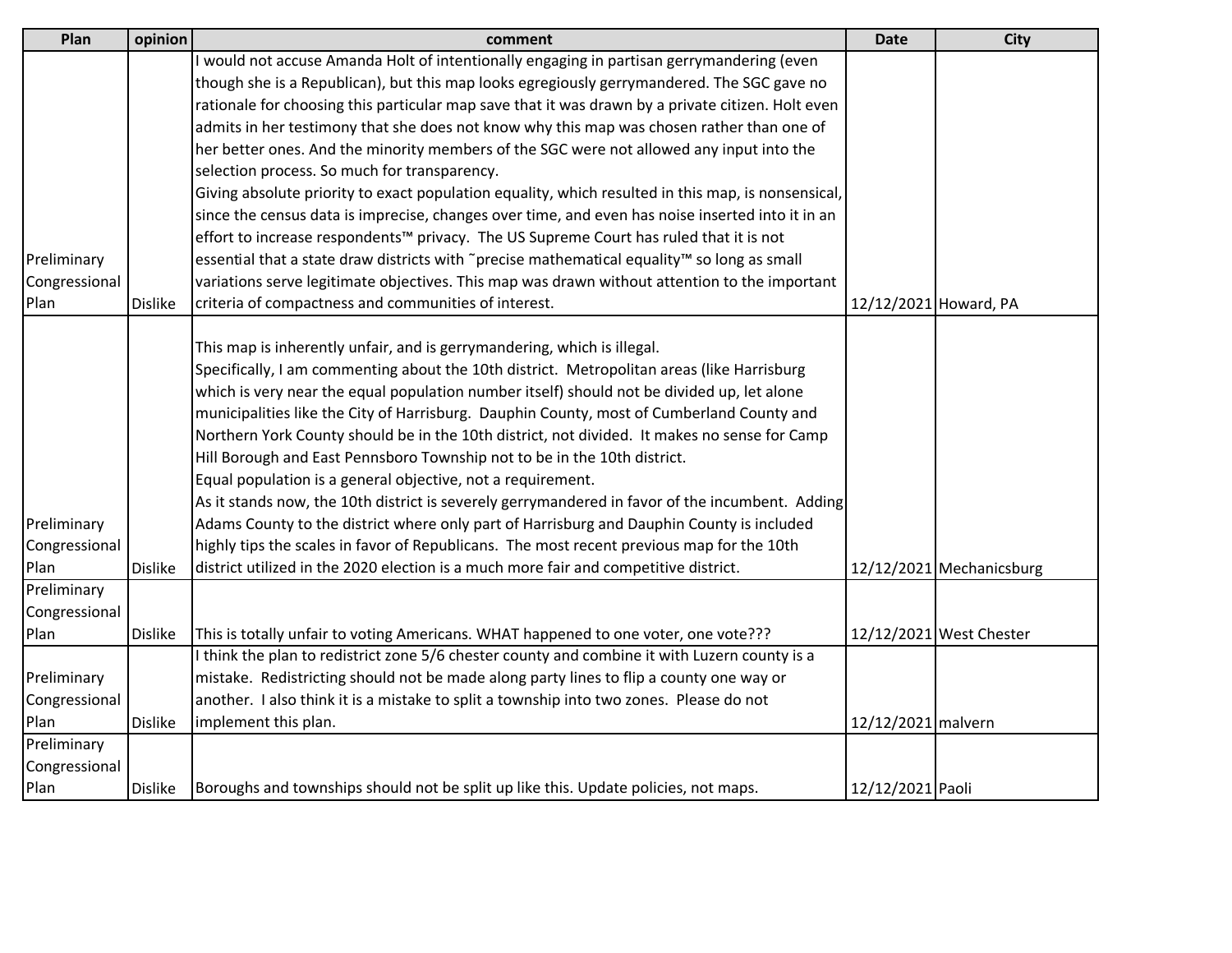| Plan          | opinion        | comment                                                                                            | <b>Date</b>        | <b>City</b>               |
|---------------|----------------|----------------------------------------------------------------------------------------------------|--------------------|---------------------------|
|               |                | While commending the drafter for her efforts to bring about population equity and the desire       |                    |                           |
|               |                | to not split municipalities (including counties) I strongly disagree that this effort should       |                    |                           |
|               |                | supersede the goal of harmonizing communities of interests. The natural boundaries of the          |                    |                           |
|               |                | appalachian mountains is an example. The communities surrounding the Harrisburg area have          |                    |                           |
| Preliminary   |                | no community of interest with Altoona and Hollidaysburg. It would be better to divide a county     |                    |                           |
| Congressional |                | and create more congruous districts. My comments do NOT go to the partisan issue but to the        |                    |                           |
| Plan          | <b>Dislike</b> | community of interest efforts.                                                                     | 12/12/2021 Dauphin |                           |
|               |                |                                                                                                    |                    |                           |
|               |                | This is not a good map. The way Cumberland County was handled is crazy. There's a huge             |                    |                           |
|               |                | difference between the county West of Carlisle and East of Carlisle. The Eastern part belongs      |                    |                           |
|               |                | with Harrisburg and probably York and their suburban areas. If the goal for this map is to elect   |                    |                           |
|               |                | more R's than D's, then it fulfilled its purpose. I don't know why you wasted people's time        |                    |                           |
|               |                | having the public hearings because you totally ignored the input you got. Insisting on a           |                    |                           |
|               |                | population deviation of 0 or even 1 between districts could be in the dictionary as the            |                    |                           |
| Preliminary   |                | definition of insanity. It seems to me that you have no respect for the intelligence of the        |                    |                           |
| Congressional |                | residents of our state being able to see and determine that you are just trying to do more of      |                    |                           |
| Plan          | <b>Dislike</b> | the same that you did in 2010/2011 in drawing a Congressional district map.                        |                    | 12/12/2021 Mechanicsburg  |
| Preliminary   |                |                                                                                                    |                    |                           |
| Congressional |                |                                                                                                    |                    |                           |
| Plan          | <b>Dislike</b> | Politicians should not be allowed to choose their voters.                                          | 12/12/2021 Wayne   |                           |
|               |                | The new division in my area seems to be for nearly no other reason than adding more weight         |                    |                           |
| Preliminary   |                | and value to traditionally Republican voting blocks. It is partisan and bizarrely anti-democratic. |                    |                           |
| Congressional |                | If you aren't winning Chester County, start matching your policies to the population you serve--   |                    |                           |
| Plan          | <b>Dislike</b> | don't cut up the districts so you don't have to listen to the people.                              |                    | 12/12/2021 Newtown Square |
| Preliminary   |                |                                                                                                    |                    |                           |
| Congressional |                |                                                                                                    |                    |                           |
| Plan          | <b>Dislike</b> | Strongly disagree with this proposed change.                                                       | 12/12/2021 Malvern |                           |
| Preliminary   |                |                                                                                                    |                    |                           |
| Congressional |                |                                                                                                    |                    |                           |
| Plan          | <b>Dislike</b> | Please do not change map                                                                           |                    | 12/12/2021 hughestown     |
|               |                |                                                                                                    |                    |                           |
|               |                | This map further splits District 6, hooking into part of Lebanon County but slicing off part of    |                    |                           |
|               |                | Willistown Township in Chester County. What goal is reached by that action?                        |                    |                           |
|               |                | The committee needs to explain its priorities in choosing this map over the others proposed,       |                    |                           |
| Preliminary   |                | and why zero population deviation appears to be a priority over other considerations.              |                    |                           |
| Congressional |                | Further, the committee needs to be more transparent in telling residents the deadlines for         |                    |                           |
| Plan          | <b>Dislike</b> | each step in the process, and allowing them time to react.                                         | 12/12/2021 MALVERN |                           |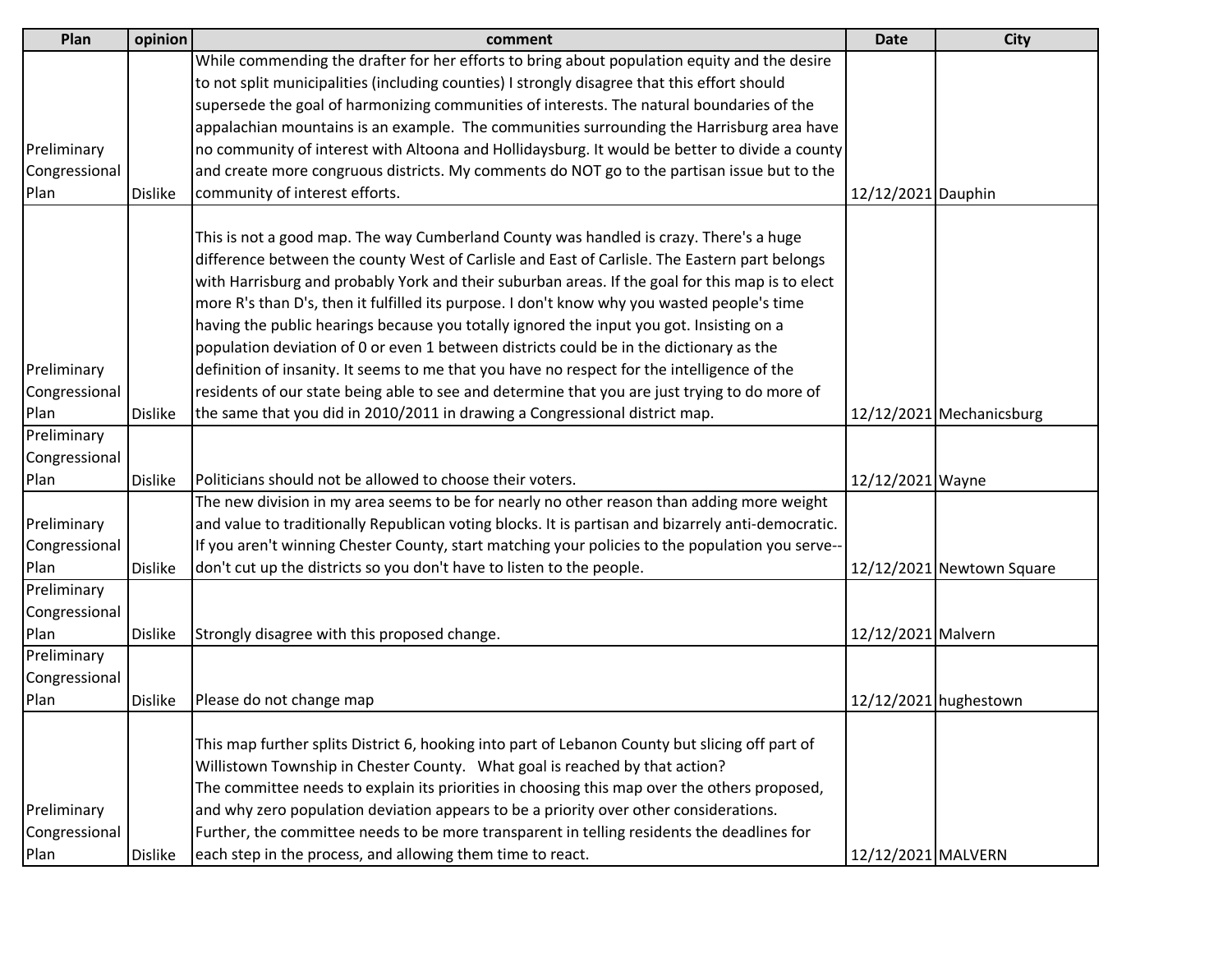| Plan          | opinion        | comment                                                                                                        | <b>Date</b>        | <b>City</b>                     |
|---------------|----------------|----------------------------------------------------------------------------------------------------------------|--------------------|---------------------------------|
|               |                |                                                                                                                |                    |                                 |
| Preliminary   |                | At a high level, it absolutely looks like gerrymandering - areas are chopped up and do not make                |                    |                                 |
| Congressional |                | sense. Why is Lebanon county partly in 11? and then weirdly goes into part of Dauphin? Just                    |                    |                                 |
| Plan          | <b>Dislike</b> | commenting on where I live. This is why people lose faith in the system. Gerrymandered maps. 12/12/2021 Lititz |                    |                                 |
| Preliminary   |                | Other comments have accurately described my own" and my community's" frustrations. So I                        |                    |                                 |
| Congressional |                | won't bother typing out the glaringly obvious. This would lead to misrepresentation and                        |                    |                                 |
| Plan          | <b>Dislike</b> | underserviced peoples.                                                                                         | 12/12/2021 Malvern |                                 |
| Preliminary   |                |                                                                                                                |                    |                                 |
| Congressional |                |                                                                                                                |                    |                                 |
| Plan          | <b>Dislike</b> | This proposal is indiscrete gerrymandering. Highly "dislike".                                                  | 12/12/2021 Malvern |                                 |
|               |                |                                                                                                                |                    |                                 |
|               |                | Locally this map is an improvement for Centre County as it would eliminate the current                         |                    |                                 |
|               |                | splitting of the State College/Bellefonte community into separate districts. Statewide,                        |                    |                                 |
|               |                | however, this is just a bad map. One can tout the transparency of this process and call this a                 |                    |                                 |
|               |                | citizens map all one wants but the reality is that this process has been transparent only so far               |                    |                                 |
|               |                | as it suits political purposes and, in actual fact, this is only one citizen™s map - not the                   |                    |                                 |
|               |                | combined input from many citizens as we are encouraged to believe. Though no explanation                       |                    |                                 |
|               |                | regarding why this map was selected has been offered, that its selection did not include                       |                    |                                 |
|               |                | bipartisan deliberation and the fact that it furthers one political party™s attempt to lock in                 |                    |                                 |
|               |                | their control of the legislature tells us everything we need to know. This committee had the                   |                    |                                 |
|               |                | opportunity to take advantage of at least two maps which were developed by communities of                      |                    |                                 |
|               |                | citizens motivated to fairly reflect the voices of Pennsylvania™s voters. Instead, what has been               |                    |                                 |
|               |                | proposed is another politically skewed map. This is why an independent commission rather                       |                    |                                 |
|               |                | than politicians should be drawing the lines. On a final note, I understand that moving to vote                |                    |                                 |
|               |                | this bill out of committee is not the same as a final vote on this map. Nevertheless, asking for               |                    |                                 |
| Preliminary   |                | feedback and then giving voters only five days to truly evaluate this map before it goes to vote               |                    |                                 |
| Congressional |                | communicates clearly just how little that feedback is valued and the seriousness with which it                 |                    |                                 |
| Plan          | Opinion        | is likely to be taken.                                                                                         |                    | 12/12/2021 Pennsylvania Furnace |
|               |                | Willistown township should not be divided. West Chester borough should not be divided. Not                     |                    |                                 |
|               |                | splitting townships and boroughs is important for serving their populations. A representative                  |                    |                                 |
| Preliminary   |                | will have a great deal of difficult serving districts with vastly different needs and spread out               |                    |                                 |
| Congressional |                | geographically. In addition the new map does not follow the Pennsylvania State Constitution's                  |                    |                                 |
| Plan          | <b>Dislike</b> | guidelines. This map is unacceptable!                                                                          |                    | 12/12/2021 Newtown Sqaure       |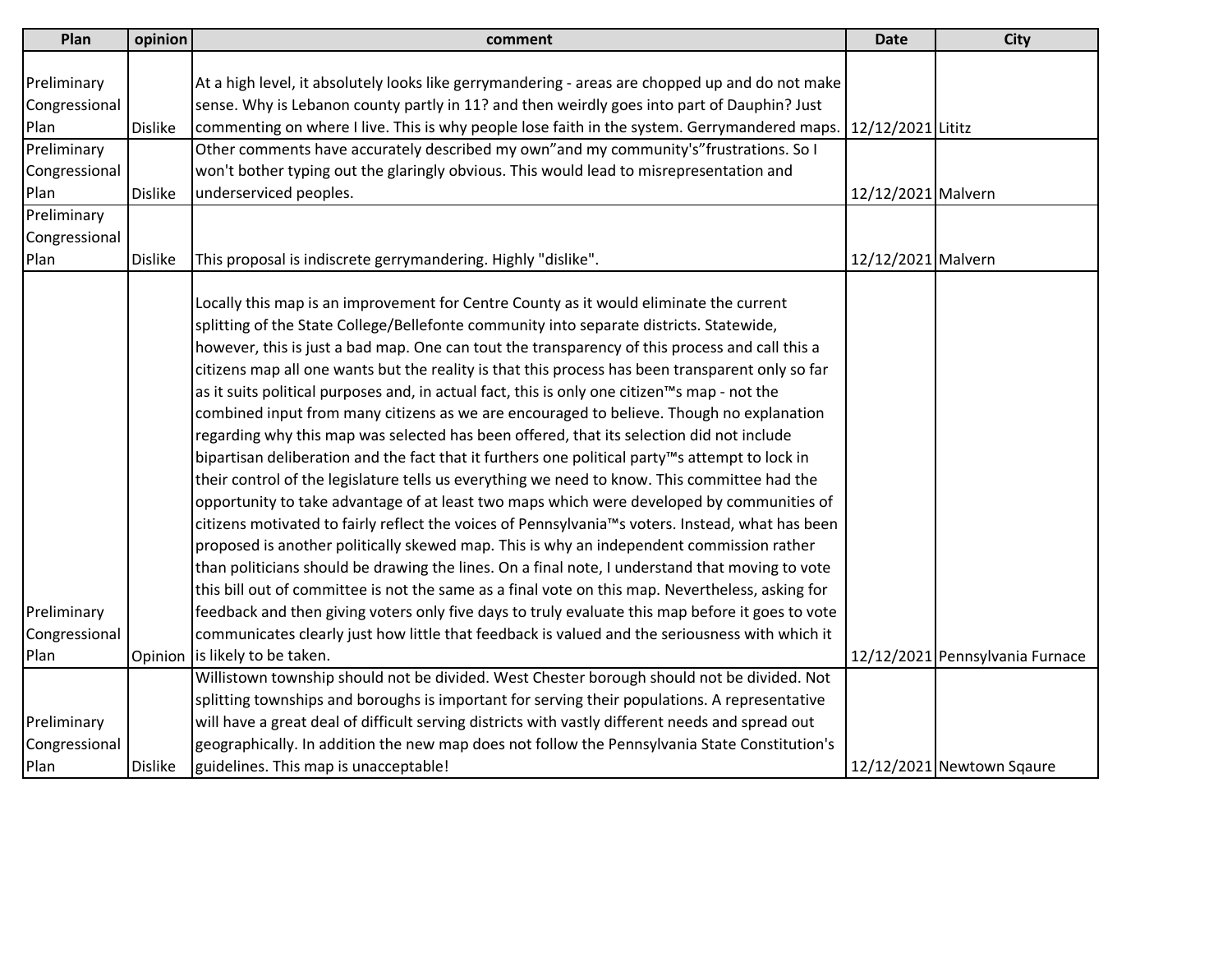| Plan                         | opinion        | comment                                                                                                                                        | <b>Date</b>             | <b>City</b>                 |
|------------------------------|----------------|------------------------------------------------------------------------------------------------------------------------------------------------|-------------------------|-----------------------------|
|                              |                |                                                                                                                                                |                         |                             |
|                              |                |                                                                                                                                                |                         |                             |
|                              |                |                                                                                                                                                |                         |                             |
|                              |                | The map in general is not awful, although my county of residence, Dauphin, is split, and much                                                  |                         |                             |
|                              |                | of it is grouped with the dissimilar and very rural counties to its west. I am unhappy with this                                               |                         |                             |
|                              |                | district, as I bet are many of the resident of those rural counties as well. I much prefer the                                                 |                         |                             |
|                              |                | current 10th district configuration, as it is a competitive district, and it encompasses an area                                               |                         |                             |
|                              |                | with very similar demographics. I urge you to draw a district more similar to the present 10th.                                                |                         |                             |
|                              |                | Lastly, your misguided focus on zero population difference is unnecessarily creating a worse                                                   |                         |                             |
|                              |                | map than anyone would want to see. Here is a link for an article that explains that the US                                                     |                         |                             |
| Preliminary                  |                | Supreme Court has ruled in 2012 that $\frac{1}{1}$ it was not essential that a state draw districts with                                       |                         |                             |
| Congressional                |                | precise mathematical equality so long as small variations serve legitimate objectives.                                                         |                         |                             |
| Plan                         | Opinion        |                                                                                                                                                | 12/12/2021              |                             |
|                              |                | To borrow Jonathan Cervas's term, this map "fracks" (fragmentally splits) at least five counties:                                              |                         |                             |
| Preliminary                  |                | Blair, Butler, Chester, Cumberland, and Potter. CD13 actually intrudes into Cumberland in                                                      |                         |                             |
| Congressional                |                | three different places. For a map touted for minimizing splits of political subdivisions, this one                                             |                         |                             |
| Plan                         | <b>Dislike</b> | exploits the fracking loophole extensive, by counting these splits only once.                                                                  | 12/12/2021 Lords Valley |                             |
|                              |                |                                                                                                                                                |                         |                             |
|                              |                | This map dilutes virtually every small, urban, majority-minority city in PA by cracking them into                                              |                         |                             |
|                              |                | various geographically large but sparsely populated, rural areas of the state. As it stands, likely                                            |                         |                             |
|                              |                | representatives of these Districts could ignore ongoing challenges of housing, congestion,                                                     |                         |                             |
|                              |                | environmental air quality, alternate forms of transportation, policing and crime, growth, and                                                  |                         |                             |
|                              |                | economic development shared in these urban areas. The treatment of the Central PA area                                                         |                         |                             |
|                              |                | seems most egregious. Steelton, Camp Hill, and Harrisburg City appear to have been carved                                                      |                         |                             |
| Preliminary                  |                | out for no apparent reason other than to balance population distribution. Most of the districts                                                |                         |                             |
| Congressional                |                | this map creates would not be competitive. This map should not be accepted.                                                                    |                         |                             |
| Plan                         | <b>Dislike</b> |                                                                                                                                                | 12/12/2021 Harrisburg   |                             |
|                              |                | Hi, I live in Delaware County. Part of Philadelphia is now in our District according to this map                                               |                         |                             |
|                              |                | and I am so dissappointed by it. Philadelphia has many different needs then ours. we chose to                                                  |                         |                             |
| Preliminary                  |                | live in this county for its area and schools. Enough has happened politically to divide us. This                                               |                         |                             |
| Congressional                |                | redistricting will just make matters worse than ever. Suburban Delaware County is totally                                                      |                         |                             |
| Plan                         | Dislike        | different then Phildelphia. Leave it alone!<br>As a District 6 constituent, it doesn't make sense to me that the proposed District 6 splits my |                         | 12/12/2021 Upper Chichester |
|                              |                | Chester County municipality in half and combines our Philadelphia-suburb community with                                                        |                         |                             |
| Preliminary<br>Congressional |                | areas that are hours away and close to Harrisburg. This is an arbitrary and nonsensical shape                                                  |                         |                             |
| Plan                         | Dislike        | for a congressional district.                                                                                                                  | 12/12/2021 Malvern      |                             |
|                              |                |                                                                                                                                                |                         |                             |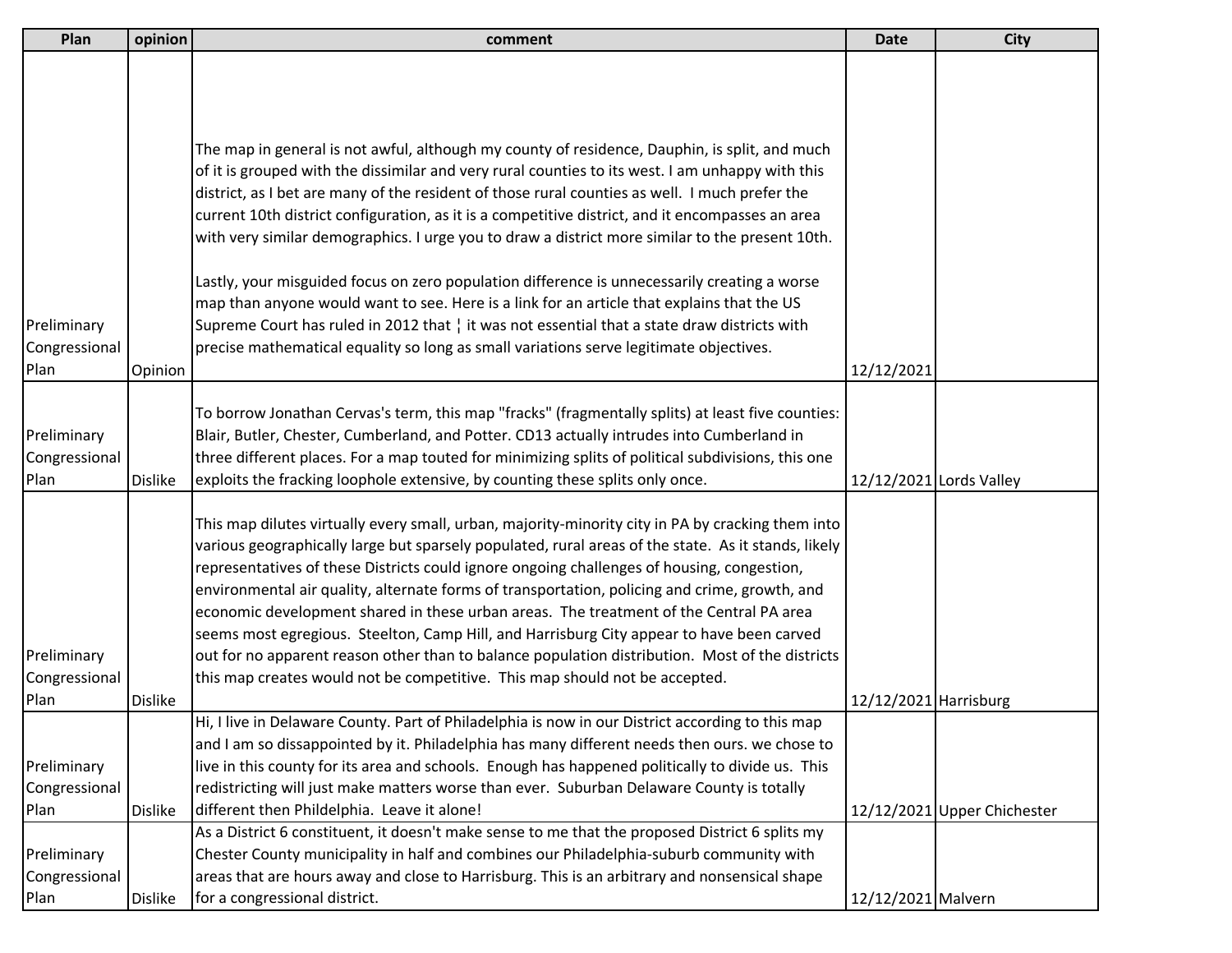| Plan          | opinion        | comment                                                                                             | <b>Date</b>          | <b>City</b>               |
|---------------|----------------|-----------------------------------------------------------------------------------------------------|----------------------|---------------------------|
| Preliminary   |                |                                                                                                     |                      |                           |
| Congressional |                |                                                                                                     |                      |                           |
| Plan          | <b>Dislike</b> | Very unethical to try to sneak in this redistricting before Christmas. I VOTE NO!!!                 |                      | 12/12/2021 Newtown Square |
|               |                |                                                                                                     |                      |                           |
|               |                | The proposed congressional map fixes a huge flaw in the current PA congressional map by not         |                      |                           |
| Preliminary   |                | splitting the borough of State College and its surrounding municipalities. Keeping those            |                      |                           |
| Congressional |                | municipalities together better represents the people who live in those municipalities.              |                      |                           |
| Plan          | Opinion        |                                                                                                     |                      | 12/12/2021 State College  |
|               |                | It might help to look at the the past two years itineraries of the congressmen and plot their       |                      |                           |
|               |                | visits to regions of their districts. Are there areas within a congressman's district that he       |                      |                           |
| Preliminary   |                | seldom or never visits? If so, perhaps consider shifting the boundary. There seem to be some        |                      |                           |
| Congressional |                | disjointed spurs sticking out in some (especially western) districts and I wonder if those areas    |                      |                           |
| Plan          | <b>Dislike</b> | ever see their representative.                                                                      | 12/12/2021 Boalsburg |                           |
| Preliminary   |                |                                                                                                     |                      |                           |
| Congressional |                | Completely biased an unconstitutional, this is a very bad and partisan plan. Gerrymandering         |                      |                           |
| Plan          | <b>Dislike</b> | must go. Hard No to this map                                                                        | 12/12/2021 Malvern   |                           |
|               |                | As a resident of Cumberland County, splitting the county and its surrounding region is clearly      |                      |                           |
| Preliminary   |                | meant to dilute the suburban/urban population centers. In a state that is fairly evenly split       |                      |                           |
| Congressional |                | overall, having a district map that will secure Republican majority is clearly partisan effort that |                      |                           |
| Plan          | <b>Dislike</b> | is blatantly transparent.                                                                           | 12/12/2021 Carlisle  |                           |
|               |                |                                                                                                     |                      |                           |
|               |                | This map targets three Democratic incumbents (Lamb, Wild, Cartwright) and makes their               |                      |                           |
|               |                | districts overwhelming Republican. It triples the partisan lean of Republican districts by making   |                      |                           |
|               |                | all current Republican-held districts even more hyper-Republican and partisan, guaranteeing         |                      |                           |
|               |                | they won <sup>™</sup> t be competitive for at least the next decade.                                |                      |                           |
|               |                | It targets Democratic areas of Dauphin and Cumberland Counties by splitting them apart and          |                      |                           |
|               |                | packing them in heavily-Republican areas, diluting minority voter populations around                |                      |                           |
|               |                | Harrisburg, York, and Lancaster, which is particularly deplorable.                                  |                      |                           |
|               |                | It purposefully ignores the last decade of demographic shifts and population growth away from       |                      |                           |
|               |                | western PA by simply making already Republican-dominated districts even bigger.                     |                      |                           |
|               |                | It Reduces the number of competitive districts down to 3 out of 17 and gives Republicans a          |                      |                           |
| Preliminary   |                | solid lock on another 9 seats. Democrats would likely be left with just 5 seats under the new       |                      |                           |
| Congressional |                | map.                                                                                                |                      |                           |
| Plan          | <b>Dislike</b> | This map is unacceptable to voters. Go back to the drawing board.                                   |                      | 12/12/2021 Mechanicsburg  |
| Preliminary   |                |                                                                                                     |                      |                           |
| Congressional |                |                                                                                                     |                      |                           |
| Plan          | <b>Dislike</b> | Willistown Township should not be split into two districts. Stop the gerrymandering!                | 12/12/2021 Malvern   |                           |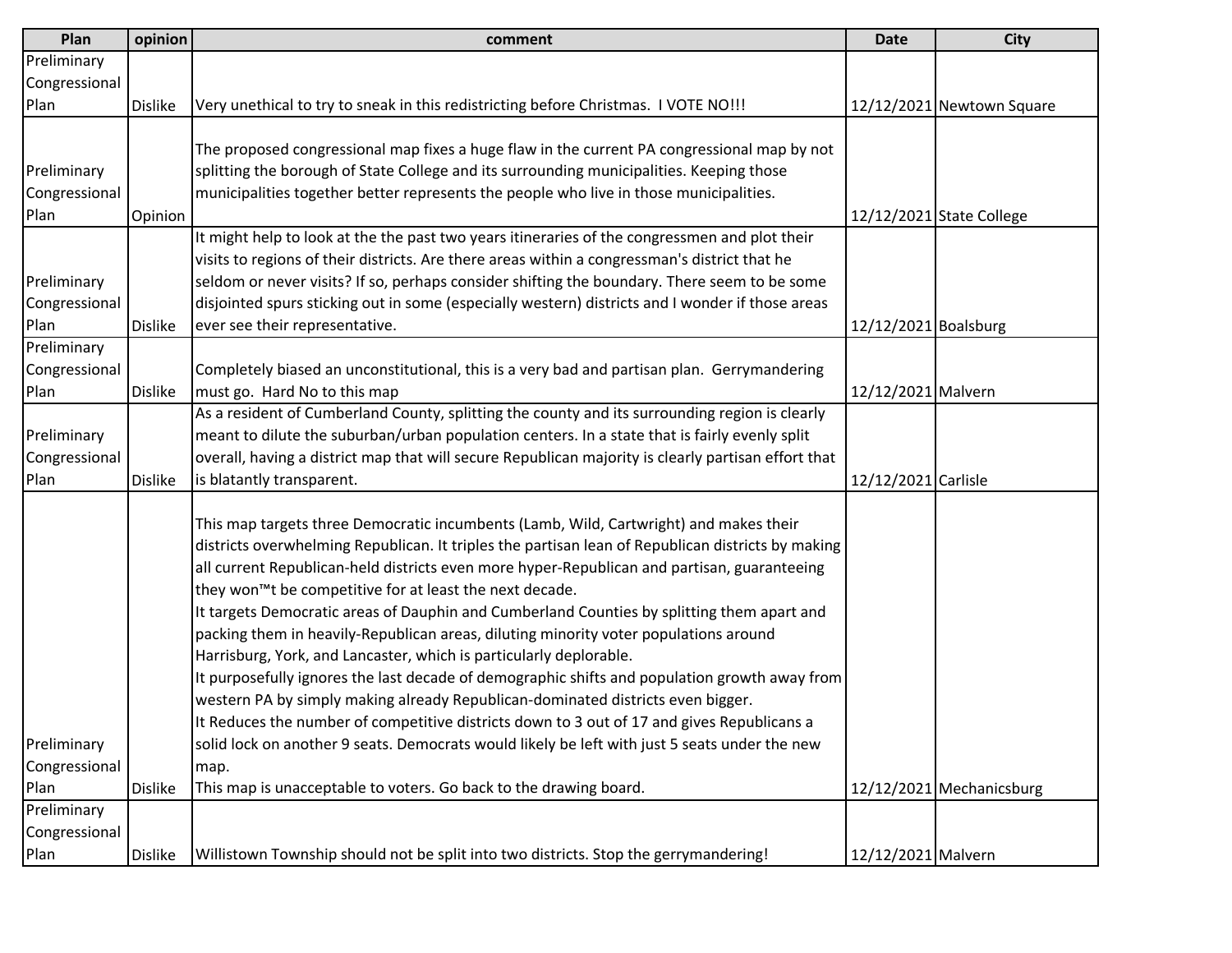| Plan          | opinion        | comment                                                                                           | <b>Date</b>           | <b>City</b>                 |
|---------------|----------------|---------------------------------------------------------------------------------------------------|-----------------------|-----------------------------|
| Preliminary   |                |                                                                                                   |                       |                             |
| Congressional |                | Why is part of Philadelphia included with the district for Delaware county? The city is very      |                       |                             |
| Plan          | <b>Dislike</b> | different than the suburbs and should not be part of our district                                 |                       | 12/12/2021 Upper Chichester |
|               |                |                                                                                                   |                       |                             |
|               |                | My wife & I live in West Pennsboro Township, Cumberland County. Our part of the township          |                       |                             |
|               |                | has been placed in District 13 while the rest of the township is in District 10. Our neighbors on |                       |                             |
| Preliminary   |                | three sides all within three miles would be represented by a different congressman. One of        |                       |                             |
| Congressional |                | the supposed purposes of an independent commission was to stop splitting political                |                       |                             |
| Plan          | <b>Dislike</b> | subdivisions when determining congressional representation. What happen with us?                  | 12/12/2021 Newville   |                             |
| Preliminary   |                |                                                                                                   |                       |                             |
| Congressional |                | Chopping up the 6th district this way is unconscionable and serves no purpose for the people      |                       |                             |
| Plan          | <b>Dislike</b> | of the area                                                                                       | 12/12/2021 Malvern    |                             |
|               |                | I don't know what to say but this is why people feel disenfranchised. This is a terrible map.     |                       |                             |
| Preliminary   |                | Dauphin County and Harrisburg should not be split up. This should be a nonpartisan map.           |                       |                             |
| Congressional |                | Neither party should be involved in the creation of this map. There will be quote and quote       |                       |                             |
| Plan          | <b>Dislike</b> | winners and losers. The real winners should be that the votes will be represented more fairly.    | 12/12/2021 Harrisburg |                             |
| Preliminary   |                |                                                                                                   |                       |                             |
| Congressional |                |                                                                                                   |                       |                             |
| Plan          | <b>Dislike</b> | absolutely unacceptable.                                                                          | 12/12/2021 MALVERN    |                             |
| Preliminary   |                |                                                                                                   |                       |                             |
| Congressional |                |                                                                                                   |                       |                             |
| Plan          | <b>Dislike</b> | Why is the 6th district getting chopped up again? This is crazy.                                  |                       | 12/12/2021 West Chester     |
|               |                |                                                                                                   |                       |                             |
|               |                | This redistricting proposal is a travesty. I cannot imagine an honest reason why Camp Hill        |                       |                             |
|               |                | would be removed from most of the rest of the West Shore and Harrisburg would be divided          |                       |                             |
|               |                | other than to dilute Democratic votes. To divide them this way is to disregard the common         |                       |                             |
|               |                | interests and the shared commerce of the West Shore and East Shore. It would be more              |                       |                             |
|               |                | reasonable to follow the county lines when drawing district lines, I think. Dividing cities and   |                       |                             |
| Preliminary   |                | their bedroom communities on political maps impedes community improvement efforts and             |                       |                             |
| Congressional |                | destroys community cohesion. This is a sorry and cynical piece of work which has been             |                       |                             |
| Plan          | <b>Dislike</b> | presented to citizens without shame for its blatant display of partisanship.                      | 12/12/2021 Carlisle   |                             |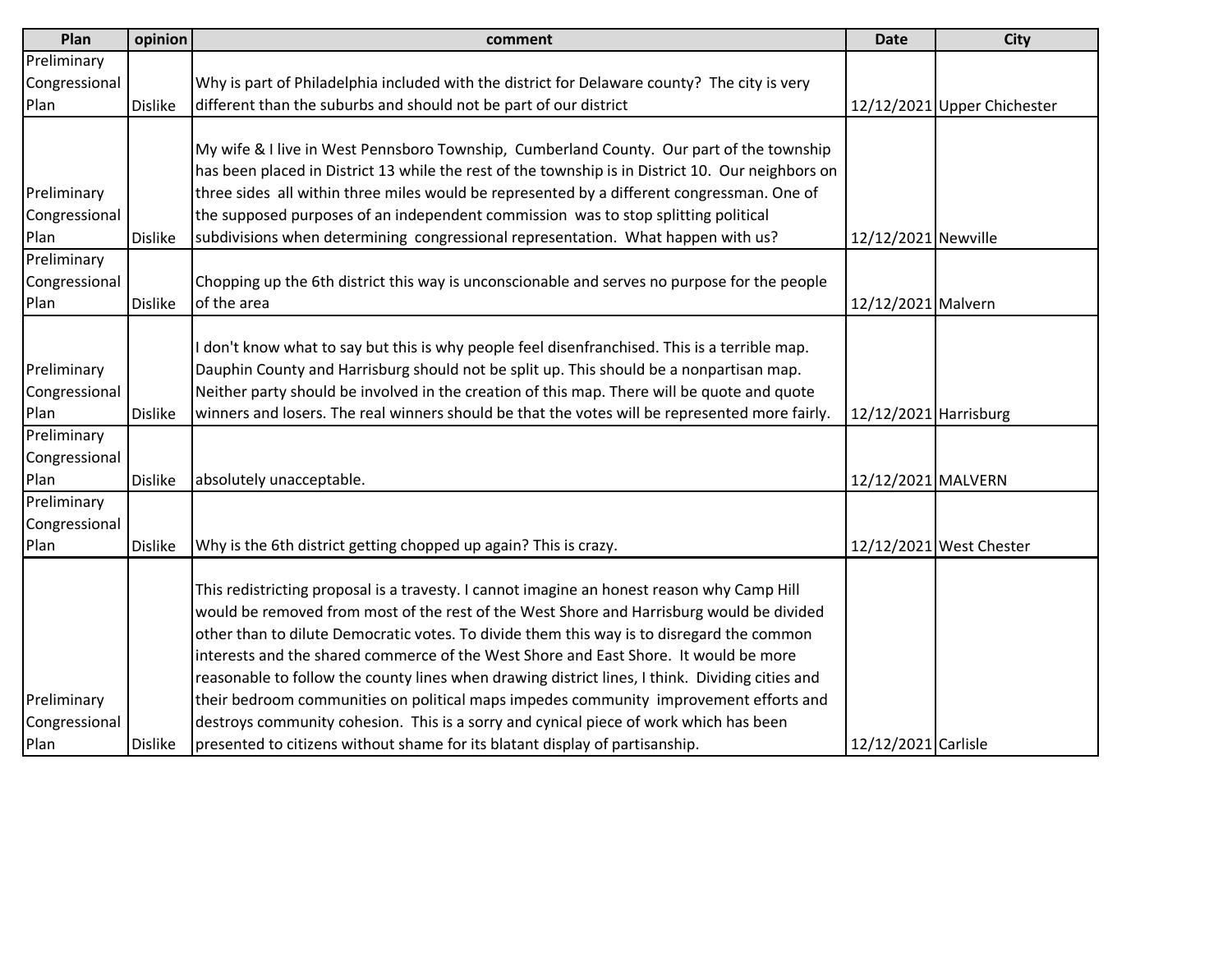| Plan          | opinion        | comment                                                                                           | <b>Date</b>           | <b>City</b>              |
|---------------|----------------|---------------------------------------------------------------------------------------------------|-----------------------|--------------------------|
|               |                |                                                                                                   |                       |                          |
|               |                | Why are Districts 6 and 5 being chopped up and gerrymandered once again? The same                 |                       |                          |
|               |                | argument about gerrymandering the maps for the 2010 census figures applies here right now.        |                       |                          |
|               |                | Why is Area 5 grouping a rural area like Southern Chester County with two heavily urban areas     |                       |                          |
|               |                | of Delaware and Philadelphia? What do they have in common, other than to dilute the               |                       |                          |
|               |                | particular characteristics of each area? Please stop breaking counties up into several areas,     |                       |                          |
|               |                | and doing this to several counties at at time. Keep counties together. What happened to the       |                       |                          |
|               |                | much-vaunted intent to keep districts contiguous and compact? This does not accomplish this       |                       |                          |
| Preliminary   |                | at all. In fact, it looks as ridiculous and bare-faced as the Goofy kicking Donald Duck map that  |                       |                          |
| Congressional |                | everyone sententiously pronounced as severely gerrymandered. Stop it! Chester County              |                       |                          |
| Plan          | <b>Dislike</b> | should be its own district, and not chopped up over 4 or 5 counties!                              | 12/12/2021 Oxford     |                          |
| Preliminary   |                |                                                                                                   |                       |                          |
| Congressional |                |                                                                                                   |                       |                          |
| Plan          | <b>Dislike</b> | Greater Harrisburg should be in a single district because the region shares concerns.             | 12/12/2021 Carlisle   |                          |
|               |                | Why would you include Harrisburg and Dauphin County, mostly urban, with the mostly rural          |                       |                          |
|               |                | district 12? Their needs and desires are very much different. I think districts should be of like |                       |                          |
|               |                | needs and desires.                                                                                |                       |                          |
| Preliminary   |                | You know I believe all the inputs that go into drawing a map could be put into a computer         |                       |                          |
| Congressional |                | program which would draw a map non-subjectively and a-political. I'm sure one or more of the      |                       |                          |
| Plan          | Opinion        | state's major universities have programs that could so this.                                      | 12/12/2021 CARLISLE   |                          |
| Preliminary   |                |                                                                                                   |                       |                          |
| Congressional |                | If Cumberland County needs to be split, it would make more sense for the eastern section          |                       |                          |
| Plan          |                | Opinion (Harrisburg suburbs) to be in the same district as Dauphin County.                        |                       | 12/11/2021 Mechanicsburg |
|               |                |                                                                                                   |                       |                          |
| Preliminary   |                | I do not believe Camp Hill and East Pennsboro should be split from the rest of the West Shore. I  |                       |                          |
| Congressional |                | think the 10th district was more competitive before this map. Taking CH and EP out and adding     |                       |                          |
| Plan          |                | Opinion Adams county only gives an advantage to Scott Perry. That is unacceptable!!               |                       | 12/11/2021 Mechanicsburg |
|               |                |                                                                                                   |                       |                          |
|               |                | As a West Hanover Township resident, I'm happy to see our municipality is not split between       |                       |                          |
|               |                | districts. However, I fail to see what Chambersburg and so far away have in common with           |                       |                          |
|               |                | Harrisburg. Clearly Harrisburg and it's surrounding suburbs share more common interests.          |                       |                          |
| Preliminary   |                | Suburbanizing municipalities bordering the Susquehanna and it's tributaries share many            |                       |                          |
| Congressional |                | common concerns. I think the transportation corridors that meet in Dauphin County result          |                       |                          |
| Plan          | <b>Dislike</b> | common problems. Dauphin County should not be split up in this manner.                            | 12/11/2021 Harrisburg |                          |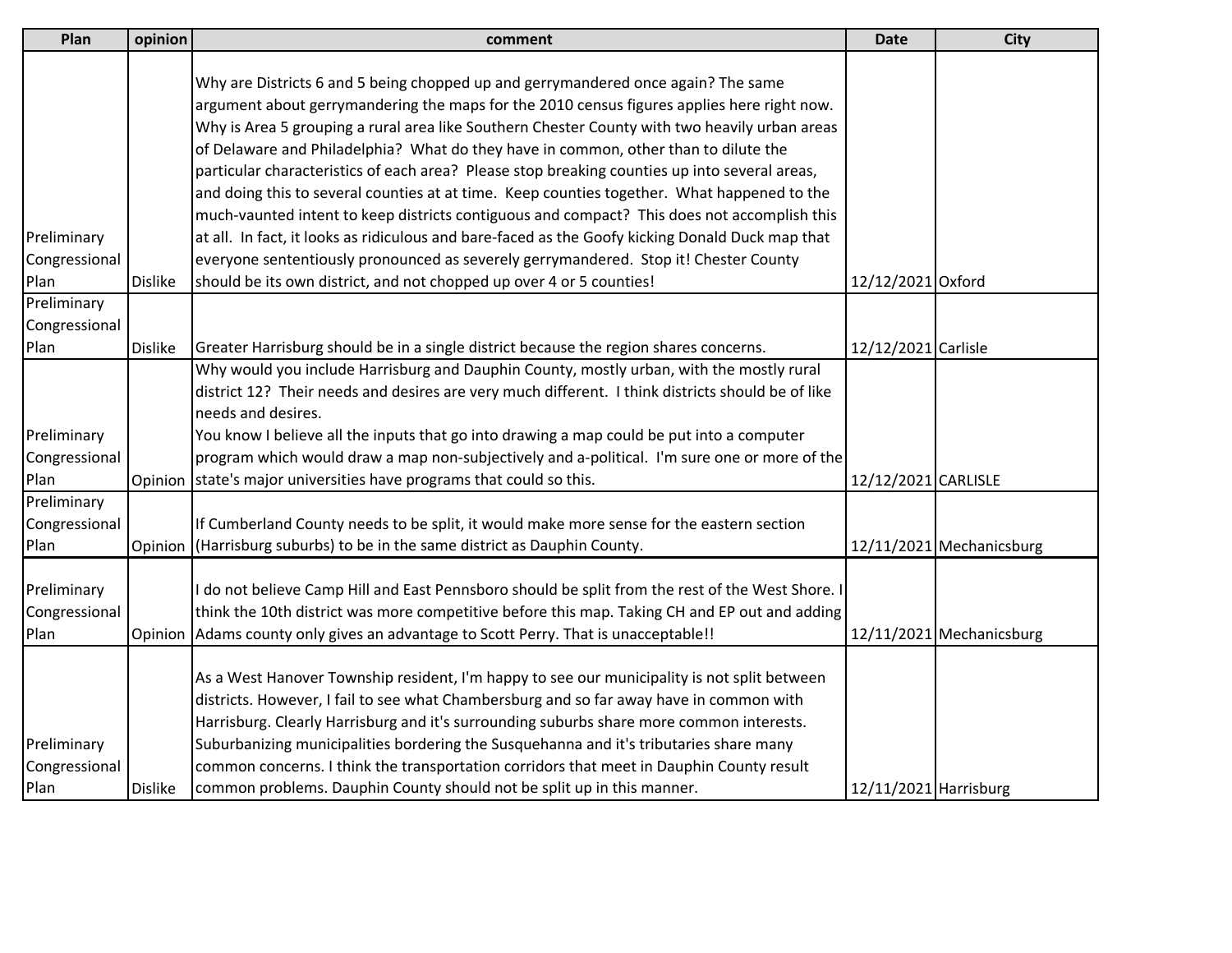| I live in Horsham Township MontCo. I am not happy that district 1 lines cut up my township<br>into a jigsaw puzzle. My township and others surrounding the former Willow Grove Naval Air<br>base (Warrington and Warminster, for example) share common serious concerns about our<br>water supply polluted by PFAS contamination from Air Base activity. The derelict Air Base<br>property needs to be cleaned up before any development of a township center, business park,<br>shopping and new housing can take place. I want our three townships to be kept together in<br>the new US congressional district. Since Bucks County needs to annex parts of Montgomery Co<br>to cover the required number of people, the border of District 1 should encircle all of Horsham<br>township, including the airbase property, and also include Hatboro so the Hatboro-Horsham<br>school district is not split.<br>12/11/2021 Ambler<br><b>Dislike</b><br>While this map is clearly an improvement over the previous version, there are still some areas<br>where small changes could produce a more sensible, fair looking result. The northern Dauphin<br>District 13, northern Lebanon District 11, and Berks District 6 boundaries look artificially<br>jagged. As another citizen already commented, why should Annville be divided between two<br>districts? Allowing for small differences between district populations should be accepted. This<br>would allow the boundaries to be moved slightly so whole towns, whole townships, whole<br>school districts could be in the same voting districts.<br>12/11/2021 Lebanon<br>Opinion<br>Unacceptable. No need to bring Lebanon into this. Pure Gerrymandering<br>12/11/2021 Wayne<br><b>Dislike</b><br>State Rep. Sharif Street created this map to make a safe district for him. It is utterly despicable.<br>Please do not approve this map. Also I don't understand why Chester, Delaware and South<br>Preliminary<br>Philadelphia has anything in common. Same goes to Harrisburg! Why did you split Harrisburg in | Plan                | opinion        | comment                                  | <b>Date</b> | <b>City</b> |
|-----------------------------------------------------------------------------------------------------------------------------------------------------------------------------------------------------------------------------------------------------------------------------------------------------------------------------------------------------------------------------------------------------------------------------------------------------------------------------------------------------------------------------------------------------------------------------------------------------------------------------------------------------------------------------------------------------------------------------------------------------------------------------------------------------------------------------------------------------------------------------------------------------------------------------------------------------------------------------------------------------------------------------------------------------------------------------------------------------------------------------------------------------------------------------------------------------------------------------------------------------------------------------------------------------------------------------------------------------------------------------------------------------------------------------------------------------------------------------------------------------------------------------------------------------------------------------------------------------------------------------------------------------------------------------------------------------------------------------------------------------------------------------------------------------------------------------------------------------------------------------------------------------------------------------------------------------------------------------------------------------------------------------------------------------------------------------|---------------------|----------------|------------------------------------------|-------------|-------------|
|                                                                                                                                                                                                                                                                                                                                                                                                                                                                                                                                                                                                                                                                                                                                                                                                                                                                                                                                                                                                                                                                                                                                                                                                                                                                                                                                                                                                                                                                                                                                                                                                                                                                                                                                                                                                                                                                                                                                                                                                                                                                             |                     |                |                                          |             |             |
|                                                                                                                                                                                                                                                                                                                                                                                                                                                                                                                                                                                                                                                                                                                                                                                                                                                                                                                                                                                                                                                                                                                                                                                                                                                                                                                                                                                                                                                                                                                                                                                                                                                                                                                                                                                                                                                                                                                                                                                                                                                                             |                     |                |                                          |             |             |
|                                                                                                                                                                                                                                                                                                                                                                                                                                                                                                                                                                                                                                                                                                                                                                                                                                                                                                                                                                                                                                                                                                                                                                                                                                                                                                                                                                                                                                                                                                                                                                                                                                                                                                                                                                                                                                                                                                                                                                                                                                                                             |                     |                |                                          |             |             |
|                                                                                                                                                                                                                                                                                                                                                                                                                                                                                                                                                                                                                                                                                                                                                                                                                                                                                                                                                                                                                                                                                                                                                                                                                                                                                                                                                                                                                                                                                                                                                                                                                                                                                                                                                                                                                                                                                                                                                                                                                                                                             |                     |                |                                          |             |             |
|                                                                                                                                                                                                                                                                                                                                                                                                                                                                                                                                                                                                                                                                                                                                                                                                                                                                                                                                                                                                                                                                                                                                                                                                                                                                                                                                                                                                                                                                                                                                                                                                                                                                                                                                                                                                                                                                                                                                                                                                                                                                             |                     |                |                                          |             |             |
|                                                                                                                                                                                                                                                                                                                                                                                                                                                                                                                                                                                                                                                                                                                                                                                                                                                                                                                                                                                                                                                                                                                                                                                                                                                                                                                                                                                                                                                                                                                                                                                                                                                                                                                                                                                                                                                                                                                                                                                                                                                                             |                     |                |                                          |             |             |
|                                                                                                                                                                                                                                                                                                                                                                                                                                                                                                                                                                                                                                                                                                                                                                                                                                                                                                                                                                                                                                                                                                                                                                                                                                                                                                                                                                                                                                                                                                                                                                                                                                                                                                                                                                                                                                                                                                                                                                                                                                                                             |                     |                |                                          |             |             |
|                                                                                                                                                                                                                                                                                                                                                                                                                                                                                                                                                                                                                                                                                                                                                                                                                                                                                                                                                                                                                                                                                                                                                                                                                                                                                                                                                                                                                                                                                                                                                                                                                                                                                                                                                                                                                                                                                                                                                                                                                                                                             | Preliminary         |                |                                          |             |             |
|                                                                                                                                                                                                                                                                                                                                                                                                                                                                                                                                                                                                                                                                                                                                                                                                                                                                                                                                                                                                                                                                                                                                                                                                                                                                                                                                                                                                                                                                                                                                                                                                                                                                                                                                                                                                                                                                                                                                                                                                                                                                             | Congressional       |                |                                          |             |             |
|                                                                                                                                                                                                                                                                                                                                                                                                                                                                                                                                                                                                                                                                                                                                                                                                                                                                                                                                                                                                                                                                                                                                                                                                                                                                                                                                                                                                                                                                                                                                                                                                                                                                                                                                                                                                                                                                                                                                                                                                                                                                             | Plan                |                |                                          |             |             |
|                                                                                                                                                                                                                                                                                                                                                                                                                                                                                                                                                                                                                                                                                                                                                                                                                                                                                                                                                                                                                                                                                                                                                                                                                                                                                                                                                                                                                                                                                                                                                                                                                                                                                                                                                                                                                                                                                                                                                                                                                                                                             |                     |                |                                          |             |             |
|                                                                                                                                                                                                                                                                                                                                                                                                                                                                                                                                                                                                                                                                                                                                                                                                                                                                                                                                                                                                                                                                                                                                                                                                                                                                                                                                                                                                                                                                                                                                                                                                                                                                                                                                                                                                                                                                                                                                                                                                                                                                             |                     |                |                                          |             |             |
|                                                                                                                                                                                                                                                                                                                                                                                                                                                                                                                                                                                                                                                                                                                                                                                                                                                                                                                                                                                                                                                                                                                                                                                                                                                                                                                                                                                                                                                                                                                                                                                                                                                                                                                                                                                                                                                                                                                                                                                                                                                                             |                     |                |                                          |             |             |
|                                                                                                                                                                                                                                                                                                                                                                                                                                                                                                                                                                                                                                                                                                                                                                                                                                                                                                                                                                                                                                                                                                                                                                                                                                                                                                                                                                                                                                                                                                                                                                                                                                                                                                                                                                                                                                                                                                                                                                                                                                                                             |                     |                |                                          |             |             |
|                                                                                                                                                                                                                                                                                                                                                                                                                                                                                                                                                                                                                                                                                                                                                                                                                                                                                                                                                                                                                                                                                                                                                                                                                                                                                                                                                                                                                                                                                                                                                                                                                                                                                                                                                                                                                                                                                                                                                                                                                                                                             |                     |                |                                          |             |             |
|                                                                                                                                                                                                                                                                                                                                                                                                                                                                                                                                                                                                                                                                                                                                                                                                                                                                                                                                                                                                                                                                                                                                                                                                                                                                                                                                                                                                                                                                                                                                                                                                                                                                                                                                                                                                                                                                                                                                                                                                                                                                             | Preliminary         |                |                                          |             |             |
|                                                                                                                                                                                                                                                                                                                                                                                                                                                                                                                                                                                                                                                                                                                                                                                                                                                                                                                                                                                                                                                                                                                                                                                                                                                                                                                                                                                                                                                                                                                                                                                                                                                                                                                                                                                                                                                                                                                                                                                                                                                                             | Congressional       |                |                                          |             |             |
|                                                                                                                                                                                                                                                                                                                                                                                                                                                                                                                                                                                                                                                                                                                                                                                                                                                                                                                                                                                                                                                                                                                                                                                                                                                                                                                                                                                                                                                                                                                                                                                                                                                                                                                                                                                                                                                                                                                                                                                                                                                                             | Plan                |                |                                          |             |             |
|                                                                                                                                                                                                                                                                                                                                                                                                                                                                                                                                                                                                                                                                                                                                                                                                                                                                                                                                                                                                                                                                                                                                                                                                                                                                                                                                                                                                                                                                                                                                                                                                                                                                                                                                                                                                                                                                                                                                                                                                                                                                             | Preliminary         |                |                                          |             |             |
|                                                                                                                                                                                                                                                                                                                                                                                                                                                                                                                                                                                                                                                                                                                                                                                                                                                                                                                                                                                                                                                                                                                                                                                                                                                                                                                                                                                                                                                                                                                                                                                                                                                                                                                                                                                                                                                                                                                                                                                                                                                                             | Congressional       |                |                                          |             |             |
|                                                                                                                                                                                                                                                                                                                                                                                                                                                                                                                                                                                                                                                                                                                                                                                                                                                                                                                                                                                                                                                                                                                                                                                                                                                                                                                                                                                                                                                                                                                                                                                                                                                                                                                                                                                                                                                                                                                                                                                                                                                                             | Plan                |                |                                          |             |             |
|                                                                                                                                                                                                                                                                                                                                                                                                                                                                                                                                                                                                                                                                                                                                                                                                                                                                                                                                                                                                                                                                                                                                                                                                                                                                                                                                                                                                                                                                                                                                                                                                                                                                                                                                                                                                                                                                                                                                                                                                                                                                             |                     |                |                                          |             |             |
|                                                                                                                                                                                                                                                                                                                                                                                                                                                                                                                                                                                                                                                                                                                                                                                                                                                                                                                                                                                                                                                                                                                                                                                                                                                                                                                                                                                                                                                                                                                                                                                                                                                                                                                                                                                                                                                                                                                                                                                                                                                                             |                     |                |                                          |             |             |
|                                                                                                                                                                                                                                                                                                                                                                                                                                                                                                                                                                                                                                                                                                                                                                                                                                                                                                                                                                                                                                                                                                                                                                                                                                                                                                                                                                                                                                                                                                                                                                                                                                                                                                                                                                                                                                                                                                                                                                                                                                                                             | Congressional       |                |                                          |             |             |
| 12/11/2021 Philadelphia                                                                                                                                                                                                                                                                                                                                                                                                                                                                                                                                                                                                                                                                                                                                                                                                                                                                                                                                                                                                                                                                                                                                                                                                                                                                                                                                                                                                                                                                                                                                                                                                                                                                                                                                                                                                                                                                                                                                                                                                                                                     | Plan                | <b>Dislike</b> | to 2, it should be in the same district. |             |             |
| 8 and 9 are clearly examples of gerrymandering. The Scranton, W-B, Hazleton communities                                                                                                                                                                                                                                                                                                                                                                                                                                                                                                                                                                                                                                                                                                                                                                                                                                                                                                                                                                                                                                                                                                                                                                                                                                                                                                                                                                                                                                                                                                                                                                                                                                                                                                                                                                                                                                                                                                                                                                                     |                     |                |                                          |             |             |
| share common issues, problems and populations they should be represented y the same                                                                                                                                                                                                                                                                                                                                                                                                                                                                                                                                                                                                                                                                                                                                                                                                                                                                                                                                                                                                                                                                                                                                                                                                                                                                                                                                                                                                                                                                                                                                                                                                                                                                                                                                                                                                                                                                                                                                                                                         |                     |                |                                          |             |             |
| member of congress. Additionally, putting Rep Cartwright in the same District¦a now heavily                                                                                                                                                                                                                                                                                                                                                                                                                                                                                                                                                                                                                                                                                                                                                                                                                                                                                                                                                                                                                                                                                                                                                                                                                                                                                                                                                                                                                                                                                                                                                                                                                                                                                                                                                                                                                                                                                                                                                                                 | Preliminary         |                |                                          |             |             |
| Republican district is a boldfaced attempt eliminate a current incumbent Democrat. This map                                                                                                                                                                                                                                                                                                                                                                                                                                                                                                                                                                                                                                                                                                                                                                                                                                                                                                                                                                                                                                                                                                                                                                                                                                                                                                                                                                                                                                                                                                                                                                                                                                                                                                                                                                                                                                                                                                                                                                                 | Congressional       |                |                                          |             |             |
| is a farce.<br>12/11/2021 Hazleton<br><b>Dislike</b>                                                                                                                                                                                                                                                                                                                                                                                                                                                                                                                                                                                                                                                                                                                                                                                                                                                                                                                                                                                                                                                                                                                                                                                                                                                                                                                                                                                                                                                                                                                                                                                                                                                                                                                                                                                                                                                                                                                                                                                                                        | Plan                |                |                                          |             |             |
|                                                                                                                                                                                                                                                                                                                                                                                                                                                                                                                                                                                                                                                                                                                                                                                                                                                                                                                                                                                                                                                                                                                                                                                                                                                                                                                                                                                                                                                                                                                                                                                                                                                                                                                                                                                                                                                                                                                                                                                                                                                                             |                     |                |                                          |             |             |
| As a resident of Harrisburg City, I can't wait to be represented by whoever the fine, fine folks of                                                                                                                                                                                                                                                                                                                                                                                                                                                                                                                                                                                                                                                                                                                                                                                                                                                                                                                                                                                                                                                                                                                                                                                                                                                                                                                                                                                                                                                                                                                                                                                                                                                                                                                                                                                                                                                                                                                                                                         |                     |                |                                          |             |             |
| Perry, Juniata, Mifflin and Huntigdon Counties -- we definitely have the same interests and                                                                                                                                                                                                                                                                                                                                                                                                                                                                                                                                                                                                                                                                                                                                                                                                                                                                                                                                                                                                                                                                                                                                                                                                                                                                                                                                                                                                                                                                                                                                                                                                                                                                                                                                                                                                                                                                                                                                                                                 |                     |                |                                          |             |             |
| motivations when we go to the polls. This map is a clear power grab by the GOP as they appeal                                                                                                                                                                                                                                                                                                                                                                                                                                                                                                                                                                                                                                                                                                                                                                                                                                                                                                                                                                                                                                                                                                                                                                                                                                                                                                                                                                                                                                                                                                                                                                                                                                                                                                                                                                                                                                                                                                                                                                               | Preliminary         |                |                                          |             |             |
| to the lowest common denominator and ignore the will of the majority of the American                                                                                                                                                                                                                                                                                                                                                                                                                                                                                                                                                                                                                                                                                                                                                                                                                                                                                                                                                                                                                                                                                                                                                                                                                                                                                                                                                                                                                                                                                                                                                                                                                                                                                                                                                                                                                                                                                                                                                                                        | Congressional       |                |                                          |             |             |
| populations. It's tough when you win one popular election in the past two decades.<br>12/11/2021 Harrisburg<br><b>Dislike</b>                                                                                                                                                                                                                                                                                                                                                                                                                                                                                                                                                                                                                                                                                                                                                                                                                                                                                                                                                                                                                                                                                                                                                                                                                                                                                                                                                                                                                                                                                                                                                                                                                                                                                                                                                                                                                                                                                                                                               | Plan<br>Preliminary |                |                                          |             |             |
| I'm stunned. Annville is divided in half? Why? What does North Annville have to do with                                                                                                                                                                                                                                                                                                                                                                                                                                                                                                                                                                                                                                                                                                                                                                                                                                                                                                                                                                                                                                                                                                                                                                                                                                                                                                                                                                                                                                                                                                                                                                                                                                                                                                                                                                                                                                                                                                                                                                                     | Congressional       |                |                                          |             |             |
| Berks County? I'm trying to find an rational for the way this is drawn, but I'm at a loss.<br>12/11/2021 Annville<br><b>Dislike</b>                                                                                                                                                                                                                                                                                                                                                                                                                                                                                                                                                                                                                                                                                                                                                                                                                                                                                                                                                                                                                                                                                                                                                                                                                                                                                                                                                                                                                                                                                                                                                                                                                                                                                                                                                                                                                                                                                                                                         | Plan                |                |                                          |             |             |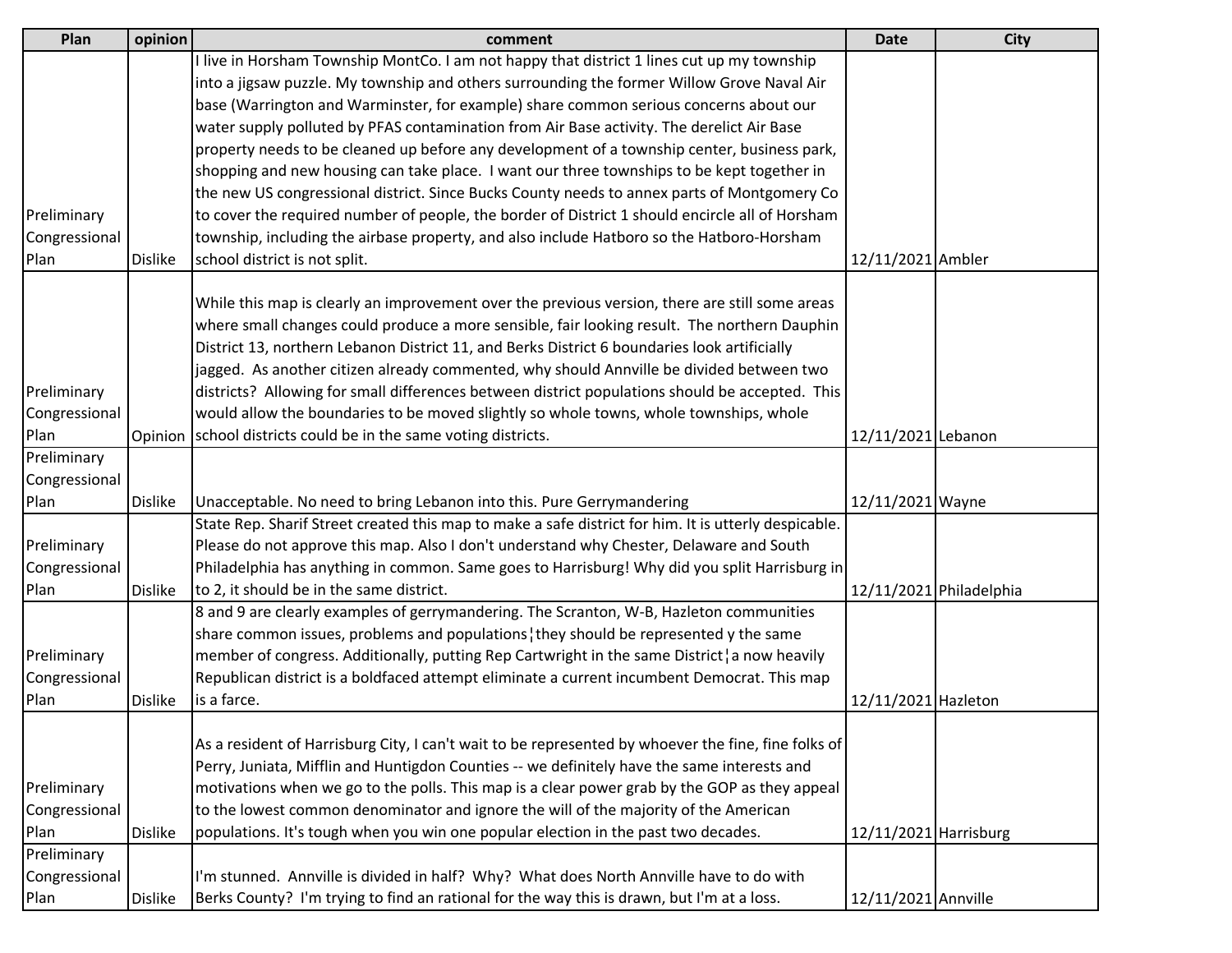| <b>Plan</b>   | opinion        | comment                                                                                                                                                                                 | <b>Date</b>          | <b>City</b> |
|---------------|----------------|-----------------------------------------------------------------------------------------------------------------------------------------------------------------------------------------|----------------------|-------------|
|               |                | Keep counties intact. When needed combine whole counties with whole counties that have a<br>similar population. i.e. agricultural counties that abut other agricultural counties have a |                      |             |
| Preliminary   |                | common interest so their representative should hold the common interest in mind with votes.                                                                                             |                      |             |
| Congressional |                | m tired of politicians trying to guarantee job security by making favorable divisions. Voting                                                                                           |                      |             |
| Plan          |                | Opinion should be the voice of the people not job security for the pols!                                                                                                                | 12/11/2021 Lebanon   |             |
| Preliminary   |                |                                                                                                                                                                                         |                      |             |
| Congressional |                | dislike this plan and believe that this is a classic case of manipulating voting districts to benefit                                                                                   |                      |             |
| Plan          | <b>Dislike</b> | political parties.                                                                                                                                                                      | 12/11/2021 Berwyn    |             |
| Preliminary   |                |                                                                                                                                                                                         |                      |             |
| Congressional |                | While Northampton County, where I live seems fine, the state overall is still not fairly                                                                                                |                      |             |
| Plan          | <b>Dislike</b> | represented.                                                                                                                                                                            | 12/11/2021 Bethlehem |             |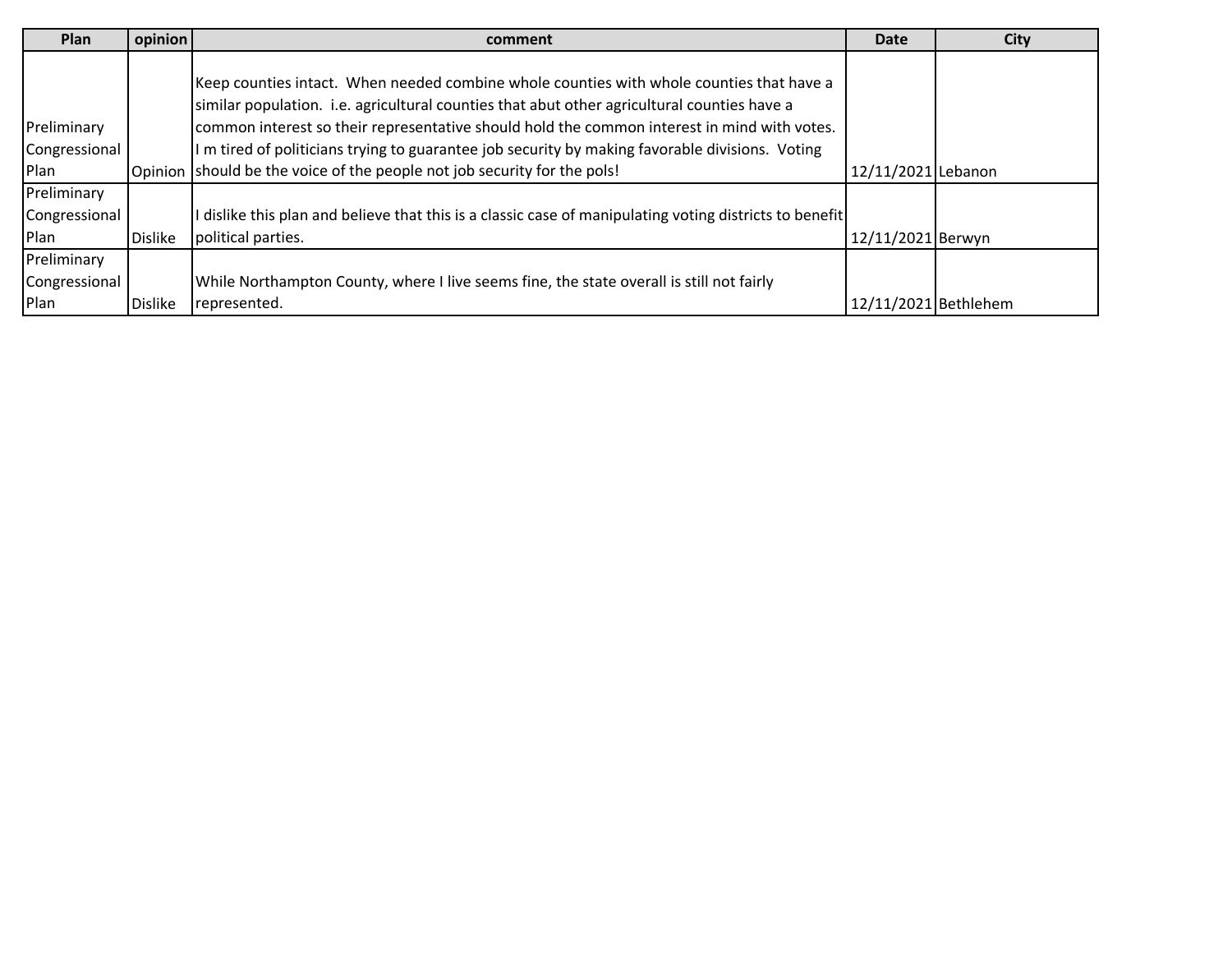| Plan          | opinion        | comment                                                                                              | <b>Date</b>           | <b>City</b> |
|---------------|----------------|------------------------------------------------------------------------------------------------------|-----------------------|-------------|
|               |                | surrounding Capital Region. My concerns about this map are the following:                            |                       |             |
|               |                |                                                                                                      |                       |             |
|               |                | The tri county Capital region of Dauphin County, eastern Cumberland County and Northern              |                       |             |
|               |                | York County have common commerce and economic issues. This area has become one of the                |                       |             |
|               |                | largest warehouse and distribution centers in the country and is the crossroads for the              |                       |             |
|               |                | northeast in commerce, rail, trucking air passenger and freight, and general public travel. The I    |                       |             |
|               |                | 81 Corridor from Carlisle through Harrisburg continuing to the east and north, the I 83 Corridor     |                       |             |
|               |                | from York city north through east Cumberland County and continuing through Harrisburg to             |                       |             |
|               |                | connect with I 78 going east, the I 283 Corridor from Harrisburg south toward Lancaster and          |                       |             |
|               |                | the PA Turnpike also traverses this area. The Harrisburg International Airport is located in         |                       |             |
|               |                | Middletown (south of Harrisburg). A common interest in infrastructure, business, commerce,           |                       |             |
|               |                | commercial and private development, environmental concerns etc. exist within this region.            |                       |             |
|               |                | Many people from the surrounding areas in Dauphin, Cumberland, and York Counties are                 |                       |             |
|               |                | employed at the Capitol or in other government buildings in Harrisburg or work for businesses        |                       |             |
|               |                | which support the state or federal government. As such, they patronize stores, businesses,           |                       |             |
|               |                | and recreational facilities and attend cultural and social events in this area all of which          |                       |             |
|               |                | contributes to this area being a ~community of interest™.                                            |                       |             |
|               |                | Urban and suburban voters along with significant communities of Black, Hispanic and Asian            |                       |             |
|               |                | voters in the Harrisburg and surrounding area are marginalized and disenfranchised by                |                       |             |
|               |                | combining them with the overwhelmingly more conservative and rural areas of District 13 in           |                       |             |
|               |                | this map.                                                                                            |                       |             |
|               |                | The ~River Communities™ of Harrisburg, Steelton, Highspire, Middletown. Royalton and other           |                       |             |
|               |                | nearby communities have common concerns and interests and should remain in one                       |                       |             |
|               |                | Congressional district.                                                                              |                       |             |
|               |                | Dauphin County should be kept whole if at all possible.                                              |                       |             |
| Preliminary   |                | District 10 in the current Congressional map serves as a good model for creation of a new            |                       |             |
| Congressional |                | district. It keeps Dauphin County whole and addresses all the above concerns. It is also one of      |                       |             |
| Plan          |                | Opinion the very few competitive districts in the 2018 and 2020 Congressional elections. However, if | 12/11/2021 Harrisburg |             |
|               |                | I thought that in a democracy the voters were to pick their representative not the other way         |                       |             |
|               |                | around. I realize you broke up Chester county to dilute our vote, but I have an idea, how about      |                       |             |
|               |                | you leave it alone, it was fine the way it was, and you earn our votes.                              |                       |             |
| Preliminary   |                |                                                                                                      |                       |             |
| Congressional |                | Our country is being gerrymandered to the point where we are forced into rule by the                 |                       |             |
| Plan          | <b>Dislike</b> | minority. I get it white guys, you are losing your power. That is called democracy.                  | 12/11/2021 Malvern    |             |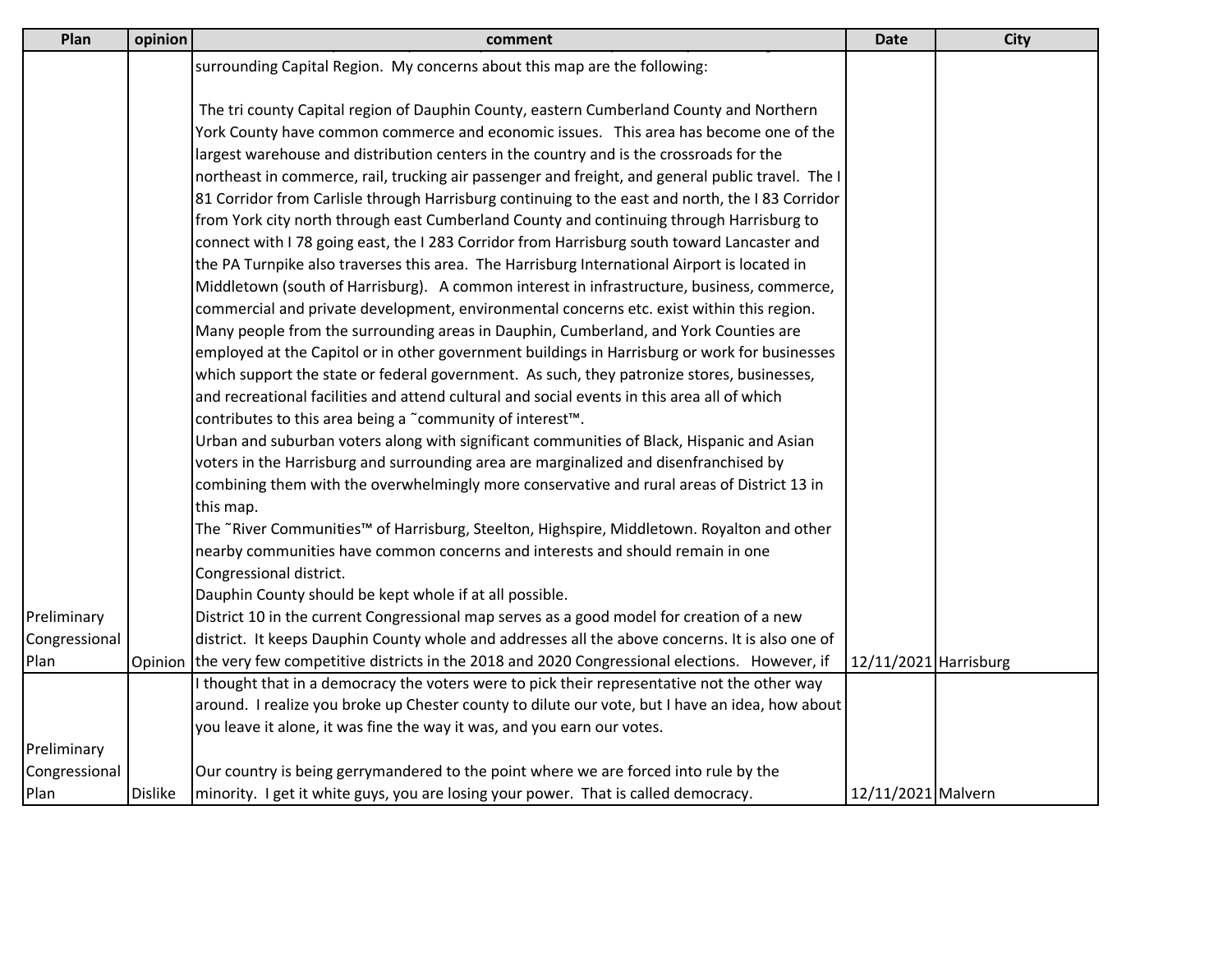| Plan          | opinion        | comment                                                                                          | <b>Date</b>          | <b>City</b>                    |
|---------------|----------------|--------------------------------------------------------------------------------------------------|----------------------|--------------------------------|
|               |                |                                                                                                  |                      |                                |
|               |                | The proposed Republican map chops Chester County into two congressional districts, putting       |                      |                                |
|               |                | Congressmember Chrissy Houlihan in a new district that at best could be described as leaning     |                      |                                |
|               |                | Republican. At the same time, it leaves Republican Congressmember Brian Fitzpatrick™s            |                      |                                |
|               |                | district largely intact and, perhaps, even a safer Republican seat. The proposed new map, like   |                      |                                |
|               |                | the extremely gerrymandered map the state Supreme Court threw out, stretches the Houlihan        |                      |                                |
|               |                | district into three counties adding much more of Berks County and parts of Lebanon County,       |                      |                                |
|               |                | making the district more challenging for Representative Houlihan to be re-elected.               |                      |                                |
|               |                | As you may remember, prior to our current map, the district that was home to most of Chester     |                      |                                |
|               |                | County's voters was one of the most gerrymandered districts in the country and this proposed     |                      |                                |
| Preliminary   |                | Republican-drawn map takes us back in that direction.                                            |                      |                                |
| Congressional |                |                                                                                                  |                      |                                |
| Plan          | <b>Dislike</b> | This is not acceptable.                                                                          | 12/11/2021 Malvern   |                                |
|               |                | Glad to see that Lykens Township and Gratz Borough are in the same district, as I live in Lykens |                      |                                |
|               |                | Twp. but receive my mail at a post office box in Gratz. However, our neighbors in Lykens         |                      |                                |
|               |                | Borough, Elizabethville, and Berrysburg are in a different district. All of northern Dauphin     |                      |                                |
| Preliminary   |                | County should be in the same district. As drawn, district 11 runs from Lykens Twp. in the north  |                      |                                |
| Congressional |                | all the way south to the Maryland border, and includes the city of Lancaster. It is a very oddly |                      |                                |
| Plan          | <b>Dislike</b> | shaped district.                                                                                 | 12/11/2021 Lykens    |                                |
|               |                | Shame on you. Further gerrymandering. From the party who says the Dems stole the 2020            |                      |                                |
| Preliminary   |                | election, if you don't have the popular votes, just cheat by redrawing lines. Get the crazy      |                      |                                |
| Congressional |                | people out of the business of elections, everyone's vote should count and be powerful            |                      |                                |
| Plan          | <b>Dislike</b> | Republicans and Dems alike.                                                                      |                      | 12/11/2021 Port Matilda        |
| Preliminary   |                |                                                                                                  |                      |                                |
| Congressional |                | Curious why eastern part of Cumberland County namely Camp Hill and Enola was separated           |                      |                                |
| Plan          |                | Opinion from neighboring west shore communities.                                                 |                      | 12/11/2021 MECHANICSBURG       |
| Preliminary   |                | Please get serious about not proposing gerrymandered maps. If you use the 2020 actual vote       |                      |                                |
| Congressional |                | for Biden vs Trump, this map would still skew the Congressional vote for the GOP. We are         |                      |                                |
| Plan          | <b>Dislike</b> | watching, and this cheating is un-American.                                                      | 12/11/2021 Havertown |                                |
| Preliminary   |                |                                                                                                  |                      |                                |
| Congressional |                | Willistown Township should not be broken into two districts. We are currently in one district    |                      |                                |
| Plan          | <b>Dislike</b> | (6) but this map proposes putting part of the township in district 5.                            |                      | 12/11/2021 Willistown Township |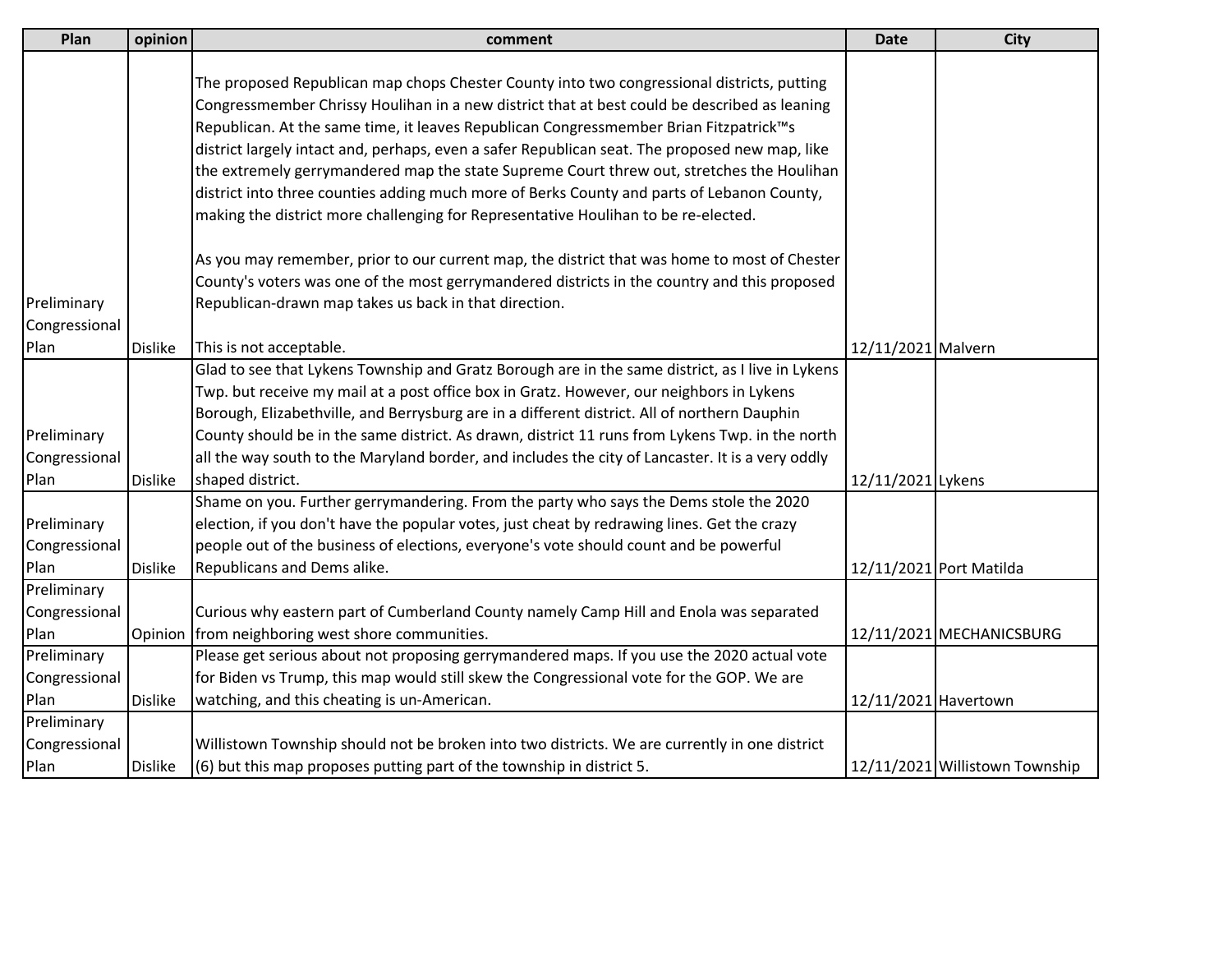| Plan          | opinion        | comment                                                                                              | <b>Date</b>          | <b>City</b>                |
|---------------|----------------|------------------------------------------------------------------------------------------------------|----------------------|----------------------------|
|               |                | The chair announced the criteria (zero population deviation and minimal splits) after he             |                      |                            |
|               |                | selected the winning map. The Holt O map does an impressive job of solving a mathematical            |                      |                            |
|               |                | puzzle. Unfortunately, 0 population deviation and no precinct splits force districts to be drawn     |                      |                            |
|               |                | with distorted shapes and in ways that just don™t make sense. These criteria also make               |                      |                            |
|               |                | incorporating community input impossible. And if the criteria (0 pop deviation and 0 precinct        |                      |                            |
|               |                | splits) stay in place, the map will act like a house of cards. The map will completely fall apart if |                      |                            |
|               |                | revisions or tweaks are attempted.                                                                   |                      |                            |
|               |                | By not clarifying the criteria earlier in the process, the chair ensured that there would be only    |                      |                            |
|               |                | one map to choose from <sup>1</sup> that scenario makes about as much sense as having only one       |                      |                            |
|               |                | candidate on the ballot. If the chair is serious about these criteria and since creating a map       |                      |                            |
|               |                | that meets these unbalanced criteria takes MANY hours and since a 0 pop deviation 0 split            |                      |                            |
|               |                | map can not be revised, a computer program needs to be written to spit out all the possible          |                      |                            |
|               |                | maps that fit these criteria. Then the legislature could pick the least offensive map. (And then     |                      |                            |
|               |                | next time, save some tax \$--there™s no need to have regional hearings if no one is listening.) If   |                      |                            |
|               |                | the chair changes his mind and decides to be flexible about either population deviation or           |                      |                            |
| Preliminary   |                | precinct splits, then other maps that reflected community input should be considered by the          |                      |                            |
| Congressional |                | committee.                                                                                           |                      |                            |
| Plan          | <b>Dislike</b> |                                                                                                      |                      | 12/11/2021 Schwenksville   |
| Preliminary   |                |                                                                                                      |                      |                            |
| Congressional |                | Once again, a sliver of Montgomery County is carved away from our county to accommodate a            |                      |                            |
| Plan          | <b>Dislike</b> | particular party. When will the defined borders of counties be maintained? Maddening!                |                      | 12/11/2021 East Greenville |
|               |                | Let's try something completely different. Keep as many Counties whole as possible with NO            |                      |                            |
| Preliminary   |                | relation to where they are located on the map. Do the map by population(as close as possible)        |                      |                            |
| Congressional |                | starting with putting the smallest counties population centers all together in one voting district   |                      |                            |
| Plan          | <b>Dislike</b> | getting close to the 750,000 or so with NO thought on where they are located.                        | 12/11/2021 Fleetwood |                            |
| Preliminary   |                | Proposed redistricting would not accurately represent the communities within the area, would         |                      |                            |
| Congressional |                | disenfranchise many voters, and would not benefit underserved demographics within the                |                      |                            |
| Plan          | <b>Dislike</b> | proposed new district.                                                                               | 12/11/2021 Malvern   |                            |
| Preliminary   |                | America is on a precipice, and the lunatic fringe is winning out. Veracity and character have        |                      |                            |
| Congressional |                | been laughed at and driven out of the Republican Party, instead of praised and encouraged.           |                      |                            |
| Plan          | <b>Dislike</b> | It™s unrecognizable!                                                                                 | 12/11/2021 Malvern   |                            |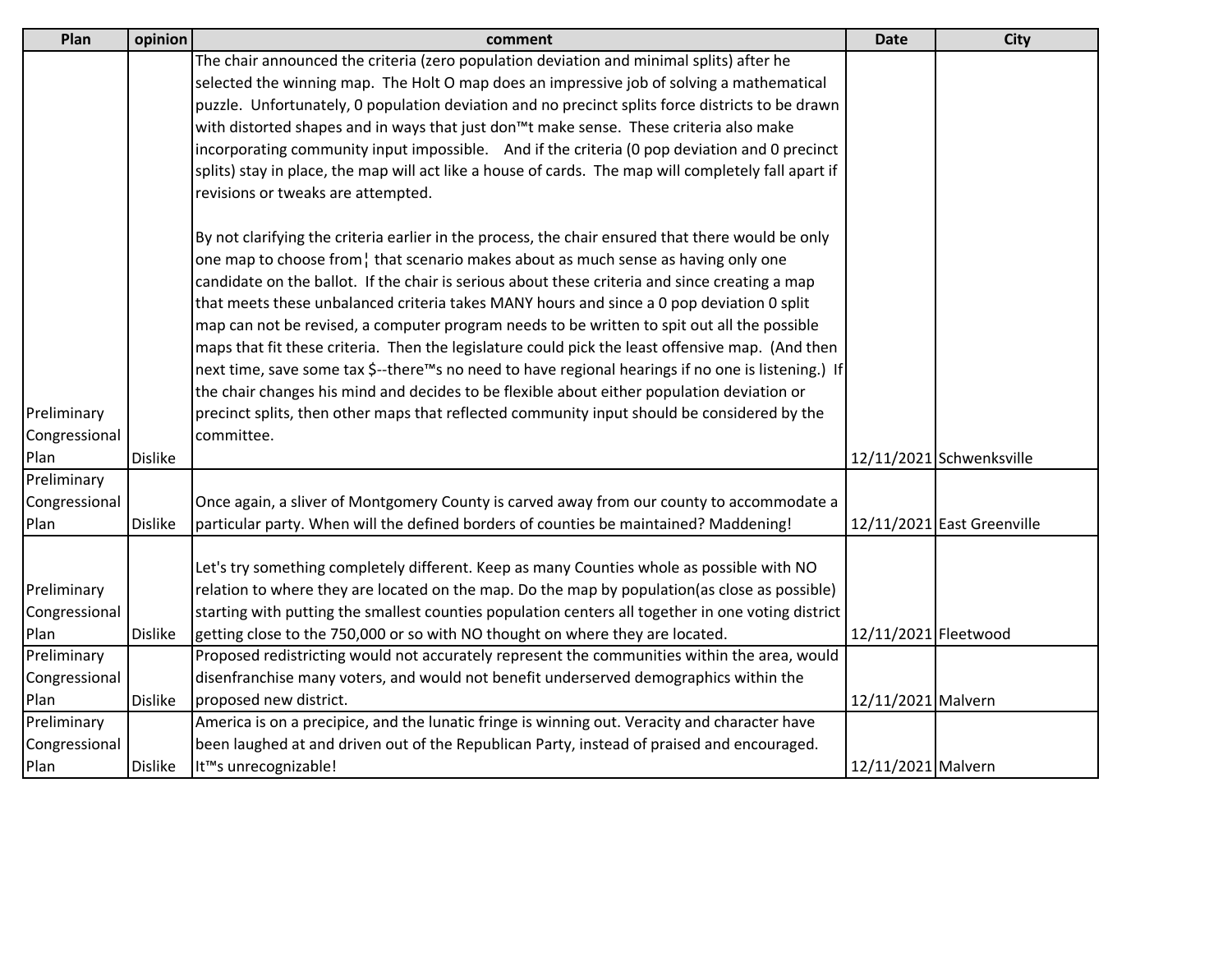| <b>Plan</b>   | opinion | comment                                                                                             | Date                | <b>City</b>             |
|---------------|---------|-----------------------------------------------------------------------------------------------------|---------------------|-------------------------|
|               |         |                                                                                                     |                     |                         |
|               |         | I live in Bedford County. This proposed map separates us from the other central Pennsylvania        |                     |                         |
|               |         | counties east of the Allegheny Front. It also divides the local geographic area where I live -- the |                     |                         |
|               |         | Broad Top. Bedford County has much more common interest with Blair, Fulton, Huntingdon              |                     |                         |
|               |         | and Centre counties than with the south-western Pennsylvania counties. There are natural            |                     |                         |
| Preliminary   |         | boundaries in Pennsylvania which create common economic and social interests based on the           |                     |                         |
| Congressional |         | land itself. Congressional Districts should respect those natural boundaries so that we can elect   |                     |                         |
| Plan          | Dislike | someone who knows us and our land.                                                                  |                     | 12/11/2021 SIX MILE RUN |
|               |         | It makes no sense to divide the Harrisburg area into three different congressional districts. It    |                     |                         |
|               |         | makes even less sense for Harrisburg City to be placed in a district that goes far to the west and  |                     |                         |
|               |         | mostly rural. Dauphin, Cumberland (at least the West Shore) and Northern York Counties are a        |                     |                         |
|               |         | community of interest and should stay together as in the current configuration. These types of      |                     |                         |
| Preliminary   |         | issues are more important than trying for exact population equality. The population numbers         |                     |                         |
| Congressional |         | are constantly shifting and are already different from where they were the day after the            |                     |                         |
| Plan          | Dislike | census.                                                                                             | 12/11/2021 Carlisle |                         |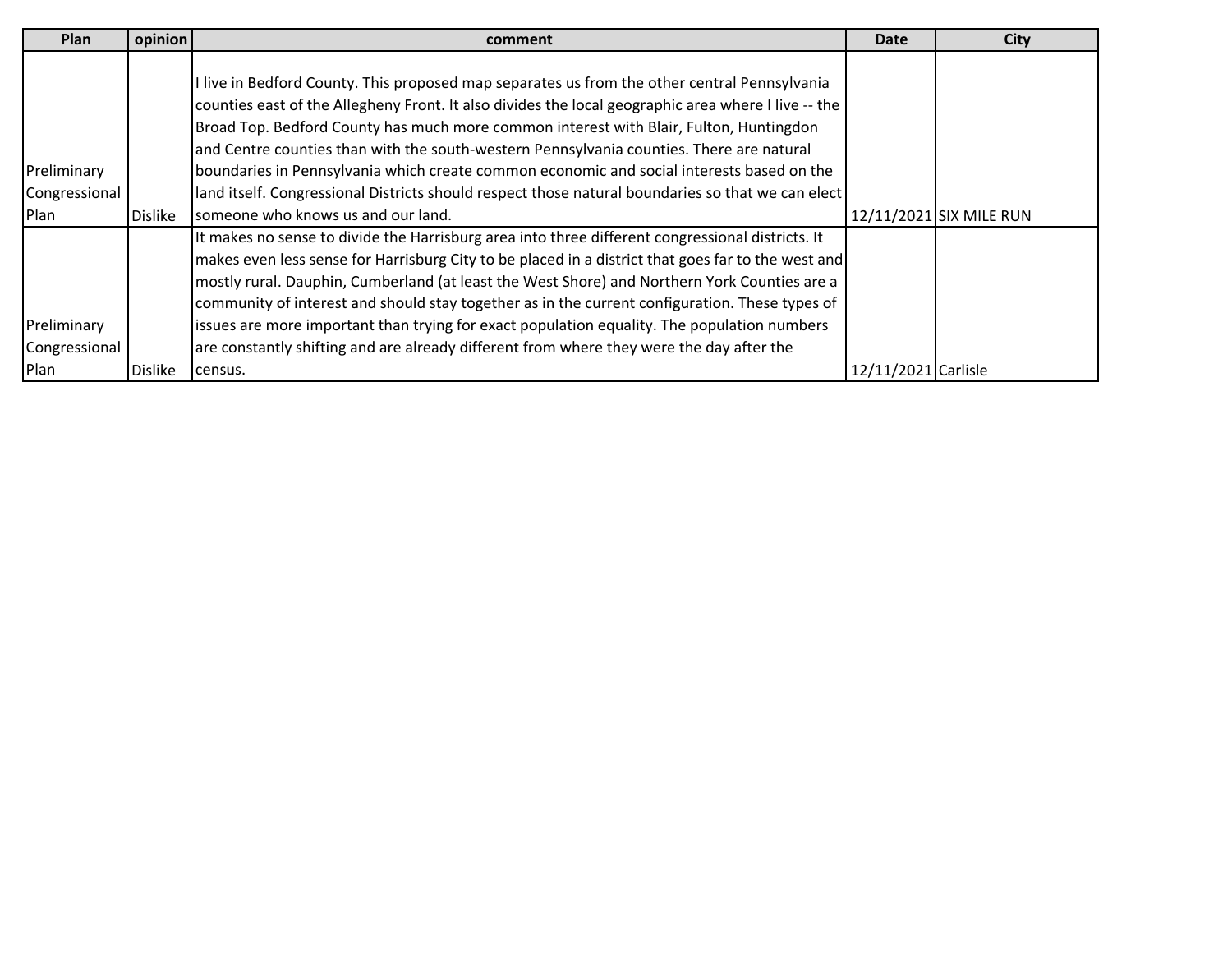| Plan          | opinion        | comment                                                                                         | <b>Date</b>        | <b>City</b>           |
|---------------|----------------|-------------------------------------------------------------------------------------------------|--------------------|-----------------------|
|               |                | congressional map created by Ms. Amanda Holt illustrated the hundreds of hours that Ms. Holt    |                    |                       |
|               |                | and other volunteer mapmakers have invested.                                                    |                    |                       |
|               |                | I have lived in the same Middletown precinct, dauphin county for 47 years and in 2011 was       |                    |                       |
|               |                | troubled by a small slice of town being sent to a Lancaster County state representative which., |                    |                       |
|               |                | totally confused voters. Middletown has more in common with Harrisburg city than the city of    |                    |                       |
|               |                | Lancaster city. Designate the state capitol™s county, Dauphin, one which should NOT be split.   |                    |                       |
|               |                | Utilize Cumberland and York counties to add representation. as practicable and allowing some    |                    |                       |
|               |                | small deviation so compactness and preserving communities can be prioritized.                   |                    |                       |
|               |                | Dauphin, Cumberland and York counties are impacted by hbg international airport, Amtrak, the    |                    |                       |
|               |                | Susquehanna River and its tributaries, and tmi.                                                 |                    |                       |
|               |                | Grouping of Harrisburg area voters with some of the most rural areas of the state is a clear    |                    |                       |
|               |                | effort to create un-representative congressional representation.                                |                    |                       |
|               |                | It is important to maintain an intact Dauphin County Susquehanna River -Pa. route 230 corridor  |                    |                       |
|               |                | which contains a major transportation hub to Harrisburg/surrounding areas, has common           |                    |                       |
|               |                | interests in recreational, environmental, water and river/tributaries. The Dauphin County       |                    |                       |
|               |                | River communities of Harrisburg, Royalton, Middletown, Highspire, Steelton, has a diverse       |                    |                       |
|               |                | representation of racial and ethnic persons.                                                    |                    |                       |
|               |                | The Susquehanna river -Pa. route 230 corridor, Dauphin county has major institutions that       |                    |                       |
|               |                | have strong federal ties: Harrisburg area community college, Penn state Harrisburg, UPMC        |                    |                       |
|               |                | Harrisburg, Penn state Hershey medical center, Harrisburg international airport and Three-mile  |                    |                       |
|               |                | Island.                                                                                         |                    |                       |
|               |                | One member of congress in dauphin county keeps all the Dauphin County school districts,         |                    |                       |
|               |                | boroughs, cities and townships together, speaking to one congress person ~s staff which will be |                    |                       |
|               |                | more effective than several congress person™s staff.                                            |                    |                       |
| Preliminary   |                | Let™s make the county where the pa. state capitol is located a county that has one              |                    |                       |
| Congressional |                | congressional member just like the counties of somerset, Lancaster, Fayette, Juniata, Adams,    |                    |                       |
| Plan          | <b>Dislike</b> | Blair and Fulton to name a few that are so fortunate.                                           |                    | 12/11/2021 middletown |
| Preliminary   |                |                                                                                                 |                    |                       |
| Congressional |                |                                                                                                 |                    |                       |
| Plan          | <b>Dislike</b> | This is ridiculous.                                                                             | 12/11/2021 Malvern |                       |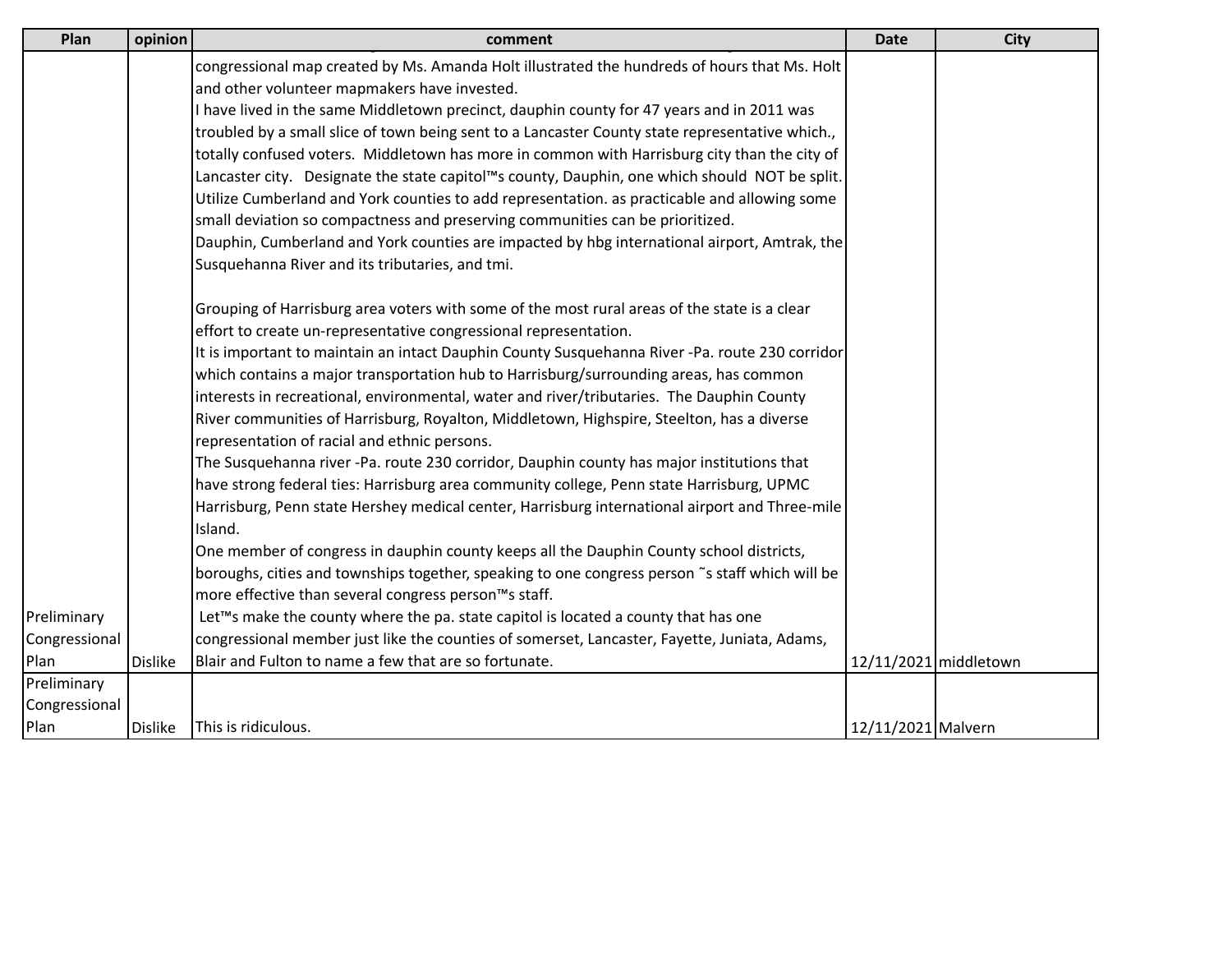| Plan          | opinion        | comment                                                                                             | <b>Date</b>           | <b>City</b> |
|---------------|----------------|-----------------------------------------------------------------------------------------------------|-----------------------|-------------|
|               |                |                                                                                                     |                       |             |
|               |                | The districts as they are drawn make no sense except to those that support extreme                  |                       |             |
|               |                | gerrymandering in hopes of destroying democracy and continual rule of the minority. Do you          |                       |             |
|               |                | have no shame? Don't answer that; your actions speak louder than the denials you'll voice.          |                       |             |
|               |                | Trumpers/Republicans, you that have never done anything but to build to destroy. You play           |                       |             |
|               |                | with our world like it's your own little toy. Like Judas of old, you lie and deceive. You want your |                       |             |
|               |                | cult constituents to believe a civil/world war can be won but there are many that see through       |                       |             |
|               |                | your eyes and I see through your brain like we see through the water that runs down our drain.      |                       |             |
|               |                | You fasten all the triggers for the brainwashed to fire then you sit back and watch when the        |                       |             |
|               |                | death count gets higher (COVID, school shootings, poverty, no healthcare). You hide in your         |                       |             |
|               |                | mansion encouraging so many to die. You've created the worst fear that can ever be hurled;          |                       |             |
|               |                | fear for the children brought into this world. Just know you™re not worth the blood that runs       |                       |             |
|               |                | in your veins. You may say I™m a liberal or that I™m unlearned, though I may be there is one        |                       |             |
|               |                | thing I know, even Jesus would never forgive what you do. Let me ask you one question, is your      |                       |             |
|               |                | money that good? Will it buy you forgiveness; do you think that it could? I think you will find     |                       |             |
|               |                | when your death takes its toll all the money you made will never buy back your soul. And I          |                       |             |
| Preliminary   |                | hope that you die and your death will come soon because we™ll follow your casket so we can          |                       |             |
| Congressional |                | watch while you're lowered down to your deathbed and then stand over your grave to make             |                       |             |
| Plan          | <b>Dislike</b> | sure you are dead. "Bob Dylan                                                                       | 12/11/2021 Malvern    |             |
|               |                |                                                                                                     |                       |             |
|               |                | I am a resident of Penbrook, Dauphin County located in the proposed district 13. Penbrook is        |                       |             |
|               |                | part of suburban Harrisburg. District 13 extends from Harrisburg to Altoona to Chambersburg         |                       |             |
|               |                | and includes large rural areas, including Perry, Juniata, Mifflin, Huntingdon, Franklin and Fulton  |                       |             |
|               |                | Counties. People living in Harrisburg and its suburbs have very little in common with these         |                       |             |
| Preliminary   |                | rural areas. It would make more sense for Harrisburg and its suburbs from Hershey to                |                       |             |
| Congressional |                | Mechanicsburg to be in one district. The proposed district 13 and surrounding districts are         |                       |             |
| Plan          | <b>Dislike</b> | designed to protect incumbent congressmen.                                                          | 12/11/2021 Harrisburg |             |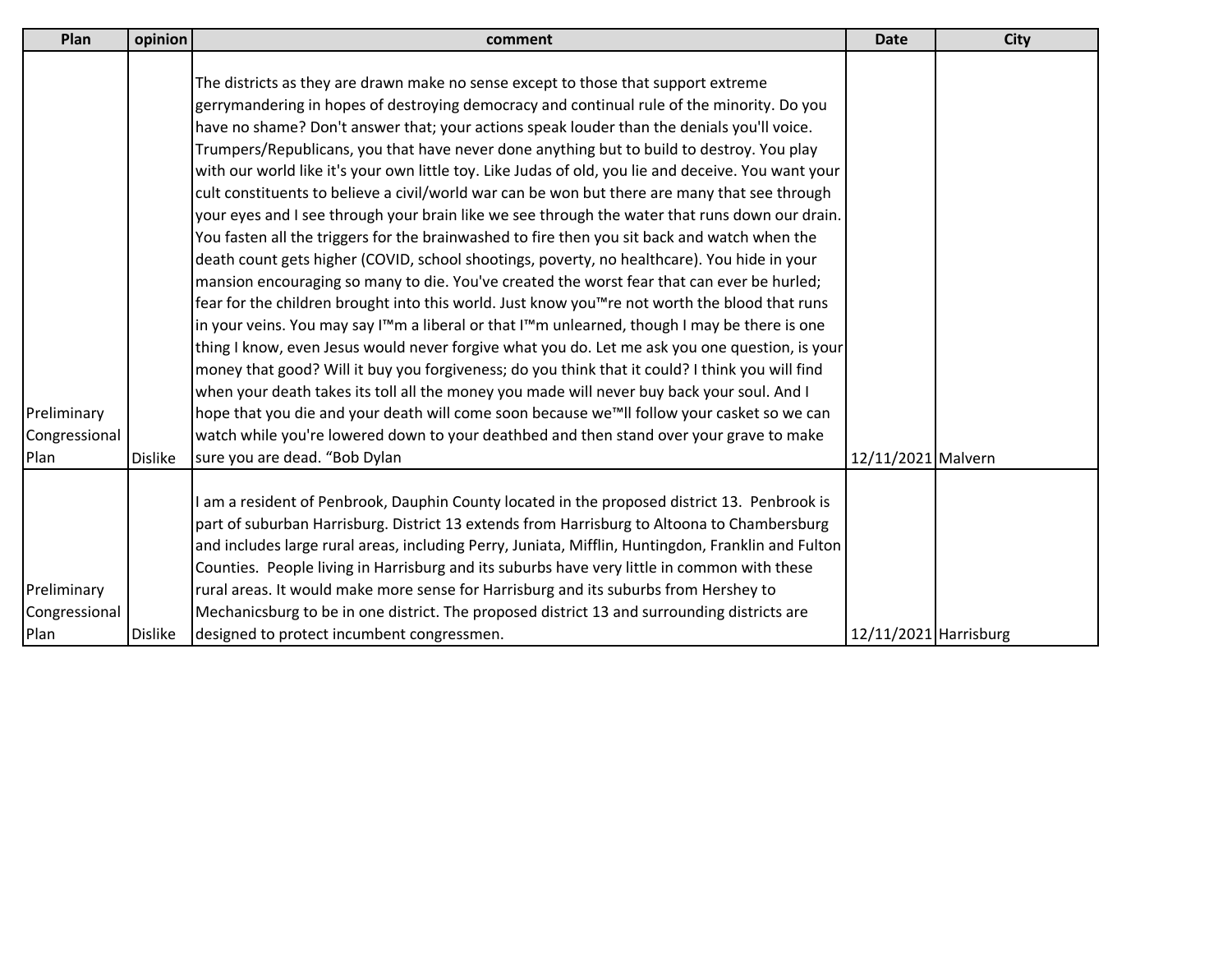| Plan          | opinion        | comment                                                                                         | <b>Date</b>          | <b>City</b> |
|---------------|----------------|-------------------------------------------------------------------------------------------------|----------------------|-------------|
|               |                | I am a resident of Camp Hill Borough, Cumberland County. The proposed Citizens Map would        |                      |             |
|               |                | move Camp Hill from Congressional District 10 to District 13. Although the available map        |                      |             |
|               |                | images are difficult to interpret, here is what appears to be the impact on Camp Hill if the    |                      |             |
|               |                | redrawn District 13 is adopted as presented in this map. It would separate Camp Hill from its   |                      |             |
|               |                | closest neighbors in Cumberland County: Lemoyne, New Cumberland, Hampton Township, and          |                      |             |
|               |                | Lower Allen Township. And it would put us into an elongated DIstrict that crosses over the      |                      |             |
|               |                | natural boundary of the Susquehanna River, then extends north to Northern Dauphin County,       |                      |             |
|               |                | then west back across the Susquehanna River back to Perry County, up to parts of Union          |                      |             |
|               |                | County, then southwest through all or parts of Snyder, Juniata, the rest of Perry, the western  |                      |             |
|               |                | part of Cumberland, then Adams and Franklin. This is an egregious violation of any fair minded  |                      |             |
|               |                | definition of Camp Hill™s fair district representation in Congress. And it defies credulity to  |                      |             |
|               |                | believe that such a split in our natural community of interests and neighbors in Cumberland     |                      |             |
|               |                | County is being drawn this way for any other reason than selfish partisanship by protecting the |                      |             |
|               |                | current District 10 Representative to Congress. It would reward this Republican Representative  |                      |             |
|               |                | by carving out those portions of his current District that have recently registered and voted   |                      |             |
|               |                | majority Democratic, allowing him to keep the portion of current District 10 more favorable to  |                      |             |
|               |                | a Republican, with predominately Republican registration majorities. Meanwhile Camp Hill is     |                      |             |
|               |                | being effectively quarantined into a redrawn District 13 that is overwhelmingly composed of a   |                      |             |
|               |                | Republican registration majority. Come On! Please do not continue Pennsylvania™s legacy of      |                      |             |
|               |                | being dubbed among the most gerrymandered states in the U.S. Our population drop, with its      |                      |             |
|               |                | loss of a Congressional seat, is mostly due to a loss of our young people to other states. If   |                      |             |
|               |                | Pennsylvania does not want to continue shrinking in its Congressional representation, and its   |                      |             |
|               |                | relevance, we must create a more open and welcoming political environment. Attracting new,      |                      |             |
|               |                | 21st Century businesses and their jobs to Pennsylvania depends on keeping and attracting the    |                      |             |
|               |                | young. But we are losing that vote: our young are voting with their feet. Stop this, please!    |                      |             |
| Preliminary   |                |                                                                                                 |                      |             |
| Congressional |                | Nicholas Giordano                                                                               |                      |             |
| Plan          | <b>Dislike</b> | 793 Arlington Road                                                                              | 12/11/2021 Camp Hill |             |
| Preliminary   |                |                                                                                                 |                      |             |
| Congressional |                |                                                                                                 |                      |             |
| Plan          | <b>Dislike</b> | <b>Dislike</b>                                                                                  | 12/10/2021 Malvern   |             |
|               |                | This process must be NONPARTISAN. In this morning's Inquirer, the map shown gave us 10 Rs       |                      |             |
| Preliminary   |                | and 7 Ds. WHY? There are more DEMOCRATS IN PA than Republicans. The previous                    |                      |             |
| Congressional |                | gerrymandering was obscene: 13 Rs and 5 Ds. Fortunately, the PA SC ruled that it was            |                      |             |
| Plan          | <b>Dislike</b> | unConstitutional and it was redrawn to 9 and 9. Now they want to do it again.                   | 12/10/2021 Richboro  |             |
| Preliminary   |                |                                                                                                 |                      |             |
| Congressional |                |                                                                                                 |                      |             |
| Plan          | <b>Dislike</b> | dislike                                                                                         | 12/10/2021 MALVERN   |             |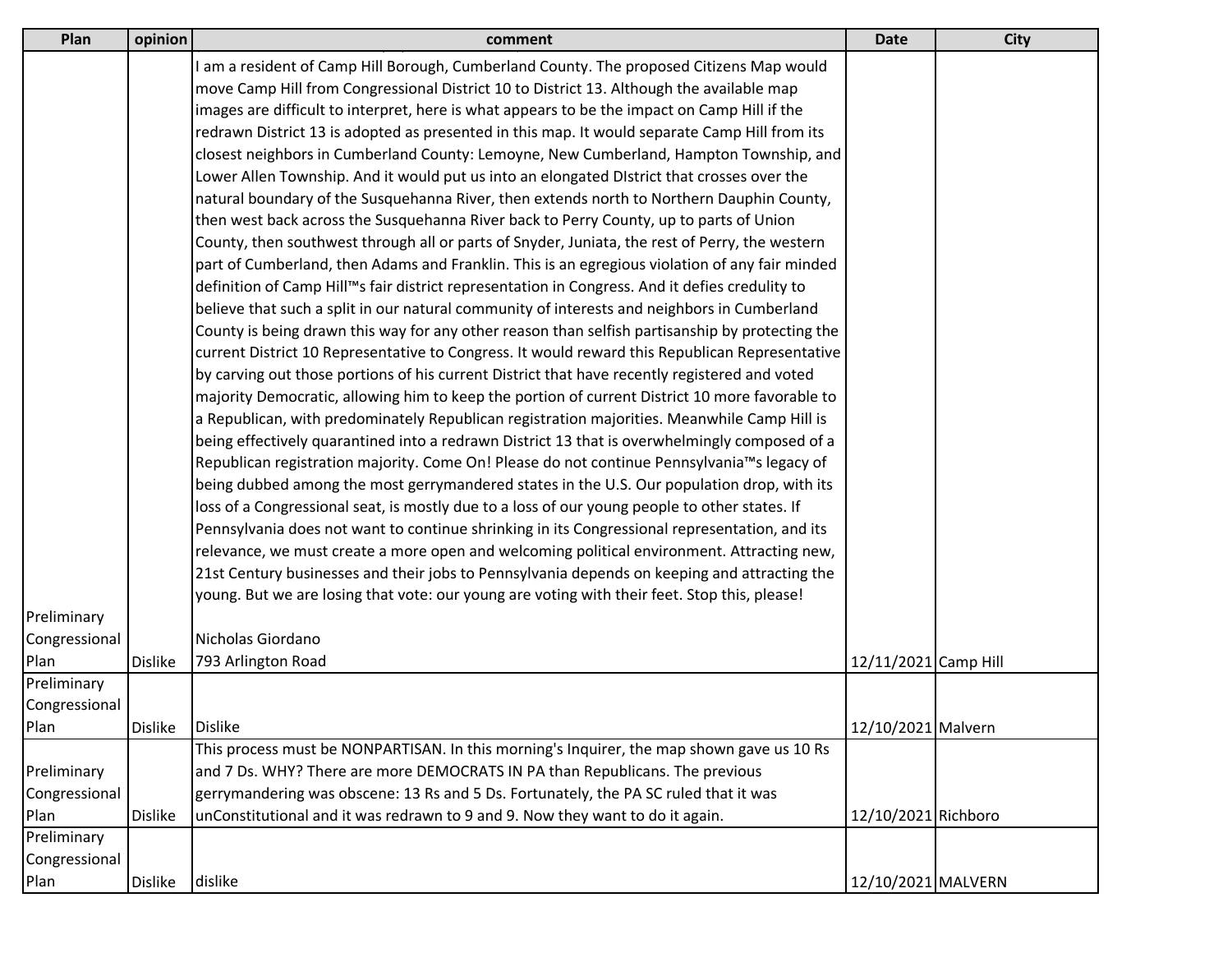| Plan                                 | opinion        | comment                                                                                                                                                                                                                                                                                                                                                                                                                                                                                                                                                                                                                                                                                                                                                                                                                                                                                                 | <b>Date</b>           | <b>City</b>              |
|--------------------------------------|----------------|---------------------------------------------------------------------------------------------------------------------------------------------------------------------------------------------------------------------------------------------------------------------------------------------------------------------------------------------------------------------------------------------------------------------------------------------------------------------------------------------------------------------------------------------------------------------------------------------------------------------------------------------------------------------------------------------------------------------------------------------------------------------------------------------------------------------------------------------------------------------------------------------------------|-----------------------|--------------------------|
| Preliminary                          |                |                                                                                                                                                                                                                                                                                                                                                                                                                                                                                                                                                                                                                                                                                                                                                                                                                                                                                                         |                       |                          |
| Congressional                        |                |                                                                                                                                                                                                                                                                                                                                                                                                                                                                                                                                                                                                                                                                                                                                                                                                                                                                                                         |                       |                          |
| Plan                                 | <b>Dislike</b> | We need independent redistricting, not more partisan gerrymandering.                                                                                                                                                                                                                                                                                                                                                                                                                                                                                                                                                                                                                                                                                                                                                                                                                                    | 12/10/2021 Bryn Mawr  |                          |
| Preliminary<br>Congressional         |                | Hi, I live in Delaware County. Part of Philadelphia is now in our District and I am furious about<br>it. Philadelphia has much different needs and political views and its track record is terrible. It<br>cheapens our vote that now the large number of residents in Philadelphia will dominate the<br>voting in our District and decide policy. Suburban Delaware County is totally different form<br>Urban SW Phildelphia. How would Montgomery County react to a portion of Philadelphia be<br>forced into their county and weakening their vote? Interesting that did not happen. I am<br>strongly opposed to any Part of Philadelphia be put on our Delaware County Congressional                                                                                                                                                                                                                |                       |                          |
| Plan                                 | <b>Dislike</b> | District. Its unfair and wrong to do so!!! Thank you for hearing my opinion.                                                                                                                                                                                                                                                                                                                                                                                                                                                                                                                                                                                                                                                                                                                                                                                                                            |                       | 12/10/2021 Garnet Valley |
| Preliminary<br>Congressional<br>Plan | <b>Dislike</b> | Dauphin County should not be carved up 3 ways. My area is lumped in with Perry County<br>when we have more in common with Hershey. I object to this map.                                                                                                                                                                                                                                                                                                                                                                                                                                                                                                                                                                                                                                                                                                                                                | 12/10/2021 Harrisburg |                          |
| Preliminary<br>Congressional<br>Plan | <b>Dislike</b> | One has to question the intent of those who carved up Chester county as they did. Not only<br>did they take the southern portion of the county and apportion it with Delaware county, but<br>they split Willistown township into 2 districts. In addition, taking the borough of Downingtown<br>and a few municipalities west of it, and including the area with district 5 defies logic when<br>looking at the composition of the area. The representation needs of that area are in line with<br>those in he surrounding communities of Exton, West Chester, and Coatesville in district 6.<br>Instead the Downingtown area is being aligned with the inner suburbs of Upper Darby, Media,<br>etc.<br>I find this new district map to be irresponsible in that it carves up the county in ways that seem<br>illogical and, more importantly, unfair in terms of the representation of the electorate. | 12/10/2021 Malvern    |                          |
| Preliminary<br>Congressional         |                | Why can't this be simplified where the lines either include entire counties or school districts                                                                                                                                                                                                                                                                                                                                                                                                                                                                                                                                                                                                                                                                                                                                                                                                         |                       |                          |
| Plan                                 | <b>Dislike</b> | instead of splitting things?                                                                                                                                                                                                                                                                                                                                                                                                                                                                                                                                                                                                                                                                                                                                                                                                                                                                            | 12/10/2021 Bernville  |                          |
| Preliminary                          |                | It is obvious that this map was drawn to isolate the major cities, and their minority<br>populations, to ensure GOP dominance in future elections. South Central PA, with the tri-cities<br>of Harrisburg, Lancaster and York, are each isolated and combined with large swaths of rural,<br>white GOP, dominated areas to ensure a majority GOP vote in these areas. The people of PA                                                                                                                                                                                                                                                                                                                                                                                                                                                                                                                  |                       |                          |
| Congressional                        |                | deserve to have an independent commission draw a map that will not be slanted toward one                                                                                                                                                                                                                                                                                                                                                                                                                                                                                                                                                                                                                                                                                                                                                                                                                |                       |                          |
| Plan                                 | <b>Dislike</b> | party.                                                                                                                                                                                                                                                                                                                                                                                                                                                                                                                                                                                                                                                                                                                                                                                                                                                                                                  | 12/10/2021 Red Lion   |                          |
| Preliminary<br>Congressional         |                |                                                                                                                                                                                                                                                                                                                                                                                                                                                                                                                                                                                                                                                                                                                                                                                                                                                                                                         |                       |                          |
| Plan                                 | <b>Dislike</b> | District 5 is a mess - looks like we are going backward, not forward.                                                                                                                                                                                                                                                                                                                                                                                                                                                                                                                                                                                                                                                                                                                                                                                                                                   | 12/10/2021 Bryn Mawr  |                          |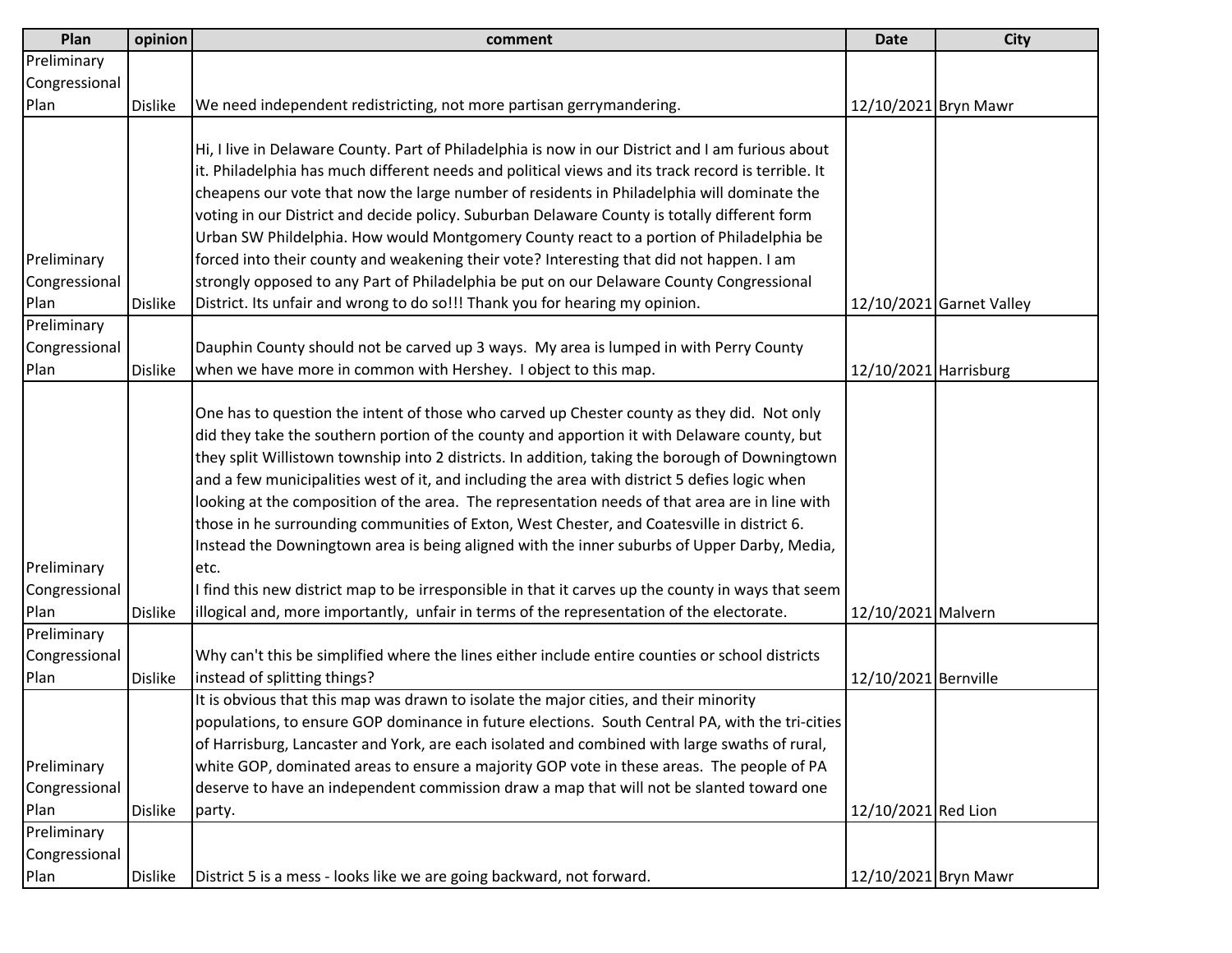| Plan          | opinion        | comment                                                                                                          | <b>Date</b>           | <b>City</b>              |
|---------------|----------------|------------------------------------------------------------------------------------------------------------------|-----------------------|--------------------------|
| Preliminary   |                | I don™t like that Dauphin County has been split up to exclude Harrisburg in order to dilute                      |                       |                          |
| Congressional |                | Democratic voters. This is an example of gerrymandering in order to unfairly favor unpopular                     |                       |                          |
| Plan          | <b>Dislike</b> | Republican candidates!                                                                                           | 12/10/2021 Harrisburg |                          |
|               |                |                                                                                                                  |                       |                          |
|               |                | I fell being so close to Saxonburg, Pa 5 miles away that Cabot, Pa should be put back in district                |                       |                          |
| Preliminary   |                | 16 Mike Kelly's district like it was before. Being in Glenn Thompsons district has no offices                    |                       |                          |
| Congressional |                | near Cabot, Pa. I tend to agree with more Mike Kelly and his offices are closer to Cabot, Pa                     |                       |                          |
| Plan          | <b>Dislike</b> | which can better serve us with our concerns living near Butler, Pa which is only 10 miles away. 12/10/2021 Cabot |                       |                          |
|               |                | We need a fair plan, drawn up by a non-partisan independent panel not a plan created by                          |                       |                          |
| Preliminary   |                | one of the parties, to favor one of the parties!                                                                 |                       |                          |
| Congressional |                |                                                                                                                  |                       |                          |
| Plan          | <b>Dislike</b> | So, throw this one out, and use an independent panel!                                                            |                       | 12/10/2021 State College |
|               |                | It is ridiculous that Harrisburg, the seat of PA government, is being cut out of Dauphin county                  |                       |                          |
|               |                | and lumped in with rural counties. How can anyone think the person elected to represent this                     |                       |                          |
| Preliminary   |                | district will be able to speak for these two very diverse populations? This is a very obvious                    |                       |                          |
| Congressional |                | attempt to dilute the voice of the minority, predominantly Democrat, population of Harrisburg.                   |                       |                          |
| Plan          | <b>Dislike</b> | Let's do better!                                                                                                 |                       | 12/10/2021 Hummelstown   |
| Preliminary   |                |                                                                                                                  |                       |                          |
| Congressional |                |                                                                                                                  |                       |                          |
| Plan          | Like           | The "Citizen Map" demonstrates thoughtful consideration.                                                         | 12/10/2021 Clearfield |                          |
| Preliminary   |                | It appears that District 1 crosses into northern Montco. If it crossed further south in Montco it                |                       |                          |
| Congressional |                | could also move into parts of NW Philadelphia which would provide much better racial                             |                       |                          |
| Plan          | <b>Dislike</b> | balance. As it is--I'm dismayed. It still feels very gerrymandered.                                              | 12/10/2021 Doylestown |                          |
|               |                |                                                                                                                  |                       |                          |
|               |                | In District 5 add more municipalities in east to District 6 and from District 6 northwestern                     |                       |                          |
|               |                | municipalities to district 5. In District 11 move Lancaster municipalities to District 6 and                     |                       |                          |
|               |                | Lebanon from District 6 to District 11. Municipalities in Chester at north of District 5 to District             |                       |                          |
|               |                | 6 and Municipalities south of such to District 5. District 9 Municipalities extending to northeast               |                       |                          |
|               |                | maybe moved to District 8 and those south in 8 to District 9. District 16 municipalities in east                 |                       |                          |
|               |                | of Butler be exchanged to District 12 for others to eliminate mapping offsets. District 12                       |                       |                          |
| Preliminary   |                | eastern Potter municipalities exchanging for others in District to roughly square areas. I have                  |                       |                          |
| Congressional |                | not researched the populations of those mentioned which could bear on reasons but districting                    |                       |                          |
| Plan          |                | Opinion should be about geography and population and nothing else.                                               | 12/10/2021 Bloomsburg |                          |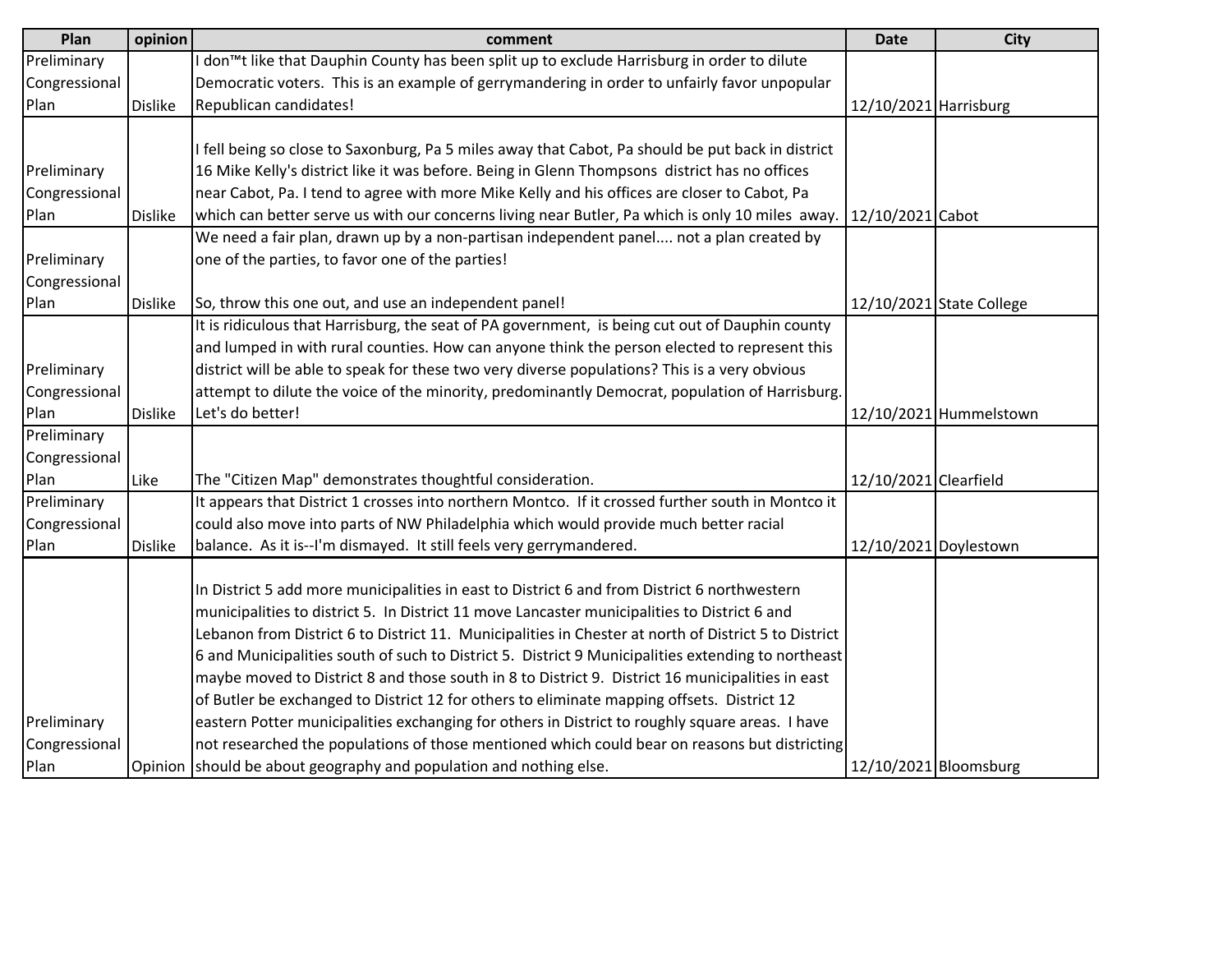| Plan          | opinion        | comment                                                                                                                   | <b>Date</b> | <b>City</b>              |
|---------------|----------------|---------------------------------------------------------------------------------------------------------------------------|-------------|--------------------------|
|               |                | We still have not learned the order in which the House & Senate SGCs are prioritizing criteria.                           |             |                          |
|               |                | We don™t, in fact, know the criteria the HSGC is using to decide which map is the best for their                          |             |                          |
|               |                | purposes. Citizens have commented on their interests for months and these comments do not                                 |             |                          |
|               |                | appear to be much heeded.                                                                                                 |             |                          |
|               |                |                                                                                                                           |             |                          |
|               |                | Zero population deviation and a goal of no splits appears to have wrung any good from                                     |             |                          |
|               |                | Amanda <sup>™</sup> s map. She herself doesn <sup>™</sup> t think prioritizing that criteria at the expense of all others |             |                          |
|               |                | is particularly useful since it badly hurts the rationality and reasonableness of a carefully drawn                       |             |                          |
|               |                | map that balances competing criteria.                                                                                     |             |                          |
|               |                | While residents of no county would choose to be divided, I must side with Rep Diamond is his                              |             |                          |
|               |                | indignation about the careless way District #6 tramples his school districts and divides                                  |             |                          |
|               |                | township and municipalities. Rep Schmitt is less sympathetic, but his cause is just.                                      |             |                          |
|               |                |                                                                                                                           |             |                          |
|               |                | I live in Chester County and believe Districts #5 and #6 are hideous in the extreme. I have seen                          |             |                          |
|               |                | Carol Kuniholm™s map and it is calm, clear and rational. Why choose Amanda Holt™s map                                     |             |                          |
|               |                | when a superior one is available?                                                                                         |             |                          |
|               |                | It will be very hard to tweak Amanda™s draft map, those of us who have tried have discovered,                             |             |                          |
| Preliminary   |                | particularly with such stringent criteria as zero population deviance and no splits. It may                               |             |                          |
| Congressional |                | require starting again from scratch. Some citizens in PA now have many years of mapping                                   |             |                          |
| Plan          | Dislike        | experience and would be pleased to help broker a solution.                                                                |             | 12/10/2021 Honey Brook   |
|               |                |                                                                                                                           |             |                          |
|               |                | I think the committee needs to publicly discuss all the maps and transparently discuss how and                            |             |                          |
|               |                | why they chose this one. I prefer the map submitted by Draw the Lines. It had zero population                             |             |                          |
|               |                | deviation, much better compactness scores and more competitive districts. This map was not                                |             |                          |
|               |                | discussed at the hearing . Why? I think the committee needs to consider all the submitted                                 |             |                          |
| Preliminary   |                | maps, and certainly vote on all the zero population maps . I favor competitive elections and the                          |             |                          |
| Congressional |                | Draw the Lines citizens map produces far more competitive congressional districts.                                        |             |                          |
| Plan          | <b>Dislike</b> |                                                                                                                           |             | 12/10/2021 ELKINS PARK   |
|               |                | I heard Ms. Holt™s explanation. Prioritizing 0% population deviation while keeping precincts                              |             |                          |
|               |                | intact is the problem. It would be better to use the constitutional guidance of as equal as                               |             |                          |
| Preliminary   |                | practicable and allow some small deviation so compactness and preserving communities can                                  |             |                          |
| Congressional |                | be prioritized. Devotion to 0% does not serve the voters. Absent gerrymandering the courts                                |             |                          |
| Plan          |                | Opinion   would likely allow it.                                                                                          |             | 12/10/2021 State College |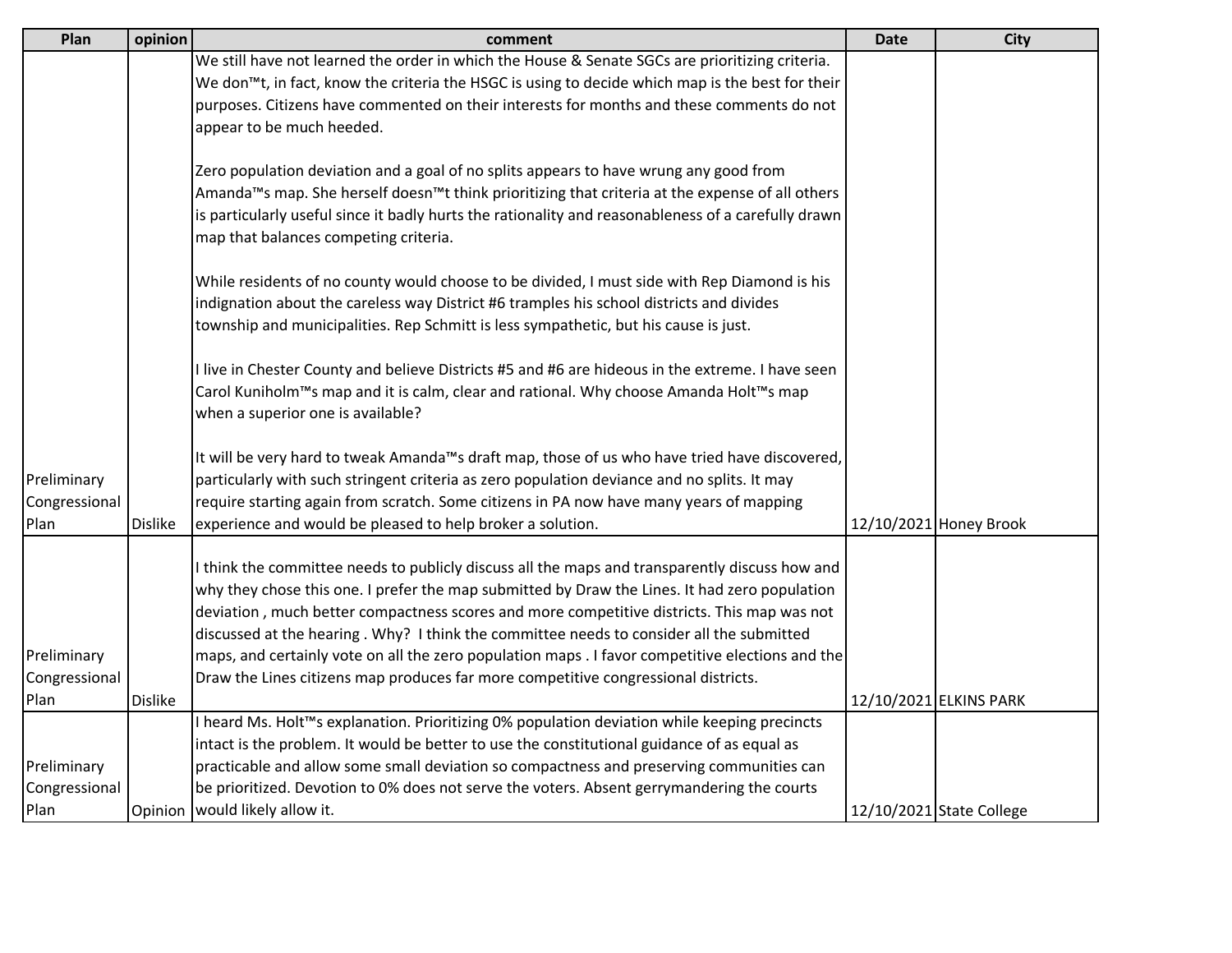| Plan                  | opinion        | comment                                                                                                                                                                                     | <b>Date</b>           | <b>City</b> |
|-----------------------|----------------|---------------------------------------------------------------------------------------------------------------------------------------------------------------------------------------------|-----------------------|-------------|
|                       |                | dislike how District 14 is spread across so many varying geographic regions. This is not                                                                                                    |                       |             |
|                       |                | compact. Greene, Washington, Fayette, and Westmoreland counties are much more related to                                                                                                    |                       |             |
|                       |                | the greater southwestern PA region through everyday life than Bedford and parts of Somerset                                                                                                 |                       |             |
|                       |                | counties.                                                                                                                                                                                   |                       |             |
|                       |                |                                                                                                                                                                                             |                       |             |
|                       |                | District 14 is much more regionally in common with parts of Indiana, Armstrong, Butler, Beaver                                                                                              |                       |             |
| Preliminary           |                | and Allegheny communities.                                                                                                                                                                  |                       |             |
| Congressional         |                |                                                                                                                                                                                             |                       |             |
| Plan                  | <b>Dislike</b> | Btw, love this website. It's a great, transparent way to provide and see feedback.                                                                                                          | 12/10/2021 Derry      |             |
| Preliminary           |                |                                                                                                                                                                                             |                       |             |
| Congressional         |                | I dislike the splitting of my township, Willistown Twp, Chester Co in this proposal between 5 &                                                                                             |                       |             |
| Plan                  | <b>Dislike</b> | 6.                                                                                                                                                                                          | 12/10/2021 Paoli      |             |
| Preliminary           |                |                                                                                                                                                                                             |                       |             |
| Congressional         |                | Willistown township should not be split as proposed. Residents of the township have common                                                                                                  |                       |             |
| Plan                  | <b>Dislike</b> | interests and need to be represented by common representatives.                                                                                                                             | 12/10/2021 Malvern    |             |
| Preliminary           |                |                                                                                                                                                                                             |                       |             |
| Congressional         |                | Splitting Willistown Township is a thinly veiled attempt to engineer votes. I cannot think of                                                                                               |                       |             |
| Plan                  | <b>Dislike</b> | another single reason why this may would be redrawn this way. I am a strong dissenter.                                                                                                      | 12/10/2021 Malvern    |             |
|                       |                |                                                                                                                                                                                             |                       |             |
|                       |                | All things considered, this is a very well drawn and fairly divided congressional map. I don <sup>™t</sup>                                                                                  |                       |             |
|                       |                | see anything that lacks rationale. Of course people are going to complain, though. A certain                                                                                                |                       |             |
|                       |                | group of authoritarian minded people are unhappy unless they get to make all the decisions,                                                                                                 |                       |             |
|                       |                | all of the time, without input from the public or common sense. The Republicans could™ve                                                                                                    |                       |             |
| Preliminary           |                | badly gerrymandered this map, but they didn™t. And people still aren™t happy because they<br>are so partisan as to be beyond saving. The chances of this becoming law are slim, but I would |                       |             |
| Congressional<br>Plan |                |                                                                                                                                                                                             |                       |             |
|                       | Like           | be happy if it were to become the new Pennsylvania Congressional District Map.                                                                                                              | 12/10/2021 Scranton   |             |
|                       |                | I find it strange that the 11th district includes the far northern reaches of Dauphin County but                                                                                            |                       |             |
|                       |                | not the much closer areas of Lebanon County (that are part of District 6. Not to mention                                                                                                    |                       |             |
|                       |                | spreading the 13th district from Harrisburg to Altoona is a bit suspicious, when there are much                                                                                             |                       |             |
|                       |                | closer areas that are otherwise represented by the 10th district. Plus, some of these districts                                                                                             |                       |             |
|                       |                | have bizarre and abstract extensions reaching far into other counties and districts. I'd like to                                                                                            |                       |             |
|                       |                | see the district shapes more compact. I also find it hard to believe every proposed district has                                                                                            |                       |             |
| Preliminary           |                | exactly 764,864 or 764,865 residents. Every district need not be perfectly balanced. Though                                                                                                 |                       |             |
| Congressional         |                | not as egregious as previous decades, this map is clearly gerrymandered to divide and dilute                                                                                                |                       |             |
| Plan                  | <b>Dislike</b> | urban population centers in eastern, central, and south-central PA.                                                                                                                         | 12/10/2021 Lancaster  |             |
| Preliminary           |                |                                                                                                                                                                                             |                       |             |
| Congressional         |                | Not only does this map fail the constitutional tests, but just a a quick glance evinces obvious                                                                                             |                       |             |
| Plan                  | <b>Dislike</b> | gerrymandering in the dispersion of mid-state cities.                                                                                                                                       | 12/10/2021 Harrisburg |             |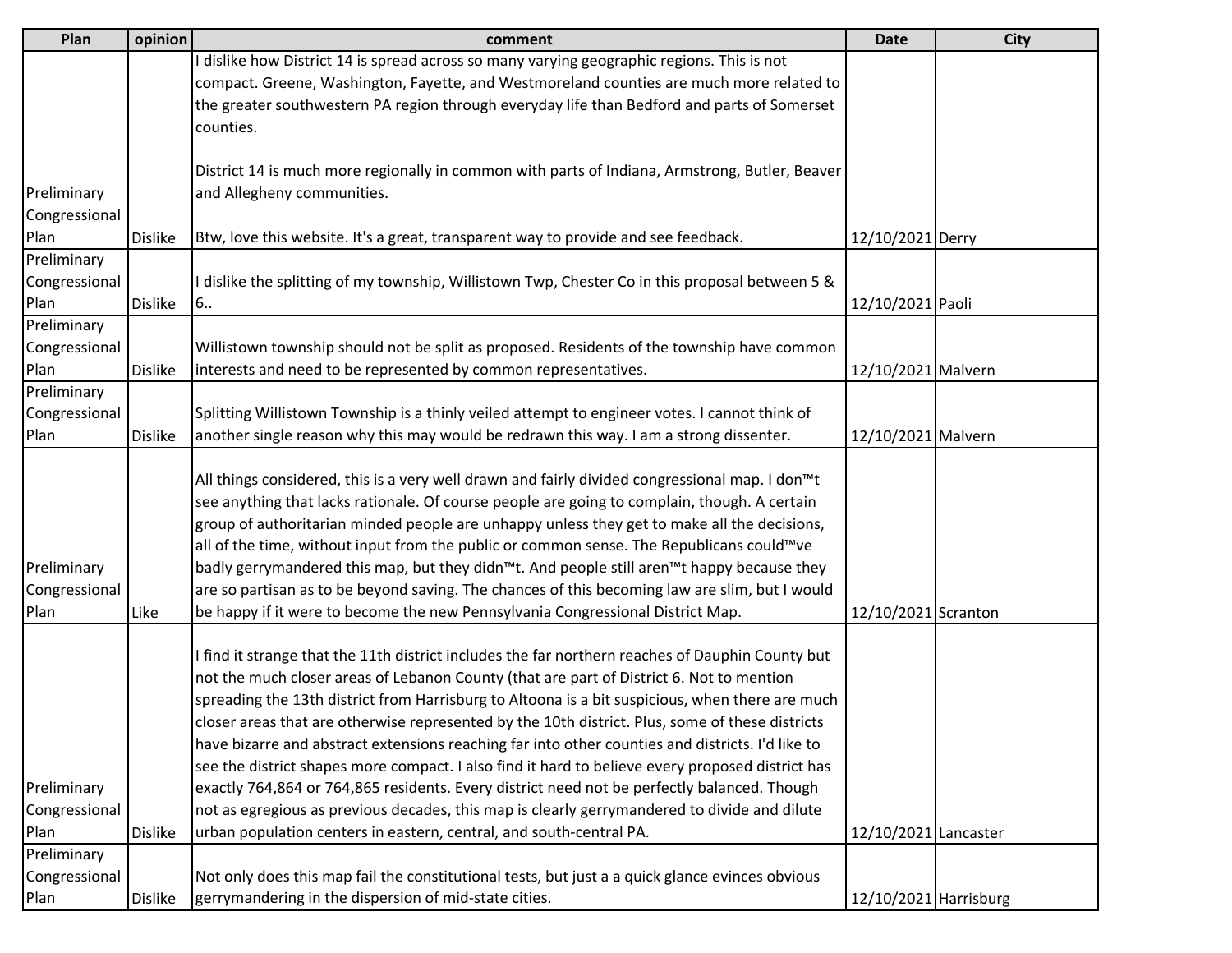| Plan          | opinion        | comment                                                                                            | Date               | <b>City</b>          |
|---------------|----------------|----------------------------------------------------------------------------------------------------|--------------------|----------------------|
|               |                | * District 7 (my district) seems OK. However, some of the others (5, 6, 10, 11) are jigsawed and   |                    |                      |
|               |                | appear to be gerrymandered.                                                                        |                    |                      |
| Preliminary   |                | $*$ There are virtually no deviations from the target population; is it necessary to be this fine? |                    |                      |
| Congressional |                | What is the threshold? I'm guessing that if you allowed a deviation of +/-76 (.01%) you could      |                    |                      |
| Plan          | <b>Dislike</b> | smooth out a lot of those lines.                                                                   |                    | 12/10/2021 BETHLEHEM |
| Preliminary   |                | This appears to be gerrymandering again. Leave Chester county and Willistown intact as the         |                    |                      |
| Congressional |                | PA Supreme Court did in the last redistricting. Allow for representation that serves the people    |                    |                      |
| Plan          | <b>Dislike</b> | not the politicians.                                                                               | 12/10/2021 Malvern |                      |
| Preliminary   |                |                                                                                                    |                    |                      |
| Congressional |                |                                                                                                    |                    |                      |
| Plan          | <b>Dislike</b> | Proposed map does not meet constitutional criteria of compactness and contiguity.                  | 12/10/2021 Malvern |                      |
| Preliminary   |                |                                                                                                    |                    |                      |
| Congressional |                |                                                                                                    |                    |                      |
| Plan          | <b>Dislike</b> | Dislike proposal!                                                                                  | 12/10/2021 Malvern |                      |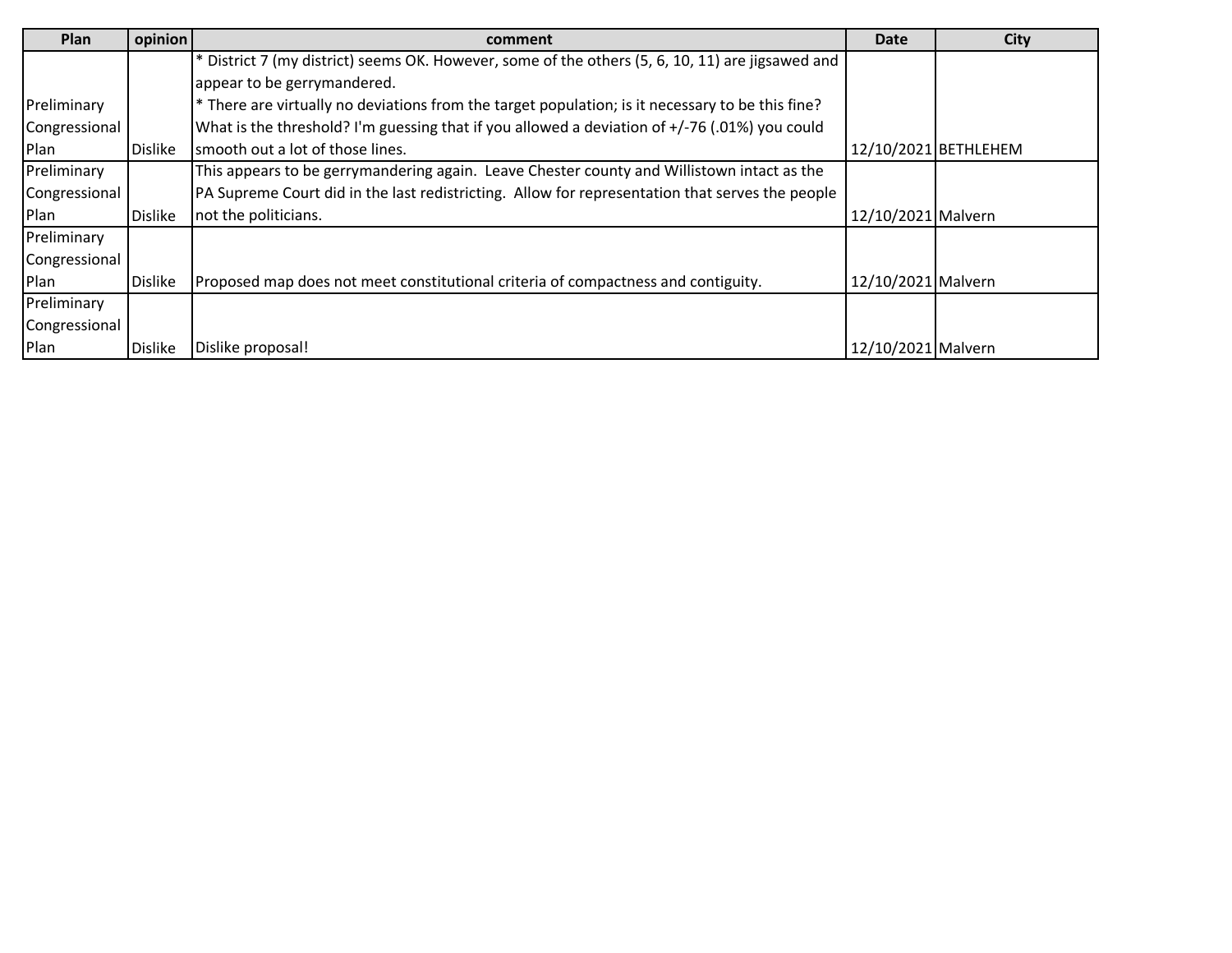| Plan          | opinion        | comment                                                                                             | <b>Date</b>           | <b>City</b> |
|---------------|----------------|-----------------------------------------------------------------------------------------------------|-----------------------|-------------|
|               |                | green (like) only because I am happy with where I live & the district I am in on this map though    |                       |             |
|               |                | it is a change from my current district. Purely selfish.                                            |                       |             |
|               |                |                                                                                                     |                       |             |
|               |                | From reading many of the comments there are plenty of others with more knowledge and                |                       |             |
|               |                | understanding to make more "intelligent" comments than mine and I defer to that.                    |                       |             |
|               |                |                                                                                                     |                       |             |
|               |                | I listened live to the 2-hour hearing last night where the map maker, Amanda Holt, was talking      |                       |             |
|               |                | about how she made this map. Each representative present and online had the opportunity to          |                       |             |
|               |                | ask questions. She was asked why she thought her map was chosen. Amanda replied she didn't          |                       |             |
|               |                | know.                                                                                               |                       |             |
|               |                |                                                                                                     |                       |             |
|               |                | What I gathered from the various discussion is that Ms. Holt's map was chosen as it was the         |                       |             |
|               |                | only one that had near-perfect within one person deviation for each Congressional district's        |                       |             |
|               |                | population.                                                                                         |                       |             |
|               |                |                                                                                                     |                       |             |
|               |                | I also listened to the prior hearing live that had testimony by various experts on explaining       |                       |             |
|               |                | what is looked for and required to be principles/factors when making the Congressional map.         |                       |             |
|               |                | The various presenters referred to case law, the PA Constitution, the voting rights act, and        |                       |             |
|               |                | maybe a few other things.                                                                           |                       |             |
|               |                |                                                                                                     |                       |             |
|               |                | One thing that stuck out to me by one of the many experts who presented during that hearing         |                       |             |
|               |                | both Dems and Reps was the necessity for near-perfect distribution of the population of each        |                       |             |
|               |                | district down to less than one person. I thought that is crazy.                                     |                       |             |
|               |                |                                                                                                     |                       |             |
|               |                | Various representatives present both in-person and online asked a lot of "what about." All          |                       |             |
| Preliminary   |                | wanting to know if this was done for this reason could it withstand a legal challenge. The          |                       |             |
| Congressional |                | answer from this highly thought of in this specific field gave each time was it is unlikely to hold |                       |             |
| Plan          | Like           | up to a legal challenge if you do that.                                                             | 12/10/2021 Newburg    |             |
|               |                | i do not like how dauphin county is split up. there is no reason the city of harrisburg should be   |                       |             |
|               |                | grouped with perry county and not with the rest of dauphin county. the hershey,                     |                       |             |
|               |                | hummelstown, and middletown area have alot more in common with harrisburg city than the             |                       |             |
| Preliminary   |                | city of lancaster city. harrisburg area will not have the correct representation if it watered      |                       |             |
| Congressional |                | down by the rural population in Perry, Juniata, Mifflin, Huntington, franklin, Fulton, Blair        |                       |             |
| Plan          | <b>Dislike</b> | counties.                                                                                           | 12/10/2021 harrisburg |             |
| Preliminary   |                | I believe that there are more registered Democrats in PA than Republicans. Any division that        |                       |             |
| Congressional |                | reverses that representation is wrong. When I look at associated partisan lean of districts,        |                       |             |
| Plan          | <b>Dislike</b> | there is a Republican lean. This would be the opposite premise to fair districts.                   | 12/10/2021 Lancaster  |             |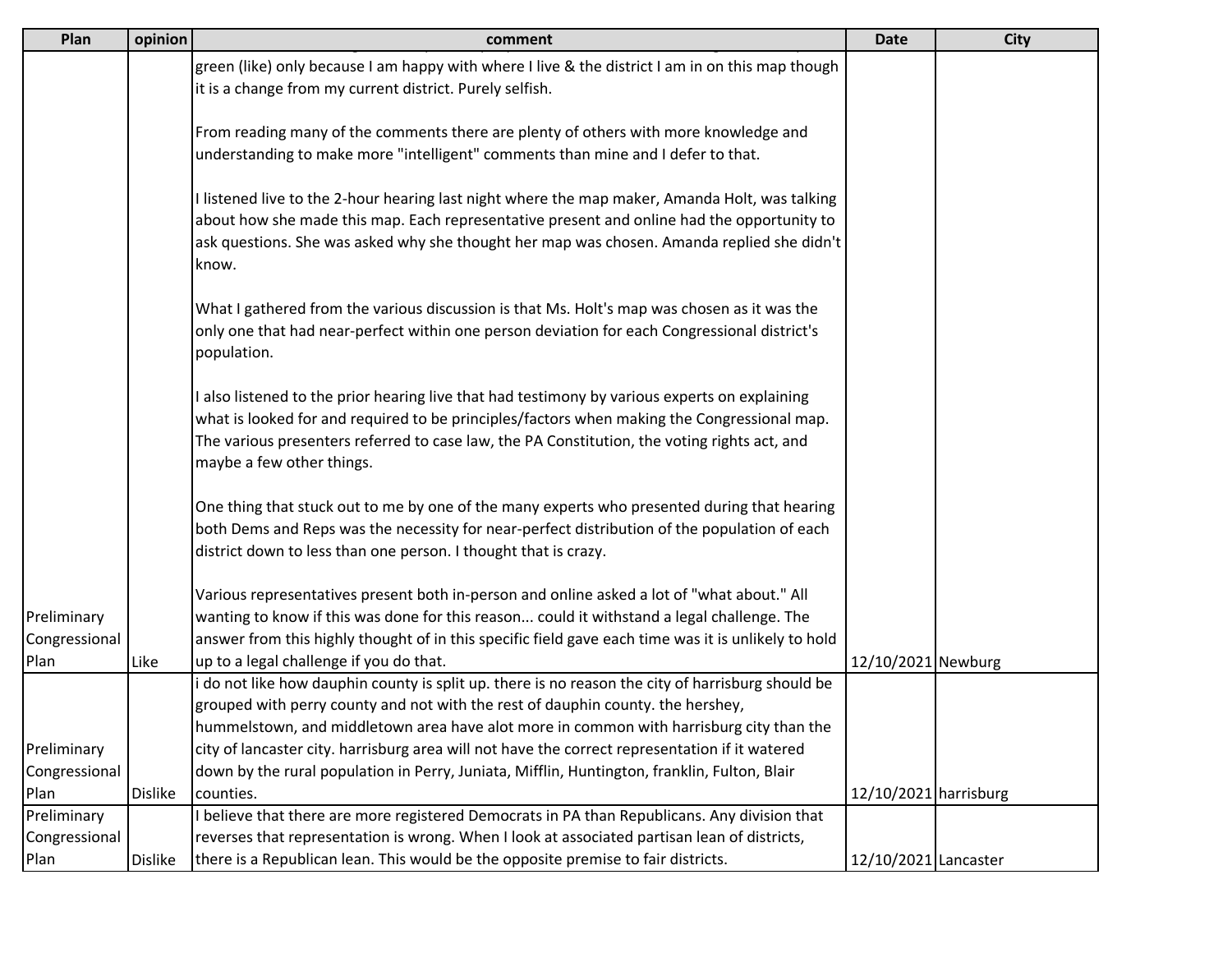| Plan          | opinion        | comment                                                                                                | <b>Date</b>          | <b>City</b>                   |
|---------------|----------------|--------------------------------------------------------------------------------------------------------|----------------------|-------------------------------|
|               |                |                                                                                                        |                      |                               |
|               |                | The worst aspect of the statewide map is the proportionality of the map, which I would                 |                      |                               |
|               |                | consider very poor. There is not equal representation based upon the proportion of                     |                      |                               |
|               |                | Republicans to Democrats. As a result, the competitiveness is also very poor. Compactness is           |                      |                               |
|               |                | quite a bit better than the above two categories and would consider it somewhere between               |                      |                               |
| Preliminary   |                | poor and just OK. Minority representation, while not as bad as the first two categories listed         |                      |                               |
| Congressional |                | above, I would still consider as poor and comparable to compactness. The best aspect of this           |                      |                               |
| Plan          | <b>Dislike</b> | statewide map is the splitting of districts, which I would consider as OK.                             | 12/10/2021 York      |                               |
|               |                | Clearly there is no way to divide fairly and fluidly the demographic and geographic districts.         |                      |                               |
|               |                | Once a generally fair grid is established, gerrymandering can be addressed by using ranked             |                      |                               |
| Preliminary   |                | voting protocols. Of course, it is up to the electorate to do their homework about the                 |                      |                               |
| Congressional |                | candidates' positions on their most valued issues. The dissemination of these positions should         |                      |                               |
| Plan          | Opinion        | be guaranteed and part-and-parcel of the Election Commissions' duties.                                 | 12/10/2021 AMBLER    |                               |
|               |                | 1) For District 16 draft a straight line north and south through Butler County rather than             |                      |                               |
|               |                | jumping back and forth between municipalities. The other option would be to include the                |                      |                               |
|               |                | south east corner of Venango County in District 12 to equalize the population for each district.       |                      |                               |
|               |                | 2) State College should not be in one district, divide it into three districts. If you place it all in |                      |                               |
|               |                | one district then it influences                                                                        |                      |                               |
|               |                | the rural district as Philadelphia does the state. The rural districts around both State College       |                      |                               |
|               |                | and Harrisburg need a voice not run by the politics of these two cities. Billions of tax payer         |                      |                               |
| Preliminary   |                | dollars each year are being distributed to State College, Pittsburgh and Philadelphia which are        |                      |                               |
| Congressional |                | then used to buy more influence in Washington DC, this needs to stop. Rural Pennsylvania               |                      |                               |
| Plan          | Opinion        | deserves to be represented fairly.                                                                     |                      | 12/10/2021 Cranberry Township |
|               |                | The lines are clearly drawn to achieve a specific purpose rather than to keep representative           |                      |                               |
| Preliminary   |                | communities together. I am firmly against this map as drawn now .seems to me minority's will           |                      |                               |
| Congressional |                | have little to no say looks like Canadettes will be picking there people instead of the people         |                      |                               |
| Plan          | Like           | picking there Canadettes                                                                               |                      | 12/10/2021 Shippensburg       |
|               |                | don't like the way some of these districts, including the NW corner of my district, 11,                |                      |                               |
|               |                | meander to accomplish political gain. They should be strictly based on geography, whereever            |                      |                               |
| Preliminary   |                | possible falling exactly along county lines. Seeing a preliminary map already chopping up              |                      |                               |
| Congressional |                | counties to accomplish political gain before the legislature even gets their hands on it is not        |                      |                               |
| Plan          | <b>Dislike</b> | what voters want to see.                                                                               | 12/10/2021 Lancaster |                               |
|               |                | I live in district 8 and initially I was pleased to see that so many of the counties were not          |                      |                               |
|               |                | chopped up into several districts. Then I looked at districts 5, 6 and 11 and wondered what            |                      |                               |
|               |                | was going on. They may not look like Mickey Mouse but they sure look like they could be                |                      |                               |
| Preliminary   |                | gerrymandered. I still feel that entire counties should be kept in the same district whenever          |                      |                               |
| Congressional |                | possible.                                                                                              |                      |                               |
| Plan          | Opinion        |                                                                                                        | 12/10/2021 Long Pond |                               |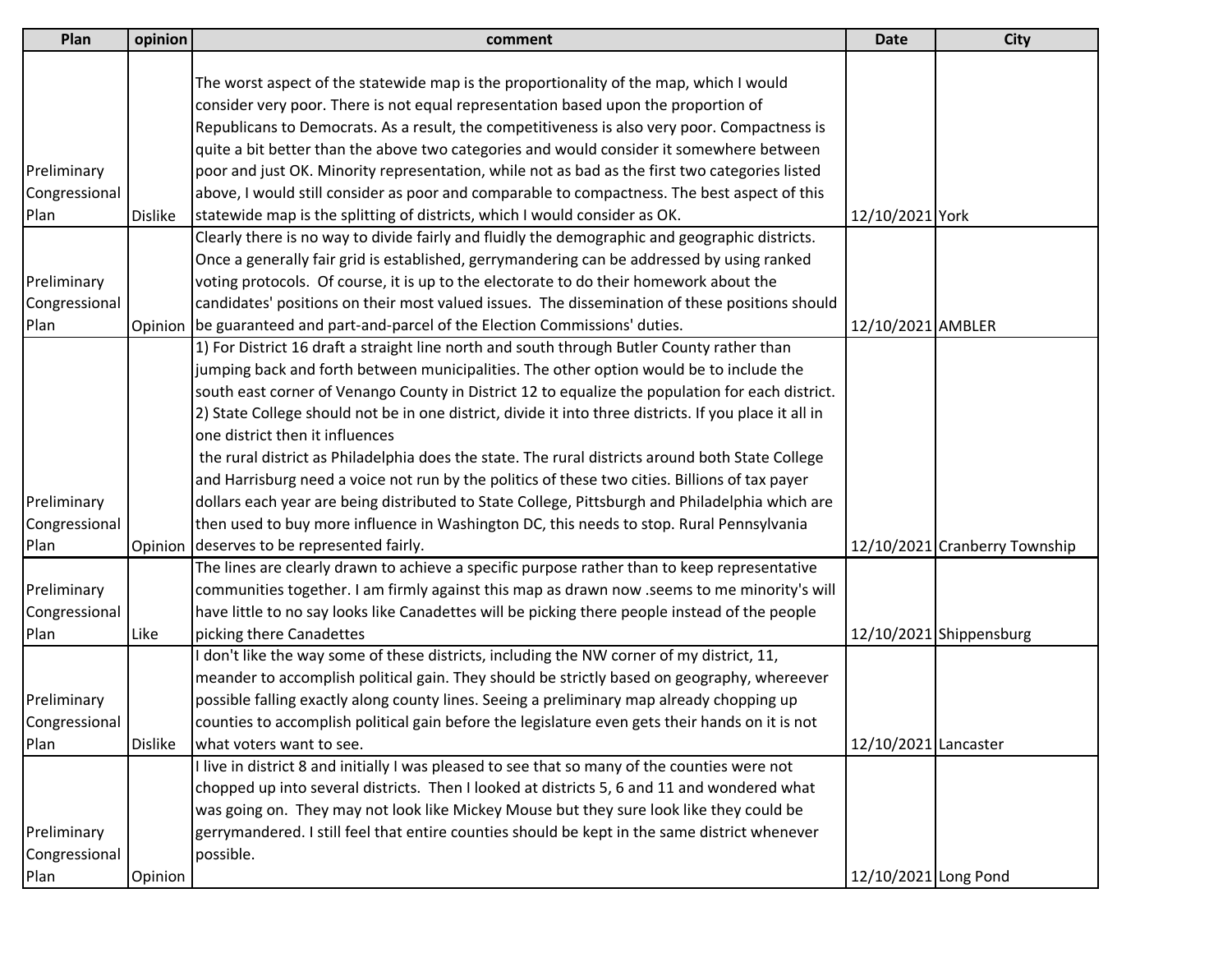| Plan          | opinion        | comment                                                                                                                                                                                                                                                                                                                                                                                                                                                                                                                                                                              | <b>Date</b>           | <b>City</b>               |
|---------------|----------------|--------------------------------------------------------------------------------------------------------------------------------------------------------------------------------------------------------------------------------------------------------------------------------------------------------------------------------------------------------------------------------------------------------------------------------------------------------------------------------------------------------------------------------------------------------------------------------------|-----------------------|---------------------------|
|               |                | This map shows disrespect for voters. It appears that the map is intentionally designed to split                                                                                                                                                                                                                                                                                                                                                                                                                                                                                     |                       |                           |
|               |                | up areas with common interests in order to maintain incumbents. It's outcome has the                                                                                                                                                                                                                                                                                                                                                                                                                                                                                                 |                       |                           |
| Preliminary   |                | outcome to weaken our democracy because the opinions of many citizens are intentionally                                                                                                                                                                                                                                                                                                                                                                                                                                                                                              |                       |                           |
| Congressional |                | marginalized by separating them from other voters who share their values. You can do better                                                                                                                                                                                                                                                                                                                                                                                                                                                                                          |                       |                           |
| Plan          | <b>Dislike</b> | than this, Pennsylvania!                                                                                                                                                                                                                                                                                                                                                                                                                                                                                                                                                             |                       | 12/10/2021 Kennett Square |
|               |                | The map divides the city of Harrisburg from the statistical and economic areas of which it is a                                                                                                                                                                                                                                                                                                                                                                                                                                                                                      |                       |                           |
|               |                | part, i.e. Lancaster, York and Cumberland Counties. It essentially isolates Harrisburg and                                                                                                                                                                                                                                                                                                                                                                                                                                                                                           |                       |                           |
| Preliminary   |                | overwhelms it with rural areas going south and west to the Maryland state line, effectively                                                                                                                                                                                                                                                                                                                                                                                                                                                                                          |                       |                           |
| Congressional |                | disenfranchising its voters. The map should respect the economic and social ties of the                                                                                                                                                                                                                                                                                                                                                                                                                                                                                              |                       |                           |
| Plan          | <b>Dislike</b> | community. This one does not.                                                                                                                                                                                                                                                                                                                                                                                                                                                                                                                                                        |                       | 12/10/2021 HARRISBURG     |
|               |                | am concerned that this map was chosen without input from Democrats who comprise a                                                                                                                                                                                                                                                                                                                                                                                                                                                                                                    |                       |                           |
|               |                | significant minority in the state house -- and a majority of registered voters. For that reason,                                                                                                                                                                                                                                                                                                                                                                                                                                                                                     |                       |                           |
|               |                | it's disturbing that this map is weighted toward the GOP. I support Governor Wolf's standards                                                                                                                                                                                                                                                                                                                                                                                                                                                                                        |                       |                           |
|               |                | that include a map that reflects the preferences of Pennsylvania voters for at least an attempt                                                                                                                                                                                                                                                                                                                                                                                                                                                                                      |                       |                           |
|               |                | to make our congressional delegation representative of our state. Governor Wolf has also                                                                                                                                                                                                                                                                                                                                                                                                                                                                                             |                       |                           |
| Preliminary   |                | called for competitive districts to allow for changing voter preferences. I suspect that this is the                                                                                                                                                                                                                                                                                                                                                                                                                                                                                 |                       |                           |
| Congressional |                | Legislature's opening bid, and I hope it will not be the final map. At least the Senate map is                                                                                                                                                                                                                                                                                                                                                                                                                                                                                       |                       |                           |
| Plan          | <b>Dislike</b> | expected to be a bipartisan effort.                                                                                                                                                                                                                                                                                                                                                                                                                                                                                                                                                  | 12/10/2021 Pottsville |                           |
| Preliminary   |                |                                                                                                                                                                                                                                                                                                                                                                                                                                                                                                                                                                                      |                       |                           |
| Congressional |                |                                                                                                                                                                                                                                                                                                                                                                                                                                                                                                                                                                                      |                       |                           |
| Plan          | <b>Dislike</b> | Dislike.                                                                                                                                                                                                                                                                                                                                                                                                                                                                                                                                                                             | 12/10/2021 Malvern    |                           |
| Preliminary   |                |                                                                                                                                                                                                                                                                                                                                                                                                                                                                                                                                                                                      |                       |                           |
| Congressional |                |                                                                                                                                                                                                                                                                                                                                                                                                                                                                                                                                                                                      |                       |                           |
| Plan          | <b>Dislike</b> | <b>Dislike</b>                                                                                                                                                                                                                                                                                                                                                                                                                                                                                                                                                                       | 12/10/2021 Malvern    |                           |
|               |                | Transparency requires more than simply putting a map out for public comment. After all the<br>time and effort given by Pennsylvanian™s to the map making process, we deserve to know why<br>our legislators chose this map as their starting point. Many maps were submitted. Some were a<br>compilation of maps created with input from a multitude of citizens. This map™s creator,<br>Amanda Holt, herself submitted two maps. Why was this map chosen? Undoubtedly, there is a<br>well thought out reason for choosing this map as a place to start. Please share this reasoning |                       |                           |
|               |                | with the people so we do not have to speculate. Failing to state the reason for the choice                                                                                                                                                                                                                                                                                                                                                                                                                                                                                           |                       |                           |
|               |                | negates the assertion of transparency. We deserve full disclosure. If you truly want this to be                                                                                                                                                                                                                                                                                                                                                                                                                                                                                      |                       |                           |
| Preliminary   |                | the most transparent redistricting process, then state the reason for your choices. As I stated in                                                                                                                                                                                                                                                                                                                                                                                                                                                                                   |                       |                           |
| Congressional |                | my testimony, no map will please everyone, but more people will be pleased if choices are                                                                                                                                                                                                                                                                                                                                                                                                                                                                                            |                       |                           |
| Plan          | Opinion        | ethical and shared with the people.                                                                                                                                                                                                                                                                                                                                                                                                                                                                                                                                                  | 12/10/2021 Warrington |                           |
| Preliminary   |                |                                                                                                                                                                                                                                                                                                                                                                                                                                                                                                                                                                                      |                       |                           |
| Congressional |                | Why split ChesCo in that manner? Absolutely ridiculous to have the Coatesville, Caln,                                                                                                                                                                                                                                                                                                                                                                                                                                                                                                |                       |                           |
| Plan          | <b>Dislike</b> | Thorndale, and Downingtown areas drawn like that!                                                                                                                                                                                                                                                                                                                                                                                                                                                                                                                                    | 12/10/2021 Parkesburg |                           |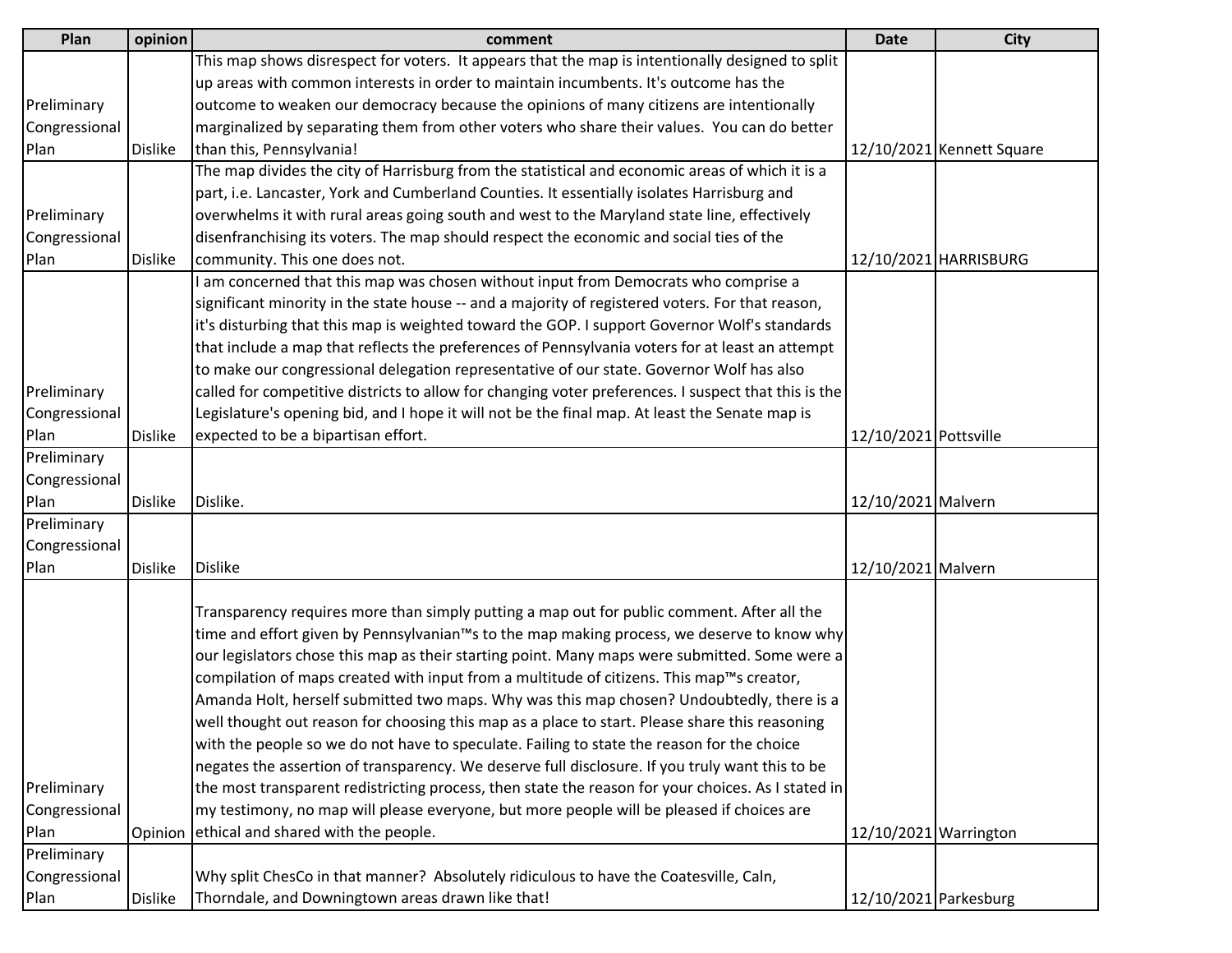| Plan          | opinion        | comment                                                                                            | <b>Date</b>            | <b>City</b>             |
|---------------|----------------|----------------------------------------------------------------------------------------------------|------------------------|-------------------------|
|               |                |                                                                                                    |                        |                         |
|               |                | Transparency requires more than simply putting a map out for public comment. After all the         |                        |                         |
|               |                | time and effort given by Pennsylvanian™s to the map making process, we deserve to know why         |                        |                         |
|               |                | our legislators chose this map as their starting point. Many maps were submitted. Some were a      |                        |                         |
|               |                | compilation of maps created with input from a multitude of citizens. This map™s creator,           |                        |                         |
|               |                | Amanda Holt, herself submitted two maps. Why was this map chosen? Undoubtedly, there is a          |                        |                         |
|               |                | well thought out reason for choosing this map as a place to start. Please share this reasoning     |                        |                         |
|               |                | with the people so we do not have to speculate. Failing to state the reason for the choice         |                        |                         |
|               |                | negates the assertion of transparency. We deserve full disclosure. If you truly want this to be    |                        |                         |
| Preliminary   |                | the most transparent redistricting process, then state the reason for your choices. As I stated in |                        |                         |
| Congressional |                | my testimony, no map will please everyone, but more people will be pleased if choices are          |                        |                         |
| Plan          |                | Opinion ethical and shared with the people.                                                        | 12/10/2021 Warrington  |                         |
| Preliminary   |                |                                                                                                    |                        |                         |
| Congressional |                |                                                                                                    |                        |                         |
| Plan          | <b>Dislike</b> | It does not make sense to me to split rural counties between congressional districts.              |                        | 12/10/2021 Shippenville |
| Preliminary   |                |                                                                                                    |                        |                         |
| Congressional |                | The lines are clearly drawn to achieve a specific purpose rather than to keep representative       |                        |                         |
| Plan          | <b>Dislike</b> | communities together. I am firmly against this map as drawn now.                                   | 12/10/2021 Malvern     |                         |
| Preliminary   |                |                                                                                                    |                        |                         |
| Congressional |                |                                                                                                    |                        |                         |
| Plan          | <b>Dislike</b> | This is total BS! Leave it the way it was! Don't split Willistown!                                 | 12/10/2021 Malvern     |                         |
| Preliminary   |                |                                                                                                    |                        |                         |
| Congressional |                |                                                                                                    |                        |                         |
| Plan          | <b>Dislike</b> | dislike                                                                                            | 12/10/2021 Malvern     |                         |
|               |                | I note that the number of residents in each district is nearly constant. That is a good result.    |                        |                         |
|               |                | Also, many districts' borders follow county borders and that, too, is a good result.               |                        |                         |
|               |                | The redistricting was supposed to solve problems of gerrymandering. However, a number of           |                        |                         |
|               |                | districts could have been drawn in a more rectilinear fashion without wildly irregular borders,    |                        |                         |
| Preliminary   |                | but once again are drawn in very convoluted ways. This suggests yet another attempt at             |                        |                         |
| Congressional |                | gerrymandering. Districts 5, 6, 13, and several others could almost certainly be drawn with        |                        |                         |
| Plan          |                | Opinion   more regular borders. Surely, we can do better.                                          | 12/10/2021 Emmaus      |                         |
| Preliminary   |                |                                                                                                    |                        |                         |
| Congressional |                | For District 13, including all of Cumberland County would seem to be advantageous from a           |                        |                         |
| Plan          |                | Opinion   community/commuting perspective.                                                         | 12/10/2021 Greencastle |                         |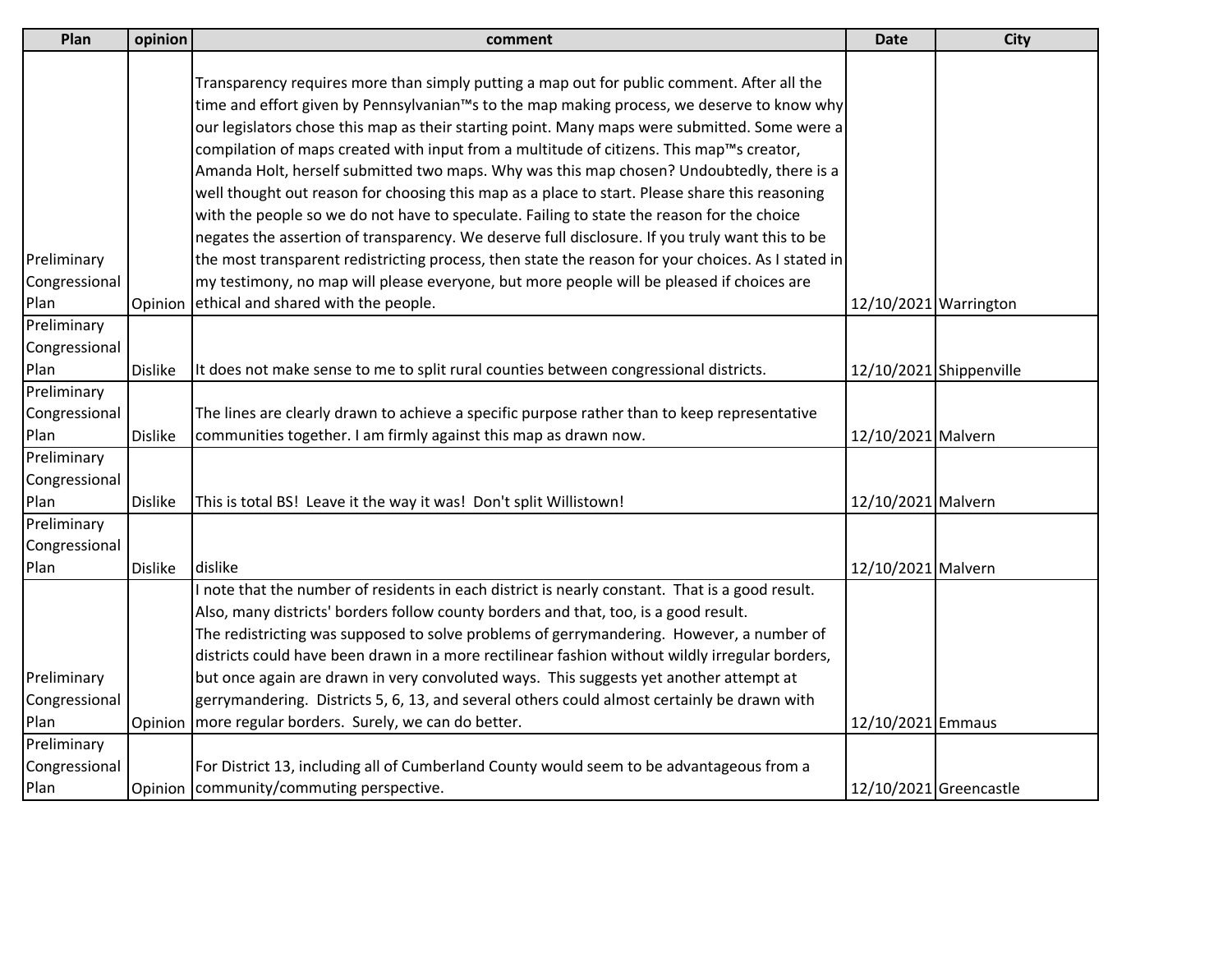| Plan          | opinion        | comment                                                                                           | <b>Date</b>            | <b>City</b>             |
|---------------|----------------|---------------------------------------------------------------------------------------------------|------------------------|-------------------------|
|               |                |                                                                                                   |                        |                         |
|               |                |                                                                                                   |                        |                         |
|               |                | Process: (1) Chair Grove says he looks forward to receiving citizen testimony on the preliminary  |                        |                         |
|               |                | map and using that to make changes to the map. But he had his committee spend months              |                        |                         |
|               |                | holding hearings beforehand to gather citizen testimony, and all that has now gone down the       |                        |                         |
|               |                | drain. (2) Who chose the preliminary map? In the email announcement I received, Grove said        |                        |                         |
|               |                | the committee had selected it, but he also announced that a vote would be taken on it several     |                        |                         |
|               |                | days later. So it was not the committee that selected the map. Chair Conklin later said he had    |                        |                         |
|               |                | been left completely in the dark. This is not transparency, openness, or collaboration.           |                        |                         |
|               |                | Results: (1) I disagree with the limited criteria Grove announced he had used, but even if those  |                        |                         |
|               |                | are accepted, he did not choose the best map based on them. Several citizens had submitted        |                        |                         |
|               |                | maps using the same criteria that were MORE compact, created FEWER splits, and were less          |                        |                         |
|               |                | biased in favor of one political party. (2) Grove announced ahead of time that the law required   |                        |                         |
| Preliminary   |                | a population deviation of zero. This is not true, and he knew it, because he had received         |                        |                         |
| Congressional |                | professional testimony contradicting his assertion. Insisting on zero population deviation of     |                        |                         |
| Plan          | <b>Dislike</b> | zero is a hypocritical way of introducing political bias into the map.                            | 12/10/2021 Bryn Athyn  |                         |
| Preliminary   |                |                                                                                                   |                        |                         |
| Congressional |                | The only thing that should matter is if the Dem/Rep voting statewide matches the                  |                        |                         |
| Plan          | <b>Dislike</b> | congressional delegation proportion.                                                              | 12/10/2021 Malvern     |                         |
|               |                | Districts are to be drawn so as to be compact, contiguous, and equal in population. This map      |                        |                         |
|               |                | looks like only one criteria (population) was used. The others need to be considered as well.     |                        |                         |
| Preliminary   |                | Frankly, it looks like gerrymandering to me in the guise of equality. Else, why are there so many |                        |                         |
| Congressional |                | 'fingers' jutting out in the borders and the splitting of communities? It needs to be redrawn in  |                        |                         |
| Plan          | <b>Dislike</b> | so as to meet the constitutional requirements.                                                    |                        | 12/10/2021 hummelstown  |
| Preliminary   |                |                                                                                                   |                        |                         |
| Congressional |                | It does not make sense to me to split rural counties between congressional districts. Blair,      |                        |                         |
| Plan          | Like           | Butler, Cambria, Cumberland, Dauphin, Lebanon, Potter, and Washington.                            | 12/10/2021 JEANNETTE   |                         |
| Preliminary   |                |                                                                                                   |                        |                         |
| Congressional |                |                                                                                                   |                        |                         |
| Plan          | <b>Dislike</b> | Dislike the division of the PA 6th Congressional District. I vote in EVERY election.              | 12/10/2021 Paoli       |                         |
| Preliminary   |                |                                                                                                   |                        |                         |
| Congressional |                |                                                                                                   |                        |                         |
| Plan          | <b>Dislike</b> | I lived in Willistown for 20 years. I do NOT want to see any changes made to the district lines.  |                        | 12/10/2021 West Chester |
| Preliminary   |                | call shenanigans on what this does to Chester County. A map that splits Downingtown from          |                        |                         |
| Congressional |                | Coatesville and Exton, that pairs Nottingham with SW Philly and Paoli with northern Lebanon       |                        |                         |
| Plan          | <b>Dislike</b> | County, is a self-evident abomination.                                                            | 12/10/2021 Coatesville |                         |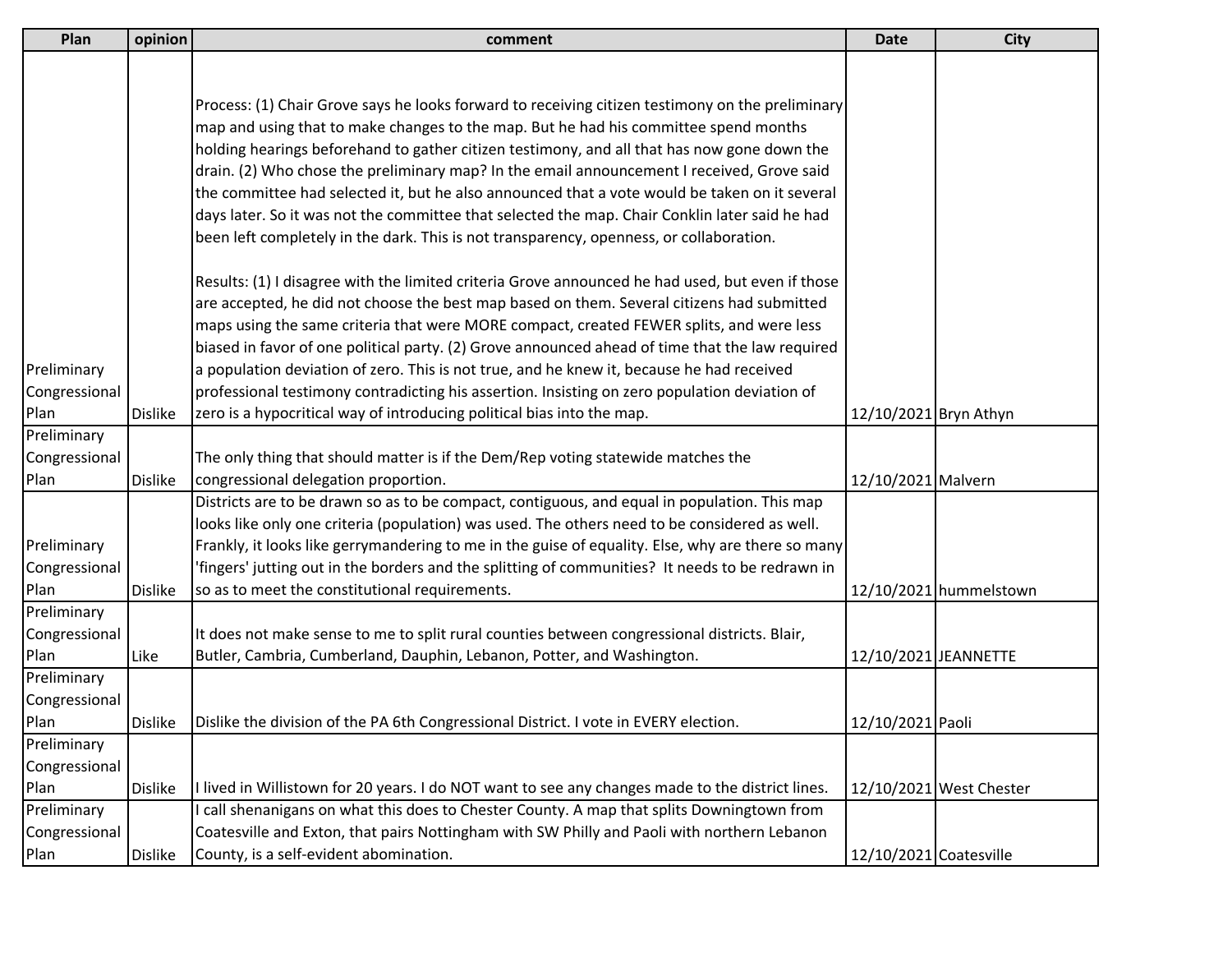| Plan                                 | opinion        | comment                                                                                                                                                                                                                                                                                                                                                                                                                                                                                                                                                                                                                                                                    | <b>Date</b>           | <b>City</b>               |
|--------------------------------------|----------------|----------------------------------------------------------------------------------------------------------------------------------------------------------------------------------------------------------------------------------------------------------------------------------------------------------------------------------------------------------------------------------------------------------------------------------------------------------------------------------------------------------------------------------------------------------------------------------------------------------------------------------------------------------------------------|-----------------------|---------------------------|
| Preliminary                          |                | Splitting Lebanon County makes no sense. The county is small and all residents should be                                                                                                                                                                                                                                                                                                                                                                                                                                                                                                                                                                                   |                       |                           |
| Congressional                        |                | represented by the same elected representatives. The best grouping is to be part of a district                                                                                                                                                                                                                                                                                                                                                                                                                                                                                                                                                                             |                       |                           |
| Plan                                 | <b>Dislike</b> | that cover both Lebanon and Lancaster counties.                                                                                                                                                                                                                                                                                                                                                                                                                                                                                                                                                                                                                            | 12/10/2021 Annville   |                           |
| Preliminary                          |                |                                                                                                                                                                                                                                                                                                                                                                                                                                                                                                                                                                                                                                                                            |                       |                           |
| Congressional                        |                |                                                                                                                                                                                                                                                                                                                                                                                                                                                                                                                                                                                                                                                                            |                       |                           |
| Plan                                 | <b>Dislike</b> | Splitting Willistown makes no sense.                                                                                                                                                                                                                                                                                                                                                                                                                                                                                                                                                                                                                                       | 12/10/2021 Willistown |                           |
|                                      |                | Again, Cumberland County is divided between multiple districts. This fails to maintain the                                                                                                                                                                                                                                                                                                                                                                                                                                                                                                                                                                                 |                       |                           |
| Preliminary                          |                | integrity of existing political boundaries (in this case counties). We have on county                                                                                                                                                                                                                                                                                                                                                                                                                                                                                                                                                                                      |                       |                           |
| Congressional                        |                | government structure. Why can we not have one congressional representative? This map                                                                                                                                                                                                                                                                                                                                                                                                                                                                                                                                                                                       |                       |                           |
| Plan                                 | <b>Dislike</b> | shows a lack of respect for Cumberland County voters.                                                                                                                                                                                                                                                                                                                                                                                                                                                                                                                                                                                                                      | 12/10/2021 Carlisle   |                           |
| Preliminary                          |                |                                                                                                                                                                                                                                                                                                                                                                                                                                                                                                                                                                                                                                                                            |                       |                           |
| Congressional                        |                | Splitting Willistown Township fails to adhear to traditional principles of breaking apart pre-                                                                                                                                                                                                                                                                                                                                                                                                                                                                                                                                                                             |                       |                           |
| Plan                                 | <b>Dislike</b> | existing political subdivisions (city or county lines)                                                                                                                                                                                                                                                                                                                                                                                                                                                                                                                                                                                                                     | 12/10/2021 Malvern    |                           |
|                                      |                | Except for purposes of gerrymandering, it makes no sense to place the citizens of Harrisburg,                                                                                                                                                                                                                                                                                                                                                                                                                                                                                                                                                                              |                       |                           |
| Preliminary                          |                | some of its West Shore suburbs, and Hershey in separate congressional districts. Moreover,                                                                                                                                                                                                                                                                                                                                                                                                                                                                                                                                                                                 |                       |                           |
| Congressional                        |                | the city of Harrisburg has nothing in common with the vast stretch of small town and rural                                                                                                                                                                                                                                                                                                                                                                                                                                                                                                                                                                                 |                       |                           |
| Plan                                 | <b>Dislike</b> | Pennsylvania that would comprise the bulk of the 13th District.                                                                                                                                                                                                                                                                                                                                                                                                                                                                                                                                                                                                            | 12/10/2021 Harrisburg |                           |
| Preliminary                          |                |                                                                                                                                                                                                                                                                                                                                                                                                                                                                                                                                                                                                                                                                            |                       |                           |
| Congressional                        |                | Do the right thing! Do not split townships and local areas apart for political gain. I strongly                                                                                                                                                                                                                                                                                                                                                                                                                                                                                                                                                                            |                       |                           |
| Plan                                 | <b>Dislike</b> | oppose redrawing District 6 for partisan reasons, especially dividing Willistown Township.                                                                                                                                                                                                                                                                                                                                                                                                                                                                                                                                                                                 | 12/10/2021 Paoli      |                           |
| Preliminary<br>Congressional         |                | So the general Harrisburg area is split into 3 districts? And Harrisburg city is included with<br>counties like Fulton and Juniata (looks like) and not Cumberland, York or Lancaster? This<br>makes no sense from the perspective of a community of interest and clearly splits an area that<br>tends towards blue. Every attempt should be made to keep Harrisburg with its more<br>urban/suburban neighbors and not some rural counties. I also don't get why zero population<br>deviation was the primary goal. The data used for this is several months old anyway, people<br>move all the time, so to me, having this goal as paramount vs. keeping like communities |                       |                           |
| Plan                                 | <b>Dislike</b> | together and compactness doesn't make sense. Hard pass, try again. This one is just DUMB!                                                                                                                                                                                                                                                                                                                                                                                                                                                                                                                                                                                  |                       | 12/10/2021 HARRISBURG     |
| Preliminary<br>Congressional         |                | It seems very odd that the greater Harrisburg area is split like this. If the split were just across<br>county lines, then I would think, "I would like too see it all together, but that seems<br>reasonable." The way it is now is quite concerning. I don't think Camp Hill should be split from                                                                                                                                                                                                                                                                                                                                                                        |                       |                           |
| Plan                                 | <b>Dislike</b> | neighboring towns in Cumberland county.                                                                                                                                                                                                                                                                                                                                                                                                                                                                                                                                                                                                                                    |                       | 12/10/2021 Mechanicsburg  |
| Preliminary                          |                | Northern York County should be part of the often used Harrisburg, Hershey, Carlisle                                                                                                                                                                                                                                                                                                                                                                                                                                                                                                                                                                                        |                       |                           |
| Congressional                        |                | demographic area. The district should reflect that as well. This area does not belong with the                                                                                                                                                                                                                                                                                                                                                                                                                                                                                                                                                                             |                       |                           |
| Plan                                 | Dislike        | entire York region.                                                                                                                                                                                                                                                                                                                                                                                                                                                                                                                                                                                                                                                        |                       | 12/10/2021 New Cumberland |
| Preliminary<br>Congressional<br>Plan | <b>Dislike</b> | Chester County should remain within one district with any additional areas added to the<br>county to reach the appropriate number of people required for a district.                                                                                                                                                                                                                                                                                                                                                                                                                                                                                                       | 12/10/2021 Malvern    |                           |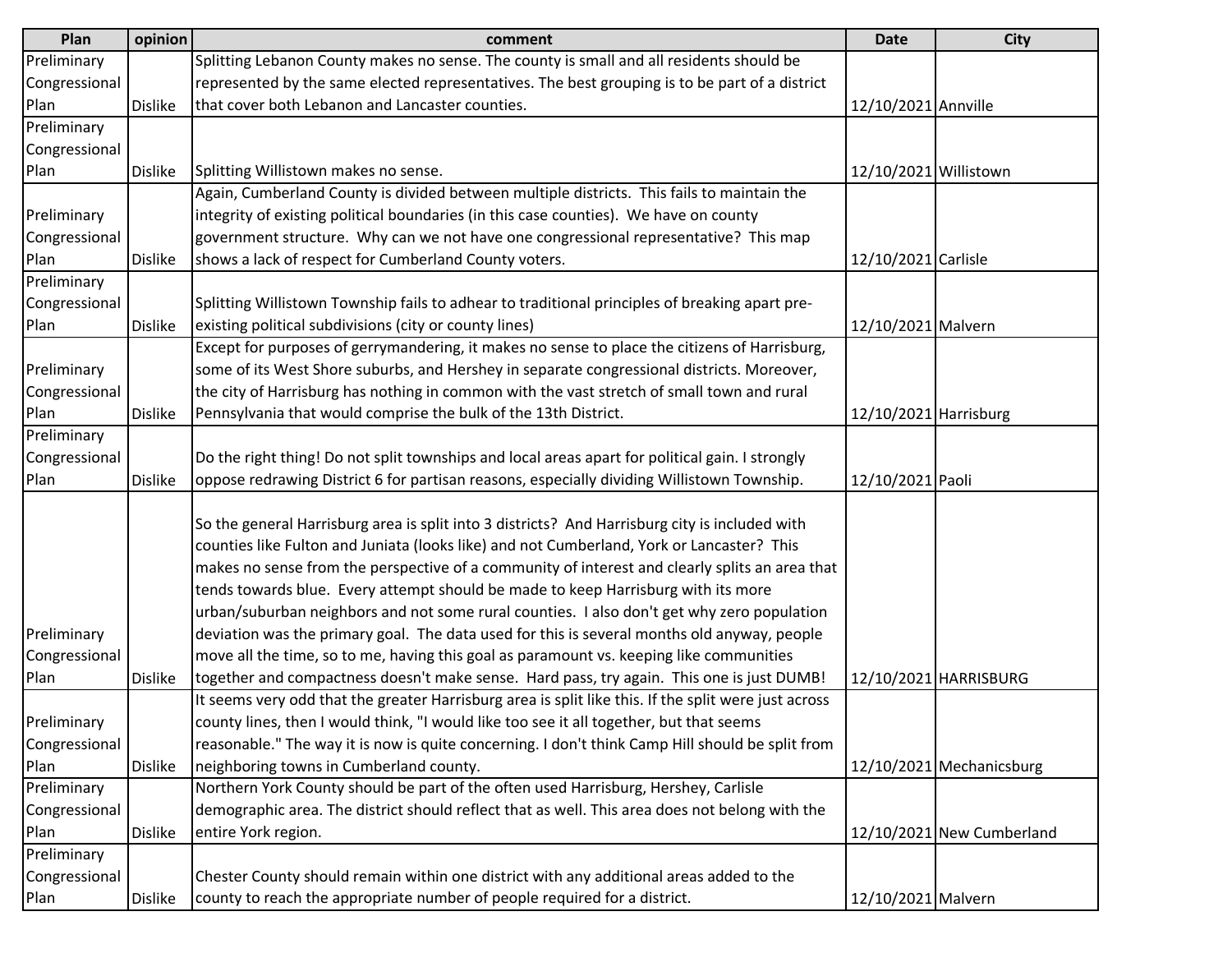| Plan          | opinion        | comment                                                                                            | <b>Date</b>         | <b>City</b> |
|---------------|----------------|----------------------------------------------------------------------------------------------------|---------------------|-------------|
|               |                | For a constituent from Upper Hanover Twp. to make the trip to their congressional                  |                     |             |
|               |                | representative's office, it would take (given the current location of the congressional office) at |                     |             |
|               |                | best an hour's drive one way, \$9.60 (easy pass) turnpike toll or w/out, \$20 toll, and roughly    |                     |             |
|               |                | \$20 in gas. With the density of population in Bucks in the lower county, it makes sense for the   |                     |             |
| Preliminary   |                | congressional district to continue to remain in the area it currently does. A great disservice to  |                     |             |
| Congressional |                | the people in the proposed northeastern communities of Mont. Co. to be added in as this map        |                     |             |
| Plan          | <b>Dislike</b> | currently suggests.                                                                                | 12/10/2021 Perkasie |             |
| Preliminary   |                |                                                                                                    |                     |             |
| Congressional |                |                                                                                                    |                     |             |
| Plan          | <b>Dislike</b> | This is a disgrace.                                                                                | 12/10/2021 Malvern  |             |
| Preliminary   |                | Upper Perkiomen School District, a small somewhat rural school district, is already split          |                     |             |
| Congressional |                | between two counties, and the proposed redistricting map would split its representation            |                     |             |
| Plan          | <b>Dislike</b> | between two different congressional districts as well.                                             | 12/10/2021 Perkasie |             |
| Preliminary   |                | It is a disgrace to split communities and their voting power to try and control the outcome of     |                     |             |
| Congressional |                | an election. This is the abuse of our democratic system by a minority willing to do anything       |                     |             |
| Plan          | <b>Dislike</b> | they can to stay in power. End this gerrymandering once and for all.                               | 12/10/2021 Malvern  |             |
| Preliminary   |                |                                                                                                    |                     |             |
| Congressional |                | Glad to see that Carlisle borough and its surrounding townships are all in the same district. The  |                     |             |
| Plan          | Like           | current district line runs down my street with my neighbors being in a different district.         | 12/10/2021 Carlisle |             |
| Preliminary   |                |                                                                                                    |                     |             |
| Congressional |                | This is clearly an attempt to silence certain peoples vote. Stop being so sleazy and let everyone  |                     |             |
| Plan          | <b>Dislike</b> | vote!                                                                                              | 12/10/2021 MALVERN  |             |
| Preliminary   |                |                                                                                                    |                     |             |
| Congressional |                |                                                                                                    |                     |             |
| Plan          | <b>Dislike</b> | Stop gerrymandering!                                                                               | 12/10/2021 MALVERN  |             |
| Preliminary   |                |                                                                                                    |                     |             |
| Congressional |                |                                                                                                    |                     |             |
| Plan          | <b>Dislike</b> | This is obviously gerrymandering and needs to stop!                                                | 12/10/2021 Malvern  |             |
| Preliminary   |                |                                                                                                    |                     |             |
| Congressional |                |                                                                                                    |                     |             |
| Plan          | <b>Dislike</b> | Another obvious attempt to gerrymander away the will of the people.                                | 12/10/2021 Paoli    |             |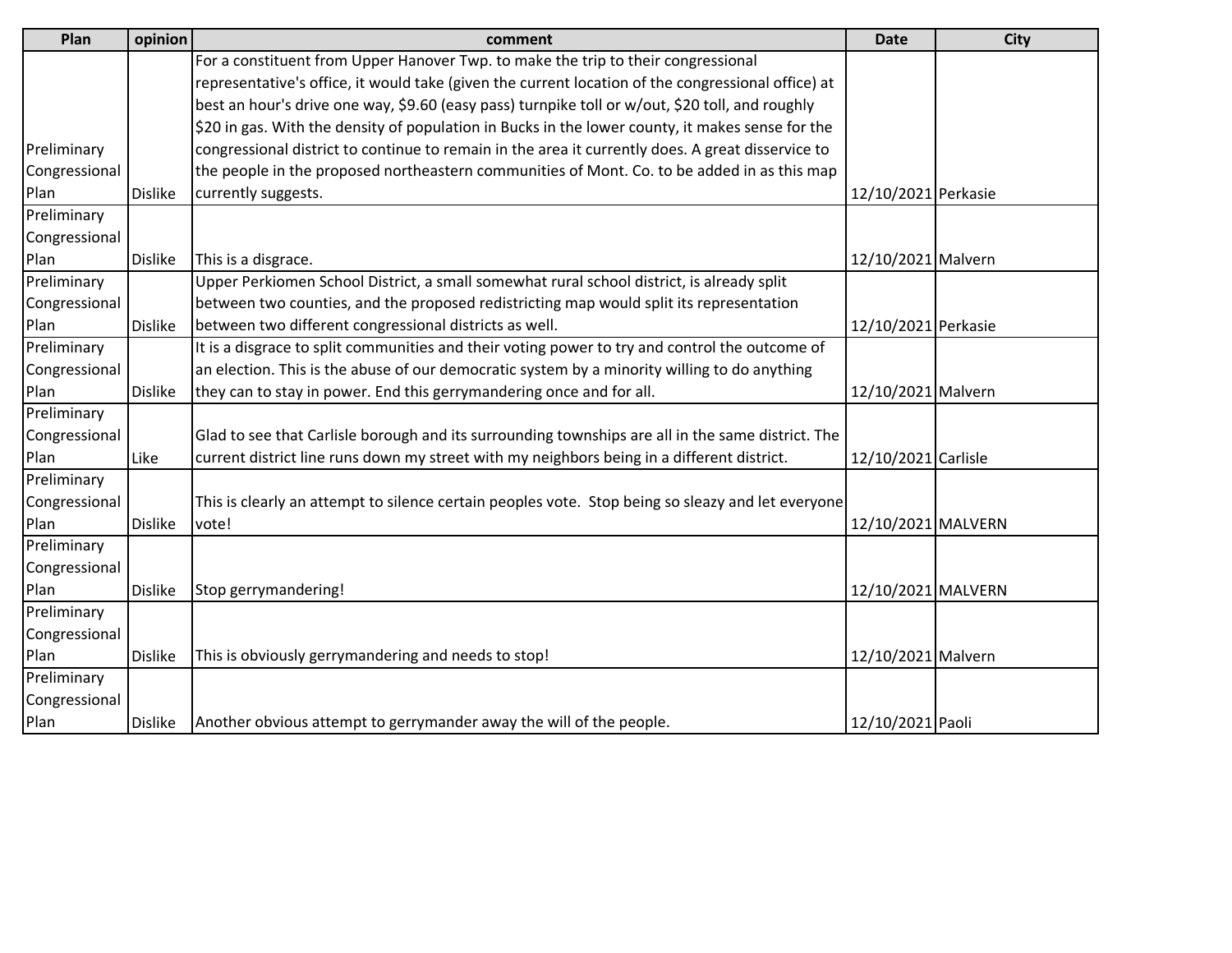| Plan          | opinion        | comment                                                                                               | <b>Date</b>        | <b>City</b>                |
|---------------|----------------|-------------------------------------------------------------------------------------------------------|--------------------|----------------------------|
|               |                |                                                                                                       |                    |                            |
|               |                | There is no reason for the 6th district to range more than 100 miles through three counties in a      |                    |                            |
|               |                | clear attempt to gerrymander heavily suburban Chester County with very rural Lebanon and              |                    |                            |
|               |                | Berks counties. In addition, the map carves out densely populated Chester County boroughs             |                    |                            |
|               |                | such as Downingtown and throws them into culturally different farming communities. From my            |                    |                            |
|               |                | house I could drive west and pass through both the 5th and the 11th districts and travel for 90       |                    |                            |
| Preliminary   |                | miles fully in those districts to reach the westernmost part of the 6th district. The end result is   |                    |                            |
| Congressional |                | several SE PA districts that will make it impossible for those representatives to adequately          |                    |                            |
| Plan          | <b>Dislike</b> | understand or serve their constituents.                                                               |                    | 12/10/2021 Downingtown     |
| Preliminary   |                |                                                                                                       |                    |                            |
| Congressional |                | This map fails regarding compactness. Small municipalities such as Willistown Township should         |                    |                            |
| Plan          | <b>Dislike</b> | not be divided.                                                                                       | 12/10/2021 MALVERN |                            |
|               |                | By the PA constitution, districts should be compact, contiguous, and equal in population. This        |                    |                            |
| Preliminary   |                | district dramatically fails the constitutional test of compactness. It is unconstitutional. I live in |                    |                            |
| Congressional |                | Willistown Township. It is ludicrous to propose splitting the township in to two different            |                    |                            |
| Plan          | <b>Dislike</b> | districts.                                                                                            | 12/10/2021 Malvern |                            |
| Preliminary   |                | Congressional Districts should be arranged by location to ensure the common needs of the              |                    |                            |
| Congressional |                | people are met. This map is drawn to hand this congressional seat to a republican. That™s not         |                    |                            |
| Plan          | <b>Dislike</b> | how democracy is supposed to work. It™s sleazy and cheating.                                          | 12/10/2021 Paoli   |                            |
| Preliminary   |                |                                                                                                       |                    |                            |
| Congressional |                | By the PA constitution, districts should be compact, contiguous, and equal in population. This        |                    |                            |
| Plan          | <b>Dislike</b> | district dramatically fails the constitutional test of compactness. It is unconstitutional.           | 12/10/2021 Malvern |                            |
| Preliminary   |                | 6th district appears to be gerrymandered against the incumbent Dem. Keep ALL of Chester               |                    |                            |
| Congressional |                | County in the 6th. The shape of this proposed district is worse than the old 7th Goofy kicking        |                    |                            |
| Plan          | <b>Dislike</b> | Donald Duck.                                                                                          |                    | 12/10/2021 Chester Springs |
|               |                | am in the proposed 6th Congressional District. I have lived in Willistown Township for 35             |                    |                            |
|               |                | years. I also had a cabin in Bethel Township, Berks County for 20 years. I can promise you that       |                    |                            |
|               |                | the challenges that folks in Bethel face are nothing like those faced in Willistown. This map will    |                    |                            |
|               |                | make sure that no one's needs are met. Berks County folks need representation that                    |                    |                            |
| Preliminary   |                | understands their challenges and strengths. The same for Chester County folks. Also,                  |                    |                            |
| Congressional |                | municipalities should be kept intact. There is no good reason, other than a potent political          |                    |                            |
| Plan          | <b>Dislike</b> | agenda, to split municipalities in two. Big NO to this map.                                           | 12/10/2021 Malvern |                            |
| Preliminary   |                |                                                                                                       |                    |                            |
| Congressional |                | Do not let the Republicans get away with this Gerrymandering. They just care about winning            |                    |                            |
| Plan          | <b>Dislike</b> | any way and Democracy, what is that? Willistown should not be in 2 different districts.               | 12/10/2021 PAOLI   |                            |
| Preliminary   |                |                                                                                                       |                    |                            |
| Congressional |                |                                                                                                       |                    |                            |
| Plan          | <b>Dislike</b> | Do not redistrict. Leave current lines alone.                                                         | 12/10/2021 Malvern |                            |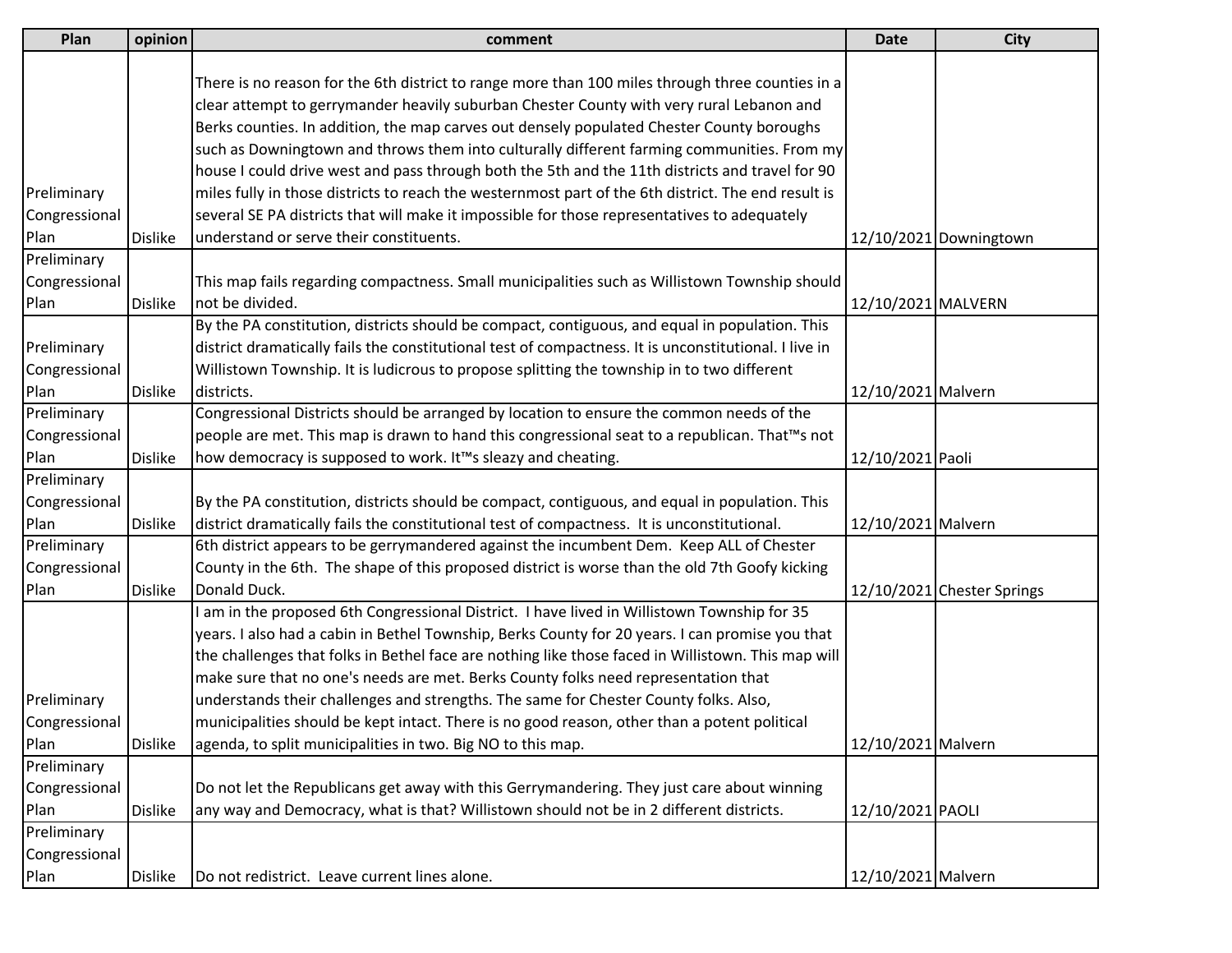| Plan          | opinion        | comment                                                                                           | <b>Date</b>           | <b>City</b>               |
|---------------|----------------|---------------------------------------------------------------------------------------------------|-----------------------|---------------------------|
| Preliminary   |                |                                                                                                   |                       |                           |
| Congressional |                | District should be left as before. Willistown should not be divided.                              |                       |                           |
| Plan          | Dislike        |                                                                                                   | 12/10/2021 Malvern    |                           |
| Preliminary   |                |                                                                                                   |                       |                           |
| Congressional |                | Carving up Willistown? My neighbors have been pulled into another district. Don't make            |                       |                           |
| Plan          | <b>Dislike</b> | these changes.                                                                                    | 12/10/2021 Malvern    |                           |
| Preliminary   |                |                                                                                                   |                       |                           |
| Congressional |                |                                                                                                   |                       |                           |
| Plan          | <b>Dislike</b> | Leave District 6 as it is currently drawn now; do not change it.                                  | 12/10/2021 Malvern    |                           |
| Preliminary   |                |                                                                                                   |                       |                           |
| Congressional |                |                                                                                                   |                       |                           |
| Plan          | <b>Dislike</b> | Leave District 6 as it is currently drawn now; do not change it.                                  | 12/10/2021 Malvern    |                           |
| Preliminary   |                |                                                                                                   |                       |                           |
| Congressional |                |                                                                                                   |                       |                           |
| Plan          | <b>Dislike</b> | Gerrymandering is an unfair way to win votes and is destroying our democracy.                     |                       | 12/10/2021 Newtown Square |
| Preliminary   |                |                                                                                                   |                       |                           |
| Congressional |                |                                                                                                   |                       |                           |
| Plan          | <b>Dislike</b> | Stop the gerrymandering or loose democracy                                                        | 12/10/2021 Paoli      |                           |
| Preliminary   |                |                                                                                                   |                       |                           |
| Congressional |                |                                                                                                   |                       |                           |
| Plan          | Dislike        | I do not want our district to be gerrymandered out and have my vote not be counted properly.      | 12/10/2021 Paoli      |                           |
| Preliminary   |                |                                                                                                   |                       |                           |
| Congressional |                | I vehemently oppose splitting up Willistown Township in this blatant example of                   |                       |                           |
| Plan          | <b>Dislike</b> | gerrymandering!                                                                                   |                       | 12/10/2021 West Chester   |
| Preliminary   |                | Are you kidding me? I live in the borough of West Grove. And now I'm seeing the district          |                       |                           |
| Congressional |                | expand into Philadelphia. Why? I want my congressional district to stay in the county. I don't    |                       |                           |
| Plan          | Dislike        | want to be represented by someone from Delaware or Philadelphia county.                           | 12/10/2021 West Grove |                           |
|               |                | I understand the census causes changes every 10 years, but the foundation of these districts      |                       |                           |
|               |                | should be common interests and concerns, not a scheme to prefer one political party over          |                       |                           |
| Preliminary   |                | another. It's clear from this map that the intent is to break up groups of voters by simply       |                       |                           |
| Congressional |                | carving into the older districts, rather than considering the needs of the people these districts |                       |                           |
| Plan          | <b>Dislike</b> | represent. : (                                                                                    | 12/10/2021 Malvern    |                           |
| Preliminary   |                |                                                                                                   |                       |                           |
| Congressional |                | Why is Downingtown siphoned out of Chester County? Why is Willistown Township divided?            |                       |                           |
| Plan          | <b>Dislike</b> | This map is a blatant example of gerrymandering districts to suit the Republican Party.           |                       | 12/10/2021 Newtown Square |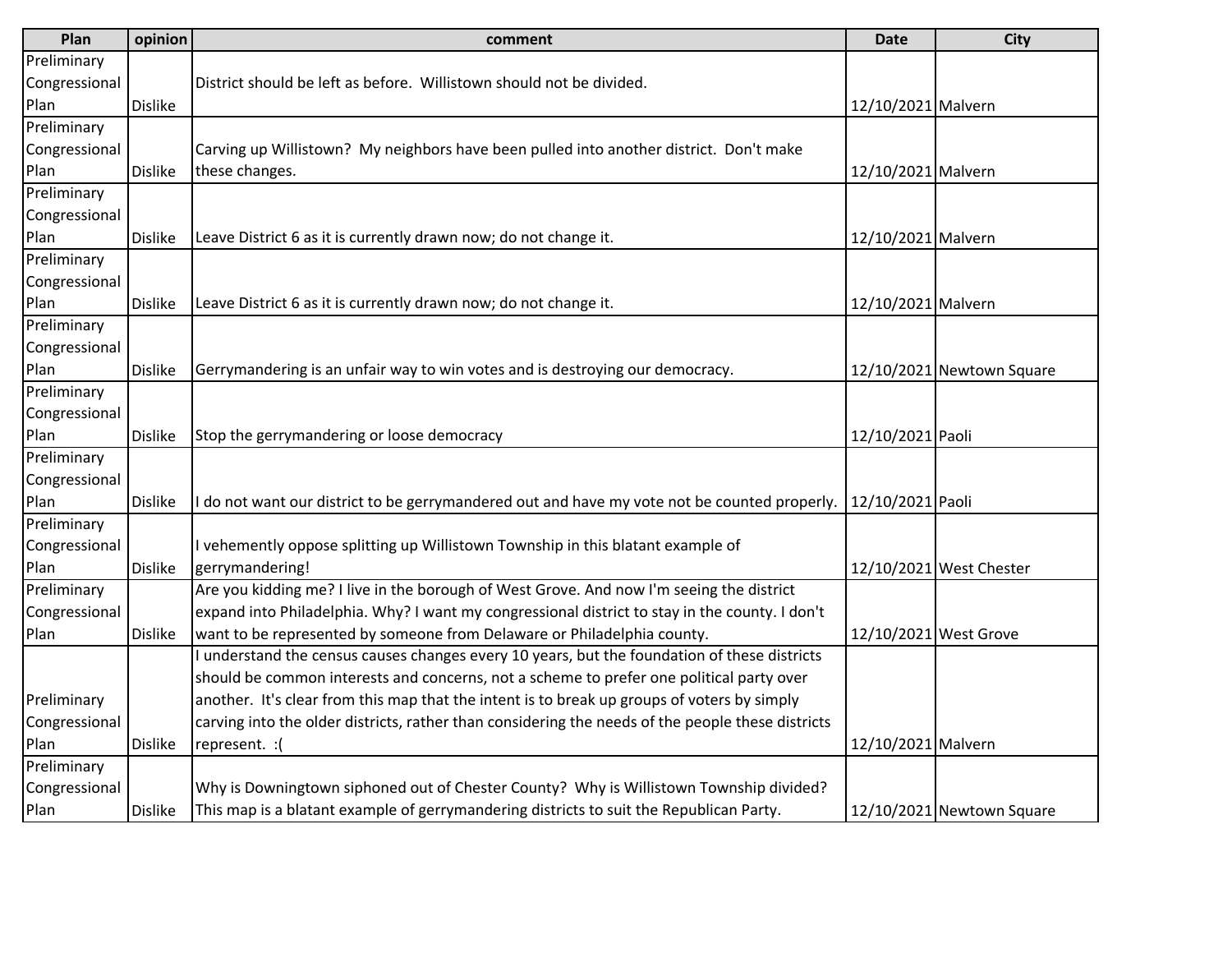| Plan          | opinion        | comment                                                                                          | <b>Date</b>          | <b>City</b> |
|---------------|----------------|--------------------------------------------------------------------------------------------------|----------------------|-------------|
|               |                |                                                                                                  |                      |             |
|               |                | This new map seems to put very Republican counties like mine and Bradford County into a          |                      |             |
|               |                | district so that Democratic votes in Rep. Cartwright's district are watered down. Like maps of   |                      |             |
|               |                | the past that our PA Supreme Court deemed unconstitutional, this map appears to be trying to     |                      |             |
| Preliminary   |                | go backwards to gerrymandered maps that unfairly create minority rule in a state pretty evenly   |                      |             |
| Congressional |                | divided and not majority Republican. In fact, our state is more Democratic than Republican.      |                      |             |
| Plan          | <b>Dislike</b> | Our district maps should reflect COMPACT communities that are fair and non partisan.             | 12/10/2021 Hallstead |             |
|               |                |                                                                                                  |                      |             |
|               |                | 12/9/2021 I am listening to the hearing live and I am appalled at Rep Schmitt from Blair         |                      |             |
|               |                | County. It was inappropriate the way he spoke to Ms. Amanda Holt. I was shocked. She did         |                      |             |
|               |                | something for public service. It was already noted at the beginning of the hearing this is not   |                      |             |
| Preliminary   |                | the final map. Attacking her was unnecessary as a way to advocate for your county to be          |                      |             |
| Congressional |                | whole. I understand that is your desire but Rep. Schmitt raising his voice to a volunteer.       |                      |             |
| Plan          | Like           |                                                                                                  | 12/10/2021 Newburg   |             |
|               |                | The 6th district went from all of Chester county and a sliver of Berks county to half of Chester |                      |             |
|               |                | county, half of Berks county and half of Lebanon county. The PA Republicans couldn't overturn    |                      |             |
| Preliminary   |                | the 2020 election so they've gone back to their tried and true dirty trick of gerrymandering.    |                      |             |
| Congressional |                | The PA Supreme Court did a great job with redistricting last time as we had the most             |                      |             |
| Plan          | <b>Dislike</b> | competitive districts in decades. Looks like we need them again.                                 | 12/10/2021 Malvern   |             |
| Preliminary   |                |                                                                                                  |                      |             |
| Congressional |                |                                                                                                  |                      |             |
| Plan          | <b>Dislike</b> | Looks like gerrymandering.                                                                       | 12/10/2021 Malvern   |             |
| Preliminary   |                |                                                                                                  |                      |             |
| Congressional |                |                                                                                                  |                      |             |
| Plan          | <b>Dislike</b> | The number of split counties and municipalities in this map is absurd.                           | 12/9/2021 Malvern    |             |
| Preliminary   |                |                                                                                                  |                      |             |
| Congressional |                | Why split Willistown in two? Why add a chunk of Lebanon County? This really looks like an        |                      |             |
| Plan          | <b>Dislike</b> | attempt to rig elections. Kindly save us all time and leaving Chester County in one district.    | 12/9/2021 Malvern    |             |
| Preliminary   |                |                                                                                                  |                      |             |
| Congressional |                |                                                                                                  |                      |             |
| Plan          | <b>Dislike</b> | I pay willistown and Chester county taxes. No no to gerrymandering!                              | 12/9/2021 Malvern    |             |
| Preliminary   |                |                                                                                                  |                      |             |
| Congressional |                |                                                                                                  |                      |             |
| Plan          | <b>Dislike</b> | Really, dividing a township?                                                                     | 12/9/2021 Malvern    |             |
| Preliminary   |                |                                                                                                  |                      |             |
| Congressional |                |                                                                                                  |                      |             |
| Plan          | <b>Dislike</b> | No gerrymandering. Let the voters choose the politicians not vice versa.                         | 12/9/2021 Malvern    |             |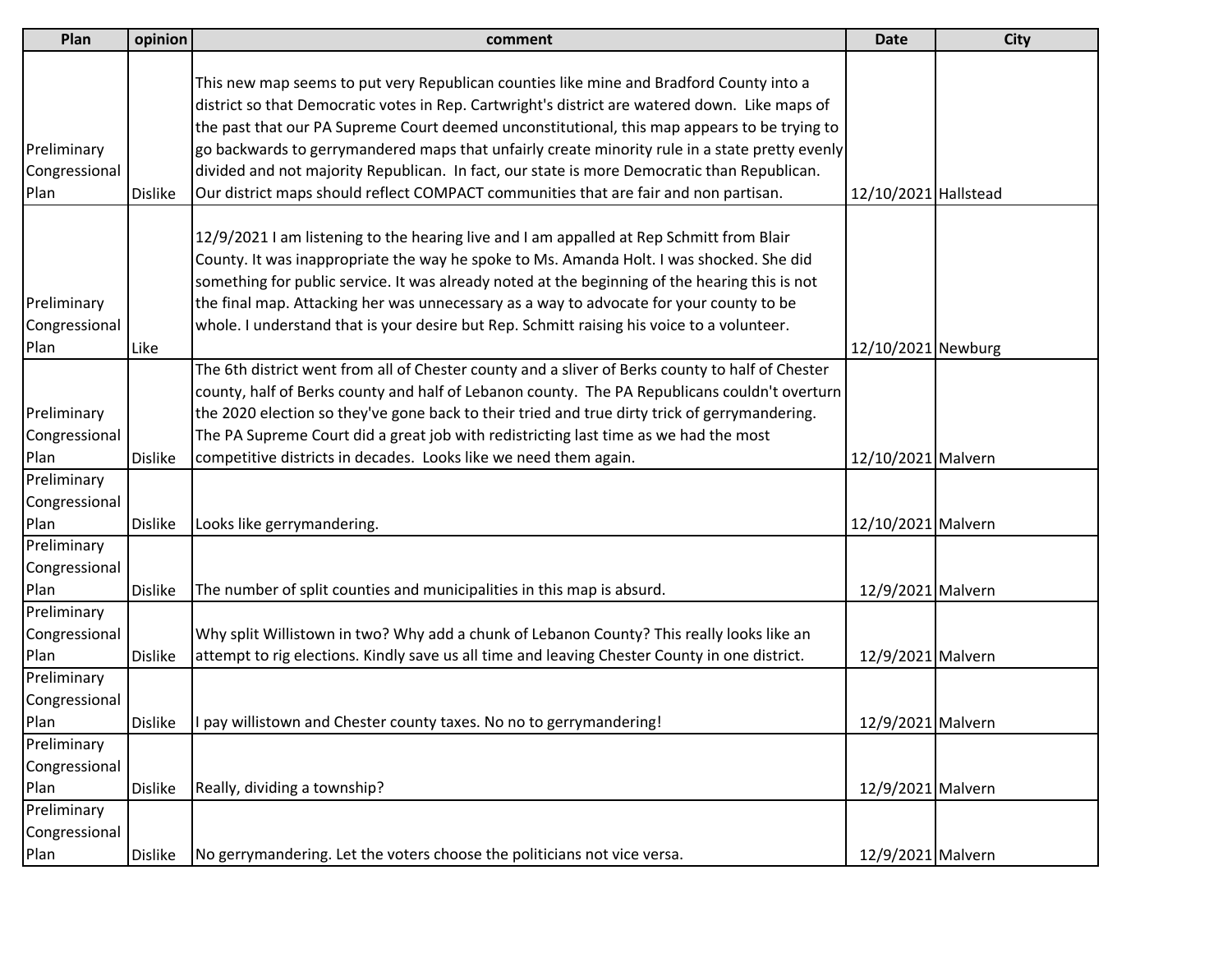| Plan          | opinion        | comment                                                                                            | <b>Date</b>       | <b>City</b>            |
|---------------|----------------|----------------------------------------------------------------------------------------------------|-------------------|------------------------|
| Preliminary   |                |                                                                                                    |                   |                        |
| Congressional |                |                                                                                                    |                   |                        |
| Plan          | <b>Dislike</b> | don't like gerrymandering!                                                                         | 12/9/2021 Malvern |                        |
| Preliminary   |                |                                                                                                    |                   |                        |
| Congressional |                |                                                                                                    |                   |                        |
| Plan          | Dislike        | Very bad! Chester County should remain in one district.                                            |                   | 12/9/2021 West Chester |
| Preliminary   |                |                                                                                                    |                   |                        |
| Congressional |                |                                                                                                    |                   |                        |
| Plan          | <b>Dislike</b> | Leave it alone!                                                                                    | 12/9/2021 Malvern |                        |
| Preliminary   |                |                                                                                                    |                   |                        |
| Congressional |                | There is no reason to split Willistown Township, 6th district, in half. The Gerrymandering that is |                   |                        |
| Plan          | <b>Dislike</b> | going on in this state and others is horrifying.                                                   | 12/9/2021 Malvern |                        |
| Preliminary   |                | There is 0 reason why Dauphin county should be split like this except for a partisan reason on     |                   |                        |
| Congressional |                | the behalf of Republicans, The current PA-10 is only about 5,000 citizens short of the needed      |                   |                        |
| Plan          | <b>Dislike</b> | population, and it only makes sense that it remains so.                                            |                   | 12/9/2021 McKeesport   |
| Preliminary   |                |                                                                                                    |                   |                        |
| Congressional |                |                                                                                                    |                   |                        |
| Plan          | <b>Dislike</b> | Disagree with redistrict map for district 6.                                                       | 12/9/2021 MALVERN |                        |
| Preliminary   |                |                                                                                                    |                   |                        |
| Congressional |                |                                                                                                    |                   |                        |
| Plan          | <b>Dislike</b> |                                                                                                    |                   | 12/9/2021 West Chester |
| Preliminary   |                |                                                                                                    |                   |                        |
| Congressional |                | This new proposed gerrymandering map ofth 6th district is a travesty. I                            |                   |                        |
| Plan          | <b>Dislike</b> | absolutelyisagreewththis map                                                                       | 12/9/2021 Paoli   |                        |
|               |                | There is no greater threat to our country than the current makeup of the republican party. The     |                   |                        |
| Preliminary   |                | same people who would scream and yell about this country becoming a Marxist communist              |                   |                        |
| Congressional |                | country are the same people who actively attempted and cheered on as Trump supporters              |                   |                        |
| Plan          | <b>Dislike</b> | tried to overthrow our government based on the big lie!                                            | 12/9/2021 MALVERN |                        |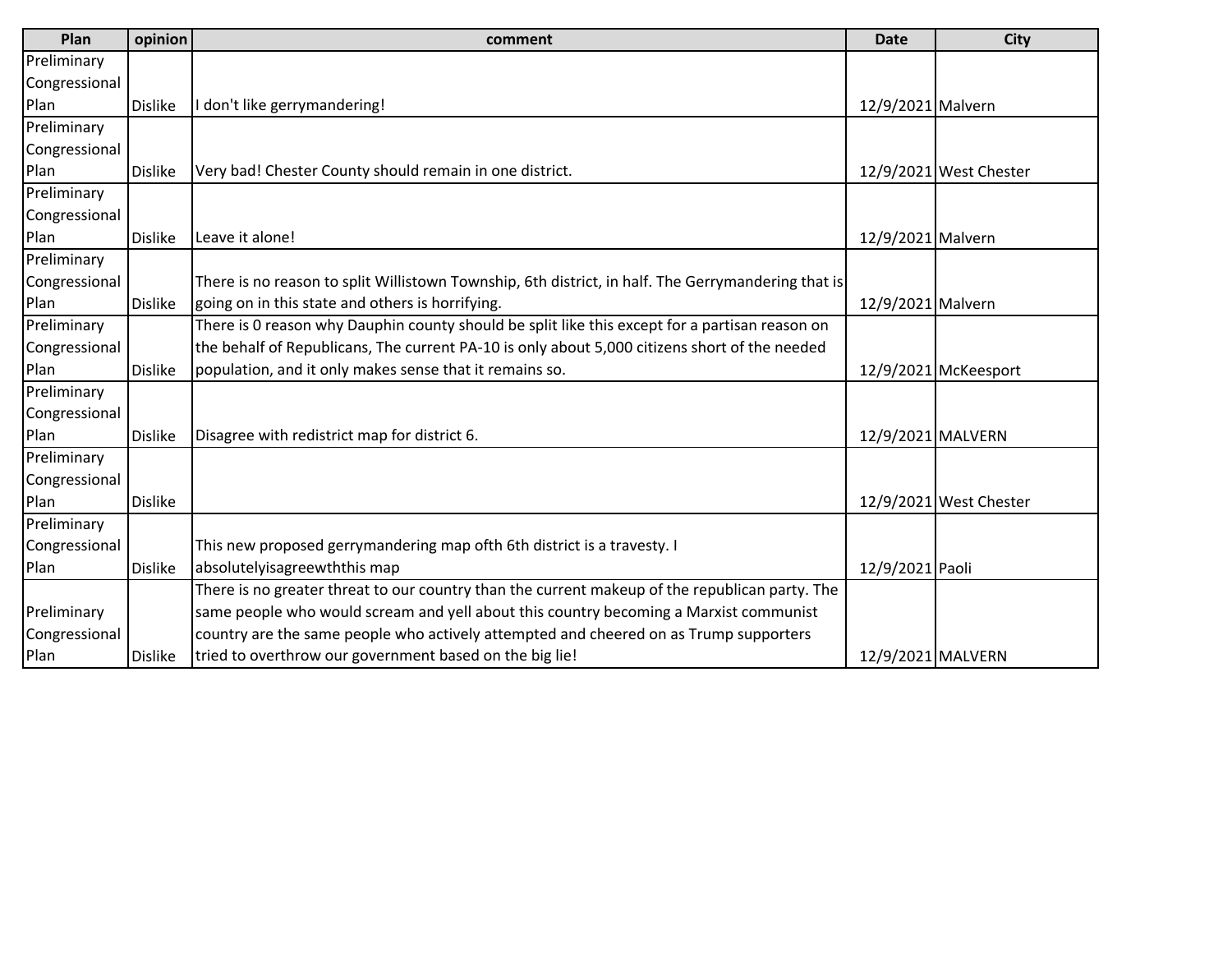| Plan                                 | opinion        | comment                                                                                                                                                                                                                                                                                                                                                                                                                                                                                                                                                                                                                                                                                                                                                                                                                                                                                                                                                                              | <b>Date</b>       | <b>City</b>              |
|--------------------------------------|----------------|--------------------------------------------------------------------------------------------------------------------------------------------------------------------------------------------------------------------------------------------------------------------------------------------------------------------------------------------------------------------------------------------------------------------------------------------------------------------------------------------------------------------------------------------------------------------------------------------------------------------------------------------------------------------------------------------------------------------------------------------------------------------------------------------------------------------------------------------------------------------------------------------------------------------------------------------------------------------------------------|-------------------|--------------------------|
|                                      |                | By Brian A. Gordon, Esq.                                                                                                                                                                                                                                                                                                                                                                                                                                                                                                                                                                                                                                                                                                                                                                                                                                                                                                                                                             |                   |                          |
|                                      |                | (215) 939-1441                                                                                                                                                                                                                                                                                                                                                                                                                                                                                                                                                                                                                                                                                                                                                                                                                                                                                                                                                                       |                   |                          |
|                                      |                | Briangordon249@gmail.com                                                                                                                                                                                                                                                                                                                                                                                                                                                                                                                                                                                                                                                                                                                                                                                                                                                                                                                                                             |                   |                          |
|                                      |                | Below is a district-by-district analysis of the Republican Amanda Holt proposed Congressional<br>map. Overall, the drafting reflects the following patterns: (1) the elongation of districts east to<br>west in order to pick up more rural Republican performing territory toward the center of<br>Pennsylvania; (2) cracking and submerging concentrations of Democratic performing territory<br>in overwhelmingly Republican districts (Coatesville, Wilkes Barre, Harrisburg); and (3)<br>unnecessarily non-compact edges of proposed districts. These jagged edges can be good faith<br>efforts to achieve equal population but can also mask partisan gerrymandering or personal<br>gerrymanders. More importantly, allowing jagged non-compact edges erodes the principle of<br>compact districts and defeats the emergence of a judicially manageable standard to end<br>partisan gerrymandering.                                                                            |                   |                          |
| Preliminary<br>Congressional         |                | The 1st congressional district consisting of Bucks County and Montgomery County follows a<br>pattern of selecting rural territory in a partisan manner. The drafter started with the townships<br>along the northwestern edge of the border between Montgomery County and Bucks County<br>rather than the middle or the southeastern end of the border. In doing so, the drafter was able<br>to add reliable Republican voting territory in the north and west of Montgomery County to the<br>First congressional district.<br>The solution would be to add townships starting with middle of the Bucks-Montgomery County<br>border and add townships in both directions until equal population is achieved. Then, only one<br>township needs to be split to create exact equal population.<br>The 2nd congressional district is a natural democratic-performing urban district. There is an<br>odd piece of Philadelphia which has been added to Montgomery County seemingly for no |                   |                          |
| Plan                                 | <b>Dislike</b> | reason whatsoever. The piece of Philadelphia is a reliably Republican-performing piece of                                                                                                                                                                                                                                                                                                                                                                                                                                                                                                                                                                                                                                                                                                                                                                                                                                                                                            |                   | 12/9/2021 Merion Station |
| Preliminary<br>Congressional<br>Plan | <b>Dislike</b> | The ratio of the total length of the borders and the area of the new district is a good measure<br>of the contortions used to make this a biased and unfair district map.                                                                                                                                                                                                                                                                                                                                                                                                                                                                                                                                                                                                                                                                                                                                                                                                            | 12/9/2021 Malvern |                          |
| Preliminary                          |                |                                                                                                                                                                                                                                                                                                                                                                                                                                                                                                                                                                                                                                                                                                                                                                                                                                                                                                                                                                                      |                   |                          |
| Congressional                        |                |                                                                                                                                                                                                                                                                                                                                                                                                                                                                                                                                                                                                                                                                                                                                                                                                                                                                                                                                                                                      |                   |                          |
| Plan                                 | <b>Dislike</b> | <b>Dislike</b>                                                                                                                                                                                                                                                                                                                                                                                                                                                                                                                                                                                                                                                                                                                                                                                                                                                                                                                                                                       |                   | 12/9/2021 West Chester   |
| Preliminary                          |                |                                                                                                                                                                                                                                                                                                                                                                                                                                                                                                                                                                                                                                                                                                                                                                                                                                                                                                                                                                                      |                   |                          |
| Congressional                        |                | Pa 06 is currently made up of Chester County. The proposal splits it among Chester, Berks and                                                                                                                                                                                                                                                                                                                                                                                                                                                                                                                                                                                                                                                                                                                                                                                                                                                                                        |                   |                          |
| Plan                                 | <b>Dislike</b> | Lebanon. It makes no sense and stretches too far for one representative to cover.                                                                                                                                                                                                                                                                                                                                                                                                                                                                                                                                                                                                                                                                                                                                                                                                                                                                                                    |                   | 12/9/2021 West Chester   |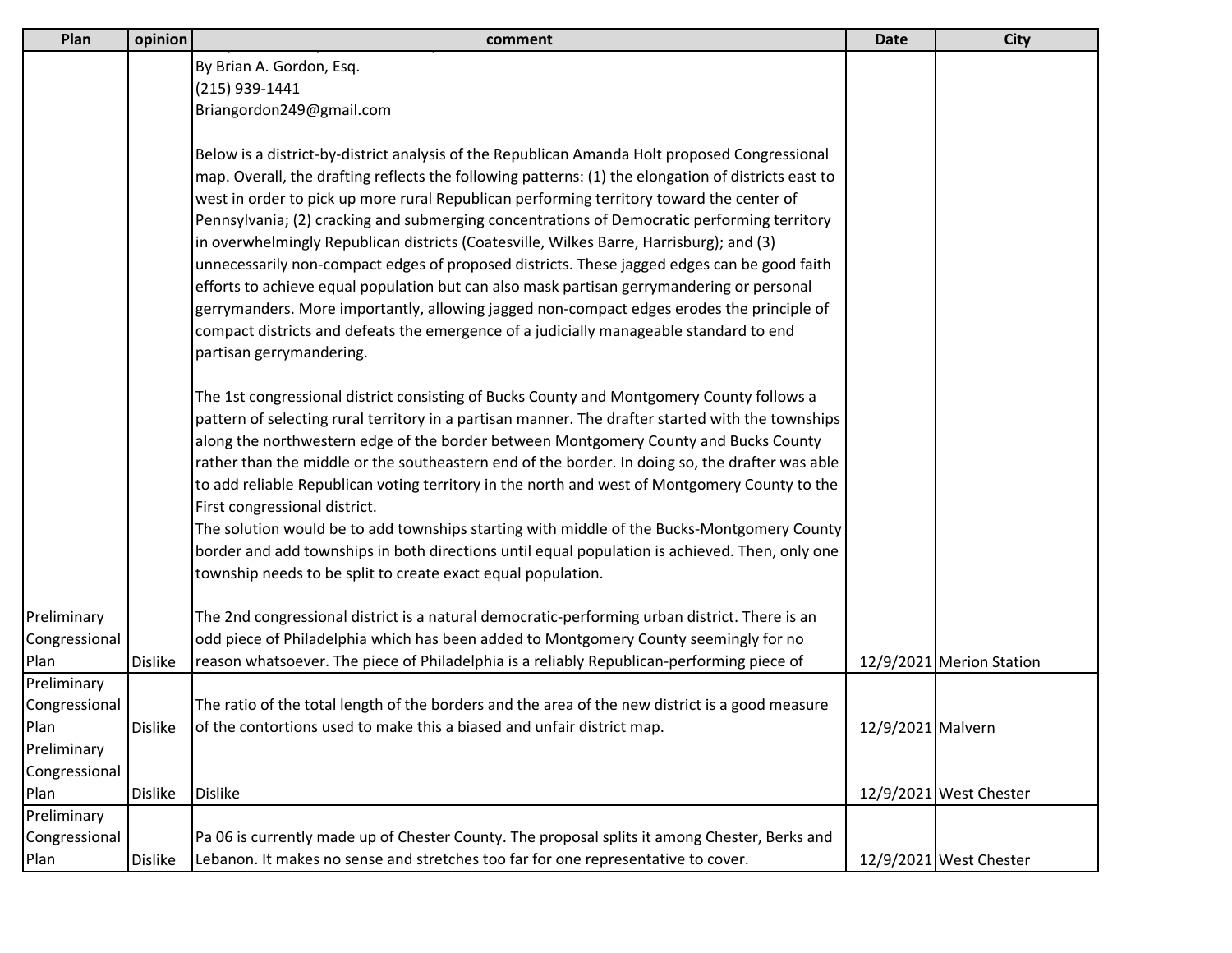| Plan          | opinion        | comment                                                                                                     | <b>Date</b>       | <b>City</b>                |
|---------------|----------------|-------------------------------------------------------------------------------------------------------------|-------------------|----------------------------|
|               |                | expect, especially compactness. Many of this map $\text{M}$ s districts (4, 5, 6, 9, 10, 11, 13 and 17)     |                   |                            |
|               |                | feature odd shapes including unexplained tentacles which separate communities. For                          |                   |                            |
|               |                | example, the proposed 6th district in which I would reside twists from suburban Chester                     |                   |                            |
|               |                | County through Berks County and into rural Lebanon County and brings to mind the infamous                   |                   |                            |
|               |                | 2011 7th district. Indeed, this map trades Goofy Kicking Donald Duck for what appears to be a               |                   |                            |
|               |                | Galloping Camel. Specifically, there is no justification for extending a tentacle of the 5th                |                   |                            |
|               |                | district deep into the 6th district to capture Downingtown, East Caln, Caln and East Fallowfield.           |                   |                            |
|               |                | These communities belong with the others that stretch along the US 30 corridor in the 6th                   |                   |                            |
|               |                | District. In addition, Williston Township should not be split into District 5. If population                |                   |                            |
|               |                | requires some tradeoffs along the Chester/Delaware County border, it makes better sense to                  |                   |                            |
|               |                | include Chester County <sup>™</sup> s Thornbury Township in the 5th district in order to keep all of Cheney |                   |                            |
|               |                | University in one district (in this case the 5th). Also, why put West Fallowfield Township in               |                   |                            |
|               |                | District 6 separating it from similar communities in western Chester County? There are better               |                   |                            |
|               |                | places to draw the lines to assure population equivalence.                                                  |                   |                            |
|               |                | Other districts lines in this proposed map are problematic. Why is greater Harrisburg split into            |                   |                            |
|               |                | three districts (10, 11, 13) with the largest piece including the city peeled off to the                    |                   |                            |
|               |                | overwhelming rural 13th district that stretches nearly to western Pennsylvania (Blair County).              |                   |                            |
|               |                | lived in the western part of this district for many years and can tell you that that region™s               |                   |                            |
|               |                | needs and interests have little in common with those of Dauphin County. Similarly, Lebanon                  |                   |                            |
|               |                | County is cut up in odd ways to fill in the 6th and 11th districts. What do Annville, Bethel, and           |                   |                            |
|               |                | Union Township have in common with Reading, West Chester and Phoenixville? Not very                         |                   |                            |
|               |                | much. And why is a finger of Greater Harrisburg precincts (the Steelton Wards along Front                   |                   |                            |
|               |                | Street) dropped into District 11? These divisions give the appearance that efforts were made                |                   |                            |
|               |                | to dilute Greater Harrisburg votes as much as possible.                                                     |                   |                            |
| Preliminary   |                |                                                                                                             |                   |                            |
| Congressional |                | The same could be said for the 9th district around Wilkes-Barre. What was the rationale (other              |                   |                            |
| Plan          | <b>Dislike</b> | than population equality) for putting Luzerne and Larksville in the 9th rather than Plymouth                |                   | 12/9/2021 West Chester, PA |
| Preliminary   |                |                                                                                                             |                   |                            |
| Congressional |                |                                                                                                             |                   |                            |
| Plan          | <b>Dislike</b> | <b>Dislike</b>                                                                                              |                   | 12/9/2021 Newtown Square   |
| Preliminary   |                |                                                                                                             |                   |                            |
| Congressional |                | This is bullshit. What a disgusting, OBVIOUS attempt at another power grab by the GOP. How                  |                   |                            |
| Plan          | <b>Dislike</b> | could this cut up of the 6th district possibly make sense?                                                  | 12/9/2021 Berwyn  |                            |
| Preliminary   |                |                                                                                                             |                   |                            |
| Congressional |                |                                                                                                             |                   |                            |
| Plan          | <b>Dislike</b> | I dislike a change to my voting district!                                                                   | 12/9/2021 Malvern |                            |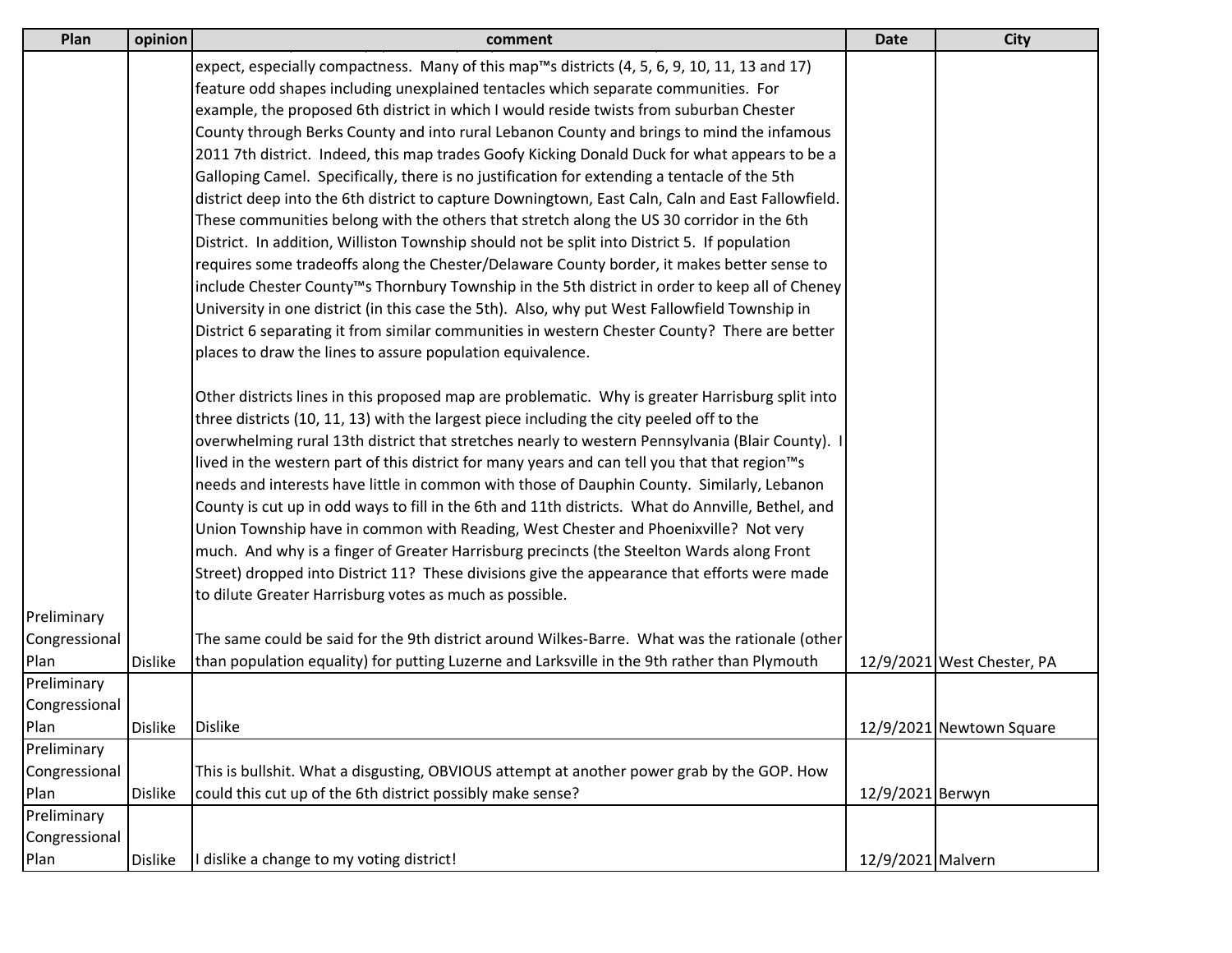| Plan          | opinion        | comment                                                                                            | <b>Date</b>         | <b>City</b>              |
|---------------|----------------|----------------------------------------------------------------------------------------------------|---------------------|--------------------------|
| Preliminary   |                |                                                                                                    |                     |                          |
| Congressional |                | The contorted lines of the 5th Congressional District are as blatantly gerrymandered as they       |                     |                          |
| Plan          | <b>Dislike</b> | were (as the 7th Cong Dist) 10 years ago. Shame!                                                   | 12/9/2021 Havertown |                          |
| Preliminary   |                |                                                                                                    |                     |                          |
| Congressional |                |                                                                                                    |                     |                          |
| Plan          | <b>Dislike</b> | No!                                                                                                | 12/9/2021 Paoli     |                          |
|               |                | The way that NEPA has been slashed apart across multiple districts is appalling. Crossing the      |                     |                          |
| Preliminary   |                | Susquehanna to grab suburbs of Wilkes Barre for the 9th is insane, and clearly benefits one        |                     |                          |
| Congressional |                | party. Communities of interest, such as the Wyoming Valley in NEPA are sacrificed for the          |                     |                          |
| Plan          | <b>Dislike</b> | political gain of one party.                                                                       | 12/9/2021 Scranton  |                          |
| Preliminary   |                |                                                                                                    |                     |                          |
| Congressional |                |                                                                                                    |                     |                          |
| Plan          | <b>Dislike</b> | Stop this nonsense.                                                                                |                     | 12/9/2021 Newtown Square |
| Preliminary   |                |                                                                                                    |                     |                          |
| Congressional |                |                                                                                                    |                     |                          |
| Plan          | <b>Dislike</b> | How does it make sense to split Willistown between two districts?                                  |                     | 12/9/2021 Newtown Square |
| Preliminary   |                |                                                                                                    |                     |                          |
| Congressional |                |                                                                                                    |                     |                          |
| Plan          | <b>Dislike</b> | This is GERRYMANDERING AGAIN! I vote NO to this map.                                               |                     | 12/9/2021 Newtown Square |
| Preliminary   |                |                                                                                                    |                     |                          |
| Congressional |                | This is a disgraceful attempt to violate the state Supreme Court's ruling about congressional      |                     |                          |
| Plan          | <b>Dislike</b> | districts and patently violates the state constitutional requirement of a contiguous district.     | 12/9/2021 Malvern   |                          |
|               |                | Portions of this map make little sense unless one is paying absolute adherence to no               |                     |                          |
|               |                | population deviation at all. Mt. Lebanon, Bethel Park and Upper St. Clair should be part of a      |                     |                          |
|               |                | suburban District 17, not partially sandwiched in with the City of Pittsburgh. In addition,        |                     |                          |
|               |                | adding more sections of rural Washington County instead of adding more suburban areas of           |                     |                          |
|               |                | Butler County like Cranberry into the 17th district makes little sense. The split of Butler County |                     |                          |
|               |                | seems haphazard and should be revisited. No map is perfect, but blind adherence to                 |                     |                          |
| Preliminary   |                | population deviation instead of balancing other factors like compactness, contiguity and           |                     |                          |
| Congressional |                | communities of interest seems unwise. I suggest that you revisit this map and make                 |                     |                          |
| Plan          | <b>Dislike</b> | adjustments.                                                                                       | 12/9/2021 Wexford   |                          |
| Preliminary   |                |                                                                                                    |                     |                          |
| Congressional |                | Stop this blatant attempt to disenfranchise us in Willistown Township. This attempted              |                     |                          |
| Plan          | <b>Dislike</b> | gerrymander of Chester County is disgraceful.                                                      | 12/9/2021 Paoli     |                          |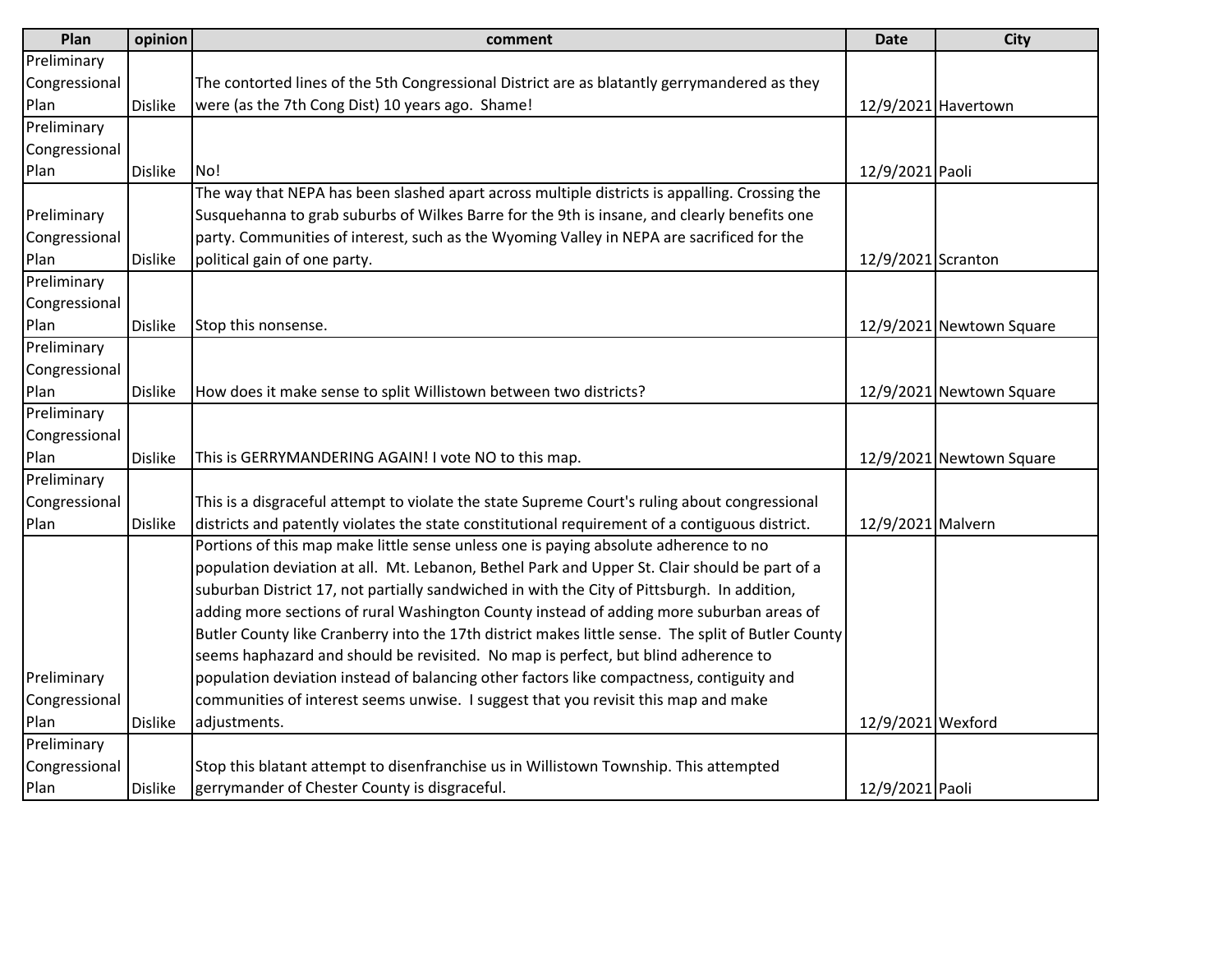| Plan          | opinion        | comment                                                                                           | <b>Date</b>       | <b>City</b>                  |
|---------------|----------------|---------------------------------------------------------------------------------------------------|-------------------|------------------------------|
|               |                | This is gerrymandering, again! This is against PA State law. Voting districts may not be          |                   |                              |
|               |                | manipulated for political gain. Voting districts are supposed to represent local communities.     |                   |                              |
|               |                | The redistricting is illegal, undemocratic and unAmerican. We should not return to                |                   |                              |
| Preliminary   |                | gerrymandered voting districts! Everyone proposing this redistricting shoudl read the article     |                   |                              |
| Congressional |                | here: https://www.wwdlaw.com/pennsylvania-supreme-courts-historic-ruling-in-the-                  |                   |                              |
| Plan          | <b>Dislike</b> | pennsylvania-gerrymandering-case/                                                                 | 12/9/2021 Malvern |                              |
| Preliminary   |                |                                                                                                   |                   |                              |
| Congressional |                | This is a blatant attempt to disenfranchise the people of Willistown Township, and to             |                   |                              |
| Plan          | <b>Dislike</b> | gerrymander Chester County as well                                                                |                   | 12/9/2021 West Chester, USA  |
|               |                | Why has the 10th district been changed so much? It was an excellent way to draw the               |                   |                              |
| Preliminary   |                | Harrisburg-York metro and it's ridiculous to see it become sliced and diced up into multiple      |                   |                              |
| Congressional |                | districts. This entire map feels like an attempt to make sure politicians get to have comfortable |                   |                              |
| Plan          | <b>Dislike</b> | seats in congress without actually having to compete with others.                                 | 12/9/2021 York    |                              |
|               |                | Why is District 6 stretched out into such a weird shape? Looks artificial and contrived. Makes    |                   |                              |
|               |                | it obvious that there are hidden agendas being served. All districts should be as compact and     |                   |                              |
| Preliminary   |                | simple as possible, and ideally respecting existing county, township, and school district         |                   |                              |
| Congressional |                | boundaries. For example, all of Chester County should be one district.                            |                   |                              |
| Plan          | <b>Dislike</b> | --Fred                                                                                            | 12/9/2021 Malvern |                              |
| Preliminary   |                |                                                                                                   |                   |                              |
| Congressional |                |                                                                                                   |                   |                              |
| Plan          | <b>Dislike</b> | Leave District 6 the way it is. Do not change it.                                                 | 12/9/2021 MALVERN |                              |
| Preliminary   |                |                                                                                                   |                   |                              |
| Congressional |                |                                                                                                   |                   |                              |
| Plan          | <b>Dislike</b> | This is gerrymandering!                                                                           | 12/9/2021 Berwyn  |                              |
| Preliminary   |                |                                                                                                   |                   |                              |
| Congressional |                |                                                                                                   |                   |                              |
| Plan          | <b>Dislike</b> | This map is your brain on political crack. Any questions?                                         |                   | 12/9/2021 Newtown Square, PA |
|               |                |                                                                                                   |                   |                              |
|               |                | Mr Grove,                                                                                         |                   |                              |
|               |                | I object to this map. Please explain how this is done without political influence.                |                   |                              |
|               |                | "Holt™s map was introduced by Grove because it was drawn without political influence"             |                   |                              |
|               |                | In a city where Republicans are our numbered 7 to 1, you propose to remove the strongest          |                   |                              |
| Preliminary   |                | Republican ward in the 2nd Congressional district with the most Republicans, 8698 to be exact     |                   |                              |
| Congressional |                | and add them into the 4th congressional district THEN add more Democratic in N Philly to the      |                   |                              |
| Plan          | <b>Dislike</b> | already heavily Democratic advantage. Kindly reject this overkill.                                |                   | 12/9/2021 Philadelphia       |
| Preliminary   |                |                                                                                                   |                   |                              |
| Congressional |                |                                                                                                   |                   |                              |
| Plan          | <b>Dislike</b> | This redistricting proposal is a disgusting attempt to steal future elections with minority rule. |                   | 12/9/2021 West Chester       |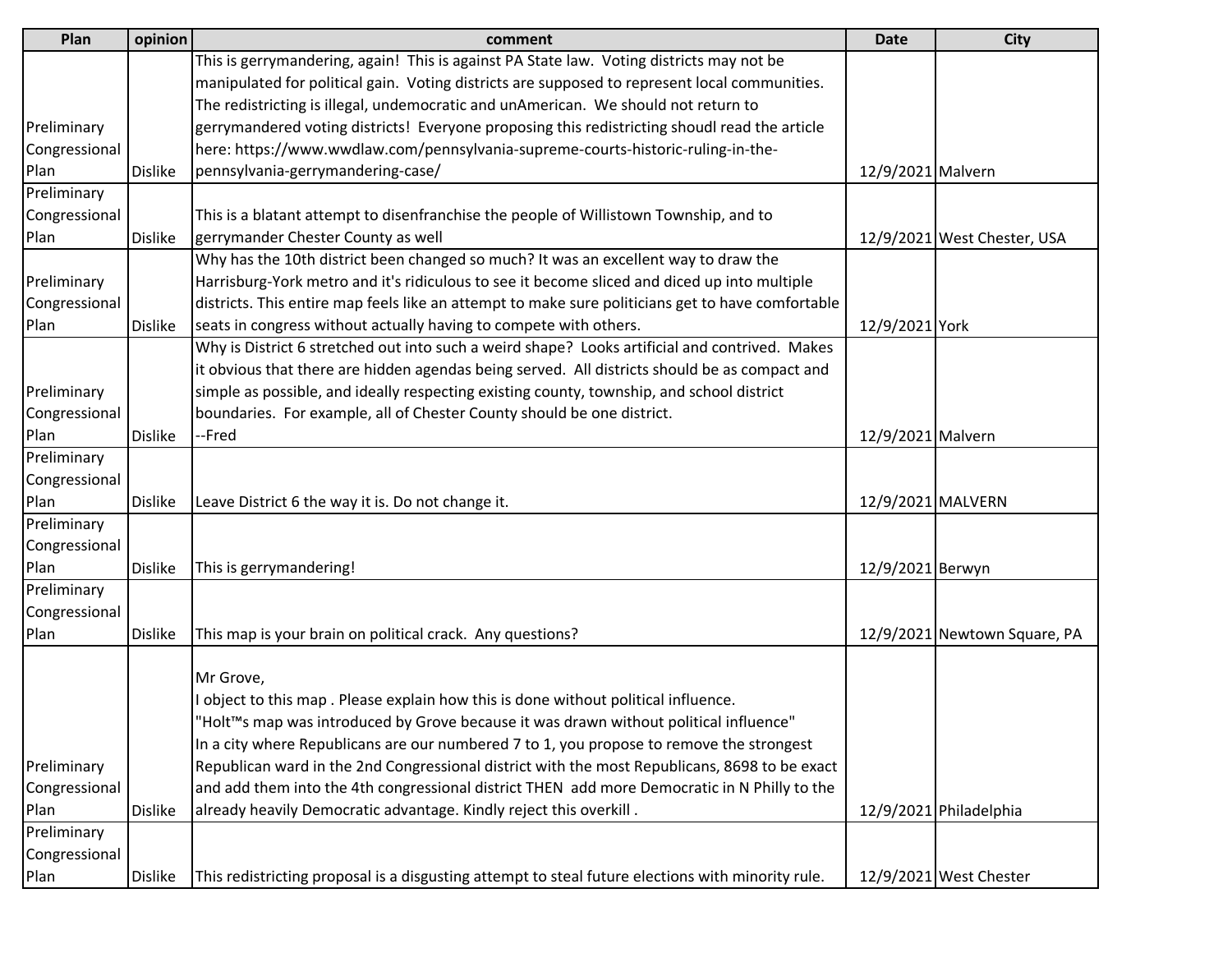| Plan          | opinion        | comment                                                                                             | <b>Date</b>            | <b>City</b>              |
|---------------|----------------|-----------------------------------------------------------------------------------------------------|------------------------|--------------------------|
| Preliminary   |                |                                                                                                     |                        |                          |
| Congressional |                | Why can voting not stay within the county's boundary, it makes no sense to change them.             |                        |                          |
| Plan          | <b>Dislike</b> | Unless whoever is doing it wants a win for their party. Leave it alone!!                            |                        | 12/9/2021 Newtown Square |
| Preliminary   |                |                                                                                                     |                        |                          |
| Congressional |                |                                                                                                     |                        |                          |
| Plan          | <b>Dislike</b> | Leave District 6 the way it is.                                                                     | 12/9/2021 Malvern      |                          |
| Preliminary   |                | It makes no sense that the proposed 5th district includes a thin arm of Caln, Thornbury, &          |                        |                          |
| Congressional |                | Downingtown. This violates the principal of compact districts and appears to be an attempt to       |                        |                          |
| Plan          | <b>Dislike</b> | gerrymander Chester County.                                                                         | 12/9/2021 Malvern      |                          |
| Preliminary   |                |                                                                                                     |                        |                          |
| Congressional |                | The current 6th district is composed of like communities. The new 6th puts together                 |                        |                          |
| Plan          | <b>Dislike</b> | communities with very little in common. Please retain the character of our current district.        | 12/9/2021 Malvern      |                          |
| Preliminary   |                |                                                                                                     |                        |                          |
| Congressional |                |                                                                                                     |                        |                          |
| Plan          | <b>Dislike</b> | do not gerrymander us. win your elections fair and square.                                          | 12/9/2021 Malvern      |                          |
|               |                | I understand the methods for redistricting whether I like them or not, but I would like to see a    |                        |                          |
|               |                | way to keep West Pennsboro Twp. in one district. Carving into the district as this map as drawn     |                        |                          |
|               |                | not only makes it difficult for constituents to know who their congressman is, but also becomes     |                        |                          |
| Preliminary   |                | an area left behind by that individual. I would respectfully like to see what other options were    |                        |                          |
| Congressional |                | looked at for this county/township/district, and be shown that all other possibilities were         |                        |                          |
| Plan          |                | Opinion explored.                                                                                   | 12/9/2021 Newville     |                          |
|               |                | Just want to point out that most of Southern Chestrer County is a swing area. When you add 3        |                        |                          |
| Preliminary   |                | philly wards it makes it unfair and Im a member of the party. I don't want Philly in my district.   |                        |                          |
| Congressional |                | Chester County should be united because its such a battleground we will always have good            |                        |                          |
| Plan          | <b>Dislike</b> | competitive races.                                                                                  |                        | 12/9/2021 Landenberg     |
| Preliminary   |                |                                                                                                     |                        |                          |
| Congressional |                |                                                                                                     |                        |                          |
| Plan          | <b>Dislike</b> | If this kind of gerrymandering is in the final result, take them to court.                          | 12/9/2021 Sellersville |                          |
|               |                |                                                                                                     |                        |                          |
|               |                | Chester county is finally united after the most bizarrely disjointed gerrymandering -- and now      |                        |                          |
| Preliminary   |                | we see it split again. In what universe does the southern part of Chester belong with Delco and     |                        |                          |
| Congressional |                | South Philly? And the northern part with Lebanon county? It's a big enough county to make up        |                        |                          |
| Plan          | <b>Dislike</b> | its own district, as at present, with the Reading part of Berks or with part of Montco.             |                        | 12/9/2021 Phoenixville   |
|               |                | This map is an attempt to dilute the minority heavy population of Dauphin, Lanc, York counties      |                        |                          |
| Preliminary   |                | and lump them in with Republican strongholds. It™s unfair and not representative of the true        |                        |                          |
| Congressional |                | population. Why don <sup>™</sup> t republicans try winning by being popular -- oh wait, they can™t. |                        |                          |
| Plan          | <b>Dislike</b> | Cheating is not the way.                                                                            | 12/9/2021 Harrisburg   |                          |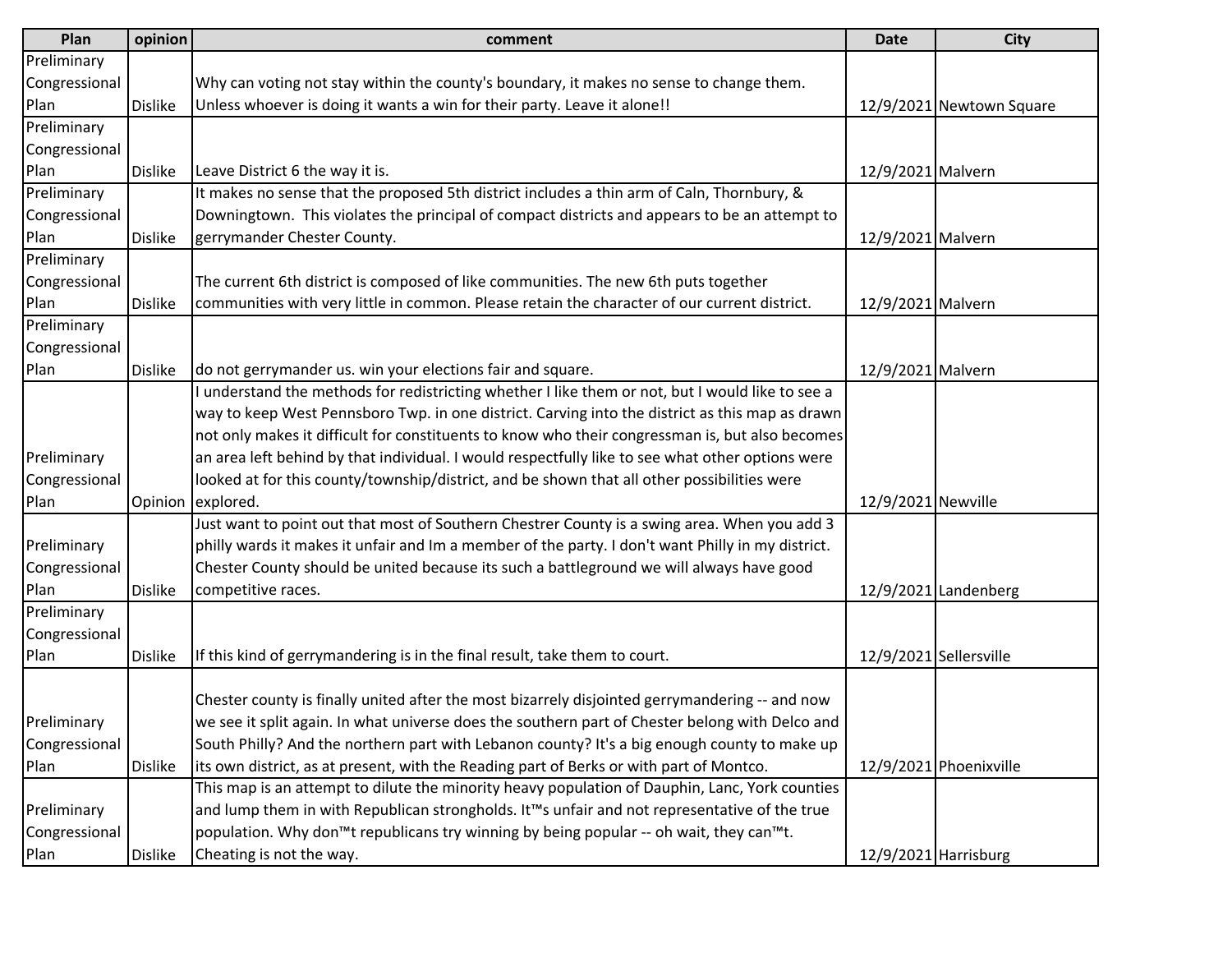| Plan          | opinion        | comment                                                                                              | <b>Date</b>          | <b>City</b>             |
|---------------|----------------|------------------------------------------------------------------------------------------------------|----------------------|-------------------------|
| Preliminary   |                |                                                                                                      |                      |                         |
| Congressional |                |                                                                                                      |                      |                         |
| Plan          | <b>Dislike</b> | The redistricting of Camp Hill makes no sense. I am strongly opposed.                                | 12/9/2021 Camp Hill  |                         |
|               |                |                                                                                                      |                      |                         |
|               |                | Pulling Camp Hill from the 10th and gerrymandering it to the 13th, pulls us away from the            |                      |                         |
|               |                | capitol region (our neighboring communities that share similar needs and interests.) It pushes       |                      |                         |
|               |                | us in with rural and distant counties of Fulton, Sullivan, and Huntington. Let's not waste time      |                      |                         |
|               |                | questioning possible motivations. Instead look at the shape of this part of the map and              |                      |                         |
| Preliminary   |                | analyze how it DEFIES the principle of keeping communities together. Congrats on getting             |                      |                         |
| Congressional |                | most of the "number" part right, very cleaver, hard work. But this part of the map that the          |                      |                         |
| Plan          | <b>Dislike</b> | House is proposing is clearly in violation of proper REPRESENTATIONal government.                    | 12/9/2021 Camp Hill  |                         |
|               |                | Districts 5, 6, and 11 are a clear attempt to gerrymander to dilute voters. Each of these districts  |                      |                         |
|               |                | cross at least 3 counties and seem to unnecessarily split smaller communities of interest, such      |                      |                         |
|               |                | as pushing Downingtown and neighboring communities into the 5th while the rest of the                |                      |                         |
| Preliminary   |                | nearby communities are in the 6th.                                                                   |                      |                         |
| Congressional |                | This map seems to be driven not by creating groups of related communities but instead to             |                      |                         |
| Plan          | <b>Dislike</b> | create districts that match a particular political outcome.                                          | 12/9/2021 Audubon    |                         |
|               |                | I am very happy to see Erie County reunited, and to see it united with Crawford County. I            |                      |                         |
|               |                | believe it is critically important to recognize this region for what it is - a united region. I used |                      |                         |
|               |                | the process earlier this year to try my hand at drawing maps within the constraints of the law,      |                      |                         |
|               |                | so I know how difficult it is to satisfy every goal. In the end, this map reflects the most          |                      |                         |
| Preliminary   |                | important thing for me and for my businesses: to have a congressional representative who             |                      |                         |
| Congressional |                | answers to my employees and the concerns of my region. Proposed District 16 is closer to that        |                      |                         |
| Plan          | Like           | goal than the prior map.                                                                             | 12/9/2021 Erie       |                         |
| Preliminary   |                | Splitting the tri-county (Cumberland/York/Dauphin) area into 3 seats is a grave dis-service to       |                      |                         |
| Congressional |                | the 717 area. Especially the weird cut out of Cumberland and highspire. This is further              |                      |                         |
| Plan          | <b>Dislike</b> | creating divisions. Not good                                                                         | 12/9/2021 Harrisburg |                         |
|               |                | As much as possible districts should respect city, county, and township boundaries, especially       |                      |                         |
|               |                | in populated counties which do not need to be sliced across county lines. Districts 5 and 6 are      |                      |                         |
| Preliminary   |                | egregiously gerrymandered. There is no reason why all of Chester County cannot be in one             |                      |                         |
| Congressional |                | district, and there is no reason to run gerrymandered slices across Chester and Delaware             |                      |                         |
| Plan          | <b>Dislike</b> | counties.                                                                                            | 12/9/2021 Malvern    |                         |
| Preliminary   |                | Why are we spreading Delco out across an hour long drive- possibly longer during rush hour-          |                      |                         |
| Congressional |                | when rural Chester County and Delco have NOTHING in common and are not part of the                   |                      |                         |
| Plan          | <b>Dislike</b> | common community!                                                                                    |                      | 12/9/2021 Garnet Valley |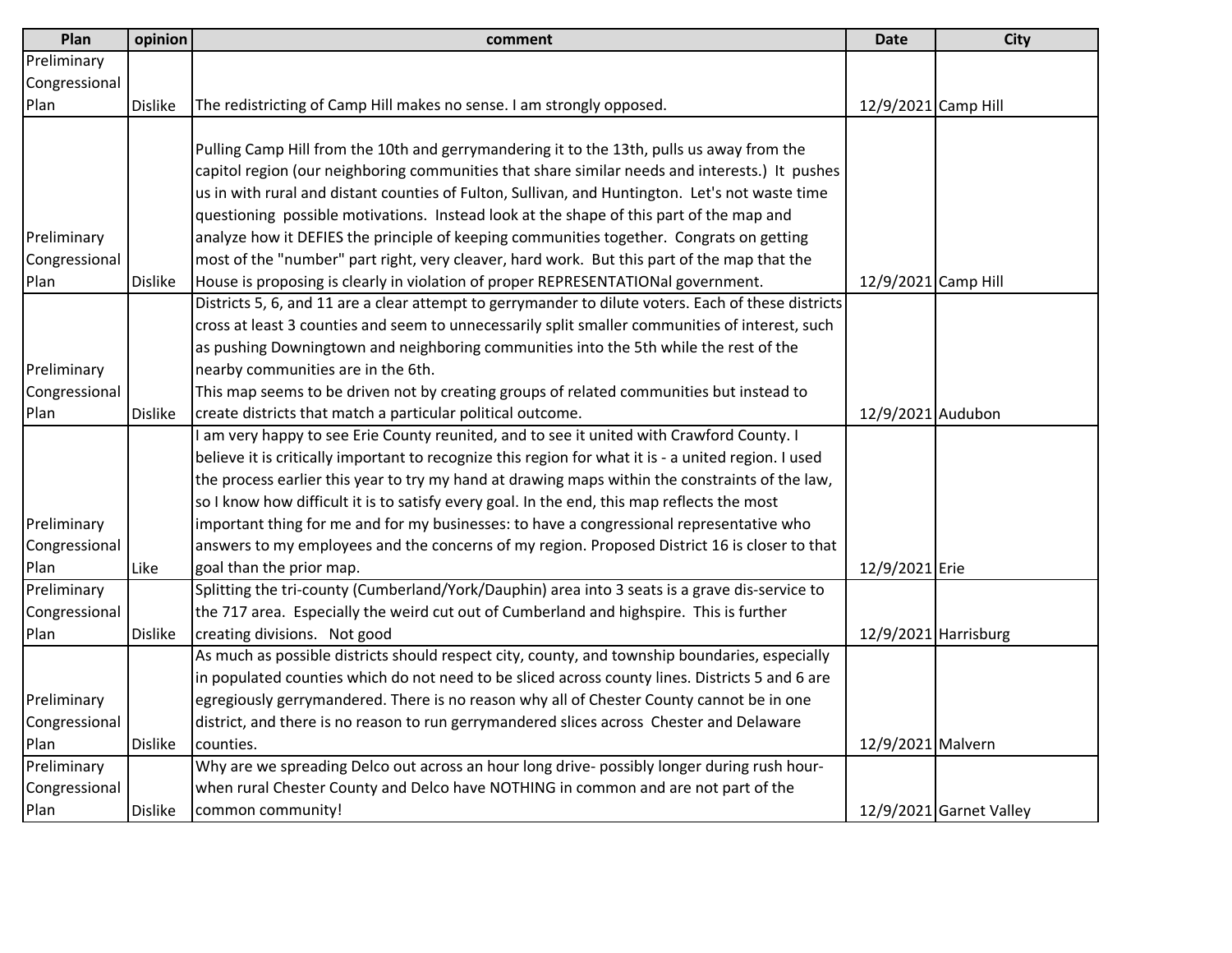| Plan                  | opinion        | comment                                                                                                                                                 | <b>Date</b>           | <b>City</b>          |
|-----------------------|----------------|---------------------------------------------------------------------------------------------------------------------------------------------------------|-----------------------|----------------------|
|                       |                |                                                                                                                                                         |                       |                      |
|                       |                | Have shared information with Amanda Holt on various parts of the redistricting process. Talk                                                            |                       |                      |
|                       |                | to her last night and sent the link to my plan that I could only use Dave Redistricting App. Since                                                      |                       |                      |
|                       |                | both CD17 & CD15 are 764,865 I ask that the way that I divided Allegheny County be                                                                      |                       |                      |
|                       |                | considered. Also refer to the testimony of Tim Campbell from Bethel Park from the August                                                                |                       |                      |
|                       |                | 25th hearing where he went off his written testimony and said that issue the his constituents                                                           |                       |                      |
|                       |                | were most concerned about was they did not want to part of a Congressional district that was                                                            |                       |                      |
|                       |                | part of the City of Pittsburgh. Just change the way that Allegheny County is divided                                                                    |                       |                      |
| Preliminary           |                | Washington & Beaver stay the same If I need to submit a map for CD17 AND CD15 using the                                                                 |                       |                      |
| Congressional         |                | approved APP I will use a friends computer This is what I have previously sent.                                                                         |                       |                      |
| Plan                  | Opinion        | https://davesredistricting.org/join/1c6df709-f41f-40a0-941c-377f9a765ad6                                                                                | 12/9/2021 Pittsburgh  |                      |
| Preliminary           |                |                                                                                                                                                         |                       |                      |
| Congressional         |                |                                                                                                                                                         |                       |                      |
| Plan                  | <b>Dislike</b> | None                                                                                                                                                    | 12/9/2021 Paoli       |                      |
|                       |                | Splitting East Pennsboro Township and winding through downtown Camp Hill is a clear effort                                                              |                       |                      |
|                       |                | to divide this growing community. Additionally, the grouping of Harrisburg voters with some of                                                          |                       |                      |
| Preliminary           |                | the most rural areas of the state is a clear effort to create un-representative congressional                                                           |                       |                      |
|                       |                | representation. PA-10 as it is more accurately groups Harrisburg and the West Shore, and                                                                |                       |                      |
| Congressional         |                |                                                                                                                                                         |                       |                      |
| Plan                  | <b>Dislike</b> | districts should not divide this tightly woven community.<br>Other than meeting the criterion for equal numbers of voters, this map fails to meet other | 12/9/2021 Lewisburg   |                      |
|                       |                | criteria for compactness and fair representation for minorities. Using this map, Berks County                                                           |                       |                      |
| Preliminary           |                | shares a district with two other counties, Schuylkill and Chester, while another large part of                                                          |                       |                      |
|                       |                | Berks County shares a district with two other counties, Lehigh and Northampton. Keep Berks                                                              |                       |                      |
| Congressional<br>Plan |                | County intact! Absolutely NO to this map.                                                                                                               |                       |                      |
| Preliminary           | <b>Dislike</b> |                                                                                                                                                         |                       | 12/9/2021 Wyomissing |
| Congressional         |                | My Congressional District - District 6 is not contiguous and looks heavily gerrymandered. The                                                           |                       |                      |
| Plan                  | <b>Dislike</b> | entire Chester County should be part of District 6.                                                                                                     | 12/9/2021 Malvern     |                      |
|                       |                | The proposed map appears to neglect federal mandates for minority representation. It                                                                    |                       |                      |
|                       |                | appears tp completely neglect Pennsylvania's constitutional requirement for compact districts                                                           |                       |                      |
|                       |                | and that of preserving municipal and geographic boundaries. Additionally, an honest map of                                                              |                       |                      |
| Preliminary           |                | congressional districts would reflect the general political affiliations across the state and I am                                                      |                       |                      |
| Congressional         |                | very doubtful this one does. A great big NO on this one. Stick to federal and constitutional                                                            |                       |                      |
| Plan                  | <b>Dislike</b> | guidelines.                                                                                                                                             |                       | 12/9/2021 Wyomissing |
| Preliminary           |                |                                                                                                                                                         |                       |                      |
| Congressional         |                | This section of Northeast Philly belongs with the rest of Northeast Philly, not with the far-flung                                                      |                       |                      |
| Plan                  | <b>Dislike</b> | suburbs!                                                                                                                                                | 12/9/2021 Springfield |                      |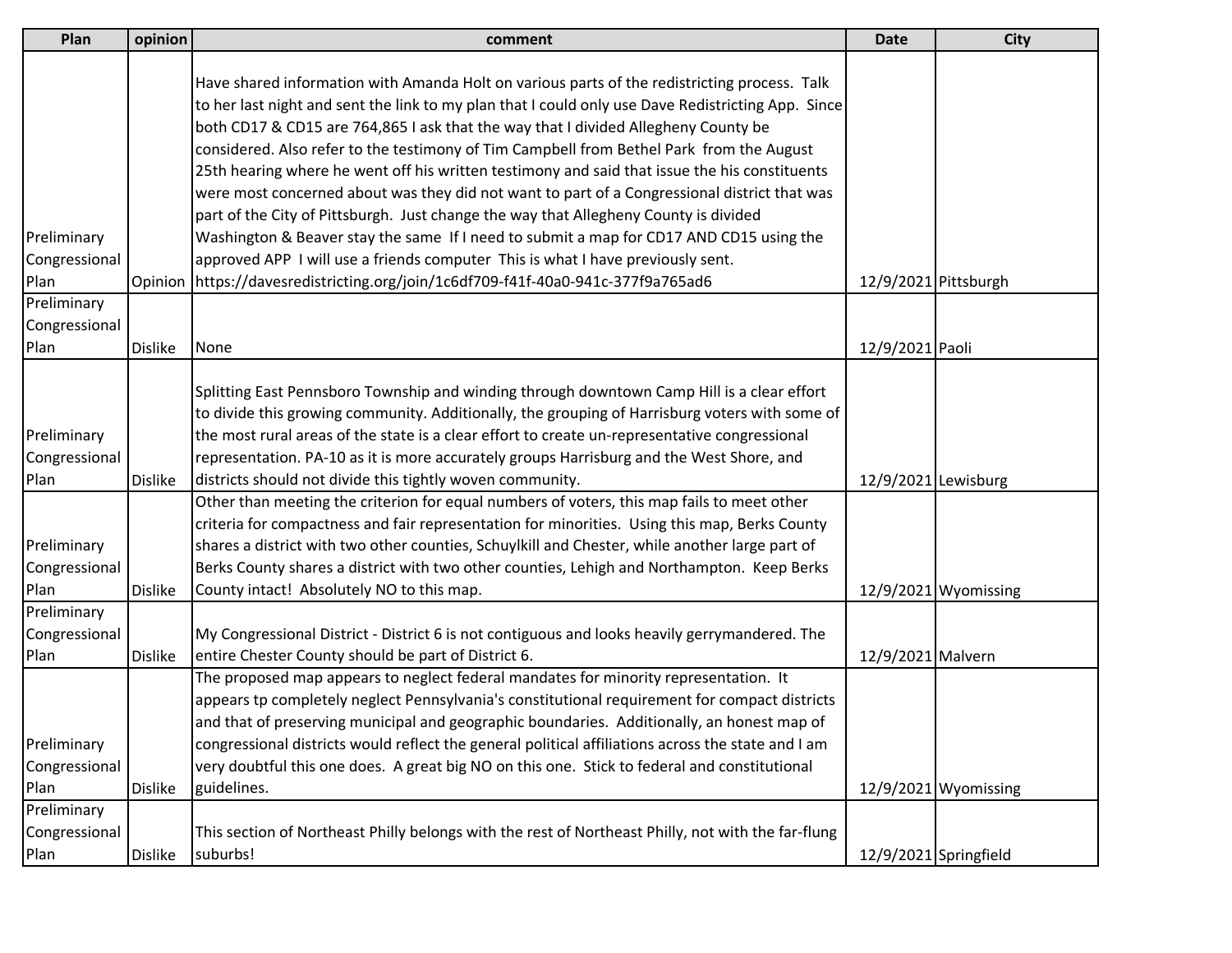| Plan                                 | opinion        | comment                                                                                                                                                                                                                                                                                                                                                                                                                                                                                                                                                                                                                                                                                                                                                                                                                                                                                                                                                                      | <b>Date</b>           | City                   |
|--------------------------------------|----------------|------------------------------------------------------------------------------------------------------------------------------------------------------------------------------------------------------------------------------------------------------------------------------------------------------------------------------------------------------------------------------------------------------------------------------------------------------------------------------------------------------------------------------------------------------------------------------------------------------------------------------------------------------------------------------------------------------------------------------------------------------------------------------------------------------------------------------------------------------------------------------------------------------------------------------------------------------------------------------|-----------------------|------------------------|
| Preliminary                          |                |                                                                                                                                                                                                                                                                                                                                                                                                                                                                                                                                                                                                                                                                                                                                                                                                                                                                                                                                                                              |                       |                        |
| Congressional                        |                | Why is this little corner placed with 5, but disconnected from the larger part of South Philly                                                                                                                                                                                                                                                                                                                                                                                                                                                                                                                                                                                                                                                                                                                                                                                                                                                                               |                       |                        |
| Plan                                 | <b>Dislike</b> | that was placed with 5?                                                                                                                                                                                                                                                                                                                                                                                                                                                                                                                                                                                                                                                                                                                                                                                                                                                                                                                                                      | 12/9/2021 Springfield |                        |
| Preliminary                          |                |                                                                                                                                                                                                                                                                                                                                                                                                                                                                                                                                                                                                                                                                                                                                                                                                                                                                                                                                                                              |                       |                        |
| Congressional                        |                | Why are you splitting my township (Willistown Township) into two Congressional Districts? Are                                                                                                                                                                                                                                                                                                                                                                                                                                                                                                                                                                                                                                                                                                                                                                                                                                                                                |                       |                        |
| Plan                                 | <b>Dislike</b> | you trying to create a logistical nightmare?                                                                                                                                                                                                                                                                                                                                                                                                                                                                                                                                                                                                                                                                                                                                                                                                                                                                                                                                 | 12/9/2021 Malvern     |                        |
| Preliminary                          |                |                                                                                                                                                                                                                                                                                                                                                                                                                                                                                                                                                                                                                                                                                                                                                                                                                                                                                                                                                                              |                       |                        |
| Congressional                        |                | Kutztown should be with Reading, not with Allentown/Bethlehem. That is the feedback that                                                                                                                                                                                                                                                                                                                                                                                                                                                                                                                                                                                                                                                                                                                                                                                                                                                                                     |                       |                        |
| Plan                                 | <b>Dislike</b> | has been given from numerous citizens                                                                                                                                                                                                                                                                                                                                                                                                                                                                                                                                                                                                                                                                                                                                                                                                                                                                                                                                        | 12/9/2021 Allentown   |                        |
| Preliminary                          |                |                                                                                                                                                                                                                                                                                                                                                                                                                                                                                                                                                                                                                                                                                                                                                                                                                                                                                                                                                                              |                       |                        |
| Congressional                        |                | It is unclear which priorities have shaped the drawing of the districts on this map. Which                                                                                                                                                                                                                                                                                                                                                                                                                                                                                                                                                                                                                                                                                                                                                                                                                                                                                   |                       |                        |
| Plan                                 | Opinion        | redistricting requirements were taken into consideration?                                                                                                                                                                                                                                                                                                                                                                                                                                                                                                                                                                                                                                                                                                                                                                                                                                                                                                                    |                       | 12/9/2021 Philadelphia |
|                                      |                | District 1 and 4. One of these districts should contain the collar areas of Philadelphia, and the                                                                                                                                                                                                                                                                                                                                                                                                                                                                                                                                                                                                                                                                                                                                                                                                                                                                            |                       |                        |
| Preliminary                          |                | other the more Northwestern areas. The oblong, North West to South East shape is part of the                                                                                                                                                                                                                                                                                                                                                                                                                                                                                                                                                                                                                                                                                                                                                                                                                                                                                 |                       |                        |
| Congressional                        |                | justification for this. Bucks, Montgomery and Chester counties should live with the necessary                                                                                                                                                                                                                                                                                                                                                                                                                                                                                                                                                                                                                                                                                                                                                                                                                                                                                |                       |                        |
| Plan                                 | Opinion        | carving. North Wales and Landsdale should be in the same district.                                                                                                                                                                                                                                                                                                                                                                                                                                                                                                                                                                                                                                                                                                                                                                                                                                                                                                           |                       | 12/9/2021 Harleysville |
| Preliminary                          |                | I'm tired of the Sarver area being at the edge of our congressional district. I feel that we have                                                                                                                                                                                                                                                                                                                                                                                                                                                                                                                                                                                                                                                                                                                                                                                                                                                                            |                       |                        |
| Congressional                        |                | been forgotten by our congressman by being on the outskirts. I feel that we should instead be                                                                                                                                                                                                                                                                                                                                                                                                                                                                                                                                                                                                                                                                                                                                                                                                                                                                                |                       |                        |
| Plan                                 | <b>Dislike</b> | part of the 16th or 17th district.                                                                                                                                                                                                                                                                                                                                                                                                                                                                                                                                                                                                                                                                                                                                                                                                                                                                                                                                           | 12/9/2021 Sarver      |                        |
| Preliminary<br>Congressional<br>Plan | <b>Dislike</b> | Splitting the capital region, and very specifically the West Shore of the capital region into two<br>districts is absolutely ludicrous. Camp Hill has extraordinary overlap of services and interests<br>with its contiguous communities (it's sandwiched between them for god's sake!), but has been<br>carved out and shunted into the 13th District, leaving the rest of its neighboring West Shore<br>communities in the 10th District. Also, as was argued, rightfully, at the last redistricting,<br>Harrisburg City also shares extraordinary overlap of services, cultural, business, educational,<br>personal interests, as well as major infrastructure, with the West Shore communities, and<br>should remain in the same district with them. This map is an egregious attack on the political,<br>social, business, and environmental well-being of the capital region, and completely ignores<br>the communities of interest shared among those who live there. | 12/9/2021 Harrisburg  |                        |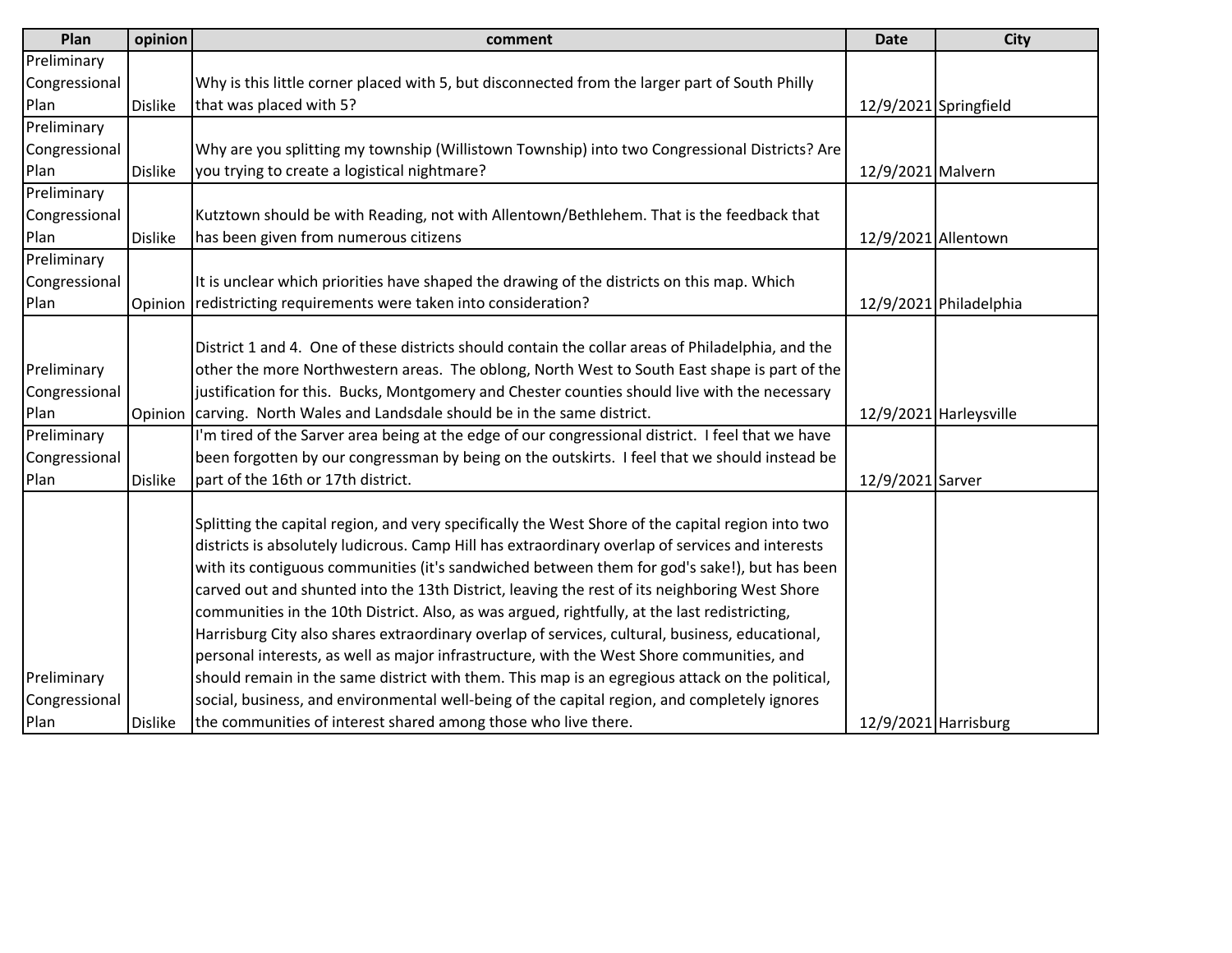| Plan          | opinion        | comment                                                                                                                     | <b>Date</b>          | <b>City</b>            |
|---------------|----------------|-----------------------------------------------------------------------------------------------------------------------------|----------------------|------------------------|
|               |                | alternatives that are so much better.                                                                                       |                      |                        |
|               |                |                                                                                                                             |                      |                        |
|               |                | EXTREME AND UNHELPFUL APPROACH TO POPULATION DEVIATION "This mapper had to                                                  |                      |                        |
|               |                | sacrifice keeping municipalities together and making districts compact in order to achieve a                                |                      |                        |
|               |                | theoretical 0% population deviation. Population data is never 100% accurate, so allowing the                                |                      |                        |
|               |                | theoretical population deviation to be within 0.02% would still be fair and reasonable and                                  |                      |                        |
|               |                | would allow you to avoid the awful splitting and fragmentation of this map.                                                 |                      |                        |
|               |                | BAD MUNICIPALITY SPLITTING " It is unnecessary and bad to split any municipalities except                                   |                      |                        |
|               |                | Philadelphia in a PA Congressional map.                                                                                     |                      |                        |
|               |                | LACK OF COMPACTNESS / BAD SPLITTING of counties and congressional districts                                                 |                      |                        |
|               |                | *Districts 5, 6 and 11 have illogical, non-compact, unhelpful, interlocking regions in Chester,                             |                      |                        |
|               |                | Lebanon and Dauphin Counties. Each of these districts is strung out when they could easily be                               |                      |                        |
|               |                | more compact.                                                                                                               |                      |                        |
|               |                | *Non-contiguous, fragmented and non-sensical splits of Butler, Washington, Blair, Potter and<br><b>Cumberland Counties.</b> |                      |                        |
|               |                | *Pittsburgh region districts could be so much better. I am a Pittsburgher. Municipal splits in                              |                      |                        |
|               |                | Stowe Twp and Washington County (or anywhere) are unnecessary. You could have 1 district                                    |                      |                        |
|               |                | in totally in Allegheny & 1 district split between Allegheny & Westmoreland Counties. Having                                |                      |                        |
|               |                | the suburban Pittsburgh district go into 3 counties is unnecessary and non-compact. Check out                               |                      |                        |
|               |                | my map below.                                                                                                               |                      |                        |
|               |                | PARTISAN UNFAIRNESS "This map goes out of its way to lean Republican.                                                       |                      |                        |
|               |                |                                                                                                                             |                      |                        |
| Preliminary   |                | I have drawn a better map. Check it out: https://davesredistricting.org/join/e9a63f9e-a9bf-                                 |                      |                        |
| Congressional |                | 47e8-b71e-745089e4e66d                                                                                                      |                      |                        |
| Plan          | Opinion        |                                                                                                                             | 12/9/2021 Pittsburgh |                        |
|               |                | I see many counties being split again where there is absolutely no need. The split up in                                    |                      |                        |
| Preliminary   |                | Dauphin, Washington, Butler, etc look suspicious. The devisive nature of districts leaves me to                             |                      |                        |
| Congressional |                | question intent. I would be more comfortable if parties agreed to a bispartisan governing                                   |                      |                        |
| Plan          | <b>Dislike</b> | board to agree on maps in the future.                                                                                       | 12/9/2021 York       |                        |
|               |                | SERIOUSLY? This is clearly being gerrymandered with precision to hurt Democrat Houlahan                                     |                      |                        |
| Preliminary   |                | and help Republican Fitzpatrick. Stop this nonsense. We the People want FAIR DISTRICTS. We                                  |                      |                        |
| Congressional |                | want our votes to count equally. Elected officials should have nothing to do with drawing                                   |                      |                        |
| Plan          | <b>Dislike</b> | these maps.                                                                                                                 |                      | 12/9/2021 DOWNINGTOWN  |
| Preliminary   |                |                                                                                                                             |                      |                        |
| Congressional |                |                                                                                                                             |                      |                        |
| Plan          | <b>Dislike</b> | District 5 is a gerrymandered abomination!                                                                                  |                      | 12/9/2021 Shippensburg |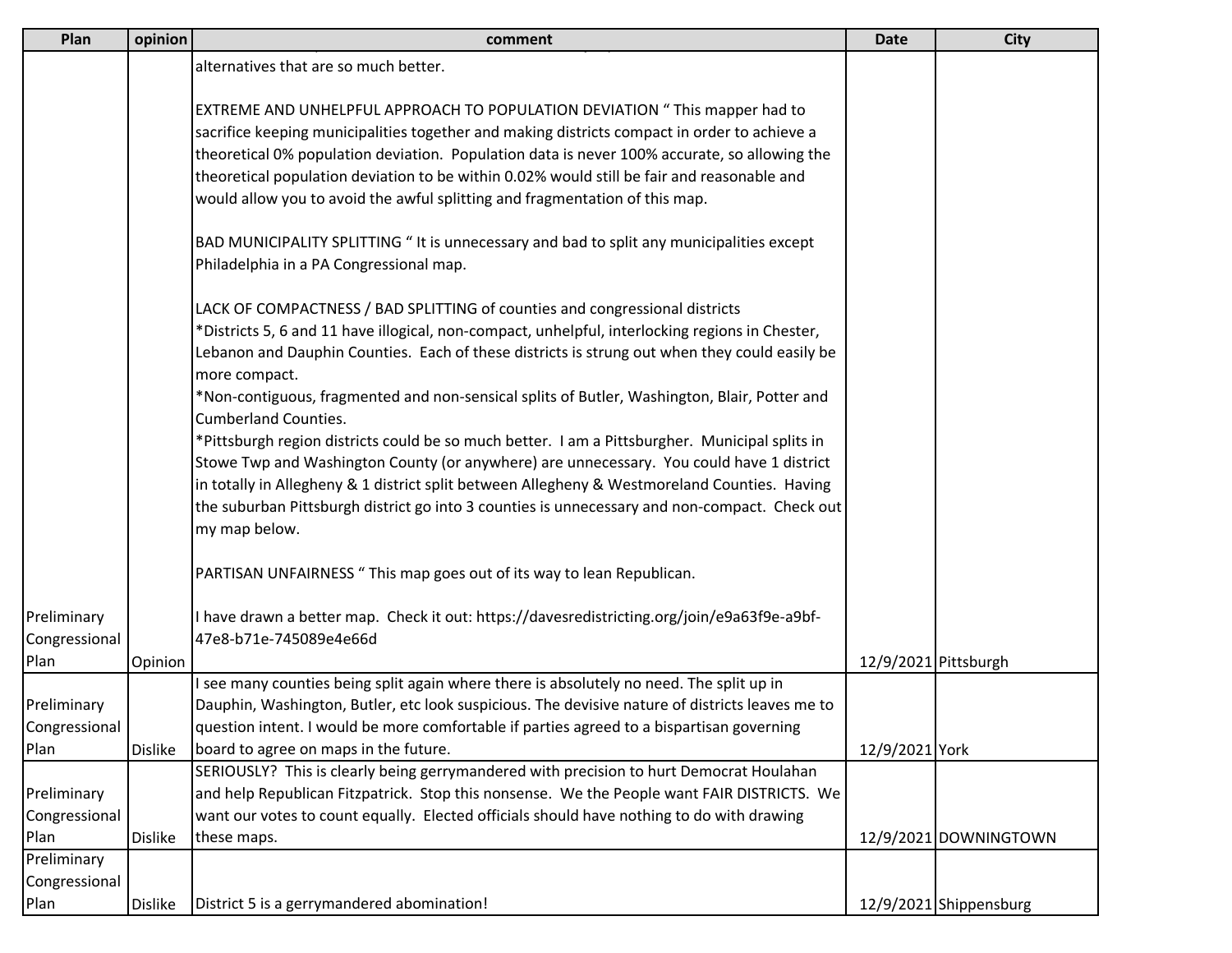| Plan          | opinion        | comment                                                                                           | <b>Date</b> | <b>City</b>            |
|---------------|----------------|---------------------------------------------------------------------------------------------------|-------------|------------------------|
|               |                | We have lots of places on the map where we have jigsaw edges that presumably come from            |             |                        |
|               |                | striving for perfect population balance. Why sacrifice compactness and clean lines for "perfect"  |             |                        |
|               |                | population, when you know that Census data is imperfect -- probably more in 2020 than in          |             |                        |
| Preliminary   |                | several decades -- and will change over time? It seems very arbitrary and sacrificing more        |             |                        |
| Congressional |                | important values to try to get an artificial and necessarily false result. This makes the map a   |             |                        |
| Plan          | <b>Dislike</b> | kind of lie.                                                                                      |             | 12/9/2021 Shippensburg |
| Preliminary   |                |                                                                                                   |             |                        |
| Congressional |                | Having Altoona and Huntingdon be in the same district as Franklin County, eastern Cumberland      |             |                        |
| Plan          | <b>Dislike</b> | County, and even Harrisburg makes no sense at all.                                                |             | 12/9/2021 Shippensburg |
|               |                | This map disregards all citizen input in favor of cherry-picking the solo work of a single mapper |             |                        |
|               |                | who happened to produce a result convenient for the legislative majority party. Amanda's a        |             |                        |
|               |                | good puzzle-solver, and I respect the work she's done on redistricting reform, but Pennsylvania   |             |                        |
|               |                | is not just a bunch of numbers to assemble blindly with no regard for what the people behind      |             |                        |
|               |                | those numbers want. Hundreds of us spend thousands of hours working to help you                   |             |                        |
|               |                | understand how to draw a good map for PA, and you listened to none of it, except for her.         |             |                        |
|               |                |                                                                                                   |             |                        |
|               |                | You need to explain why this one person's work is so much more important than everything all      |             |                        |
|               |                | of us told you, and if you can't explain that, in detail, then this cannot be the map for         |             |                        |
|               |                | Pennsylvania.                                                                                     |             |                        |
|               |                |                                                                                                   |             |                        |
|               |                | See my more detailed (preliminary) analysis at:                                                   |             |                        |
| Preliminary   |                |                                                                                                   |             |                        |
| Congressional |                | https://docs.google.com/document/d/1ZVtoKhDwF8gM82Jt-                                             |             |                        |
| Plan          | Dislike        | aPOQiylPE0Bc9GNXTto_nCxy28/edit?usp=sharing                                                       |             | 12/9/2021 Philadelphia |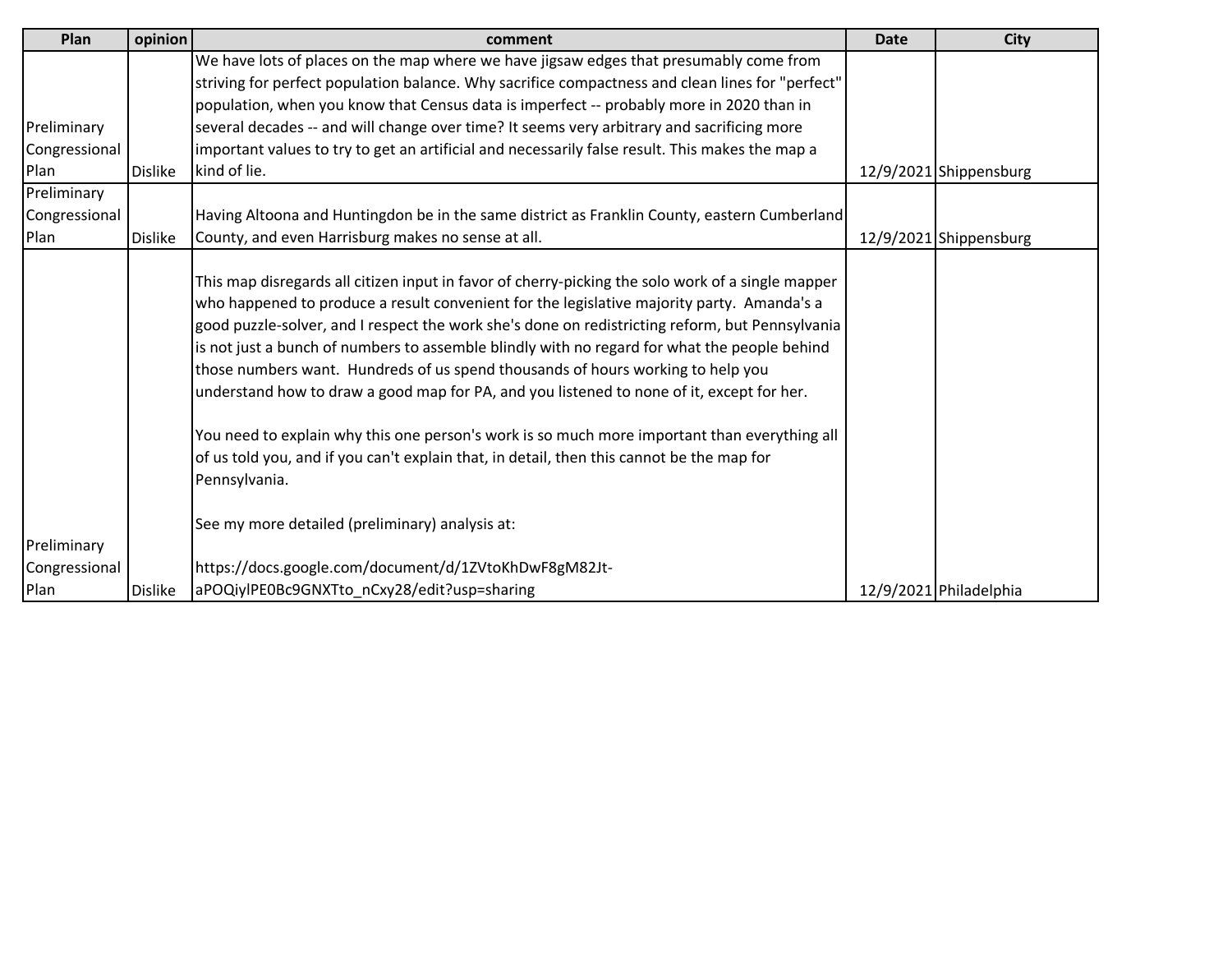| Plan          | opinion        | comment                                                                                                                                                                                | <b>Date</b>         | <b>City</b>             |
|---------------|----------------|----------------------------------------------------------------------------------------------------------------------------------------------------------------------------------------|---------------------|-------------------------|
|               |                |                                                                                                                                                                                        |                     |                         |
|               |                |                                                                                                                                                                                        |                     |                         |
|               |                | The treatment of NE PA on the Preliminary Plan is puzzling, and disappointing. As I testified<br>before the HSGC on October 18th, the current 8th District combines two closely linked |                     |                         |
|               |                | communities - the Wyoming Valley and the Poconos - in a district that is also compact and                                                                                              |                     |                         |
|               |                | highly competitive. The preliminary plan redraws CD8 is a way that would negate all of those                                                                                           |                     |                         |
|               |                | laudable attributes. The draft map removes the southern end of the Wyoming Valley, and                                                                                                 |                     |                         |
|               |                | replaces it with rural counties that share few common interests the SWB/Hazleton metro area                                                                                            |                     |                         |
|               |                | or the Pocono recreation/commuter rim. Of course, the District must absorb new territory as                                                                                            |                     |                         |
|               |                | the Commonwealth contracts from eighteen districts to seventeen; but removing an integral                                                                                              |                     |                         |
|               |                | part of the existing district and adding incongruous, far-flung rural territory appears capricious.                                                                                    |                     |                         |
|               |                | The Committee is aware, from other testimony, of the tension between the Northern Rim                                                                                                  |                     |                         |
|               |                | counties and the more developed areas that comprise the current CD8. The Supreme Court                                                                                                 |                     |                         |
|               |                | drew this boundary well in 2018. I see no good reason to put Rep. Meuser and Rep. Cartwright                                                                                           |                     |                         |
|               |                | in the same district, when both seem to represent their respective constituencies well, and                                                                                            |                     |                         |
|               |                | when the interests of those constituencies are profoundly divergent.                                                                                                                   |                     |                         |
| Preliminary   |                |                                                                                                                                                                                        |                     |                         |
| Congressional |                | I respectfully ask the Committee to preserve the current character of CD8, along the lines                                                                                             |                     |                         |
| Plan          | <b>Dislike</b> | shown in the attached image.                                                                                                                                                           |                     | 12/9/2021 Lords Valley  |
|               |                |                                                                                                                                                                                        |                     |                         |
|               |                | While this map isn't too badly drawn there are modifications that can be made that do not split                                                                                        |                     |                         |
| Preliminary   |                | municipalities and make the borders more defined. I made these modifications on this sample                                                                                            |                     |                         |
| Congressional |                | map which has no split municipalities and removes boundaries they aren't well designed.                                                                                                |                     |                         |
| Plan          | Opinion        | https://davesredistricting.org/join/2069e066-6c41-417b-aa44-e090c0038f52<br>District 6 is obviously gerrymandered. Berks County, Lebanon County and Chester County                     | 12/9/2021 Fleetwood |                         |
|               |                | should be separate districts. The Republicans seem to ignore the reprimand and correction to                                                                                           |                     |                         |
| Preliminary   |                | their obscenely gerrymandering of 2010 districts. Other areas of the state have also been                                                                                              |                     |                         |
| Congressional |                | tampered with for political advantage. Why can™t our state officials just DO THE RIGHT                                                                                                 |                     |                         |
| Plan          | <b>Dislike</b> | THING. I am disgusted. NO to this map.                                                                                                                                                 | 12/9/2021 reading   |                         |
| Preliminary   |                | As a resident of the 6th District I'm disgusted by this '1st' draft. It splits Phoenixville Boro into                                                                                  |                     |                         |
| Congressional |                | two districts. I don't feel counties should be split up and certainly not townships and boroughs.                                                                                      |                     |                         |
| Plan          | <b>Dislike</b> | This is completely political and not acceptable.                                                                                                                                       |                     | 12/9/2021 PHOENIXVILLE  |
| Preliminary   |                | Any map that is drawn and put forth with partisan intentions should be immediately                                                                                                     |                     |                         |
| Congressional |                | disqualified. While this map isn't as horrific as the complete mess we had after 2010, it still is                                                                                     |                     |                         |
| Plan          | <b>Dislike</b> | done to subtly give a significant Republican advantage in an essentially 50-50 state.                                                                                                  |                     | 12/9/2021 Gilbertsville |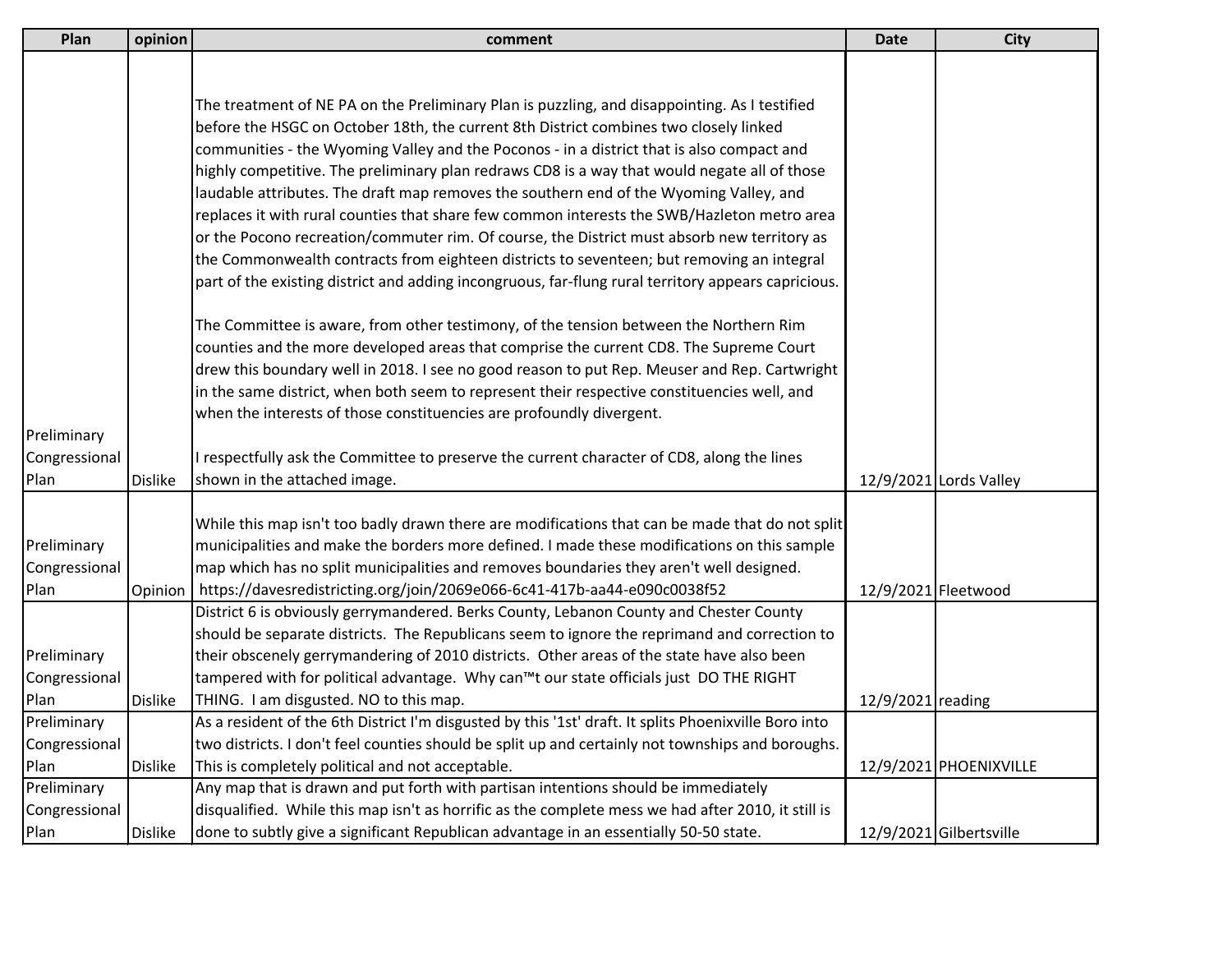| Plan          | opinion         | comment                                                                                             | <b>Date</b>         | <b>City</b>            |
|---------------|-----------------|-----------------------------------------------------------------------------------------------------|---------------------|------------------------|
|               |                 |                                                                                                     |                     |                        |
|               |                 | For the past two election cycles, district 10 has been a swing district, which has been in          |                     |                        |
| Preliminary   |                 | everyone's best interest, but separating Harrisburg, Carlisle, and York city like this ensures that |                     |                        |
| Congressional |                 | the entire midstate will be dark red. You've got to give democrats a semblance of hope in           |                     |                        |
| Plan          | <b>Dislike</b>  | central PA, and suppressing minority influence like this is not how to achieve that.                | 12/9/2021 Carlisle  |                        |
| Preliminary   |                 |                                                                                                     |                     |                        |
| Congressional |                 |                                                                                                     |                     |                        |
| Plan          | Like            | There are some little issues on the end, but this looks like a good, contiguous district.           | 12/9/2021 EXPORT    |                        |
|               |                 | As a 54th district resident, I am glad that you kept Allegheny and Westmoreland counties            |                     |                        |
|               |                 | separate, because we both have very different values, and more than one draft map had our           |                     |                        |
| Preliminary   |                 | counties lumped together.                                                                           |                     |                        |
| Congressional |                 |                                                                                                     |                     |                        |
| Plan          | Like            | Separating us allows us to vote our values.                                                         | 12/9/2021 EXPORT    |                        |
|               |                 | appreciate that very few municipalities and counties were broken up (no counties are split          |                     |                        |
|               |                 | between two districts), and that equal population was a priority in this map.                       |                     |                        |
|               |                 | That being said, the 11th and 6th congressional district look especially ugly, and might need       |                     |                        |
|               |                 | some rethinking.                                                                                    |                     |                        |
|               |                 | As an Export/Murrysville area resident (district 54 in the state house), I appreciate that you did  |                     |                        |
| Preliminary   |                 | not throw in Murrysville with Monroeville and Allegheny County. The proposed 15th and 14th          |                     |                        |
| Congressional |                 | have very different values, and its good that we remain separate so we can each vote our            |                     |                        |
| Plan          | Opinion values. |                                                                                                     | 12/9/2021 EXPORT    |                        |
| Preliminary   |                 |                                                                                                     |                     |                        |
| Congressional |                 |                                                                                                     |                     |                        |
| Plan          | Like            | This seems like a reasonable representation of the Lehigh Valley.                                   |                     | 12/9/2021 Bethlehem    |
| Preliminary   |                 |                                                                                                     |                     |                        |
| Congressional |                 | This part of western Cumberland County, including Upper Frankford Township, seems                   |                     |                        |
| Plan          | Opinion         | randomly carved out into District 13. Why not include it in District 10 with its neighbors?         | 12/9/2021 Carlisle  |                        |
| Preliminary   |                 | Horrible how this splits Cumberland County, the fastest growing county in Pennsylvania. Also,       |                     |                        |
| Congressional |                 | as far as the Capital region overall is concerned, looks very much like a partisan,                 |                     |                        |
| Plan          | <b>Dislike</b>  | gerrymandered incumbent protection hatchet job. Glad this is only the first draft. Fix it.          | 12/9/2021 Enola     |                        |
| Preliminary   |                 | Much better than the shoelace district I am in now which wobbles north through at least 5           |                     |                        |
| Congressional |                 | counties. My only thought to improve it would be to make it align better with state house           |                     |                        |
|               |                 | districts.                                                                                          |                     |                        |
| Plan          | Like            | Cowardly. Please draw a Democratic gerrymander. In order to make the first a safe Democratic        | 12/9/2021 Bernville |                        |
| Preliminary   |                 |                                                                                                     |                     |                        |
| Congressional |                 | district, exchange the redder parts of northern Bucks County for bluer parts of the inner           |                     |                        |
| Plan          | <b>Dislike</b>  | Philadelphia area.                                                                                  |                     | 12/9/2021 Willow Grove |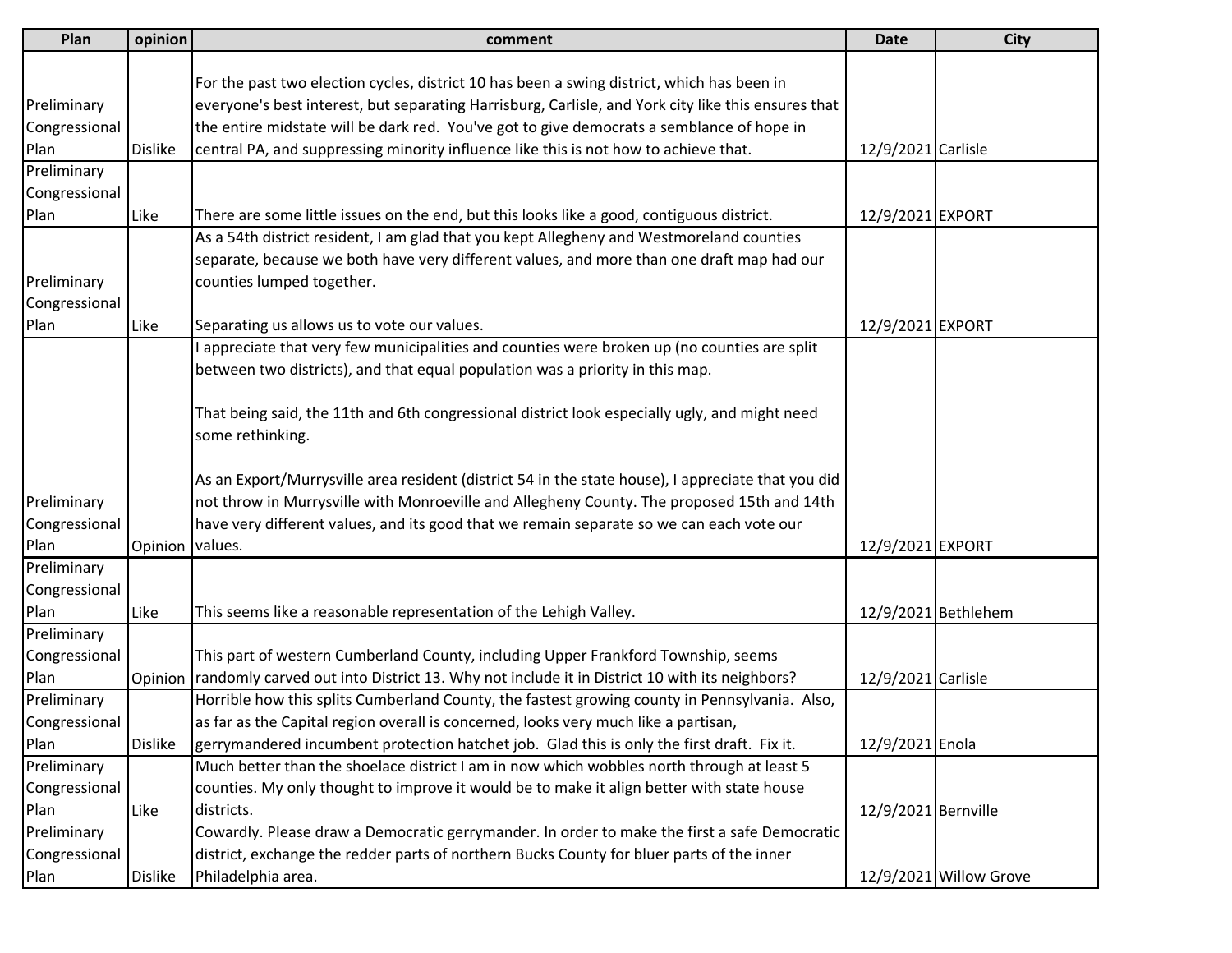| Plan          | opinion        | comment                                                                                               | <b>Date</b>        | <b>City</b>             |
|---------------|----------------|-------------------------------------------------------------------------------------------------------|--------------------|-------------------------|
|               |                | The splitting up of Greater Harrisburg is as blatant a partisan gerrymander as could have been        |                    |                         |
|               |                | put forward by the House. This map is a clear attempt to work PA back towards the                     |                    |                         |
|               |                | embarrassing level of gerrymandering present in the map that was struck by the state Supreme          |                    |                         |
|               |                | Court in 2018; but it is the drawing and quartering of South-Central Pennsylvania in particular -     |                    |                         |
| Preliminary   |                | a region facing substantial political and demographic change which is completely ignored by           |                    |                         |
| Congressional |                | this map - which makes my eyes water and my heart sink. Shame on the House for having the             |                    |                         |
| Plan          | <b>Dislike</b> | chutzpah to seriously propose this map.                                                               |                    | 12/9/2021 Mechanicsburg |
| Preliminary   |                |                                                                                                       |                    |                         |
| Congressional |                | Biden won all of Pennsylvania's electoral votes so its only fair that Democrats win all of            |                    |                         |
| Plan          | Dislike        | Pennslyvania's congressional districts.                                                               |                    | 12/9/2021 Hickensville  |
|               |                |                                                                                                       |                    |                         |
|               |                | I'd also like to implore the mappers to reconsider their priority of zero population deviation.       |                    |                         |
| Preliminary   |                | Populations are changing rapidly, and forcing deviation to be zero, rather than a small amount,       |                    |                         |
| Congressional |                | causes unnecessary and harmful splits of communities for no benefits whatsoever. The census           |                    |                         |
| Plan          |                | Opinion data is already a year old, so population deviations aren't even 100% accurate.               | 12/9/2021 Chalfont |                         |
|               |                | There is no reason to split North Penn school district like this. The current map does this, and      |                    |                         |
|               |                | many of the people I know in the area dislike the fact. Since district 1 needs to gain population,    |                    |                         |
|               |                | putting North Penn and Hatboro-Horsham school districts into PA-01 is the obvious and logical         |                    |                         |
|               |                | way to do so. Instead, for some reason, it stretches out to Pennsburg, which makes no sense           |                    |                         |
|               |                | whatsoever.                                                                                           |                    |                         |
|               |                | There are much more major issues with this map that need fixing (the Harrisburg area split 3          |                    |                         |
| Preliminary   |                | ways for no reason, district 6 reaching into Lebanon county, etc.), but I hope that future, more      |                    |                         |
| Congressional |                | fair, drafts take care to keep North Penn whole.                                                      |                    |                         |
| Plan          | <b>Dislike</b> |                                                                                                       | 12/9/2021 Chalfont |                         |
|               |                | This is my second post -I read through all the comments thus far and specific to Cumberland           |                    |                         |
|               |                | County, West Shore, Harrisburg region. As someone from a rural area and has lived in PA in the        |                    |                         |
|               |                | same house for 20 years (two redistricting) this is the best map I have seen thus far for this        |                    |                         |
|               |                | specific region. It respects the diversity of the area while also preserving it and is fair. I do not |                    |                         |
|               |                | see any effort (by dividing the Harrisburg Metro area) to stack the deck in favor of one political    |                    |                         |
|               |                | party or the other. There are going to be changes to this Cumberland/Harrisburg area that are         |                    |                         |
| Preliminary   |                | disliked by some but Cumberland County as I understand it is the fastest-growing county in the        |                    |                         |
| Congressional |                | state. Once again I will say I like Districts 10 and 13 as presented. For the others, I have no       |                    |                         |
| Plan          | Like           | comment.                                                                                              | 12/9/2021 Newburg  |                         |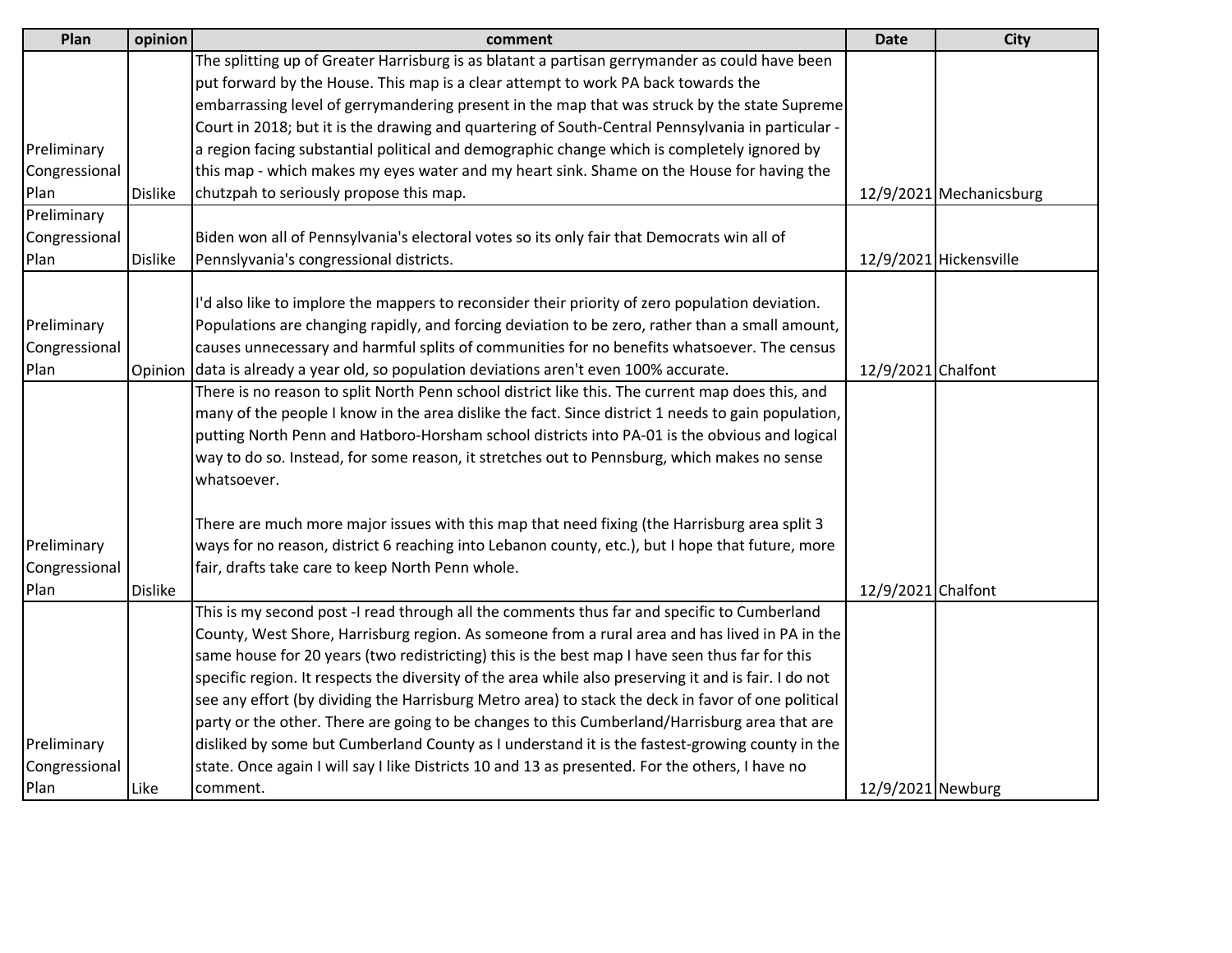| Plan          | opinion        | comment                                                                                             | <b>Date</b>          | <b>City</b>         |
|---------------|----------------|-----------------------------------------------------------------------------------------------------|----------------------|---------------------|
|               |                | The longer I review this map the more I realize that certain areas feel drawn to clearly lean       |                      |                     |
|               |                | more Republican. I actually think this map is more balanced than some options could be, but if      |                      |                     |
|               |                | this is the direction that moves forward, I would suggest that the shapes would be adjusted to      |                      |                     |
| Preliminary   |                | be more compact. Here is a version that resolves some of these shape complexities but keeps         |                      |                     |
| Congressional |                | the main theme of this map: https://app.districtbuilder.org/projects/9dba72f6-651e-4127-            |                      |                     |
| Plan          |                | Opinion 8649-252cca3b2cb4                                                                           |                      | 12/9/2021 LANCASTER |
|               |                | I like it. I was moved from District 13 to District 10 and I am fine with that. I think the creator |                      |                     |
| Preliminary   |                | did a good job and should be commended for the excellent work she did and the effort she put        |                      |                     |
| Congressional |                | into it. I will let others comment on the districts that they live in. But for me in Upper Mifflin  |                      |                     |
| Plan          | Like           | Township, Cumberland County, I am delighted.                                                        | 12/9/2021 Newburg    |                     |
|               |                | The jittery boundary between Districts 16 and 12 in Butler County are completely nonsensical        |                      |                     |
|               |                | even from a gerrymandering perspective. If you were to split Butler County between two              |                      |                     |
|               |                | districts, it would make more sense having the southern Cranberry area in the 17th district,        |                      |                     |
| Preliminary   |                | since that area identifies more with the Pittsburgh area, is made up of more people with            |                      |                     |
| Congressional |                | interests to the Pittsburgh area, and then have the rest Butler County in District 16. There is no  |                      |                     |
| Plan          | <b>Dislike</b> | reason to have slivers of the county in District 12.                                                | 12/9/2021 Parker     |                     |
|               |                |                                                                                                     |                      |                     |
| Preliminary   |                | A truly depraved pedocon gerrymander separating minority-heavy Harrisburg, Lancaster, York,         |                      |                     |
| Congressional |                | and Lebanon from each other entirely, putting each city in a different Republican vote sink.        |                      |                     |
| Plan          | <b>Dislike</b> | was CONFIRMED PEDOCON Mike Folmer responsible for this sick and twisted decision                    | 12/9/2021 Melville   |                     |
| Preliminary   |                |                                                                                                     |                      |                     |
| Congressional |                | "not a map drawn by legislators". I agree. It looks like it was drawn by campaign                   |                      |                     |
| Plan          | Dislike        | professionals who deliberately packed districts to maintain partisan advantage.                     | 12/9/2021 Narberth   |                     |
|               |                | Are you kidding me with this map??? It's a disgrace and obvious gerrymandering to keep the          |                      |                     |
|               |                | GOP in power. I live in Harrisburg, and this map dilutes the city and surrounding area in favor     |                      |                     |
|               |                | of the GOP. We have nothing in common with the counties to the north and west of the city!          |                      |                     |
| Preliminary   |                | Throw this map in the garbage and start all over again. If you can't do this task with honesty,     |                      |                     |
| Congressional |                | integrity and transparency, please resign and let those who want to do this redistricting the       |                      |                     |
| Plan          | <b>Dislike</b> | right way take over.                                                                                | 12/9/2021 Harrisburg |                     |
|               |                | This map has some obvious meandering districts. Clearly it is not meant to be as fair and           |                      |                     |
| Preliminary   |                | neutral as it could be. I left Texas in part to get away from gerrymandering and having one         |                      |                     |
| Congressional |                | political party entrench itself in control instead of letting the voters deicide their              |                      |                     |
| Plan          | <b>Dislike</b> | representatives.                                                                                    | 12/9/2021 FURLONG    |                     |
| Preliminary   |                |                                                                                                     |                      |                     |
| Congressional |                | I like that the district is compact and together. Thank you for not breaking it up again to what it |                      |                     |
| Plan          | Like           | once was.                                                                                           |                      | 12/9/2021 Matamoras |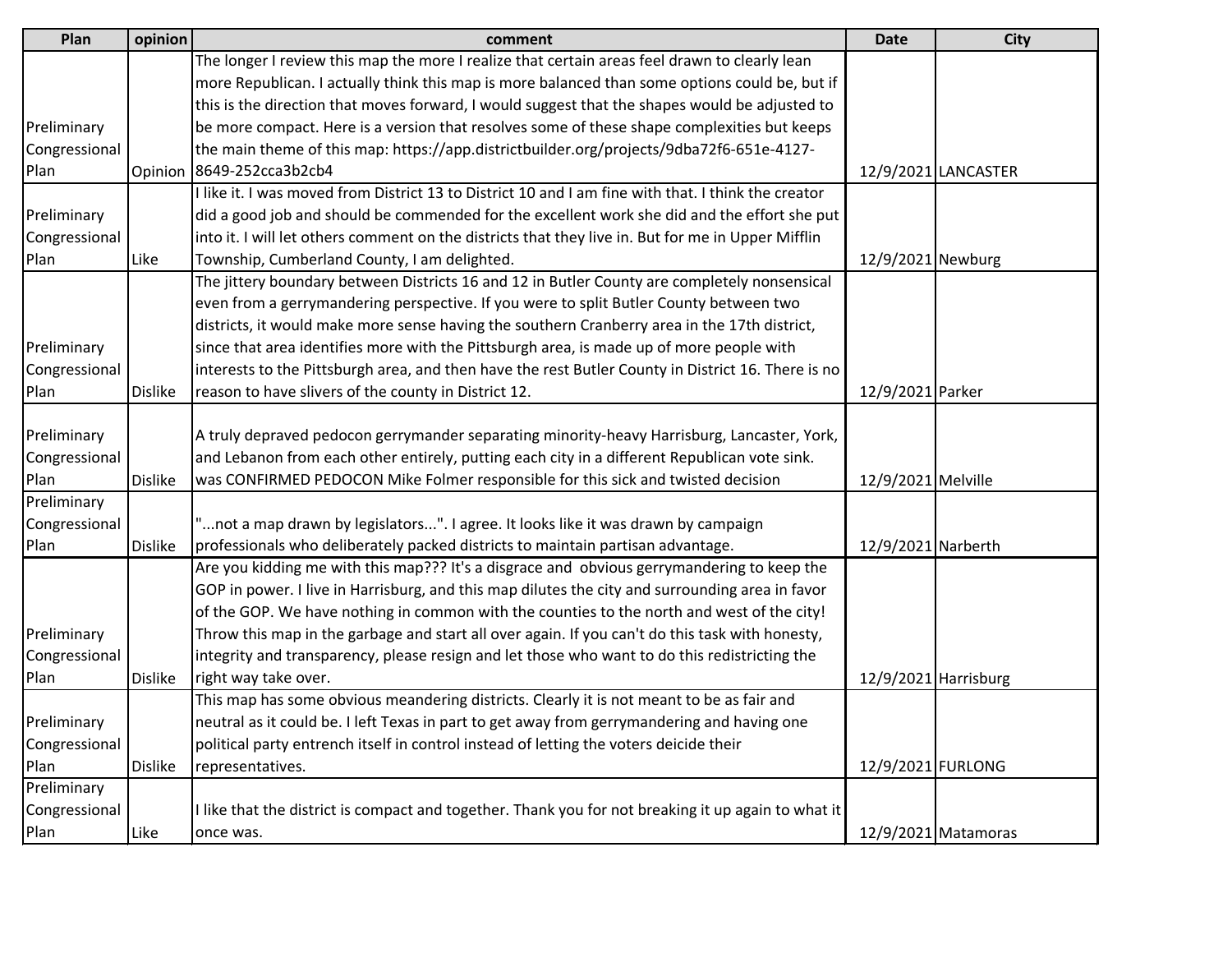| Plan          | opinion        | comment                                                                                           | Date                 | <b>City</b>            |
|---------------|----------------|---------------------------------------------------------------------------------------------------|----------------------|------------------------|
|               |                | Dauphin County should not be broken up. I live in Middletown, a suburb of Harrisburg. We are      |                      |                        |
| Preliminary   |                | a community, readers of The Harrisburg Patriot News and Pennlive. This map makes                  |                      |                        |
| Congressional |                | Middletown and Derry Township a minor appendage of Lancaster County. Looks like partisan          |                      |                        |
| Plan          | <b>Dislike</b> | gerrymandering.                                                                                   |                      | 12/9/2021 Middletown   |
|               |                | One more thing what is going on with districts 10 and 13? Gerrymandering! it is so obvious!       |                      |                        |
|               |                | sorry Harrissburg is going blue except it and take your lumps work hard like we do in NE PA       |                      |                        |
| Preliminary   |                | where it can be very GOP favored we won the seat there. If the democrats can do that in a         |                      |                        |
| Congressional |                | GOP area the GOP can do that in a much more competitive area. Also I agree with everyone          |                      |                        |
| Plan          | <b>Dislike</b> | from chester county whos commented!                                                               |                      | 12/9/2021 Landenberg   |
| Preliminary   |                |                                                                                                   |                      |                        |
| Congressional |                | Is this a joke? This section of this map borders on intentional fraud on the electorate. The      |                      |                        |
| Plan          | Like           | division between this district and district 17 need to be made rational and more direct.          | 12/9/2021 Pittsburgh |                        |
| Preliminary   |                |                                                                                                   |                      |                        |
| Congressional |                | The western edge of this district is obviously contrived and biased. The jutting areas into       |                      |                        |
| Plan          | Like           | district 16 are fundamentally unfair.                                                             | 12/9/2021 Pittsburgh |                        |
|               |                | As long as the districts have not been rigged to cram an ethnic group into one or a few districts |                      |                        |
|               |                | and deprive those districts of any pretense of being reflective of realistic demographic          |                      |                        |
| Preliminary   |                | composition. I have no problem with them. I believe districts should be as compact,               |                      |                        |
| Congressional |                | contiguous, comparable, and competitive as possible so that the voters choose officials rather    |                      |                        |
| Plan          | Like           | than the other way around.                                                                        |                      | 12/9/2021 Allison Park |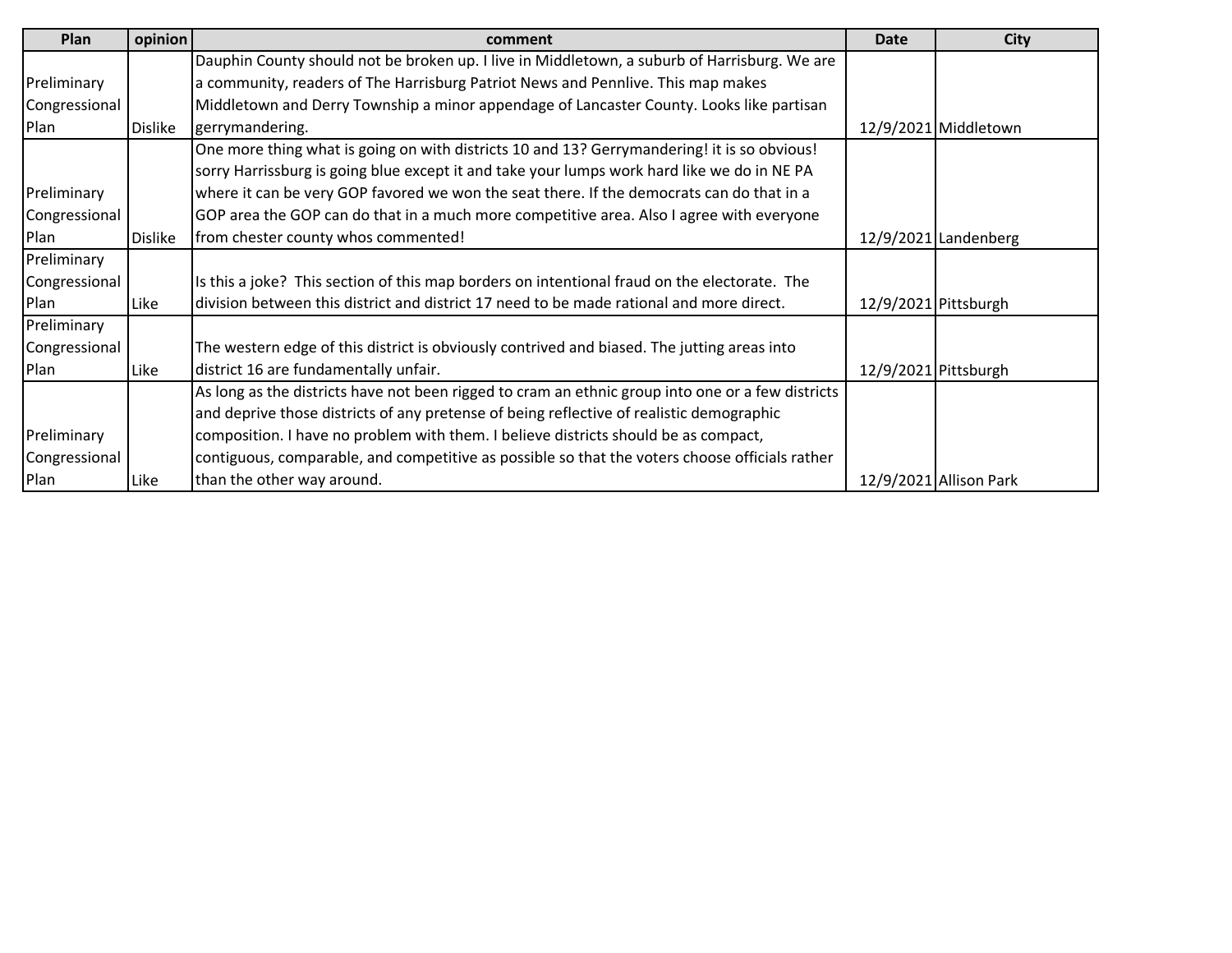| Plan          | opinion        | comment                                                                                            | <b>Date</b>        | <b>City</b>            |
|---------------|----------------|----------------------------------------------------------------------------------------------------|--------------------|------------------------|
|               |                | READ ALL MY ISSUES PLEASE!I have many issues here. I really don't see a need in any                |                    |                        |
|               |                | imagination that Lebanon County needs to be split that is a GOP gerrymander. According to          |                    |                        |
|               |                | the data, we lose a minority-majority district and it was actually possible to gain one which      |                    |                        |
|               |                | wasn't done. They could make the Pittsburgh district this other minority majority. Another         |                    |                        |
|               |                | gerrymander is in North Eastern PA taking away a competitive seat and giving republicans a 13      |                    |                        |
|               |                | point advantage. Finally Once again Chester County is split. which is just ridiculous. one of the  |                    |                        |
|               |                | federal requirements is to minimize the splitting of counties. They did this with Lebanon,         |                    |                        |
|               |                | Allegheny, and Chester when it was avoidable. Now there are places like Philadelphia and           |                    |                        |
|               |                | Montgomery where it is very hard to avoid splitting. Ok, I get that. I suggest as a self-called    |                    |                        |
|               |                | map nerd the following. Unite the Octara School District. I live in Avon Grove School district     |                    |                        |
|               |                | and I was one of the people who had Meehan when every other municipality in the district had       |                    |                        |
|               |                | Smucker. Its a bad thing to do. So you can either move Highland and Londonderry to the 6th         |                    |                        |
|               |                | district or move West Sadsbury, West Fallowefield, Parkesburg, and Atglen to district 5. Same      |                    |                        |
|               |                | thing with West Chester, Downingtown and Unionville SD. Move Newlin township to 5 as it is         |                    |                        |
|               |                | one municipality not 5. For West Chester and Downingtown a lot of those areas are                  |                    |                        |
|               |                | battlegrounds. Put them both in the 5th it makes it more competitive and there is another          |                    |                        |
|               |                | issue see below. Another issue Willistown township is split by precinct which is against LACRA     |                    |                        |
|               |                | rules that millions of Pennsylvanians support. Another thing about the 6th district its not        |                    |                        |
|               |                | compact. there are 14 counties split (5 of them are fine because there are more people then        |                    |                        |
|               |                | the maximum allowed again I'm fine with that. NYC is split like 15 times its ok). Also 3 wards of  |                    |                        |
|               |                | Philadelphia in the Delaware and Southern Chester County district how stupid can you all be        |                    |                        |
|               |                | GERRYMANDERING! if you take my advice and move the West Chester, Downingtown, and                  |                    |                        |
|               |                | Unionville school districts into district 5 you can take those wards out. But seriously move the 3 |                    |                        |
|               |                | wards in the 5th district out and put them with the third. keep philly with Philly. You Philly's   |                    |                        |
|               |                | 35th ward which is another thing of gerrymandering. You split Horsham gerrymandering               |                    |                        |
| Preliminary   |                | especially when there is no need! Ruscombmanor is split GERRYMANDERING! LOOK AT YOUR               |                    |                        |
| Congressional |                | LITTLE THING IN LUZERNE WITH DISTRICTS 8 AND 9 IT LOOKS LIKE A DUDE WITH A SQUARE                  |                    |                        |
| Plan          | <b>Dislike</b> | HEAD WITH A SKINNY NECK LOOKING STRAIGHT UP AND WEARING A TOP HAT. IT LOOKS                        |                    | $12/9/2021$ Landenberg |
| Preliminary   |                |                                                                                                    |                    |                        |
| Congressional |                |                                                                                                    |                    |                        |
| Plan          | Like           | District 7 looks correct to represent the Lehigh Valley.                                           | 12/9/2021 Orefield |                        |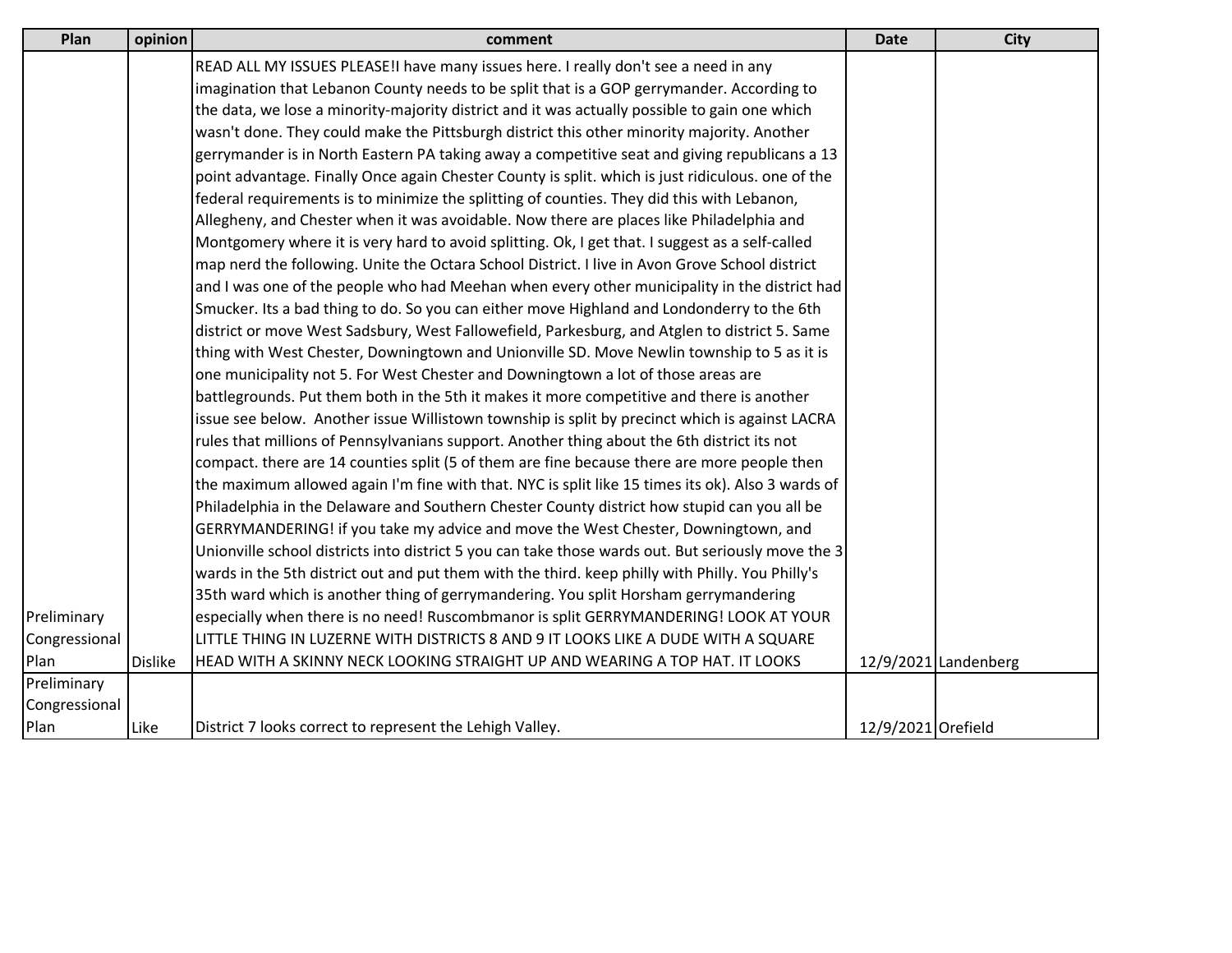| Plan          | opinion        | comment                                                                                             | <b>Date</b>         | <b>City</b>            |
|---------------|----------------|-----------------------------------------------------------------------------------------------------|---------------------|------------------------|
|               |                | At first glance, this map looks good And then you look at the southeast. What the heck is           |                     |                        |
|               |                | going on in my district of PA-06? What in the world is happening here? Was this district feeling    |                     |                        |
|               |                | lonely and needing to reach out across multiple counties? Was it an experiment to see how           |                     |                        |
|               |                | distorted we could make this particular region while keeping the rest of PA districts looking       |                     |                        |
|               |                | even and cohesive? It just looks like PA-06 fell apart and didn't know how to put itself back       |                     |                        |
|               |                | together. A definite NO to this one. There's no reason so many different counties and areas         |                     |                        |
|               |                | should be included in one district. If there's one thing I've learned throughout the years of       |                     |                        |
| Preliminary   |                | studying these maps, it's this: If the resulting district has a million corners and turns and looks |                     |                        |
| Congressional |                | more like a funky puzzle piece than it does a representation of a piece of land, it's definitely    |                     |                        |
| Plan          | <b>Dislike</b> | not drawn correctly.                                                                                | 12/9/2021 Reading   |                        |
| Preliminary   |                | This map is evidence that the PA GOP has completely abandoned even the pretense of fair             |                     |                        |
| Congressional |                | representation, cornerstone of democracy. I live in PA-06, and the GOP's efforts to dilute my       |                     |                        |
| Plan          | <b>Dislike</b> | vote is apparent. This map should be rejected by the Governor.                                      |                     | 12/9/2021 Phoenixville |
| Preliminary   |                |                                                                                                     |                     |                        |
| Congressional |                |                                                                                                     |                     |                        |
| Plan          | <b>Dislike</b> | Hatfield should be with Montco, not Bucks and with the rest of our North Penn School District.      | 12/9/2021 Hatfield  |                        |
| Preliminary   |                |                                                                                                     |                     |                        |
| Congressional |                |                                                                                                     |                     |                        |
| Plan          | <b>Dislike</b> | District 6 is evidence of obvious gerrymandering. NO to this map.                                   |                     | 12/9/2021 West Chester |
|               |                | As someone who would be in the 6th district as drawn, I take issue with the district stretching     |                     |                        |
|               |                | from the heart of Chester County all the way up to Lebanon. There really is no COI between          |                     |                        |
|               |                | the two areas, and is incredibly non-compact.                                                       |                     |                        |
|               |                | I also take issue with the nearby 5th district, which would connect rural, southwestern Chester     |                     |                        |
|               |                | County with south Philadelphia. Again, there is no COI between the two areas and it is              |                     |                        |
|               |                | incredibly non-compact.                                                                             |                     |                        |
|               |                | A Chester County-based district could conceivably be connected with parts of Delaware,              |                     |                        |
| Preliminary   |                | Montgomery, Berks, or Lancaster Counties while maintaining Communities of Interest and              |                     |                        |
| Congressional |                | compactness, so this level of contortion seems unnecessary, especially given how messy the          |                     |                        |
| Plan          | <b>Dislike</b> | lines are drawn in the Lebanon/Harrisburg area already are.                                         | 12/8/2021 Malvern   |                        |
| Preliminary   |                | We should not be splitting the Harrisburg Area this way. A resident of Harrisburg has much          |                     |                        |
| Congressional |                | different concerns than rural Hundington. This is an obvious Gerrymander and is a shame to          |                     |                        |
| Plan          | <b>Dislike</b> | the Commonwealth                                                                                    | 12/8/2021 Lemoyne   |                        |
| Preliminary   |                |                                                                                                     |                     |                        |
| Congressional |                | I do not understand why Lebanon County is split ESPECIALLY Annville Cleona District! It makes       |                     |                        |
| Plan          | <b>Dislike</b> | no sense to split communities up so much.                                                           | 12/8/2021 Cleona    |                        |
| Preliminary   |                |                                                                                                     |                     |                        |
| Congressional |                | A transparent and sick move to make the Bucks County seat as Republican as possible while           |                     |                        |
| Plan          | <b>Dislike</b> | attempting to claim partisan fairness as Dems have just barely carried it                           | 12/8/2021 Rockville |                        |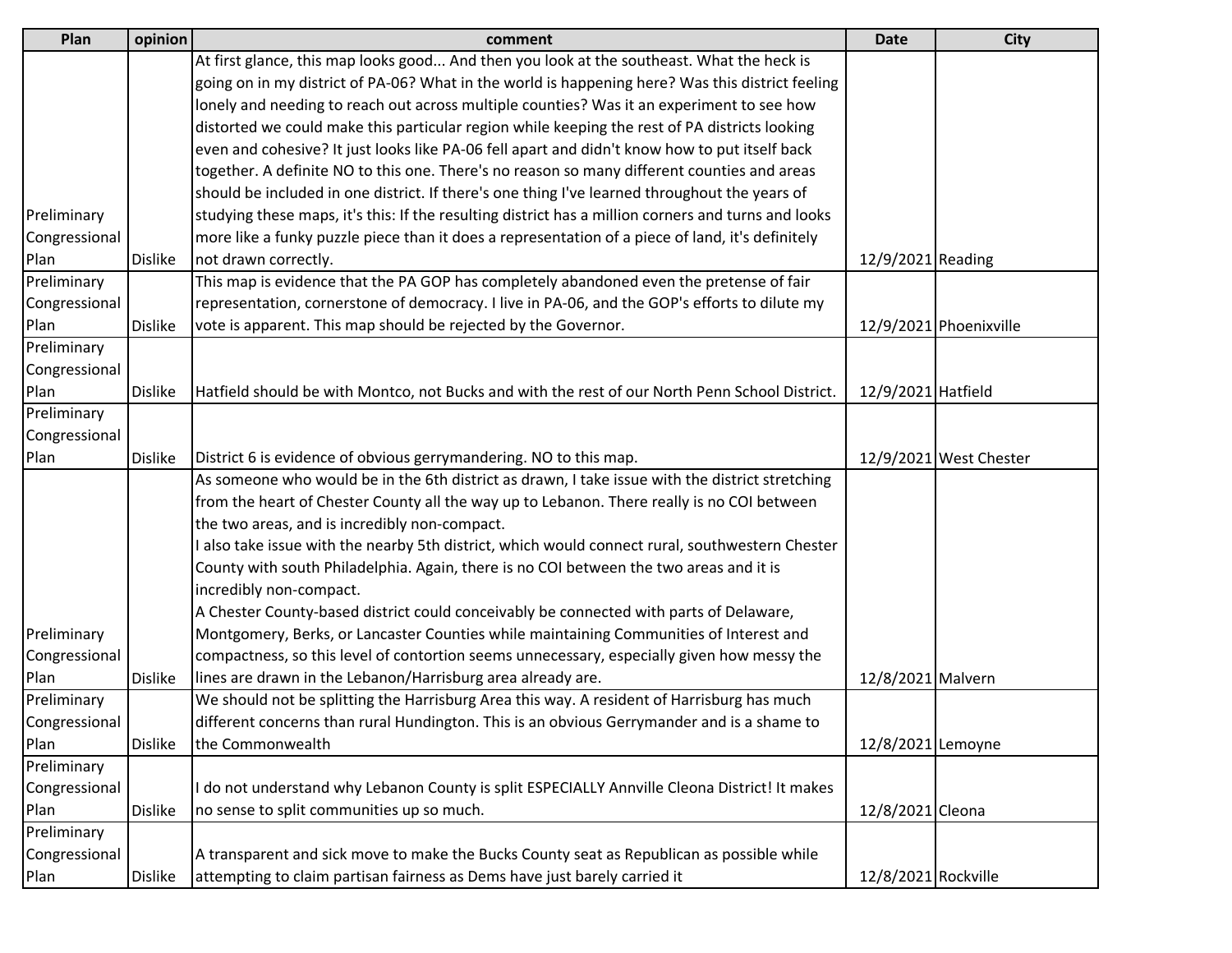| Plan          | opinion        | comment                                                                                            | <b>Date</b>       | <b>City</b>             |
|---------------|----------------|----------------------------------------------------------------------------------------------------|-------------------|-------------------------|
|               |                | As a resident of Chester County, I have an issue with the way the county is split. I understand it |                   |                         |
|               |                | may be necessary to split Chester County given its size and location, and that a north-south       |                   |                         |
|               |                | split may make sense, however, I do not think it makes sense to haphazardly split the              |                   |                         |
|               |                | Downingtown from the rest of the Upper Main Line.                                                  |                   |                         |
|               |                | Downingtown has far more in common with eastern Chester County than places like                    |                   |                         |
|               |                | Parkesburg and Cochranville do. For the sake of compactness and maintaining COI™s, I would         |                   |                         |
|               |                | urge that the split of Chester County be reconsidered.                                             |                   |                         |
| Preliminary   |                | If a split is necessary, perhaps separating the more suburban east, which is more connected to     |                   |                         |
| Congressional |                | the Philadelphia metro area, from the more rural west, which has more in common with the           |                   |                         |
| Plan          | <b>Dislike</b> | rural areas in Lancaster and Berks Counties, would make more sense.                                | 12/8/2021 Malvern |                         |
| Preliminary   |                |                                                                                                    |                   |                         |
| Congressional |                | This is not a fair map. Particularly with district 6, which looks like another obvious Republican  |                   |                         |
| Plan          | <b>Dislike</b> | gerrymander. NO to this map.                                                                       |                   | 12/8/2021 Schwenksville |
|               |                |                                                                                                    |                   |                         |
|               |                | Splitting the capital region, and very specifically the West Shore of the capital region into two  |                   |                         |
|               |                | districts is absolutely ludicrous. Camp Hill has extraordinary overlap of services and interests   |                   |                         |
|               |                | with its contiguous communities (it's sandwiched between them for god's sake!), but has been       |                   |                         |
|               |                | carved out and shunted into the 13th District, leaving the rest of its neighboring West Shore      |                   |                         |
|               |                | communities in the 10th District. Also, as was argued, rightfully, at the last redistricting,      |                   |                         |
|               |                | Harrisburg City also shares extraordinary overlap of services, cultural, business, educational,    |                   |                         |
|               |                | personal interests, as well as major infrastructure, with the West Shore communities, and          |                   |                         |
| Preliminary   |                | should remain in the same district with them. This map is an egregious attack on the political,    |                   |                         |
| Congressional |                | social, business, and environmental well-being of the capital region, and completely ignores       |                   |                         |
| Plan          | <b>Dislike</b> | the communities of interest shared among those who live there.                                     | 12/8/2021 Lemoyne |                         |
| Preliminary   |                |                                                                                                    |                   |                         |
| Congressional |                |                                                                                                    |                   |                         |
| Plan          | Like           | This section of District 17 is not compact enough                                                  |                   | 12/8/2021 Quarryville   |
|               |                | Selfishly primarily concerned about District 10, I am pleased Adams County is not split and is     |                   |                         |
| Preliminary   |                | also not encumbered with Franklin County; it's more like Cumberland or York. The other             |                   |                         |
| Congressional |                | districts look good to me as well but I am not knowledgeable enough to comment specifically        |                   |                         |
| Plan          | Like           | on them.                                                                                           |                   | 12/8/2021 York Springs  |
| Preliminary   |                |                                                                                                    |                   |                         |
| Congressional |                |                                                                                                    |                   |                         |
| Plan          | <b>Dislike</b> | This section of District 10 is not compact enough.                                                 |                   | 12/8/2021 Quarryville   |
| Preliminary   |                |                                                                                                    |                   |                         |
| Congressional |                | There is no need to divide Lebanon county at all for population, and efforts should be made to     |                   |                         |
| Plan          | <b>Dislike</b> | keep the county together.                                                                          |                   | 12/8/2021 Quarryville   |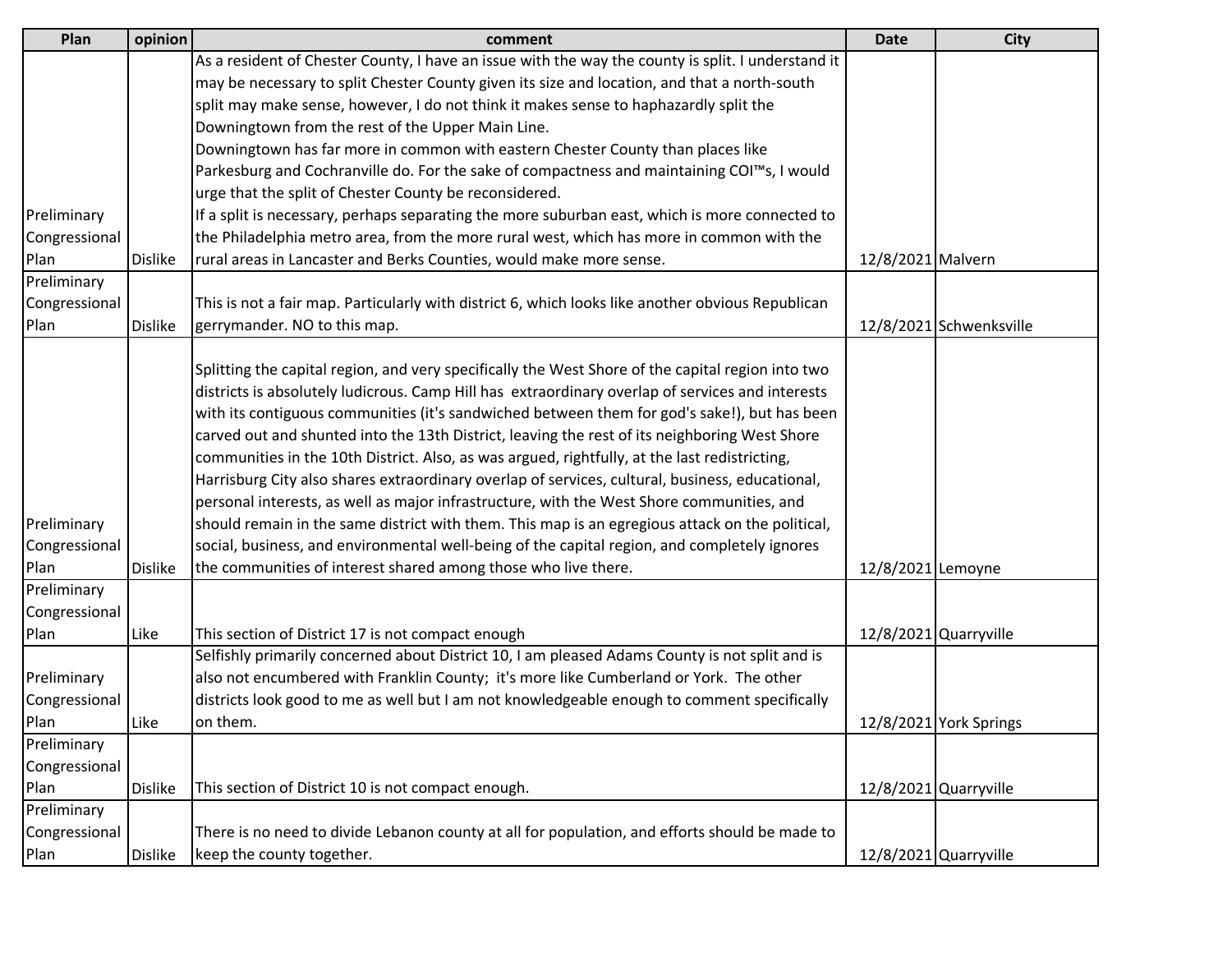| Plan          | opinion        | comment                                                                                              | <b>Date</b>         | <b>City</b>            |
|---------------|----------------|------------------------------------------------------------------------------------------------------|---------------------|------------------------|
| Preliminary   |                | The 6th stretches from the Chester/Delaware border up to the Dauphin/Lebanon border,                 |                     |                        |
| Congressional |                | across three counties. This is not compact and represents parts of three different counties. It is   |                     |                        |
| Plan          | <b>Dislike</b> | also involved in five municipality splits.                                                           |                     | 12/8/2021 Downingtown  |
| Preliminary   |                |                                                                                                      |                     |                        |
| Congressional |                | The odd shape to include Downingtown in the Lower district, and the very clear exclusion of          |                     |                        |
| Plan          | Dislike        | Coatesville is not compact enough.                                                                   |                     | 12/8/2021 Quarryville  |
|               |                | Union and Snyder Counties should be part of the same district as Montour and                         |                     |                        |
| Preliminary   |                | Northumberland. While they are separated by the Susquehanna river, these counties are                |                     |                        |
| Congressional |                | communities of interest, and should be kept together. They are traversed daily for employees         |                     |                        |
| Plan          | <b>Dislike</b> | of Geisinger, and for regular shopping needs.                                                        |                     | 12/8/2021 Quarryville  |
|               |                | Grouping rural southeastern Chester County in with strongly Democratic Delaware County is            |                     |                        |
| Preliminary   |                | just an attempt to further extend Philadelphia™s reach. Many people in this area have                |                     |                        |
| Congressional |                | purposefully left Delaware County to avoid liberal policies. Southeastern Chester County is not      |                     |                        |
| Plan          | Dislike        | a suburb of Delaware County.                                                                         | 12/8/2021 Avondale  |                        |
|               |                |                                                                                                      |                     |                        |
| Preliminary   |                | Here is where population is dwindling according to the PA census - PA 16, PA 17, PA 15, PA 12,       |                     |                        |
| Congressional |                | PA 9. PA as a whole lost a seat. Therefore, the places that have lost population should assume       |                     |                        |
| Plan          | <b>Dislike</b> | that lost seat, not the areas that have gained population. PA 6 wants to retain its borders.         |                     | 12/8/2021 Cochranville |
|               |                | While I can see an attempt to keep populations EXACTLY identical, with new housing                   |                     |                        |
|               |                | construction happening, these numbers are already obsolete. I think more emphasis needs to           |                     |                        |
|               |                | be made to keep district more contiguous.                                                            |                     |                        |
|               |                |                                                                                                      |                     |                        |
| Preliminary   |                | would also like to see the mix of political parties on these map legends. While a district may       |                     |                        |
| Congressional |                | look acceptable by sight, looking at political information is just as important. For all I know this |                     |                        |
| Plan          | Opinion        | map may setup 12 out of 17 districts as strongholds for one party.                                   | 12/8/2021 ANNVILLE  |                        |
| Preliminary   |                | From a Lehigh Valley perspective this is MUCH better than the current districts. Allentown,          |                     |                        |
| Congressional |                | Bethlehem and Easton are together. Northampton and Lehigh County are together. Bethlehem             |                     |                        |
| Plan          | Like           | school district is together. Kudos                                                                   | 12/8/2021 Bethlehem |                        |
|               |                |                                                                                                      |                     |                        |
| Preliminary   |                | Culturally and demographically, District 11 should include Berks County and not district 6.          |                     |                        |
| Congressional |                | District 6 was fine as it was and Chester County is one of the fastest growing parts of PA, so it    |                     |                        |
| Plan          | <b>Dislike</b> | should not have its votes merged with rural Lebanon County - that is gerrymandering a la GOP.        |                     | 12/8/2021 Cochranville |
| Preliminary   |                |                                                                                                      |                     |                        |
| Congressional |                |                                                                                                      |                     |                        |
| Plan          | <b>Dislike</b> | do not like the way district 6 divides not only the school district, but Annville Township.          | 12/8/2021 ANNVILLE  |                        |
|               |                | Please let us just recall which parts of PA have lost population. The red parts. Therefore, the      |                     |                        |
| Preliminary   |                | districts presently held by democrats should not be dilutes to give the red parts more power.        |                     |                        |
| Congressional |                | That is a classic Republican move to usurp power no matter what the voters say. To the extent        |                     |                        |
| Plan          | Dislike        | that we have a democracy in the US anymore, we SAY NO to this map.                                   |                     | 12/8/2021 Cochranville |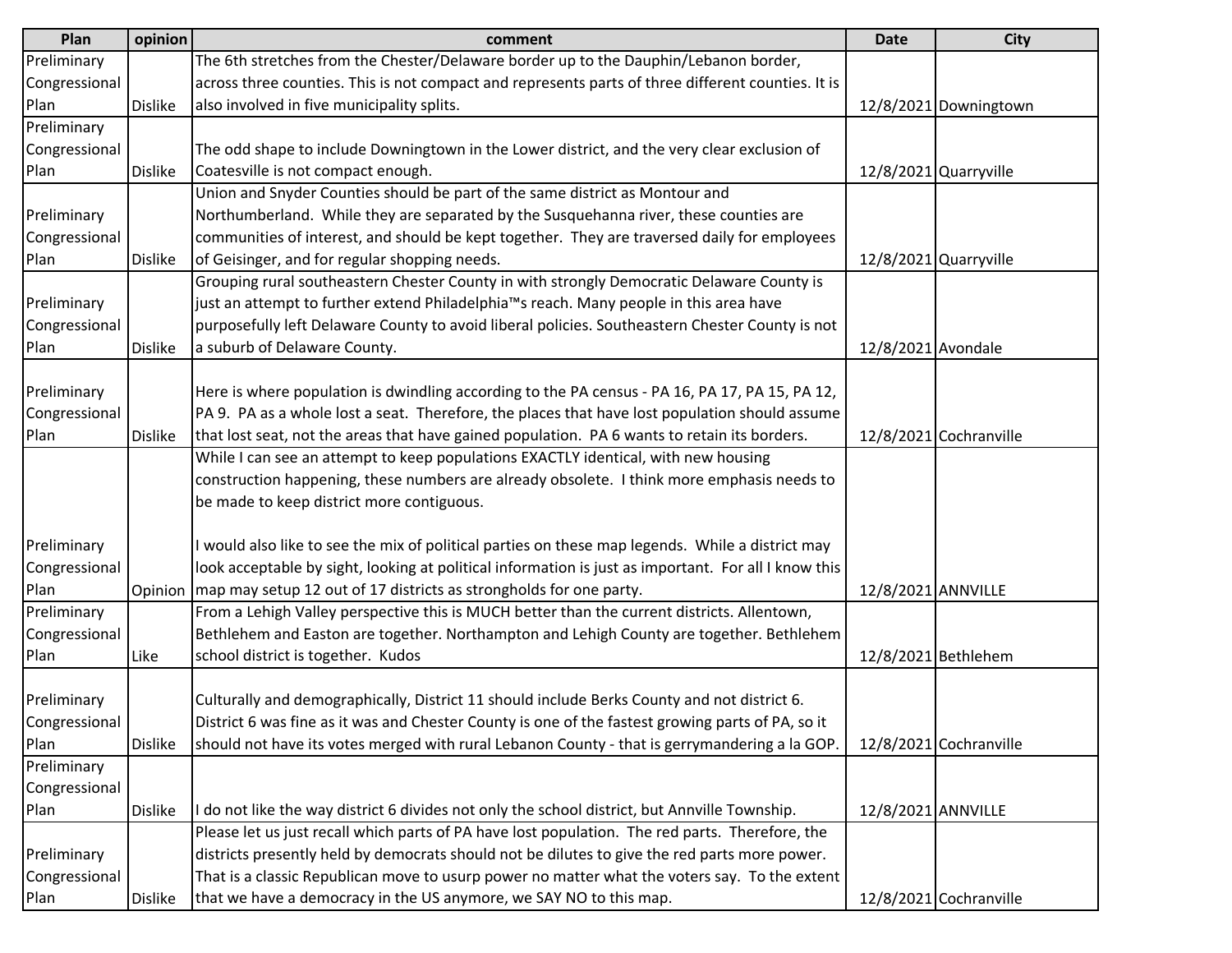| Plan          | opinion        | comment                                                                                            | <b>Date</b>          | City                    |
|---------------|----------------|----------------------------------------------------------------------------------------------------|----------------------|-------------------------|
|               |                | There is no sense in dividing the Harrisburg region 4 ways except to ensure that Perry's district, |                      |                         |
| Preliminary   |                | which is a potential democratic district, is retained by Republicans. District 6, which was safe   |                      |                         |
| Congressional |                | Democrat, has been redesigned to become a swing district. This is obvious work by the GOP to       |                      |                         |
| Plan          | <b>Dislike</b> | retain power against the will of the voters, as per always.                                        |                      | 12/8/2021 Cochranville  |
|               |                | Splitting Chester County is dilutes the vote of the suburban areas of Philadelphia by placing      |                      |                         |
| Preliminary   |                | them into districts that extend way up into Lebanon and Berks Counties. The map also dilutes       |                      |                         |
| Congressional |                | the Harrisburg suburban and urban areas by melding them with regions that have nothing to          |                      |                         |
| Plan          | <b>Dislike</b> | do with them culturally, economically or sociodemographically.                                     |                      | 12/8/2021 Cochranville  |
|               |                | This shows a very well thought-out map w/divisions giving fair representation at this time. I      |                      |                         |
| Preliminary   |                | greatly appreciate the efforts and interest in the appreciation for this map by Sen. Grove et al   |                      |                         |
| Congressional |                | it truly is difficult to try to avoid narrow areas w/rural populations, especially. Kudos to the   |                      |                         |
| Plan          | Like           | woman who created this map!                                                                        | 12/8/2021 Mount Joy  |                         |
|               |                | This district keeps the Gayborhood fully intact! That's good for LGBT+ representation! The         |                      |                         |
| Preliminary   |                | LGBT+ community gets sidelined in redistricting discussions, often due to a lack of                |                      |                         |
| Congressional |                | concentrated populations. This center of LGBT life and culture may not be huge, but that's an      |                      |                         |
| Plan          | Like           | even bigger reason not to split it up or dilute its voice further.                                 | 12/8/2021 Pittsburgh |                         |
|               |                |                                                                                                    |                      |                         |
|               |                | In general, this map appears to do a good job of trying to preserve regional cultures, and I       |                      |                         |
|               |                | think, has a relatively fair partisan breakdown (8 Democratic-leaning, 8 Republican-leaning,       |                      |                         |
|               |                | and 1 toss-up). As a resident in the proposed 11th district, I find this map somewhat strange      |                      |                         |
|               |                | though. While I appreciate the separation of York and Lancaster from the 11th district, I find     |                      |                         |
|               |                | the shapes reaching into Dauphin and Lebanon counties to be rather non-compact. I observe          |                      |                         |
| Preliminary   |                | this trend in other districts as well. I would suggest that some of the districts be reworked      |                      |                         |
| Congressional |                | slightly to tighten up their compactness and limit county splits a bit more, or attempt to keep    |                      |                         |
| Plan          | Opinion        | county splits closer to the country borders rather than these long narrow branches.                |                      | 12/8/2021 LANCASTER     |
| Preliminary   |                | The greater Harrisburg area can be much more compact. If the population deviation of 0 is          |                      |                         |
| Congressional |                | crucial, at least keep it compact. If allowing a minor deviation, then keep it more sensible.      |                      |                         |
| Plan          | <b>Dislike</b> | Much too much splitting and meandering of lines.                                                   |                      | 12/8/2021 State College |
|               |                | Potter County and Tioga County should be in the same districts. The numbers per precinct out       |                      |                         |
| Preliminary   |                | here are not large and it shouldn't be difficult to balance putting these two counties together.   |                      |                         |
| Congressional |                | The literally advertise together and have a number of connections. They should be in the same      |                      |                         |
| Plan          | <b>Dislike</b> | district.                                                                                          | 12/8/2021 Pittsburgh |                         |
|               |                | I like that this district is only in Allegheny County and doesn't bleed into other counties.       |                      |                         |
| Preliminary   |                | Although splitting Mt. Lebanon, Bethel Park, and Upper St. Clair is not ideal, I do like that      |                      |                         |
| Congressional |                | Squirrel Hill and Mt. Lebanon are in the same district. This keeps the two centers of the          |                      |                         |
| Plan          | Like           | region's Jewish population in the same district and gives them better representation.              | 12/8/2021 Pittsburgh |                         |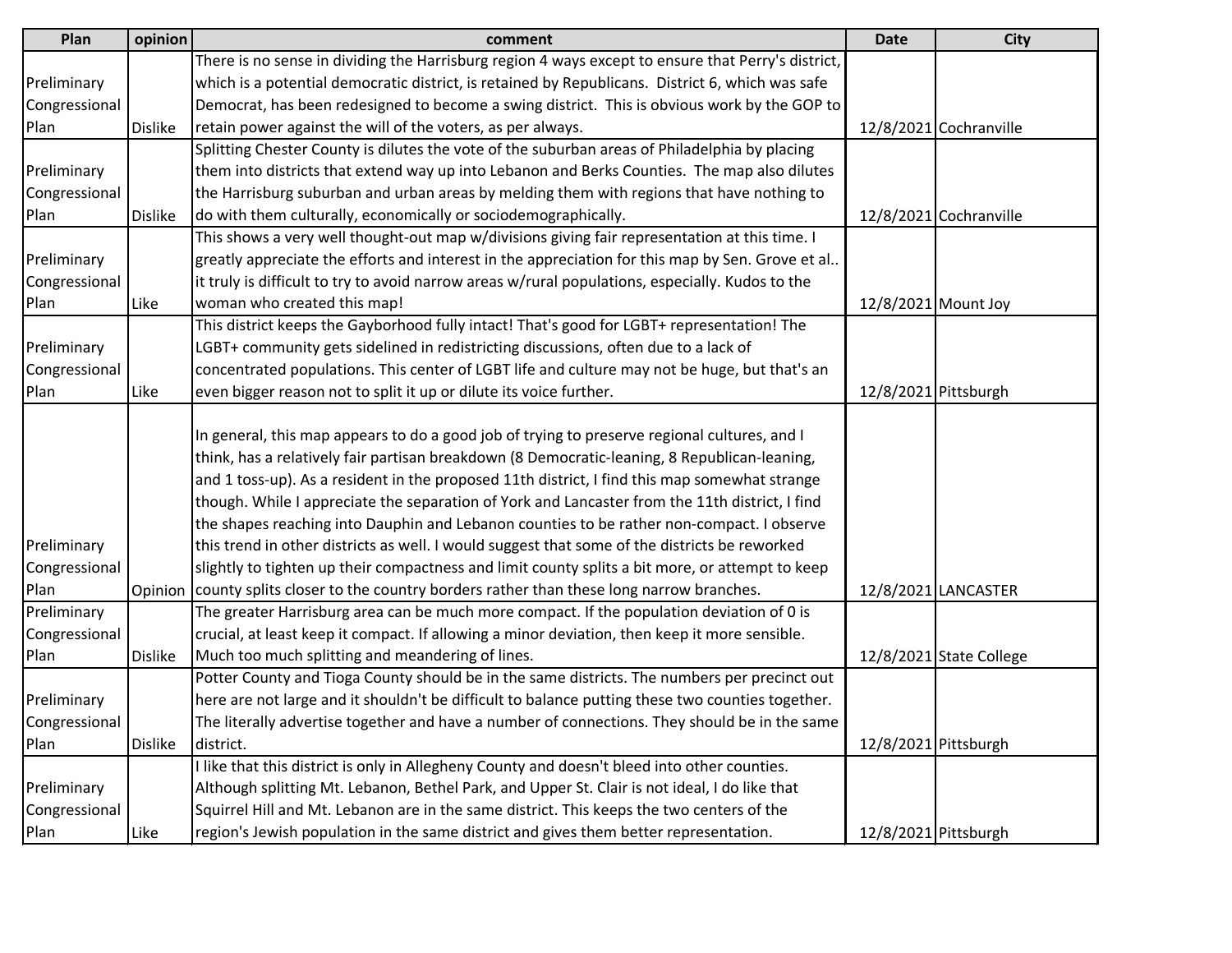| Plan          | opinion        | comment                                                                                             | <b>Date</b>          | <b>City</b>           |
|---------------|----------------|-----------------------------------------------------------------------------------------------------|----------------------|-----------------------|
|               |                | This split of the Harrisburg area is atrocious, and seems specifically designed to eliminate any    |                      |                       |
|               |                | kind of competitive district in the area. This region has experience population growth, yet on      |                      |                       |
|               |                | this map, has its congressional district drawn out of existence. That doesn't make sense. The       |                      |                       |
|               |                | current district in place (PA-10) is a good template for what a congressional district in this area |                      |                       |
|               |                | should look like. Of course, lines will have to move some to account for population changes,        |                      |                       |
| Preliminary   |                | but the attached image is what that could look like. This keeps the communities of interest         |                      |                       |
| Congressional |                | together and creates a Republican-leaning, but competitive, district, a good representation for     |                      |                       |
| Plan          | <b>Dislike</b> | this area.                                                                                          | 12/8/2021 Pittsburgh |                       |
|               |                | I hate this map. It's better than 2010, but seriously? Crack Democratic Harrisburg? Here's an       |                      |                       |
|               |                | idea. Use MY map. I have 2 of them, I recommend you use both so that we know who likes              |                      |                       |
|               |                | which map better. I'm pasting the links right now. I pray we take back the Pennsylvania             |                      |                       |
|               |                | Legislature in 2022 from you treasonous hypocrites.                                                 |                      |                       |
| Preliminary   |                | https://app.districtbuilder.org/projects/5cfd5651-3a74-420c-85a7-e4cb769a66dd                       |                      |                       |
| Congressional |                | https://app.districtbuilder.org/projects/bfd6038b-ce23-45fe-919a-bafe5d93adc7                       |                      |                       |
| Plan          | <b>Dislike</b> |                                                                                                     | 12/8/2021 Buffalo    |                       |
|               |                |                                                                                                     |                      |                       |
|               |                | This map was clearly drawn by someone from the eastern side of the Commonwealth with very           |                      |                       |
|               |                | little regard for the us in the west. The mapper went out of their way to pack as many reliable     |                      |                       |
|               |                | Democratic voters into a single district (the 15th) and unnecessarily stretch the previously        |                      |                       |
|               |                | highly competitive 17th southward, deep into Washington County. I have attached a logical           |                      |                       |
|               |                | alternative plan that A). keeps the 17th competitive, B). combines areas of greater racial          |                      |                       |
| Preliminary   |                | diversity in Westmoreland (Arnold, New Kensington, Rostover, and Monessen) with the urban           |                      |                       |
| Congressional |                | 15th to keep the less populous Washington County wholly intact, C). does not split a single         |                      |                       |
| Plan          | <b>Dislike</b> | municipality, and D). keeps Butler and Cambria Counties intact.                                     | 12/8/2021 Pittsburgh |                       |
|               |                |                                                                                                     |                      |                       |
|               |                | It is hard to see how district 5 on this map makes good on the promise to minimize county           |                      |                       |
|               |                | splits and keep communities of interest whole. In fact, a simple reconfiguration of the 5 county    |                      |                       |
|               |                | region would allow Philadelphia county to anchor two districts in a compact fashion, while          |                      |                       |
| Preliminary   |                | allowing the remaining collar counties to each anchor a district of their own. There is no          |                      |                       |
| Congressional |                | perfect way to divide a state as diverse as PA into 17 districts, but combining Oxford with         |                      |                       |
| Plan          | <b>Dislike</b> | South Philadelphia as is done here does not appear to serve any nonpartisan interest.               |                      | 12/8/2021 Wallingford |
| Preliminary   |                | Dauphin County is pieced into 3 different congessional districts. York and Adams county are         |                      |                       |
| Congressional |                | whole & Cumberland county is whole except for a few townships. This OVERFLOW should be              |                      |                       |
| Plan          | <b>Dislike</b> | minimized ! Population losses occurred in the western counties !                                    |                      | 12/8/2021 HARRISBURG  |
| Preliminary   |                |                                                                                                     |                      |                       |
| Congressional |                | Lansdale and North Wales should be in the same district. They are both in North Penn School         |                      |                       |
| Plan          | <b>Dislike</b> | District and have a number of community ties.                                                       | 12/8/2021 Pittsburgh |                       |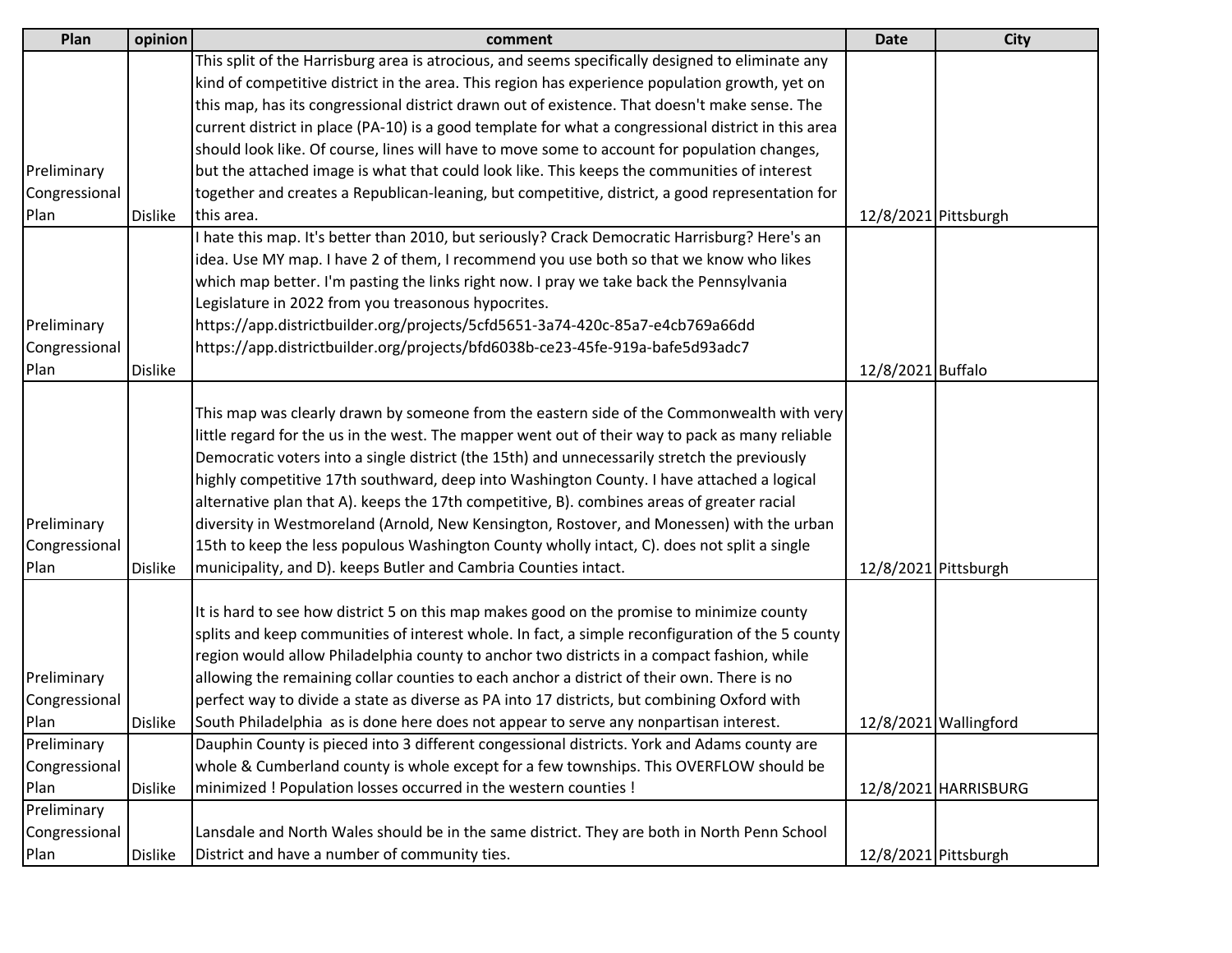| Plan          | opinion            | comment                                                                                            | <b>Date</b>          | <b>City</b>             |
|---------------|--------------------|----------------------------------------------------------------------------------------------------|----------------------|-------------------------|
|               |                    |                                                                                                    |                      |                         |
|               |                    | Southern Butler County (particularly Cranberry Township) should be included in the suburban        |                      |                         |
|               |                    | Pittsburgh district (17 here). That part of the county is very tied, both economically and         |                      |                         |
|               |                    | culturally, to the North Hills and Pittsburgh region and should be in the same district of them,   |                      |                         |
|               |                    | not the same district as Erie and Northwestern PA. Accommodating that will require the lines       |                      |                         |
| Preliminary   |                    | to move and I believe the parts of Washington County currently districted for PA-17 should         |                      |                         |
| Congressional |                    | move to PA-14. The vast majority of Washington County has more ties to Washington than to          |                      |                         |
| Plan          | <b>Dislike</b>     | Pittsburgh/Beaver County and the congressional districts should reflect that.                      | 12/8/2021 Pittsburgh |                         |
| Preliminary   |                    | Why does this part of District 10 jut into 13? There are many parts on the map like this, why?     |                      |                         |
| Congressional |                    | What are you trying to include (or exclude) by doing this? It shouldn't be necessary, make it      |                      |                         |
| Plan          | Opinion   cleaner. |                                                                                                    |                      | 12/8/2021 Duncannon     |
| Preliminary   |                    | The Harrisburg metropolitan area should not be divided into three districts. This area is the      |                      |                         |
| Congressional |                    | least compact on this map, and a compact Harrisburg-based district would better represent          |                      |                         |
| Plan          | <b>Dislike</b>     | this area.                                                                                         |                      | 12/8/2021 PITTSBURGH    |
|               |                    |                                                                                                    |                      |                         |
|               |                    | Drawing out Cranberry Township and adding in a large portion of Washington County in PA - 17       |                      |                         |
|               |                    | makes no sense considering most of Norther Allegheny County and Cranberry frequently use           |                      |                         |
|               |                    | each other for amenities and have direct interest in each other. Maybe leaving a Cecil or Peters   |                      |                         |
| Preliminary   |                    | might be appropriate as they do depend on the Bridgeville and Upper St Clair area for most         |                      |                         |
| Congressional |                    | amenities. The rest doesn't belong in 17 though. It's obvious someone in Eastern PA drew this      |                      |                         |
| Plan          | <b>Dislike</b>     | because no one who lives here would draw 17 this way.                                              | 12/8/2021 Sewickley  |                         |
| Preliminary   |                    | Mt. Lebanon, Upper St. Clair and Bethel Park are all very similar communities. It seems as         |                      |                         |
| Congressional |                    | though they were separated with hopes of making the 17th less Democratic instead of keeping        |                      |                         |
| Plan          | <b>Dislike</b>     | similar communities together.                                                                      |                      | 12/8/2021 PITTSBURGH    |
| Preliminary   |                    | delco should be split as it used to be. Doing this, you can create two VRA majority black seats in |                      |                         |
| Congressional |                    | the philadelphia area. No reason for a district to have chester city/SW philadelphia and rural     |                      |                         |
| Plan          | Like               | western chester county                                                                             | 12/8/2021 Villanova  |                         |
|               |                    |                                                                                                    |                      |                         |
|               |                    | Here is a link to this map in DRA so you can see metrics and which municipalities are split.       |                      |                         |
| Preliminary   |                    |                                                                                                    |                      |                         |
| Congressional |                    | https://davesredistricting.org/join/9d024b06-1786-46ac-a659-4e9f720478d9                           |                      |                         |
| Plan          | Opinion            |                                                                                                    |                      | 12/8/2021 Schwenksville |
|               |                    | This is a subtle Republican gerrymander designed to make PA-17 more pink. Note how the             |                      |                         |
|               |                    | map creator uses the river to create the boundary between PA-17 and 18 in the suburbs              |                      |                         |
| Preliminary   |                    | (moving blue Penn Hills and New Lebanon into 18) but yet keeps parts of northern Pittsburg         |                      |                         |
| Congressional |                    | area north of the river in 18 as well. This is packing, and Penn Hills and New Lebanon should      |                      |                         |
| Plan          | <b>Dislike</b>     | REMAIN in 17 like the current map.                                                                 |                      | 12/8/2021 New Haven     |